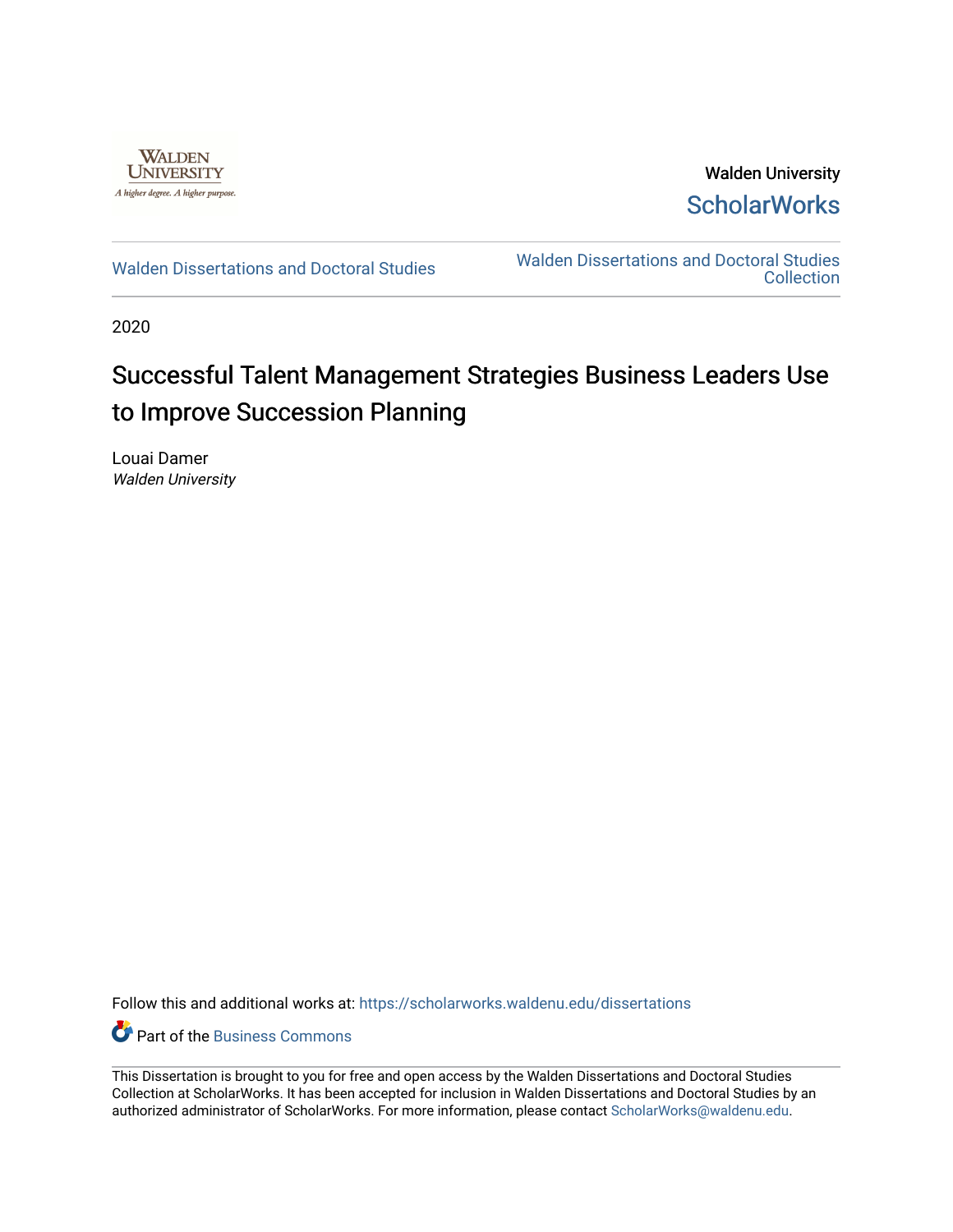## **Walden University**

College of Management and Technology

This is to certify that the doctoral study by

Louai Damer

has been found to be complete and satisfactory in all respects, and that any and all revisions required by the review committee have been made.

Review Committee Dr. Brandon Simmons, Committee Chairperson, Doctor of Business Administration Faculty

Dr. James Glenn, Committee Member, Doctor of Business Administration Faculty

Dr. Diane Dusick, University Reviewer, Doctor of Business Administration Faculty

Chief Academic Officer and Provost Sue Subocz, Ph.D.

> Walden University 2020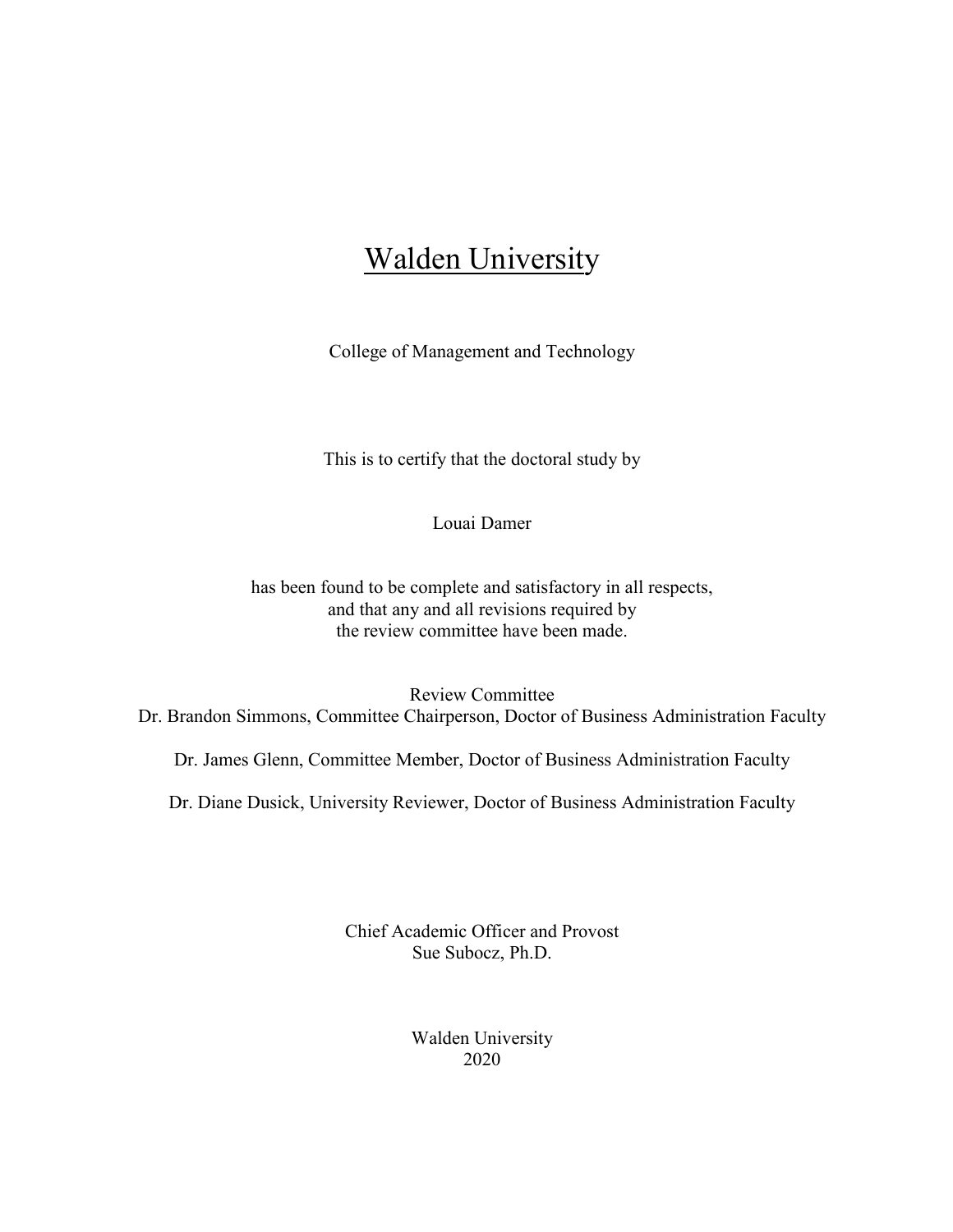Abstract

Successful Talent Management Strategies Business Leaders Use to Improve Succession

Planning

by

Louai Damer

MBA, University of Leicester, 2014

BSe Engineering, University of Jordan, 1999

Doctoral Study Submitted in Partial Fulfillment

of the Requirements for the Degree of

Doctor of Business Administration

Walden University

August 2020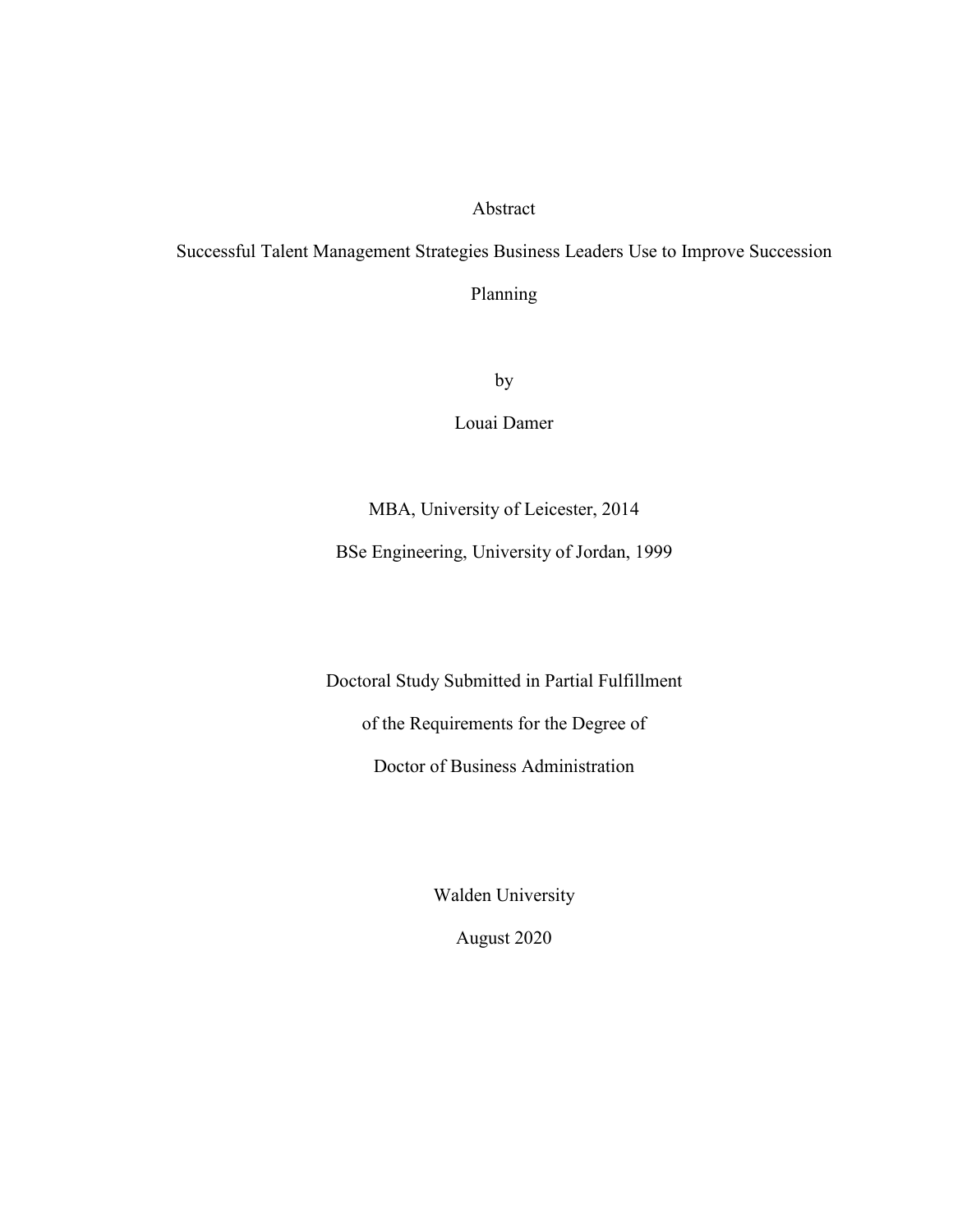Abstract

Surveys on organizational training and development expenditures in the United States showed a total spend of \$83 billion in 2019; however, 40% of new leaders still fail in the first 18 months. Managers need to devote attention to improve talent development programs since employees who receive talent training in organizations are 75% more likely to succeed in senior positions and future leadership roles. Grounded in transformational leadership theory, the purpose of this multiple case study was to explore successful talent development strategies that support succession planning. The participants were 6 business leaders holding different corporate positions such as managing directors, business unit leaders, HR managers, and learning and development managers in 6 multinational manufacturing corporations (MNCs) in the Southeast Asia region. Data were collected through semistructured interviews and organizational documents and policies. Thematic data analysis identified three main themes: organizational culture and its importance for talent development, talent identification and development strategies, and strategic human resource management for succession planning. Business leaders who deploy the appropriate talent management strategies may help their organizations manage succession planning efficiently. The development and deployment of successful succession programs may have a positive social change in local communities by creating robust employment prospects and job stability. Creating robust employment prospects and job stability could increase leaders' morals and develop a personal growth mindset, extending beyond their organizations to support social programs that benefit individuals and communities.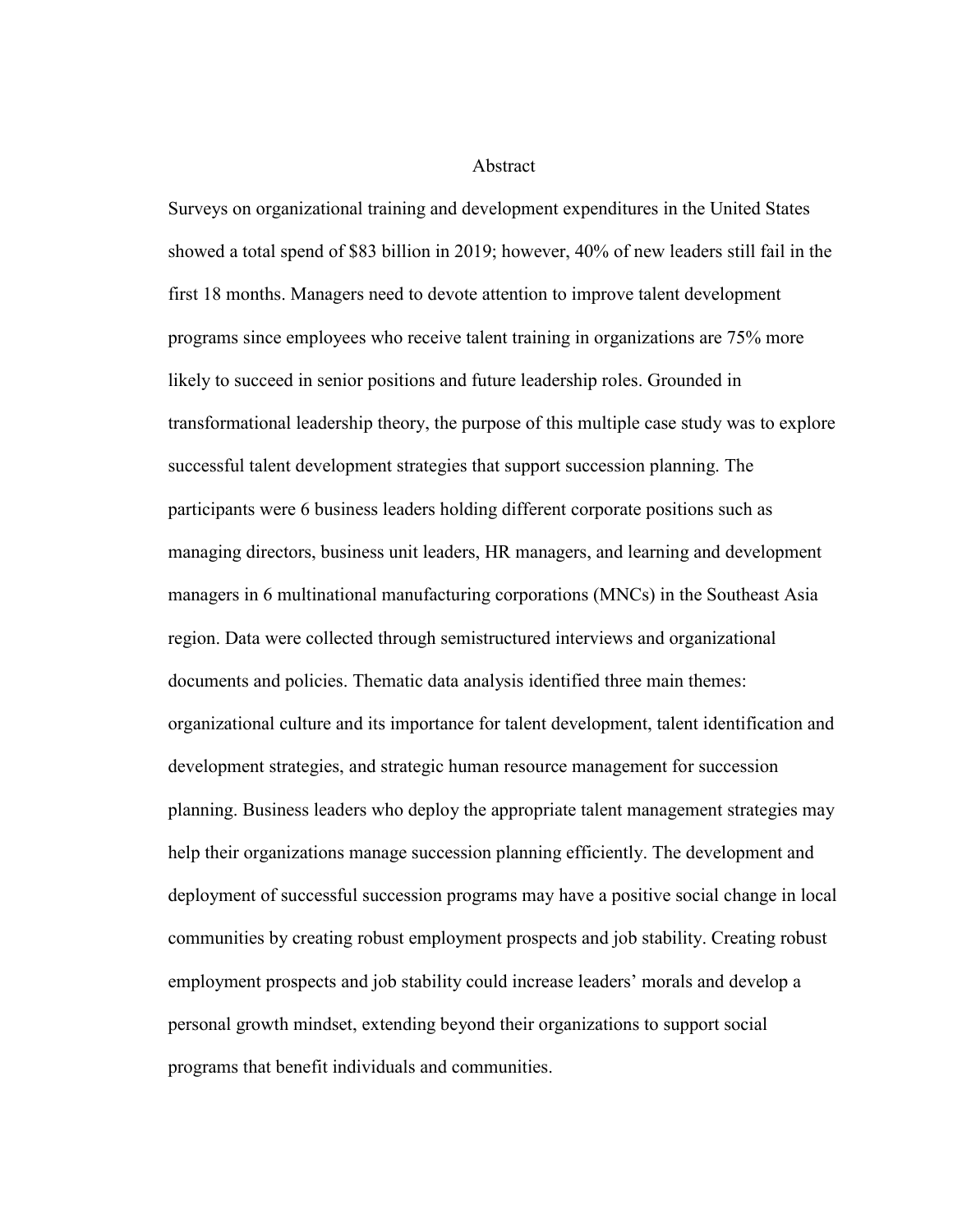## Successful Talent Management Strategies Business Leaders Use to Improve Succession

Planning

by

Louai Damer

MBA, University of Leicester, 2014 BSc Civil Engineering, University of Jordan, 1999

Doctoral Study Submitted in Partial Fulfillment of the Requirements for the Degree of Doctor of Business Administration

Walden University

August 2020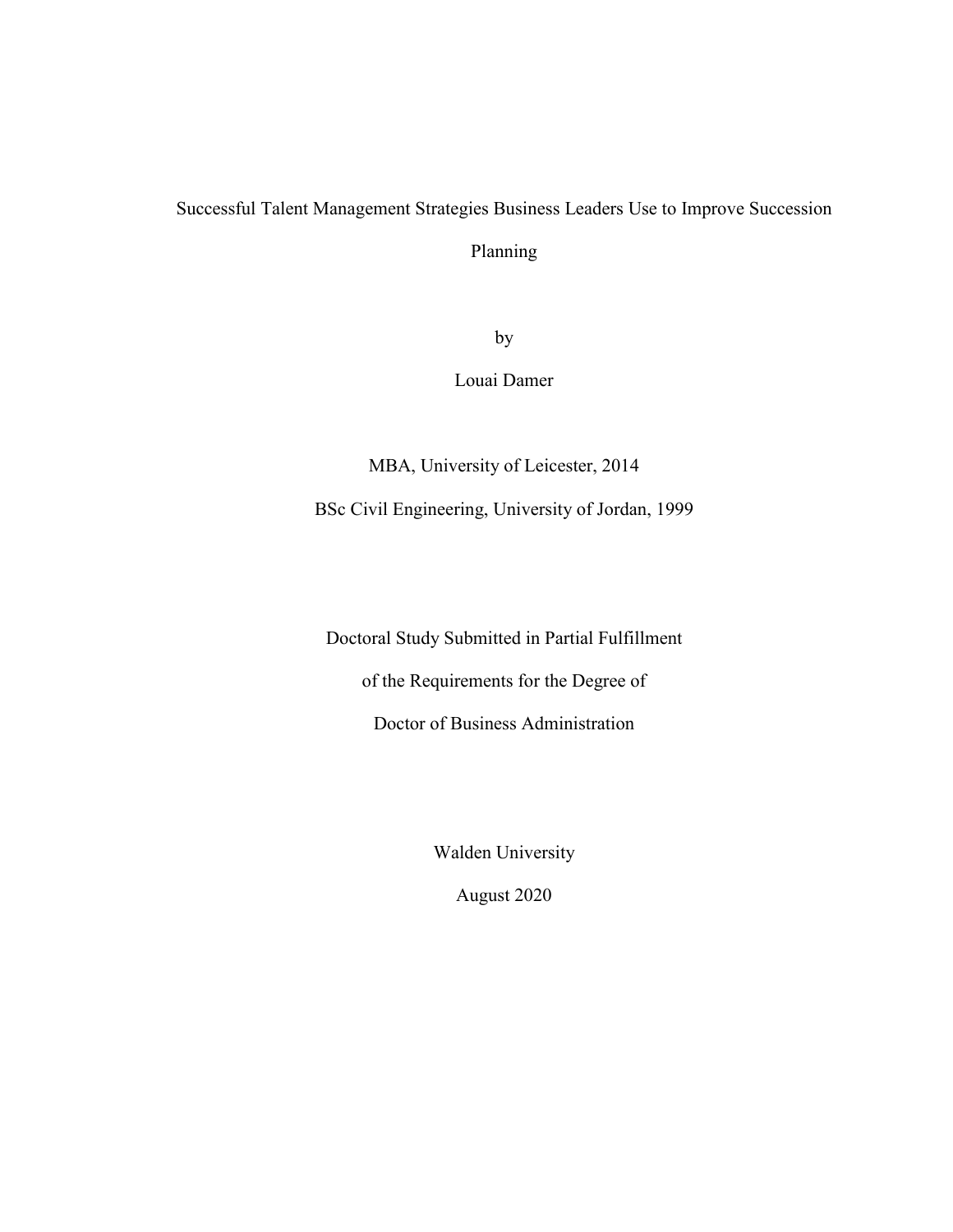#### Dedication

I dedicate my doctoral study in the loving memory of my friend, Maher Anabtawi, who inspired me to take my academic aspirations to a new level and embark on this academic journey. Maher was instrumental in growing my self-belief in this dream; his remarkable support in my first baby steps in this program was unparalleled. Though Maher left us to a better place just after completing my first year in this doctoral program, however, his memory, values, and inspiration were not only present with me throughout the full journey, but empowered me during demanding and challenging times.

Maher, my friend, I hereby promise you that I will push it forward and support others to fulfill their dreams, may you rest in peace. Thank you for everything.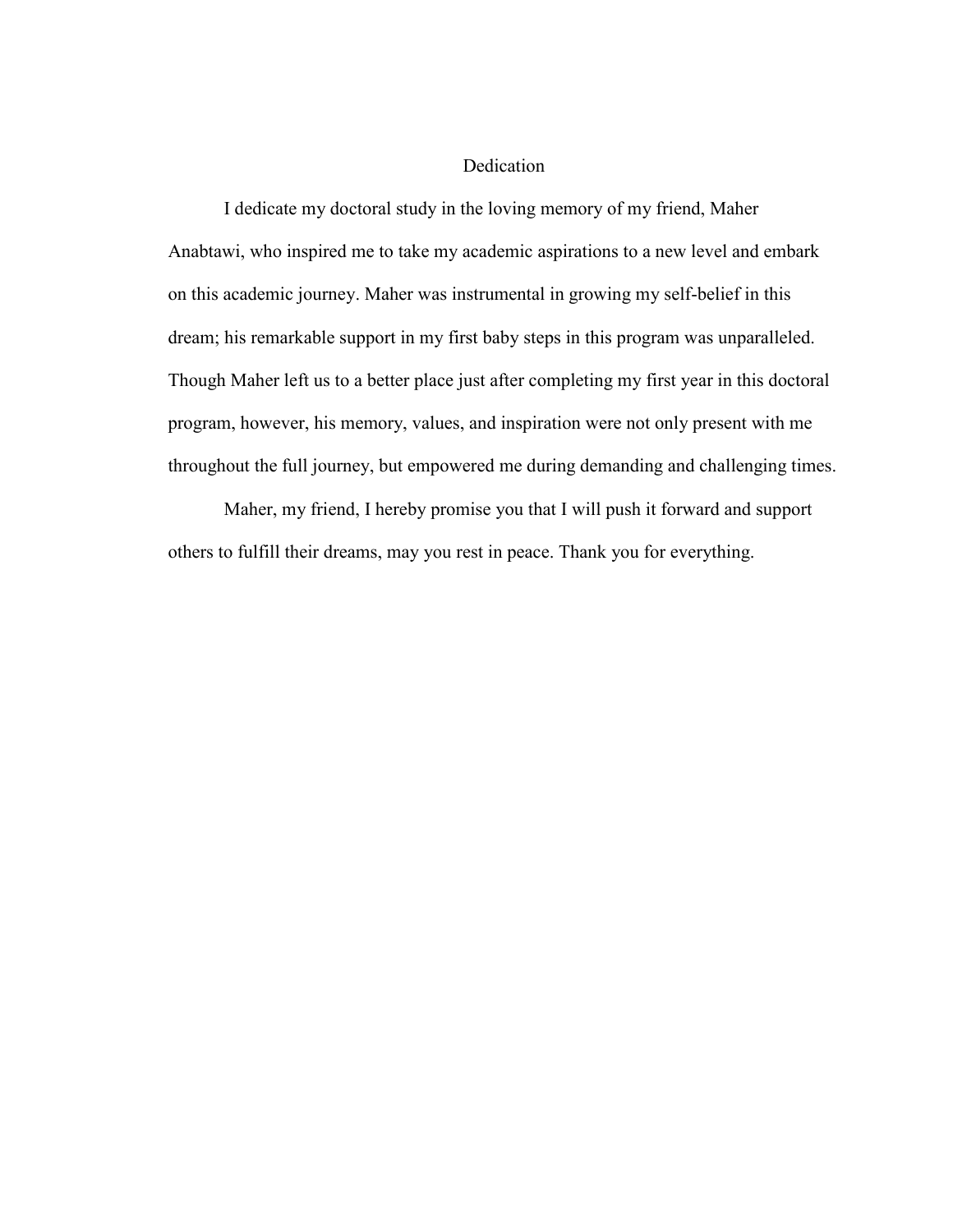#### Acknowledgments

I would like to thank God for endorsing me with his grace and blessings; without that, I would not have completed this study. I am thankful for my family for their outstanding support and endless encouragement when I needed these most. Vast gratitude goes to my wife, Natasha, and the boys, Nabil, Hamzeh, and Karim, for their patience and support, they have advanced my DBA on their needs and wishes. Much credit goes to my parents for believing in me and setting me with all-time high aspirations. To my Walden friends, classmates, colleagues, and faculty, I will always value your unwavering assistance and encouragement, a special thanks to Dr. Jim Glenn, second committee member, and Dr. Diane M. Dusick, URR, for their remarkable insights and constructive feedback. Finally, a special acknowledgment to Dr. Brandon Simmons for his outstanding support, devotion, and guidance; thank you for believing in me and never giving up on me.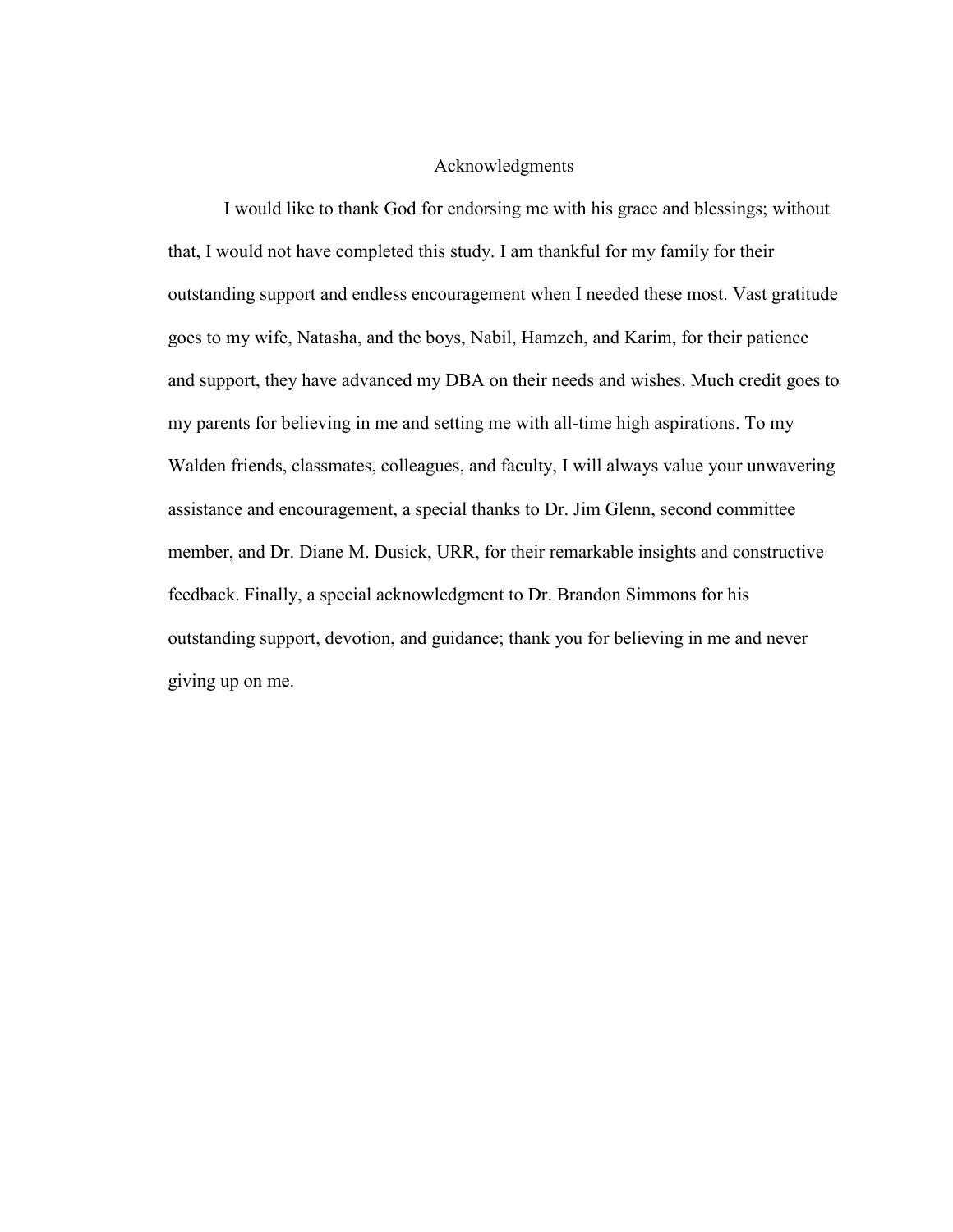### Table of Contents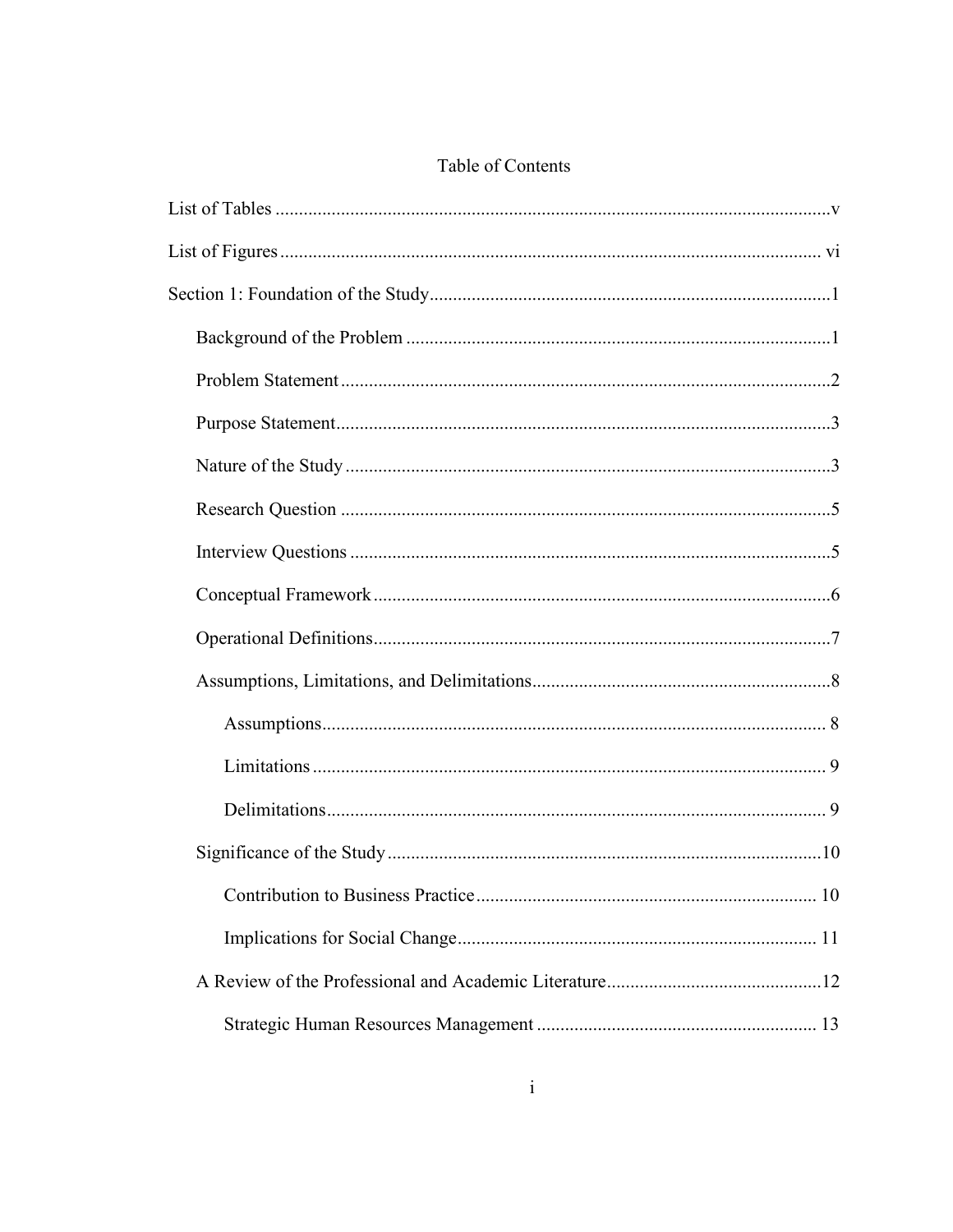| 44 |
|----|
|    |
|    |
|    |
|    |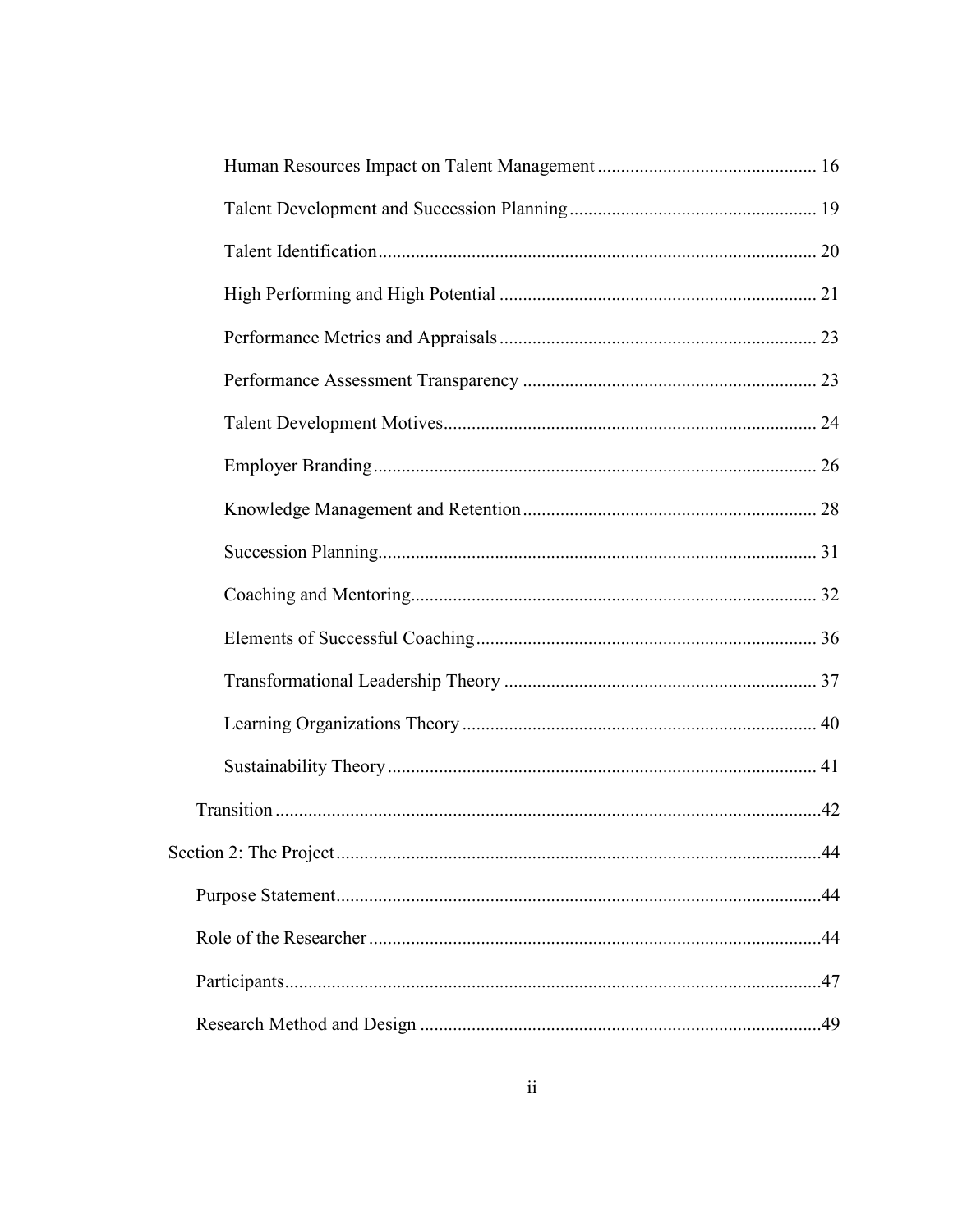| Section 3: Application to Professional Practice and Implications for Change  69 |  |
|---------------------------------------------------------------------------------|--|
|                                                                                 |  |
|                                                                                 |  |
|                                                                                 |  |
|                                                                                 |  |
| Theme 3: Strategic HRM is Fundamental for Succession Planning 90                |  |
|                                                                                 |  |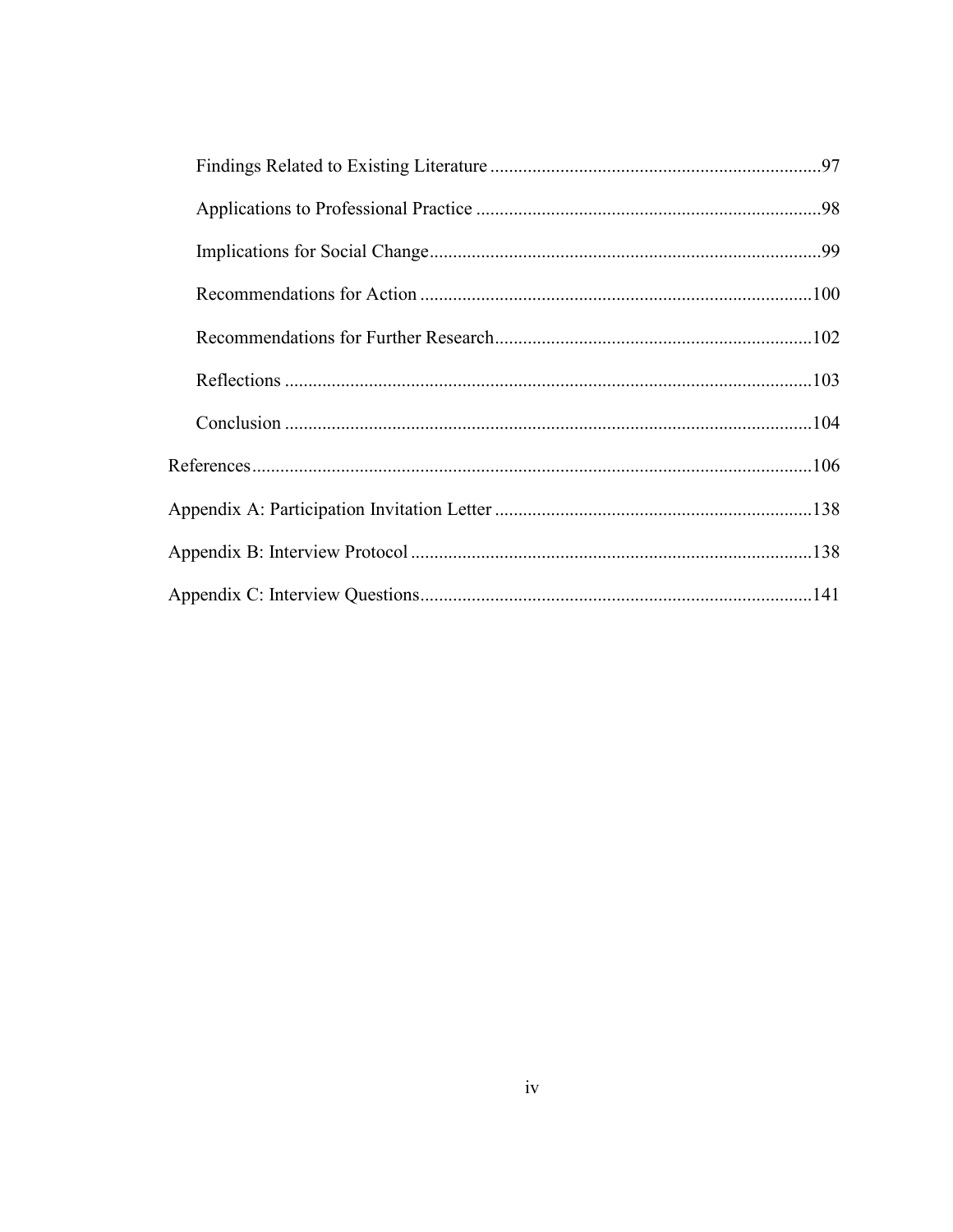### List of Tables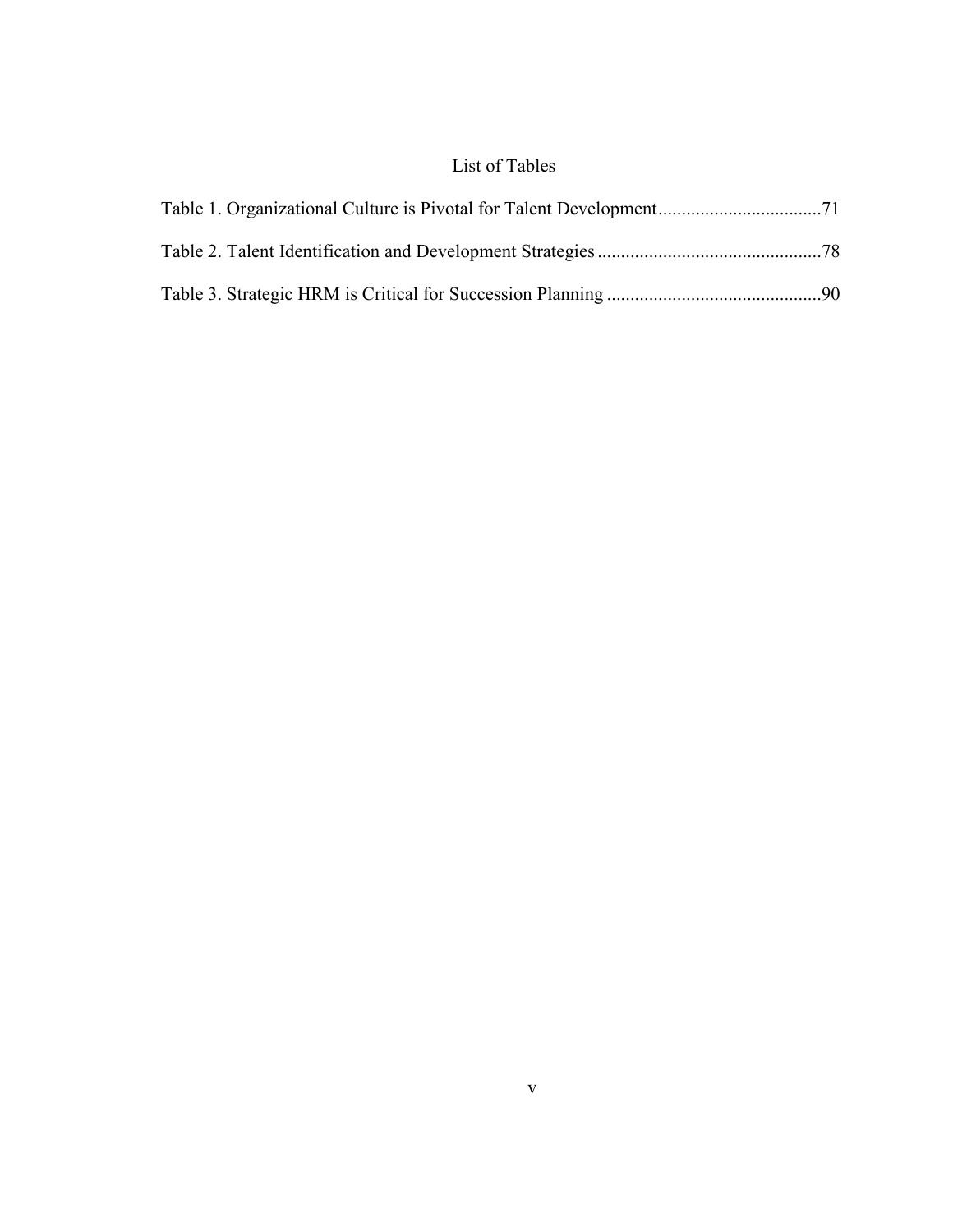## List of Figures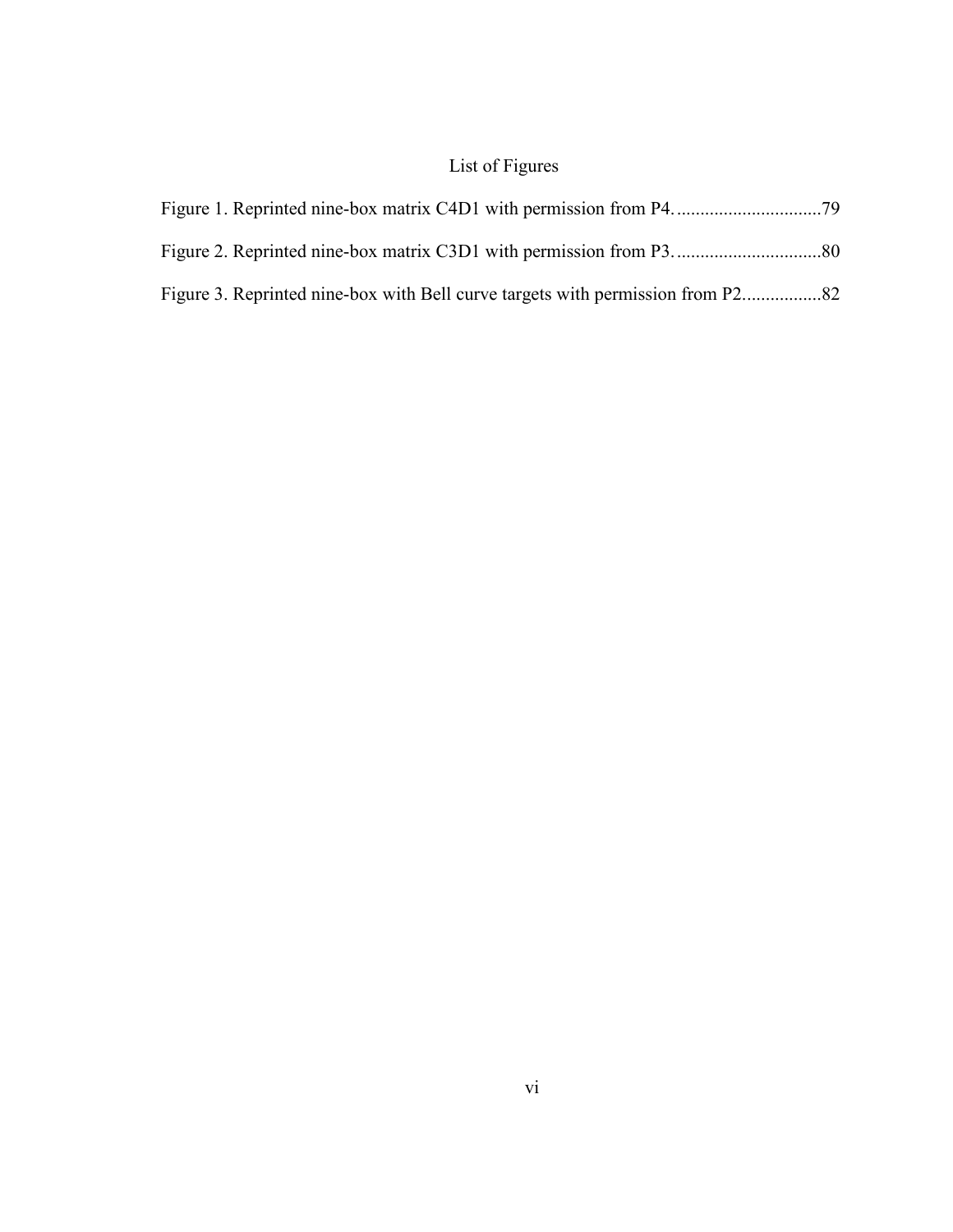#### Section 1: Foundation of the Study

Business leaders need competent future leaders to fill vacant leadership positions to meet changes in workforce demographics and to address market dynamics. Talent management is fundamental in succession planning and organizations' sustainability strategies (Berns & Klarner, 2017). Talent management programs help business leaders to identify, retain, and nurture high potential employees to develop the essential skills and competencies to fill leadership positions. Nevertheless, business leaders need to have the rights tools, enabling strategies, and leadership skills to shape and promote the succession planning process. Transformational leaders exhibit corresponding leadership skills that drive self-development, challenge norms, and set a role model for talented junior employees to aspire to leadership positions (Jaiswal & Dhar, 2016; Liborius, 2017). Using a multiple case study design, I explored talent management strategies that business leaders use to improve succession planning.

#### **Background of the Problem**

Organizations are in need for future leaders to fill vacant positions in line with business growth strategies and to contrive evolving workforce demographics (Grayson, 2016; Haugh & Talwar, 2016). Business growth pace and dynamics state that organizations should be agile in their HR policies to refine qualified business leaders all the time (Maamari & Alameh, 2016; Rossington, 2015). Moreover, the retirement of executive leaders poses business disruption, knowledge erosion, and business continuity risks (Pandiyan & Jayalashmi, 2016). Talent management is evolving as a critical element in organizations' sustainable strategies; talent management programs can provide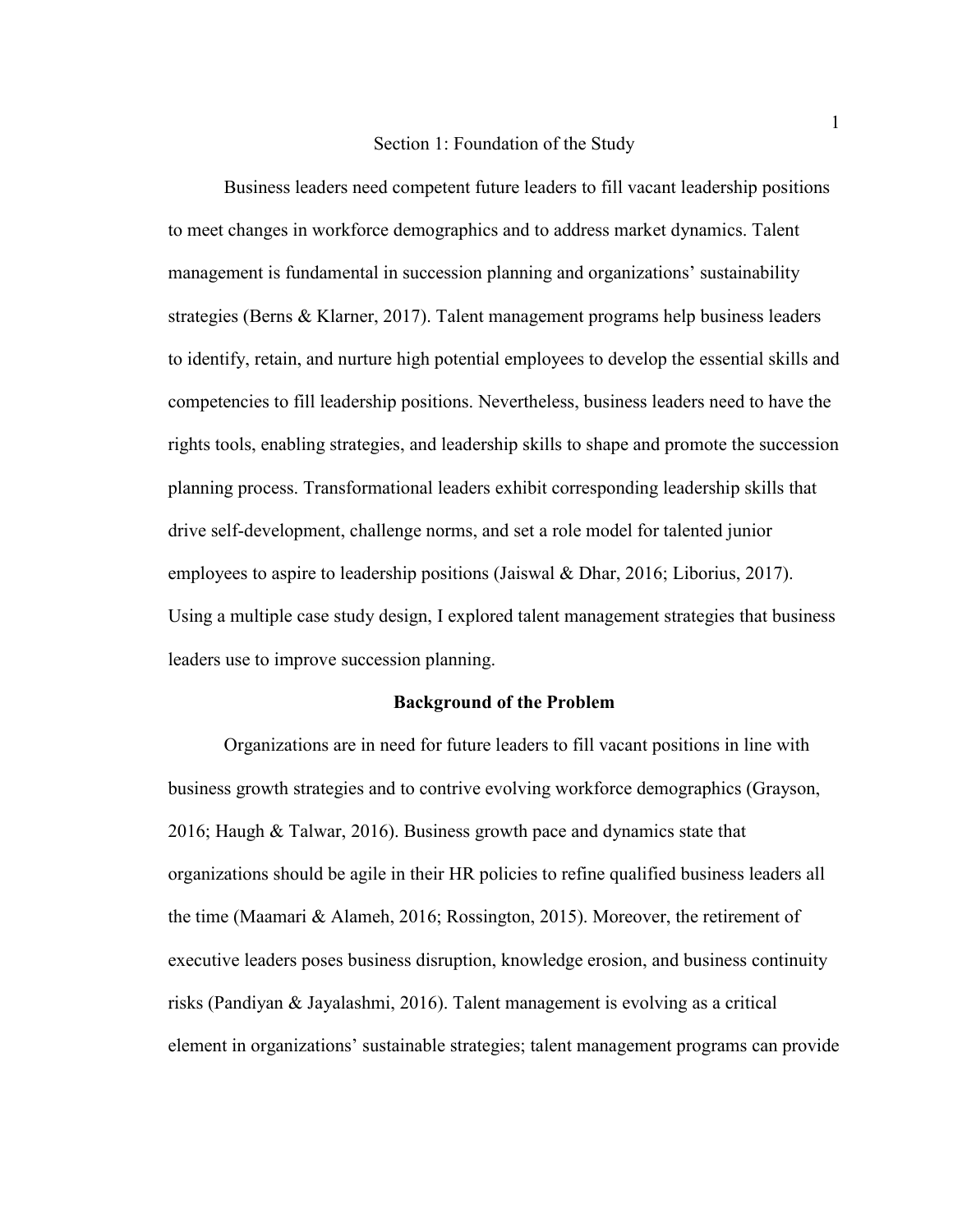high performers with career advancement prospects and development opportunities. Further, talent management can act as a talent retention initiative and provide organizations with a pool of talents that support succession planning, improve competencies, and develop sustainable performance (Al Shamsi, Dixon, Hossan, & Papanastassiou, 2015; Al-Haddad & Kotnour, 2015). Despite the growing interest in talent management programs, many business leaders suffer from the lack of talent development strategies that support succession planning.

The available empirical research can be grouped into three main areas: talent and leadership development, succession planning, and HR strategies. Some researchers acknowledged that talent management is becoming an integral activity in strategic human capital management (SHCM), but many business leaders struggle to integrate talent management in their succession planning (Farndale, Pai, Sparrow, & Scullion, 2014; Jacobson, Sowa, & Lambright, 2014; Maamari & Alameh, 2016; Walker-Fraser, 2011). As a result, some HR managers are restraining possible benefits from talent development programs due to limited HR competencies and skills. Moreover, some business leaders in multinational corporations (MNCs) fail to fill vacant leadership positions due to the lack of appropriate succession planning.

#### **Problem Statement**

Managers need to devote attention to improve talent development programs since employees who receive talent training in organizations are 75% more likely to succeed in senior positions and future leadership roles (Downs, 2015). The Chartered Institute of Personnel and Development indicated that only 17% of HR managers have integrated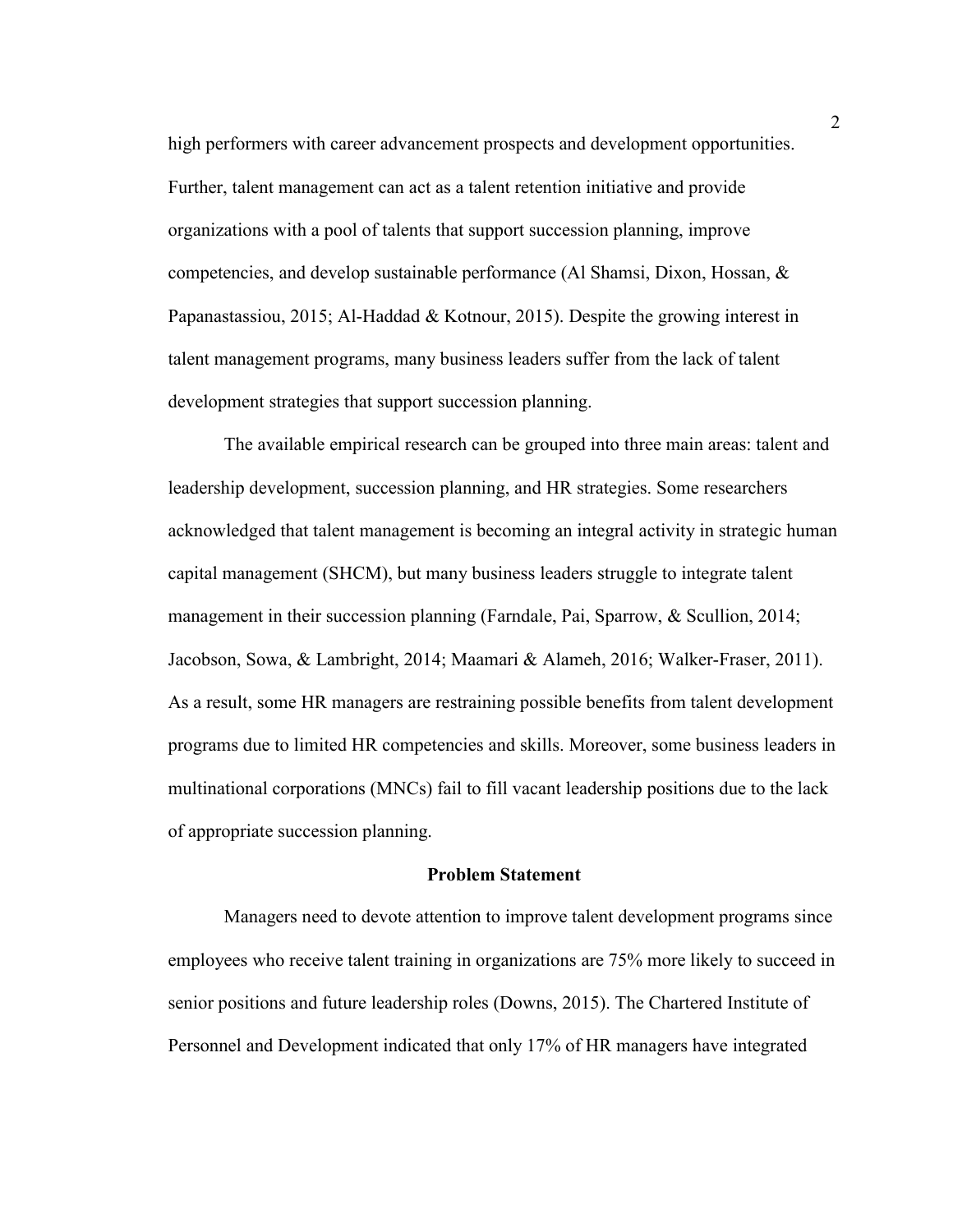talent development processes within organizations (Foster, 2015). The general business problem was that some business leaders lack effective talent development strategies to improve future leaders' succession planning. The specific business problem was that some business leaders in MNCs lack talent development strategies to improve succession planning.

#### **Purpose Statement**

The purpose of this qualitative multiple case study was to explore talent development strategies MNC business leaders use to improve succession planning. The target population included business leaders who engaged in effective succession planning in four to six MNCs in the Southeast Asia region. The implications for social change include career growth opportunities and organizations' improved sustainability for supporting the communities' citizens. Consequently, an increased focus on effective talent development can grow interest in succession planning and coaching, and create new jobs for qualified coaches, regulators, and certification bodies.

#### **Nature of the Study**

Scholars use one of three primary research methods to investigate a research topic: qualitative, quantitative, and mixed methods. Researchers utilize the qualitative research method to investigate research inquiry rather than validating objectives (Abadie, Diamond, & Hainmueller, 2015; Levitt, Motulsky, Wertz, Morrow, & Ponterotto, 2017). Turner and Crane (2016) noted that qualitative research methods are used to explore social phenomenon through the interpretation of how and why some events interact in their natural environment. For this particular study, the qualitative approach was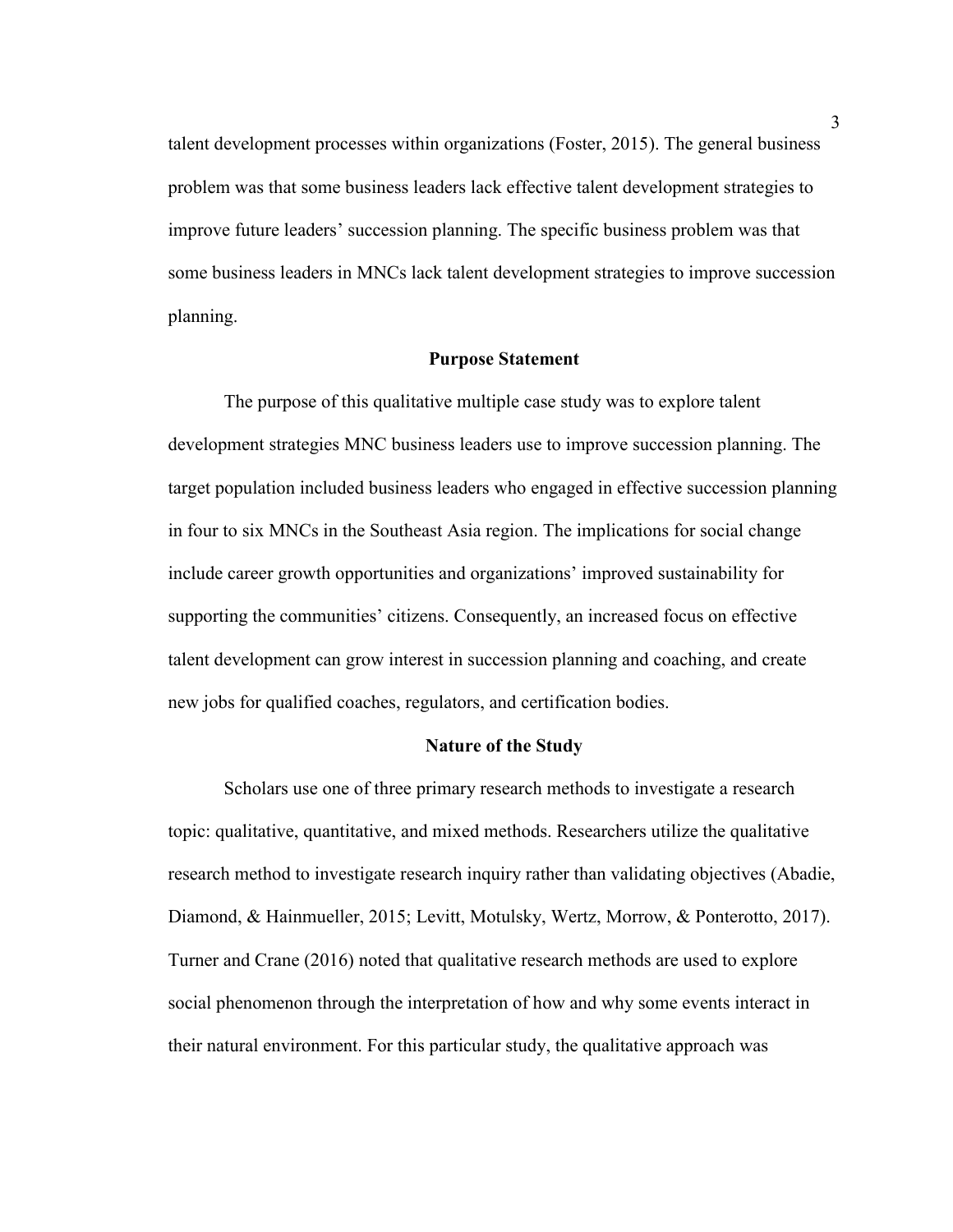appropriate to explore the talent development strategies and processes from varying practitioners' experiences. Researchers adopt a quantitative research approach when they want to define either variables' causes and effects or correlations statistically (Hesse-Biber, 2016). Therefore, the quantitative method was not appropriate for this research as I did not intend to examine variables' causes and effects or relationships. Researchers use the mixed methods approach to capitalize on the strength of both the quantitative and qualitative research methods (Saunders, Lewis, & Thornhill, 2009). However, the research method selection should depend on the nature of the study and the research question (Halcomb & Hickman, 2015). The qualitative approach was the appropriate research method as I intended to explore talent development strategies MNC business leaders use to improve succession planning.

Researchers can employ different designs in qualitative studies. A case study design enables the researcher to explore a particular phenomenon in its natural environment (Bell & Bryman, 2007). I used a multiple case study design to study differences and similarities among various cases; I used this approach to produce stronger and more reliable conclusions since I invited different participants from varying business functions to share their experiences in an open and transparent discussion. Therefore, a multiple case study design using semistructured interviews and reviews of organizational documents and archives supported the nature of this research. Researchers apply phenomenological designs when they intend to explore personal experiences regarding a particular phenomenon. Researchers use an ethnographic design when they investigate groups' cultures and how cultures can impact businesses (McCusker & Gunaydin, 2015;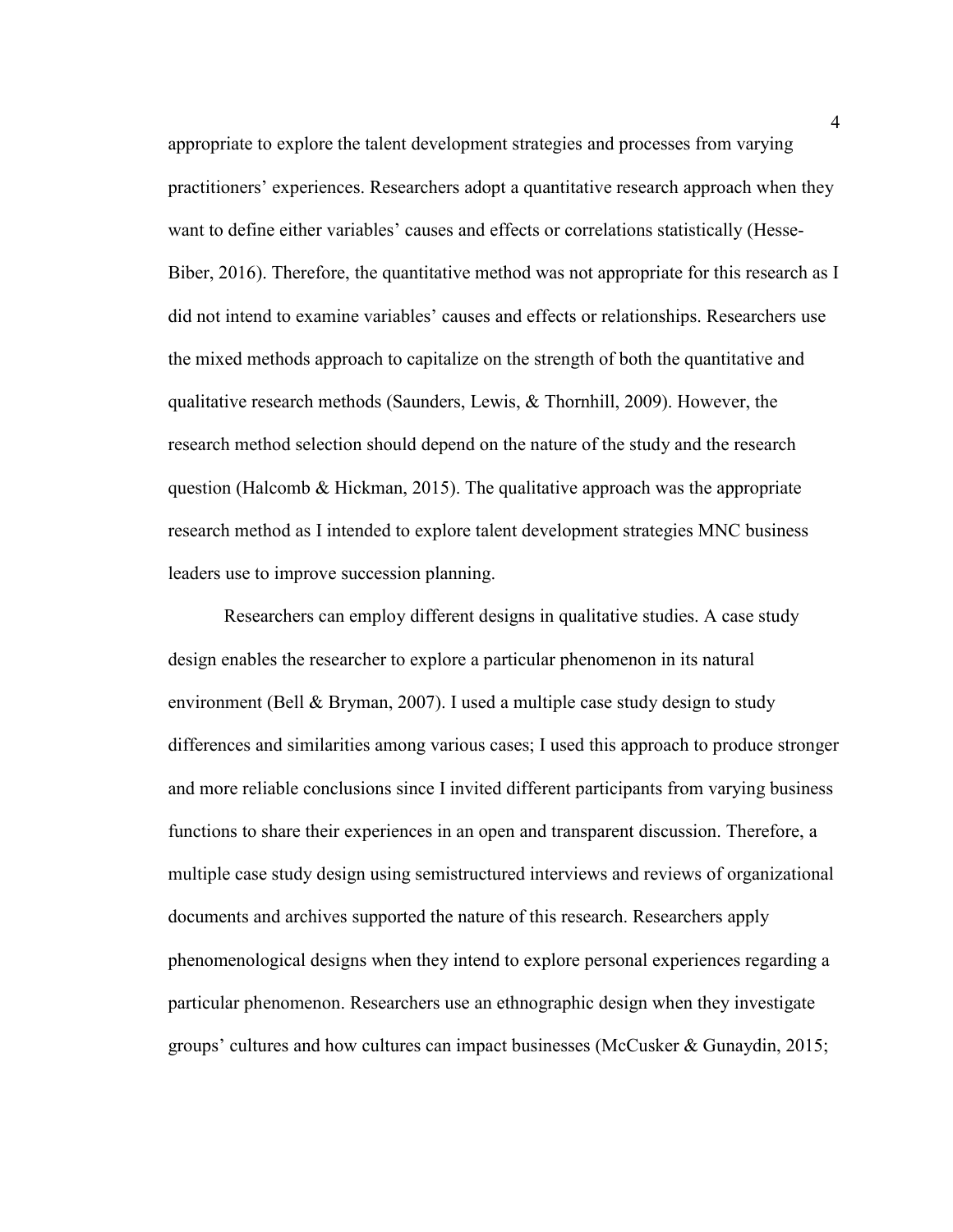Saunders et al., 2009). Neither the phenomenological nor the ethnographic research designs were appropriate for exploring strategies that could support effective business succession planning. I used a multiple case study to reveal an in-depth understanding of real-life talent development applications in different successful organizations; therefore, the multiple case study was an appropriate design for this type of exploratory research.

#### **Research Question**

What talent development strategies do successful business leaders of MNCs use to improve succession planning?

#### **Interview Questions**

- 1. What strategies have you used to deliver a successful talent development program to improve succession planning?
- 2. What strategies do you use to identify high potential employees entitled to a talent development program for succession planning?
- 3. How have you evaluated the succession planning strategies' efficacy?
- 4. What talent development strategies did you find worked best to improve succession planning?
- 5. What, if any, human resources strategies have you used to support talent development programs for succession planning?
- 6. What other information would you like to add that we did not address to help me understand the talent development strategies your organization uses to improve succession planning?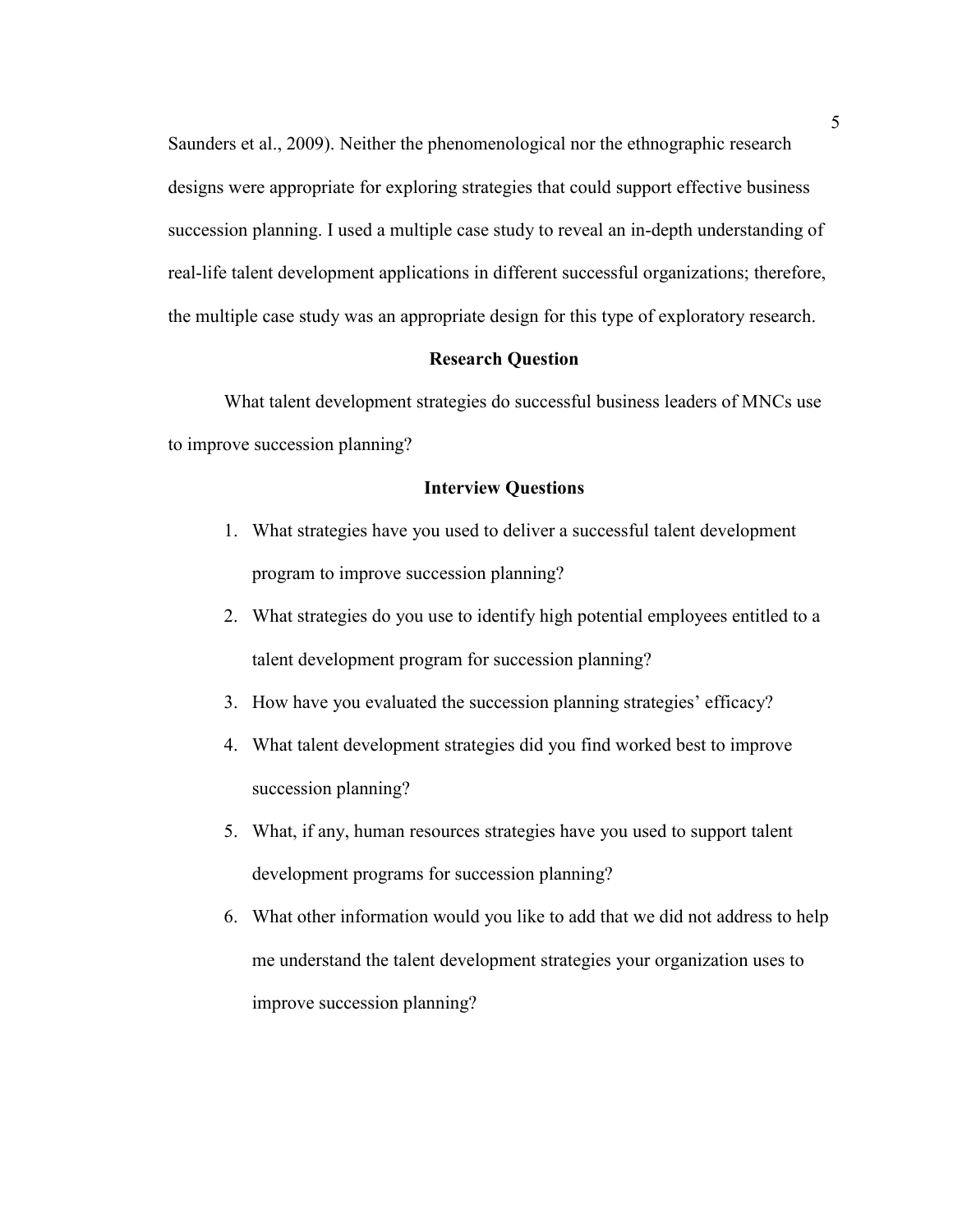#### **Conceptual Framework**

The conceptual framework for this qualitative case study was the transformational leadership theory. In 1978, Burns introduced the transformational leadership concept, which was later developed by Bass in 1985 (Kuhnert & Lewis, 1987). The transformational leadership theory comprises four leadership concepts: individual consideration, inspirational motivation, intellectual stimulation, and idealized influence through attributed or behavioral charisma (Bass & Avolio, 1993). I used the principles of transformational leadership theory to explore talent development as a tool for succession planning (see Zhao, Seibert, Taylor, Lee, & Lam, 2016).

The transformational leadership theory was suitable for this study because transformational leaders inspire and motivate their followers to achieve personal and organizational growth objectives (Breevaart, Bakker, Demerouti, & Derks, 2016; LePine, Zhang, Crawford, & Rich, 2016). Moreover, transformational leaders have the vision to continuously improve their organizations and human resources capital (Schaubroeck, Lam, & Peng, 2016; Top, Akdere, & Tarcan, 2015). Additionally, transformational leaders can align their followers' development plans with organizational changes to achieve a targeted future state (Bhandarker & Rai, 2015; Boehm, Dwertmann, Bruch, & Shamir, 2015). Furthermore, transformational leaders are transparent and value-driven; they embrace learning, accept challenges, develop their followers, invest in leaderfollower relationships, and have confidence and trust in their teams (Abouraia & Othman, 2017; Bass, 1999). Transformational leaders are role models who inspire and influence their followers to discover and develop leadership skills (Liborius, 2017; Mittal & Dhar,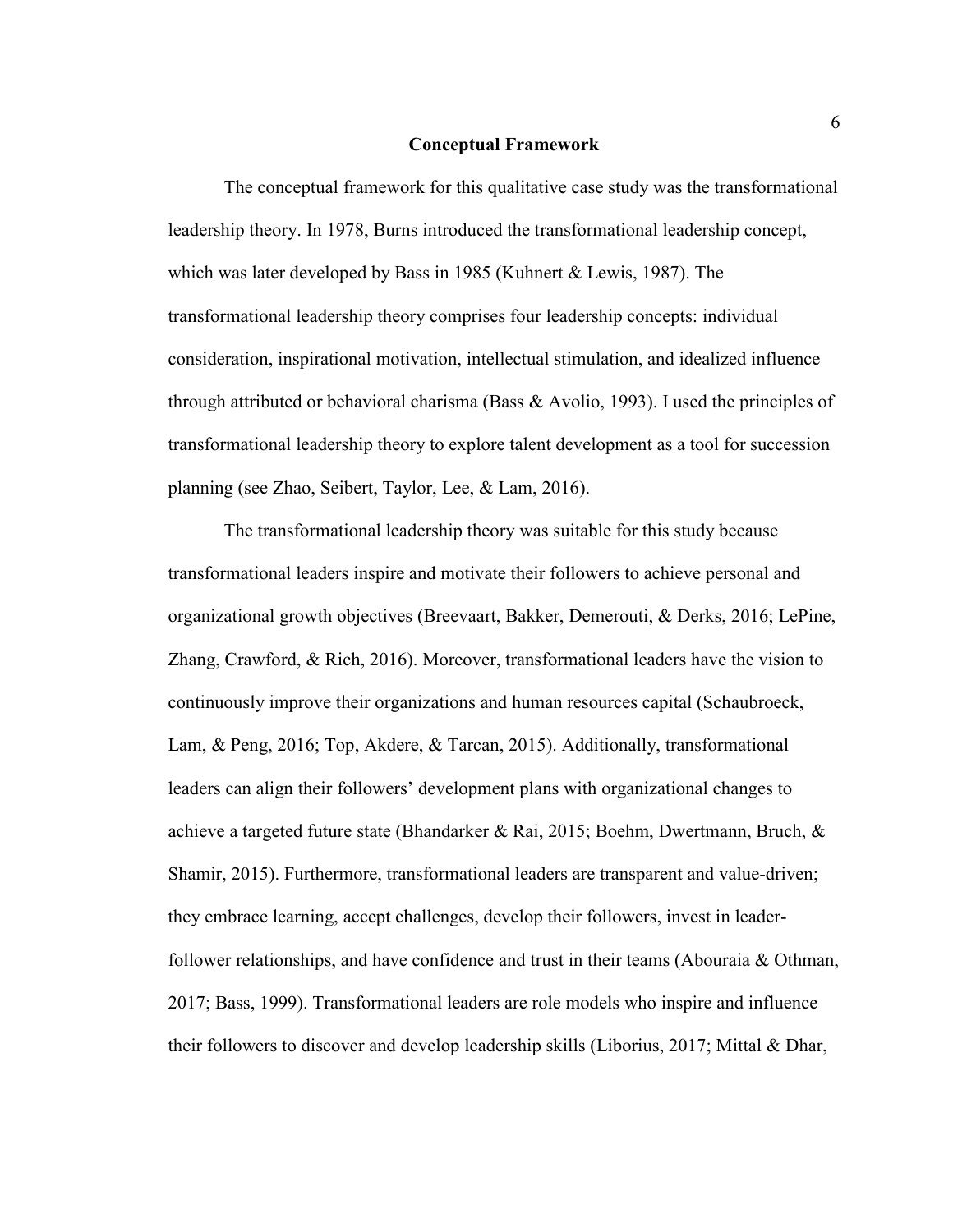2015; Top et al., 2015). Transformational leaders stimulate their followers to challenge the status quo, take up leadership responsibility, and seek career progression and growth through self-worth, self-belief, and self-development (Jaiswal & Dhar, 2016; Lan & Chong, 2015). I used the transformational leadership theory to provide an appropriate framework for understanding the findings from my study on talent development strategies to improve organizations' succession planning processes.

#### **Operational Definitions**

*Baby boomer:* A baby boomer is an individual born between 1946 and 1960 (Reis & Braga, 2016).

*Executive coaching:* One-to-one professional and systematic relation where coach and coachee work together to set personal development goals that improve individuals' professional and organizational performance, through providing coachee with the time and space to self-explore available options and facilitate development change in behaviors and performance (Coultas & Salas, 2015; Tang, 2015).

*High Performers:* Employees who exhibit superior performance consistently, and have a great depth of knowledge in specific business areas, they show passion and joy in what they do and are referred to as subject matter experts, high performers are not necessarily high potential (Downs, 2015).

*High Potential:* Employees who can easily learn new skills and develop competencies faster than others, and are promotable beyond their current roles to fill senior positions; their agility, curiosity, and aspiration improve their tolerance to handle ambiguity, complexity, and risks (Cerdin & Brewster, 2014; Downs, 2015). High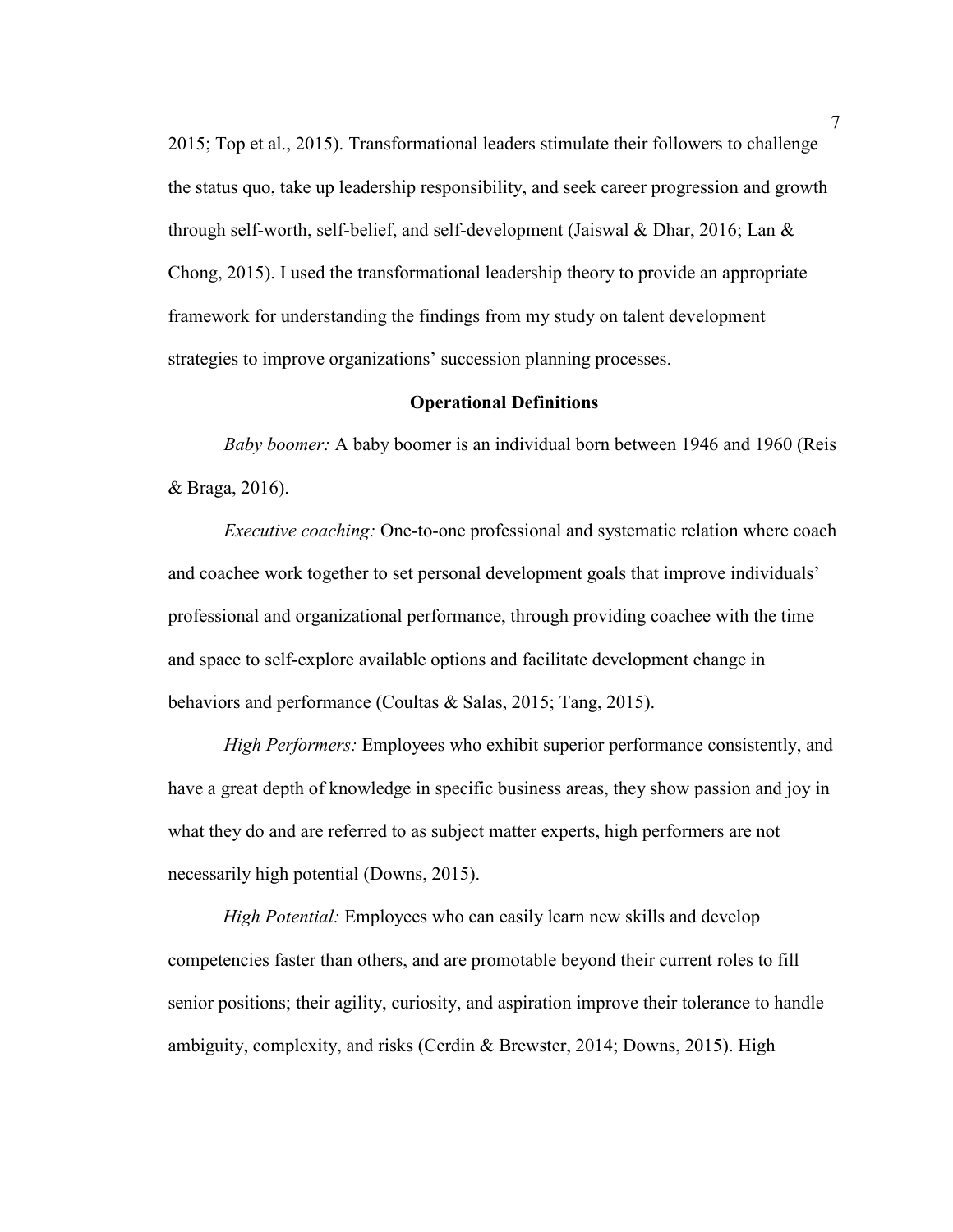potential employees have the ability to cope with uncertainties and complexity that are crucial for organizational sustainable growth (Khoreva, Vaiman, & Van Zalk, 2017).

*Mentoring:* A non-formal knowledge transfer vehicle where senior employee leads and guides a junior employee to cope with new assignments, develop competencies and transfer skills and knowledge in various fields (Ibidunni, Osibanjo, Adeniji, Salau, & Falola, 2016).

*Millennials:* The generation born between 1980 and mid-2000s (Taylor, 2018).

*Succession planning:* Succession planning is the process where one or more are identified based on their performance and development needs as successors for key roles (Patidar, Gupta, Azbik, & Weech-Maldonado, 2016).

*Talent management:* Organizations' ability and competency to attract, recruit, develop, and retain high potential, high performers, and talented employees (McDonnell, Collings, Mellahi, & Schuler, 2017).

*Talented employees:* Individuals who achieve exceptional results due to their distinctive competencies and behaviors that are aligned with the company's value and vision, they are hard to find and replace with plenty of open and attractive job opportunities externally (Schuler, 2015).

#### **Assumptions, Limitations, and Delimitations**

#### **Assumptions**

Assumptions are the product of researchers' beliefs and derived logic from collected knowledge without tests or verification that is unstated and may or may not be verifiable by the researcher (Marshall  $\&$  Rossman, 2016). Researchers need to identify,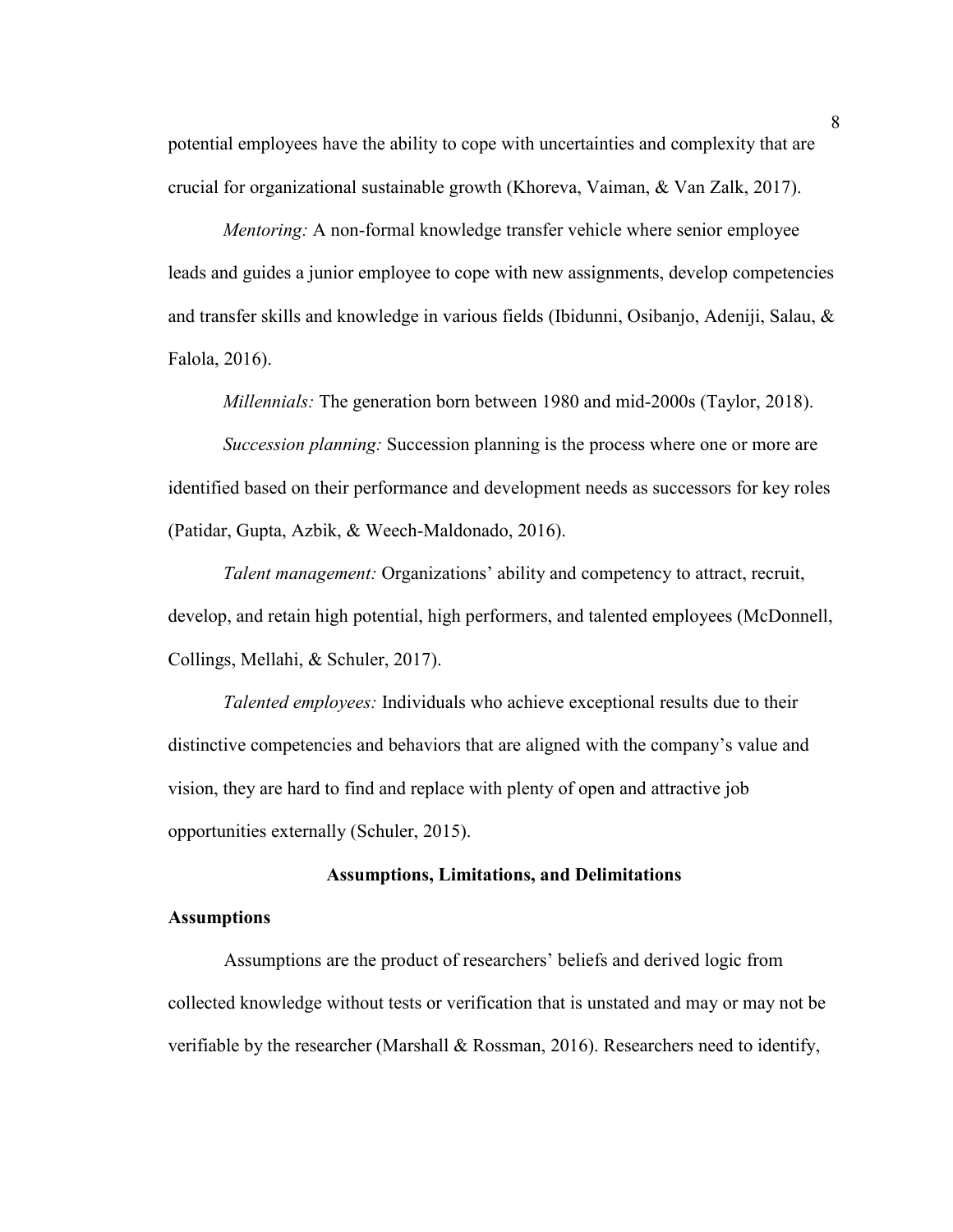assess, and validate all assumptions to determine their validities based on evidence, facts, and supporting materials. I made the following assumptions: (a) participants would engage transparently in the interview, and provide candid answers that reflect their experiences and perspectives, (b) I would have full access to participants' organizations' database and HR policies, (c) participating business leaders had adequate and professional experience in talent management and succession planning, (d) the utilization of talent management development supported succession planning, and (e) the multiple case study is the most appropriate research methodology for this research.

#### **Limitations**

Limitations consist of potential weaknesses that are beyond researcher's control which might affect the study's findings, and yield constraints on findings' applicability and transferability (O'Brien, Harris, Beckman, Reed, & Cook, 2014). In this study, I identified four limitations: (a) the possibility that interviewed business leaders were obliged not to share some parts of their HR policies externally, or that some organizations' documents that link to this research are classified; (b) the inconsistent understanding of talent management initiatives, and the varying application of succession planning; (c) my personal experiences on some talent management programs might create a biased perception about talent management efficacy; and (d) the lack of participants' trust and confidence that researcher might share some of their details and identifiers.

#### **Delimitations**

Delimitations are the design controls and framework that a researcher uses to narrow the research scope; delimitations include the theoretical framework, research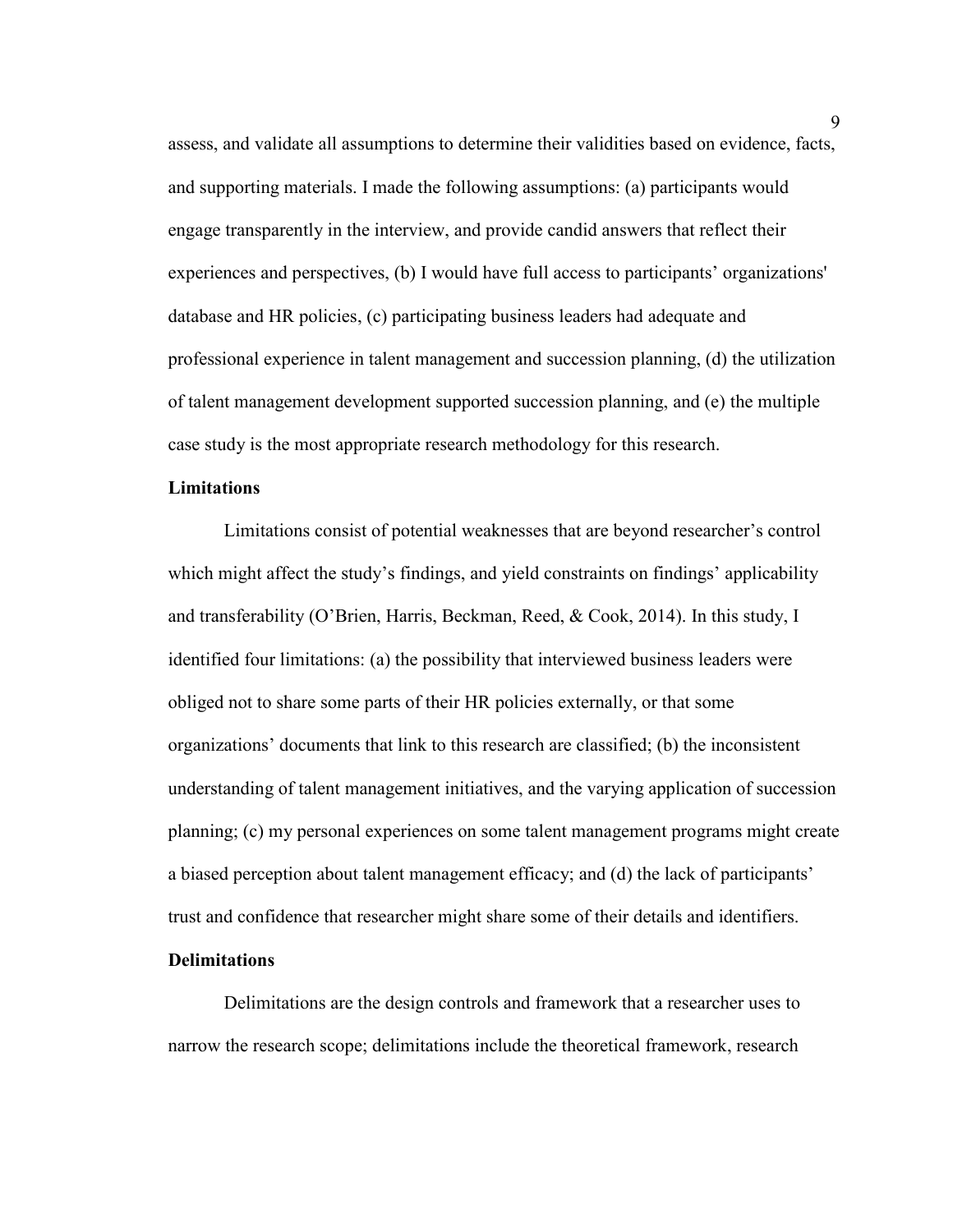methodology, research question, geographical location, type of organizations, and participants' qualifications, all of which help in improving research focus (Marshall  $\&$ Rossman, 2016). A delimitation in this study was the focus on MNCs in the Southeast Asia region, which I used to maintain focus on one geographical location, and centered research on MNCs to exploit potential corporate culture synergies. Another delimitation was my focus on talented employees' development; this focus discounted general and standard development programs that are part of all employees' development programs.

#### **Significance of the Study**

#### **Contribution to Business Practice**

The findings from this research may help HR directors and business leaders in developing high potential and talented employees fill future leadership positions. Business leaders may use the results of this study to develop succession planning programs to enable high potential and talented employees to explore and develop their leadership skills (Al Shamsi et al., 2015; Farndale et al., 2014). Moreover, succession planning may positively influence other talent management activities, including talent retention, knowledge transfer, access to a succession pipeline that caters to refilling leadership positions and preparing candidates to fill new leadership positions as part of an organization's growth strategy.

The results of this study provided business leaders with recommendations to improve succession planning design, implementation, and delivery. As a result, these research findings may encourage more business leaders to adopt succession planning to foster talent management and development (Okechukwu & Raymond, 2015). Proper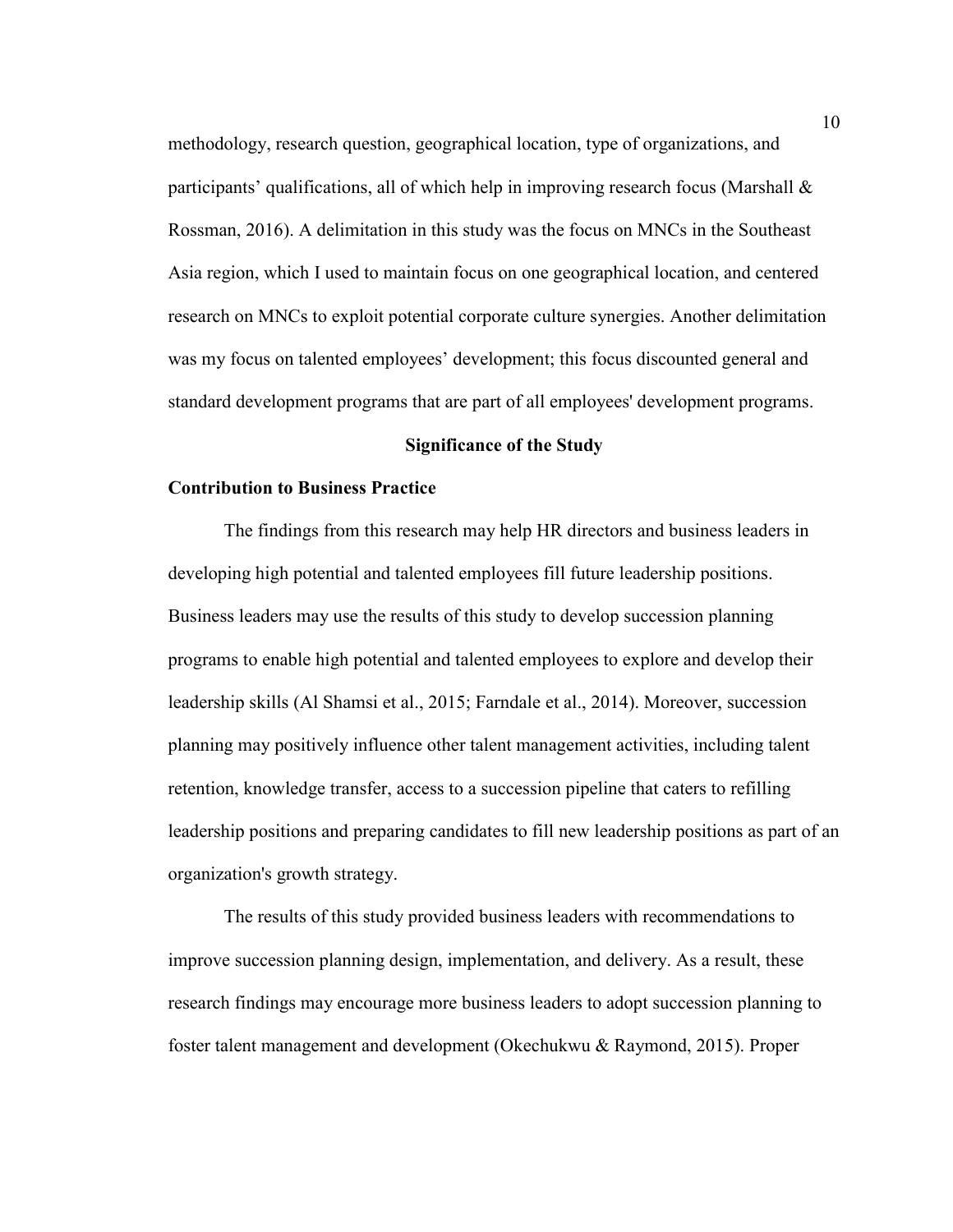succession planning may positively affect employee retention, improve adequate talent development processes, enhance staff selection and recruitment, cater to transparent talent nomination process, develop coaching program delivery, enrich leadership skills, and increase the probability of new leaders succeeding in senior roles.

Proper talent development programs and effective succession planning strategies can improve organizations' competitive strategies (Cascio & Boudreau, 2016). Talent development strategies include competitive employer branding, enhanced management competencies, increased trust in the coaching industry, and enriched career progression. Moreover, business managers adoptign talent development strategies can reduce recruitment and replacements' costs, maintain knowledge wealth within organizations, and support organizations' growth strategies. Business leaders need to align the succession pipeline with business strategies to identify and qualify gaps in talent pipeline (Makarius & Srinivasan, 2017). Leaders conducting an HR gap analysis against their internal succession pipeline can identify the required external recruits and their qualities that would help in delivering business strategy.

#### **Implications for Social Change**

The development and deployment of successful succession programs may cause positive social change in local communities by creating robust employment prospects and job stability. Sharma (2016) stated that the increased focus on talent development might support workplace diversity. Performance-based career progression can help business leaders promote dignity and provide equal growth opportunities with a focus on employees' skills and performance. The benefits of long-term employment may result in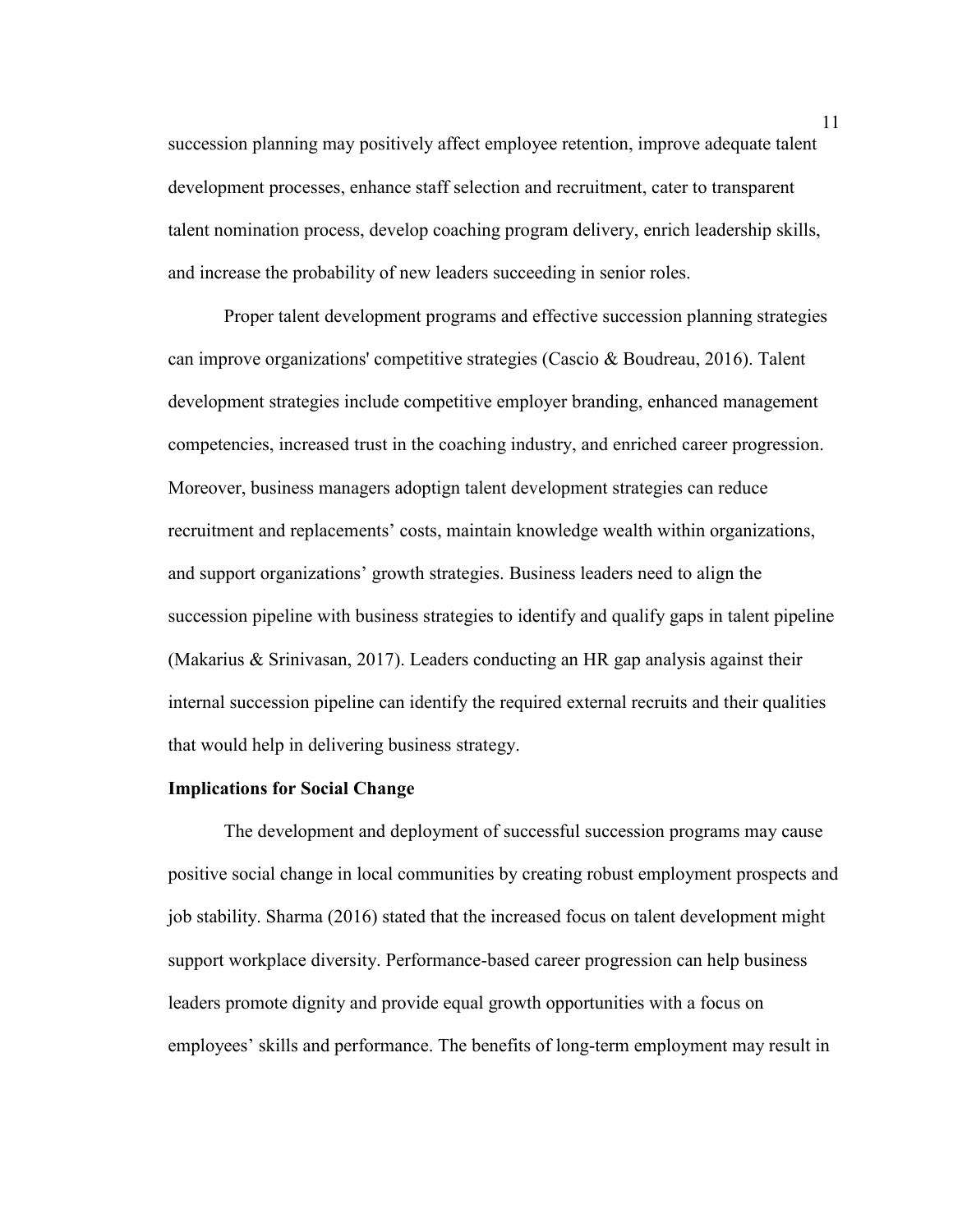career progression and increased earning potential (Letchmiah & Thomas, 2017), which in turn increases spending, upgrades living standards, enhances the ability to invest, supports local businesses, increases tax revenues for schools, and other social programs that benefit communities.

#### **A Review of the Professional and Academic Literature**

The literature review encompassed current peer-reviewed research on integrated succession planning, strategic HR management, executive coaching, business mentoring, learning organization, sustainability, talent management, and leadership development. The research question for the study addressed succession planning and talent development strategies. The keywords that I used for my literature search included: *business coaching, executive coaching, succession planning, talent management, future leaders, tacit knowledge, knowledge management, transformational leadership, and mentoring.*

In addition to Walden University Library, I used the following databases and search engines to complete my search for literature: EBSCOhost, ProQuest Central, Sage Premier, Business Source Complete, ABI/Inform Complete Database, Emerald Management Journals, and Google Scholar. To refine my literature research, I used Boolean operators with different keywords' combinations and applied timeline filters on articles published beyond 2014 to improve the ratio of published articles within the last 5 years. The research resulted in 497 articles, 10 books, and three dissertations. The scholarly articles cited in this section include 183 references, out of which 166 (92%) are less than 5 years old, and 179 (97%) are peer-reviewed articles.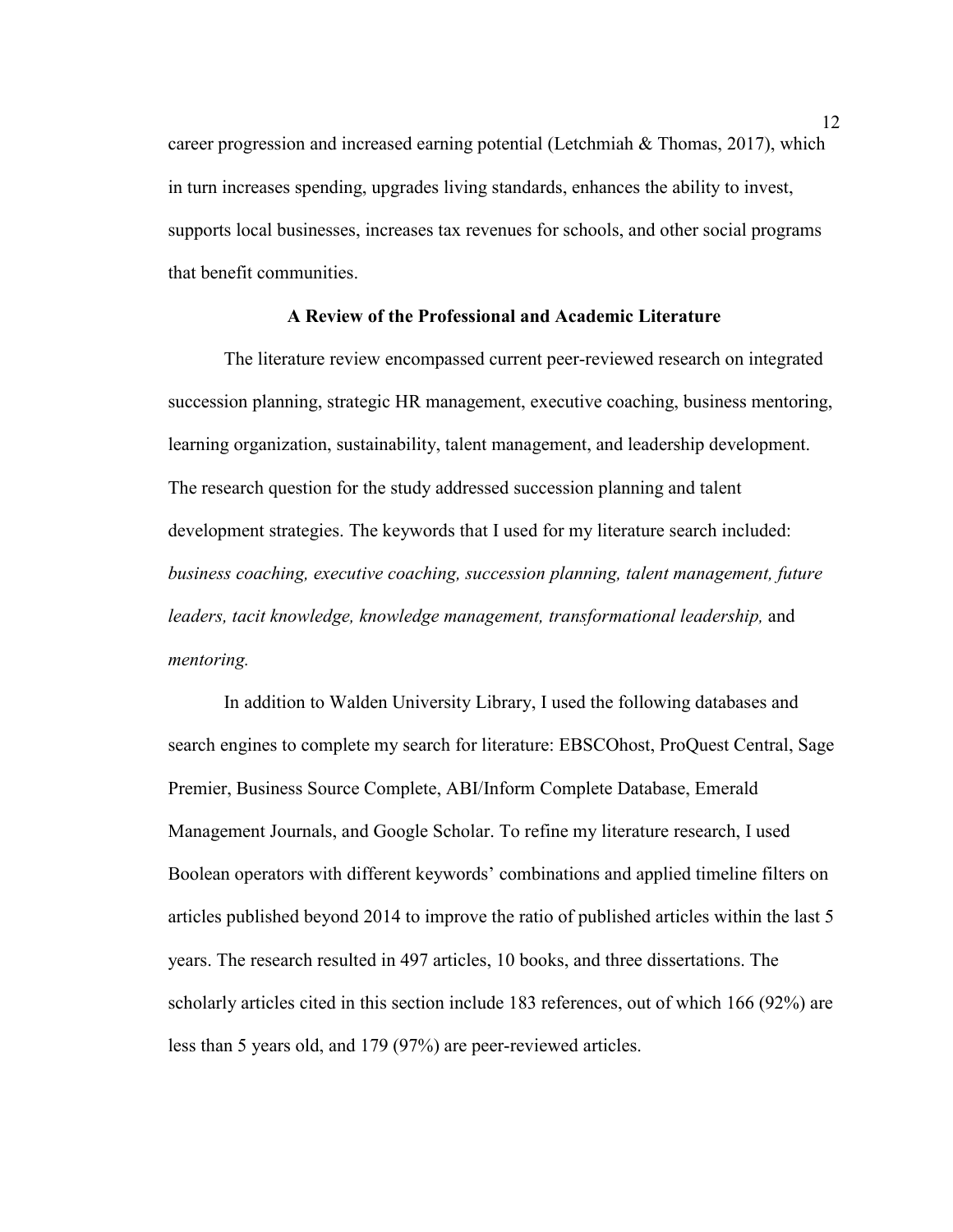The literature review process included sorting and identifying key themes that emerged and corresponded to the research question. Literature research themes encompassed strategic HR, talent definition, talent identification, assessment tools, assessment transparency, succession planning, talent development, leadership development, leadership development efficacy, business coaching, workplace demographics, transformational leadership, learning organizations, knowledge management, and sustainability.

#### **Strategic Human Resources Management**

There is a growing need for HR to play a strategic role within organizations because HR activities have a direct impact on organizations' strategic fit. Market dynamics and technology advancements are driving growth strategies faster than usual and creating pressure on organizations to revisit their business plans and HR strategies more frequently to ensure adequate alignment to the external environment and prevent obsolescence (Stone & Deadrick, 2015; Tsao, Newman, Chen, & Wang, 2016). The growing interest in strategic HR is evident by the mounting empirical evidence that human resource management (HRM) should develop into strategic human resource management (SHRM), as it has a direct impact on organizational performance and organizations' strategic fit (Farndale et al., 2014). HRM strategies can foster the appropriate environment to support organizations to develop competitive advantages, build core competencies, and improve sustainability. However, the SHRM is still a new arena for many organizations, and some business leaders perceive it as a standard extension of traditional HRM activities.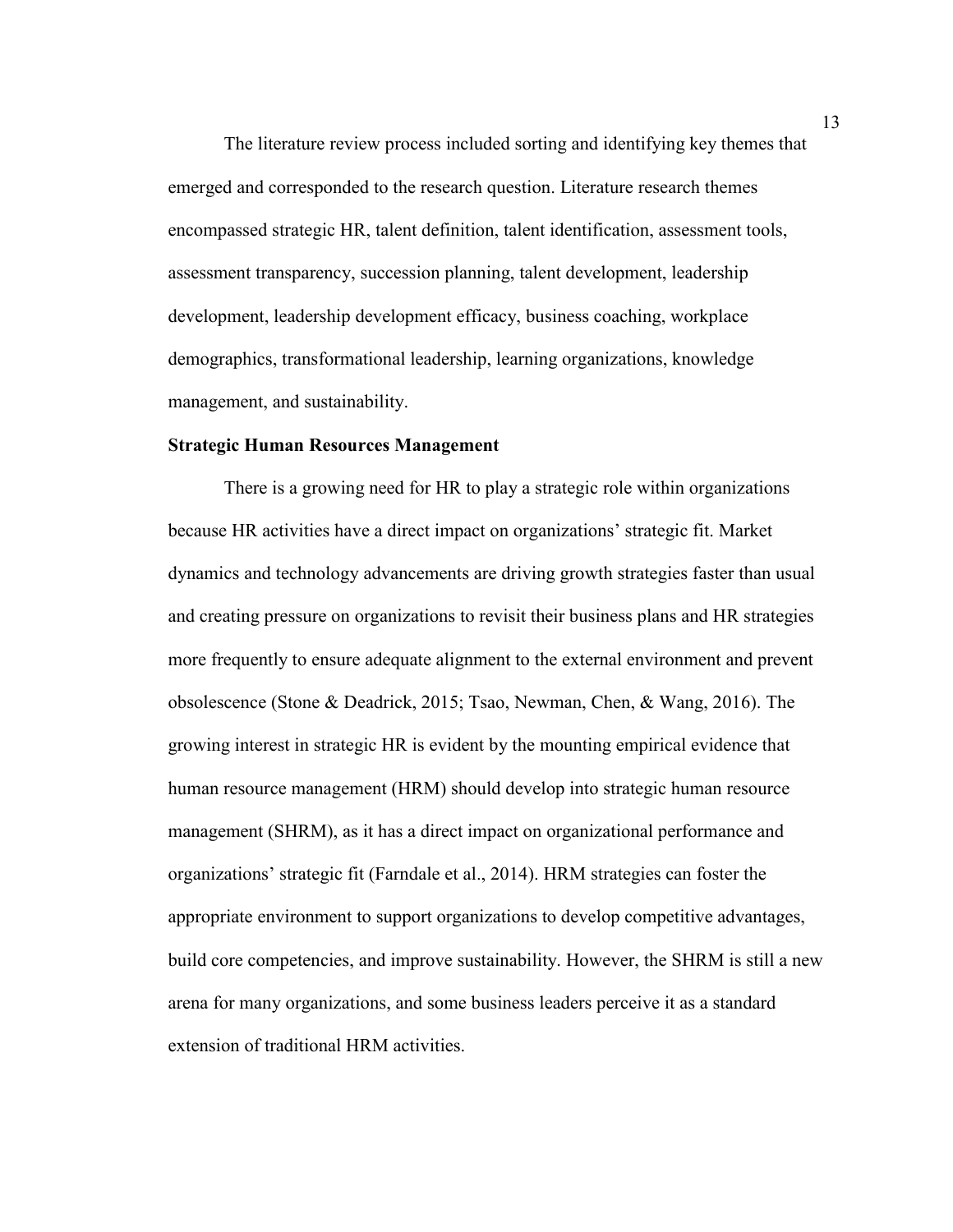HR functions are evolving to capture a broader spectrum of activities due to business stipulating needs. Atkins (2013) stated that HR includes three primary levels: administrative, operational, and strategic. Zhu and Warner (2019) associated administrative HR with day-to-day personnel support functions, such as maintaining HR records. Sumah and Baatiema (2018) referred to the decentralized or operational HR as a series of activities and objectives that collectively deliver the strategic HR plan. Operational HR includes selection and recruitment, training programs, compensation analysis, and performance appraisals. HR managers need to have alignment with business needs and deliver continuously on agreed objectives.

Human resource managers need to elevate HR department responsibilities through consistent performance and competent HR managers. Chams and García-Blandón (2019) emphasized that business leaders need to create credibility around the HR department structure and the competency of its administrative and operational resources to ensure they are capable of delivering strategic HR activities. Human resource setups can grow internal organizational credibility and legitimacy on future strategic HR projects through continuous delivery of committed operational objectives. Kuipers and Giurge (2016) supported Atkins' (2013) perspective that an HR setup that cannot consistently deliver on basic activities would not develop the required competencies around strategic needs analysis (SNS) and develop HR strategies and measures. The realignment of HR operating plans, competencies, policies, and goals to strategic HRM trends is mandatory to remain in business.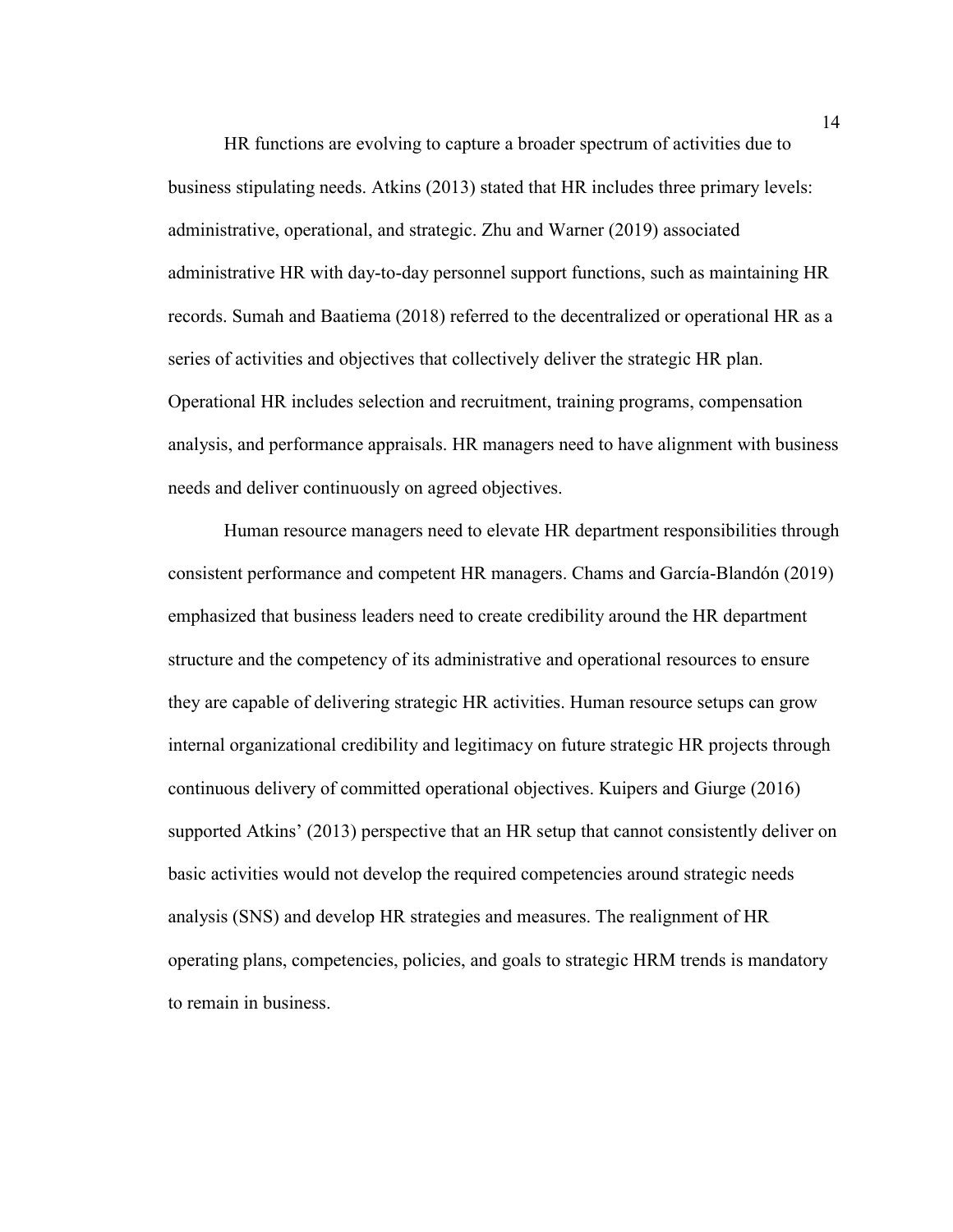Evolving business strategies and market dynamics are requiring HR managers to develop new skills and competencies that were not needed in the past. Stone and Deadrick (2015) highlighted that emerging HR issues and challenges that business leaders need to address in HR operating plans are knowledge management, talent mobility, globalization, baby boomers' exit, and increased workplace diversity. In addition to the need to develop the required HR skills in managing SHRM, the complexity in introducing SHRM centers on the limited and overlapping borderlines between conventional and strategic HR activities. Samantara and Sharma (2014) stated that HR leaders need to develop their HR skills to adapt to new HR tasks and assignments; in particular, Tafvelin, Stenling, Lundmark, and Westerberg (2019) emphasized selection and recruitment, training and development, succession planning, mentoring, coaching, incentives, virtual management, and employer branding. HR leaders should continuously align HR strategies and policies to support business growth by upgrading HR skills and competency levels.

Strategic HRM processes and policies support HR development programs, cultural upgrades, and business activities alignment. Shakerian, Dehnavi, and Ghanad (2016) noted that strategic HRM is used by organizations to interact with their surroundings and environments, and preserve scarce human capital through proper alignment between organizations' direction and market dynamics. Sheehan, De Cieri, Cooper, and Shea (2016) added that strategic HRM provides different stakeholders longterm benefits through adequate selection and recruitment, transparent performance appraisals, functional succession planning, and strategic talent development programs. As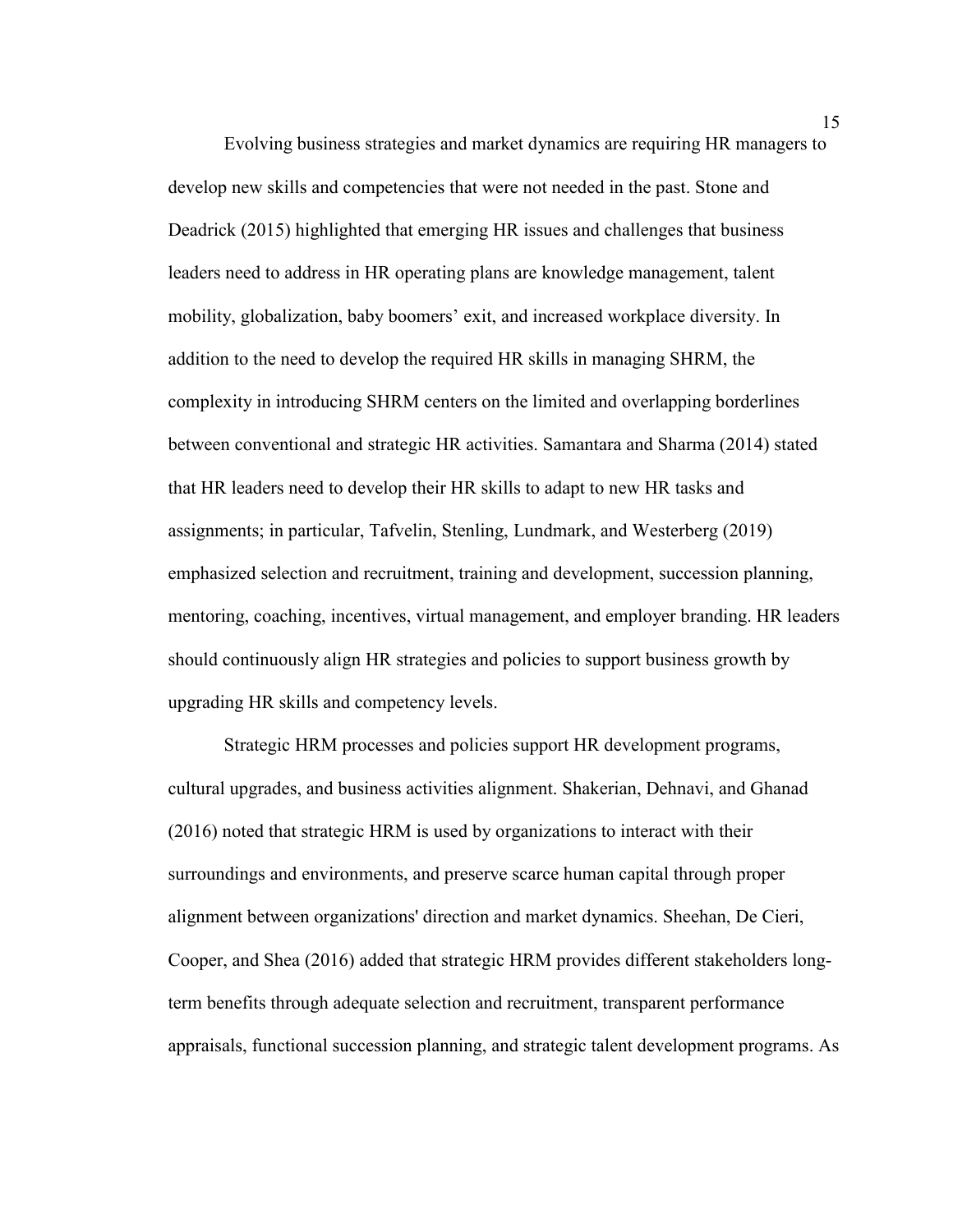a result, HR is developing into a strategic partner, and increasing numbers of organizations recognize that Strategic HRM is vital for their sustainability. Jacobson et al. (2014) highlighted that HR managers and business leaders lacked the ability to identify the breadth of the HR role in strategic performance due to excessive engagement in administrative activities rather than HR strategic roles. HR directors should have the appropriate competencies to upgrade the HR function, align with the overall strategy, and deliver on assigned strategic actions.

#### **Human Resources Impact on Talent Management**

Business growth strategies mandate that business leaders develop and retain their existing talents. Foster (2015) stated that talent development is creating unprecedented pressure on HRMs to develop new skills and competencies to manage additional HR activities. Moreover, executive managers need to develop policies that support HRM talent development initiatives. Galpin, Whitttington, and Bell (2015) stated that HRM policies influence talent development programs and succession planning. However, Haugh and Talwar (2016) disputed that it is still unclear how Strategic HRM initiatives linked to talent management can directly affect HR policies to accommodate the growing demand for future leaders through proper succession planning programs. Market dynamics and emerging HR trends demand business leaders develop new HR strategies to support talent management and talent development initiatives.

HR strategies are incrementally focusing on personal development programs as part of talent development strategies. Janson (2015) noted that organizations achieve five main opportunities through talent development programs. First, employees can benefit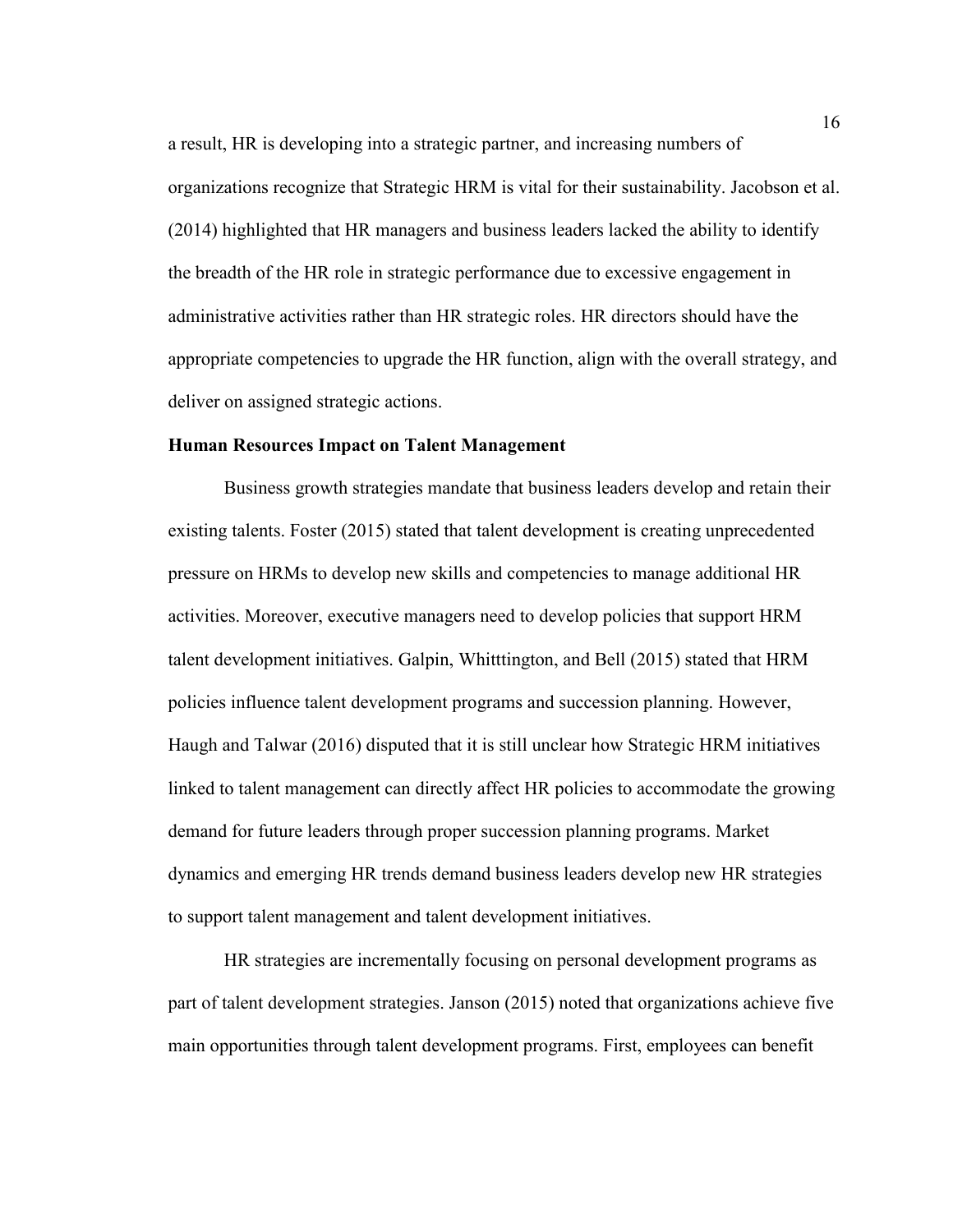from HR once they appreciate the value HR brings (Hitka et al., 2018). Second, business leaders need to ensure that their employees are assigned to the right jobs (Sivathanu & Pillai, 2018). Third, business leaders presume that employees are in the right positions and have the right skills to perform their jobs (Maamari & Alameh, 2016). Fourth, managers need to develop proper job segregation, duties, and rewards for every position (Abu Khalaf, Hmoud, & Obeidat, 2019). Finally, managers ensure that enough time is provided for job development and succession planning (Lacerenza, Reyes, Marlow, Joseph, & Salas, 2017). Business leaders are increasingly appreciating talent development initiatives and associating them with organizations' strategy. Accordingly, business leaders should develop HR skills and competency strategies that accommodate and match talents' demands and growth.

Business leaders play a pivotal role in deploying their skills and competencies in talent development and succession planning programs. Janson (2015) pointed out that some business leaders underutilize succession planning due to a lack of some specific HR skills. Some talent development programs are isolated and fragmented, while some HR leaders lack business knowledge that enables them to develop proper talent development programs. Jacobson et al. (2014) and Maamari and Alameh (2016) agreed that many organizations are limiting possible benefits from business coaching programs due to their intrinsic strategic HR competencies and skills. Business leaders need to examine their ability and skills that enable them to manage talent management programs.

Some talent development programs fail to meet their objectives due to limited expertise in managing talent development programs. Jacobson et al. (2014) examined the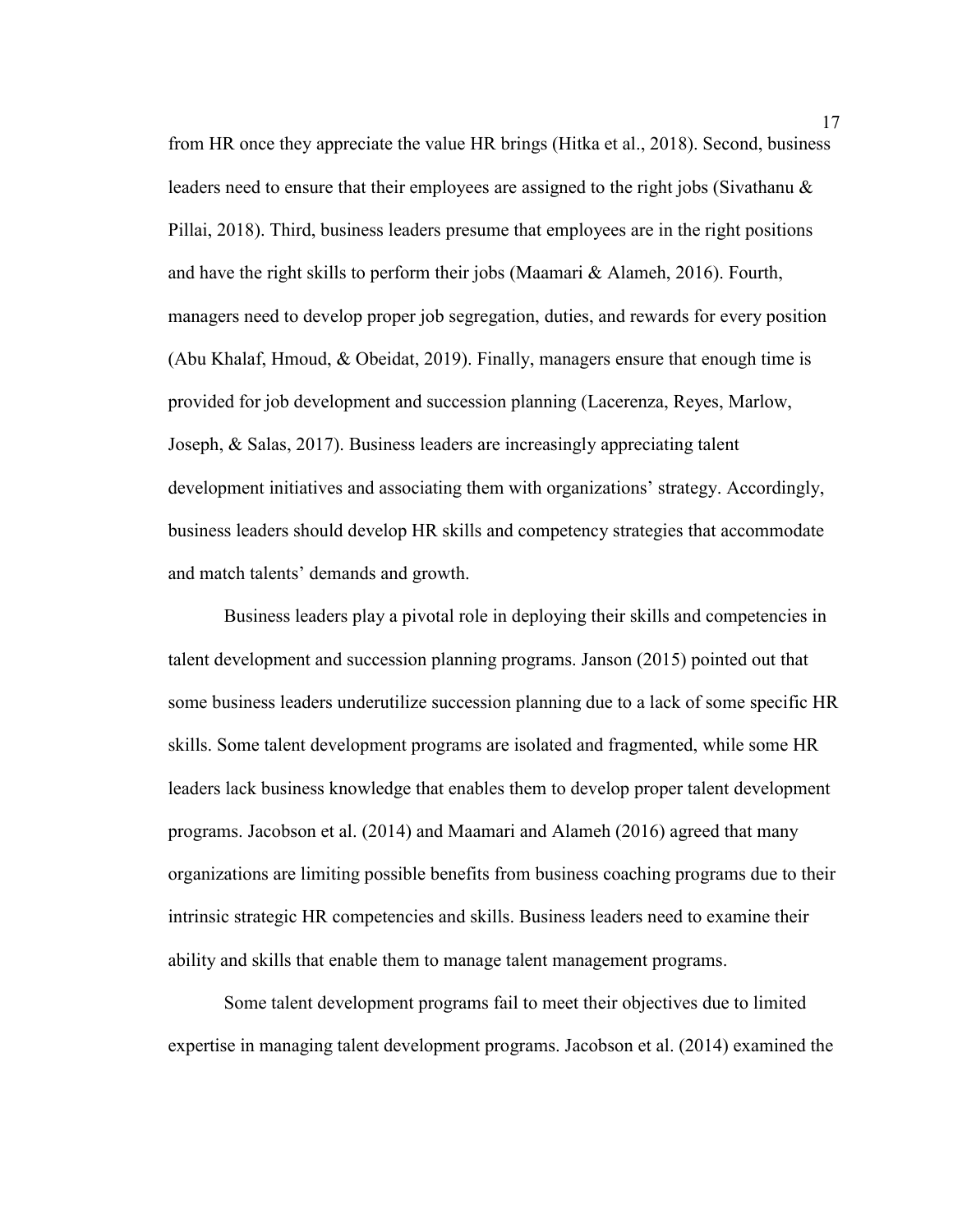impact of business leaders' internal skills and competencies on talent development programs' success and identified three main areas: the availability of a strategic HR plan that adopts talent management, the engagement of HR function in talent development recognition and skills upgrade, and the appreciation and engagement of executive management. HR managers should realize the capacity they can play in organizations' strategic performance and should have the desire to challenge HR activities to go beyond administrative activities. Samantara and Sharma (2014) noted that leaders need to develop a systematic process to structure and integrate talent development programs within other business areas. Business leaders can design talent development programs if they have the right capacities and skills to identify, nurture, develop, and retain talents, accompanied by a keen appreciation for long-term investment of talent management programs.

Business leaders are increasingly integrating talent development initiatives in their HR planning through various programs to improve their succession planning. Grover and Furnham (2016) noted that executive coaching is becoming a popular talent management activity; however, many business managers struggle to integrate this activity as part of their succession planning. Grayson (2016) explained further the positive impact of coaching on talent engagement and retention in technical and leadership roles is dominant; Grayson also stated that coaching programs should expand to cover different levels beyond middle-level employees and include top executives if organizations intend to cater to leaders' succession planning. Business leaders should treat talent development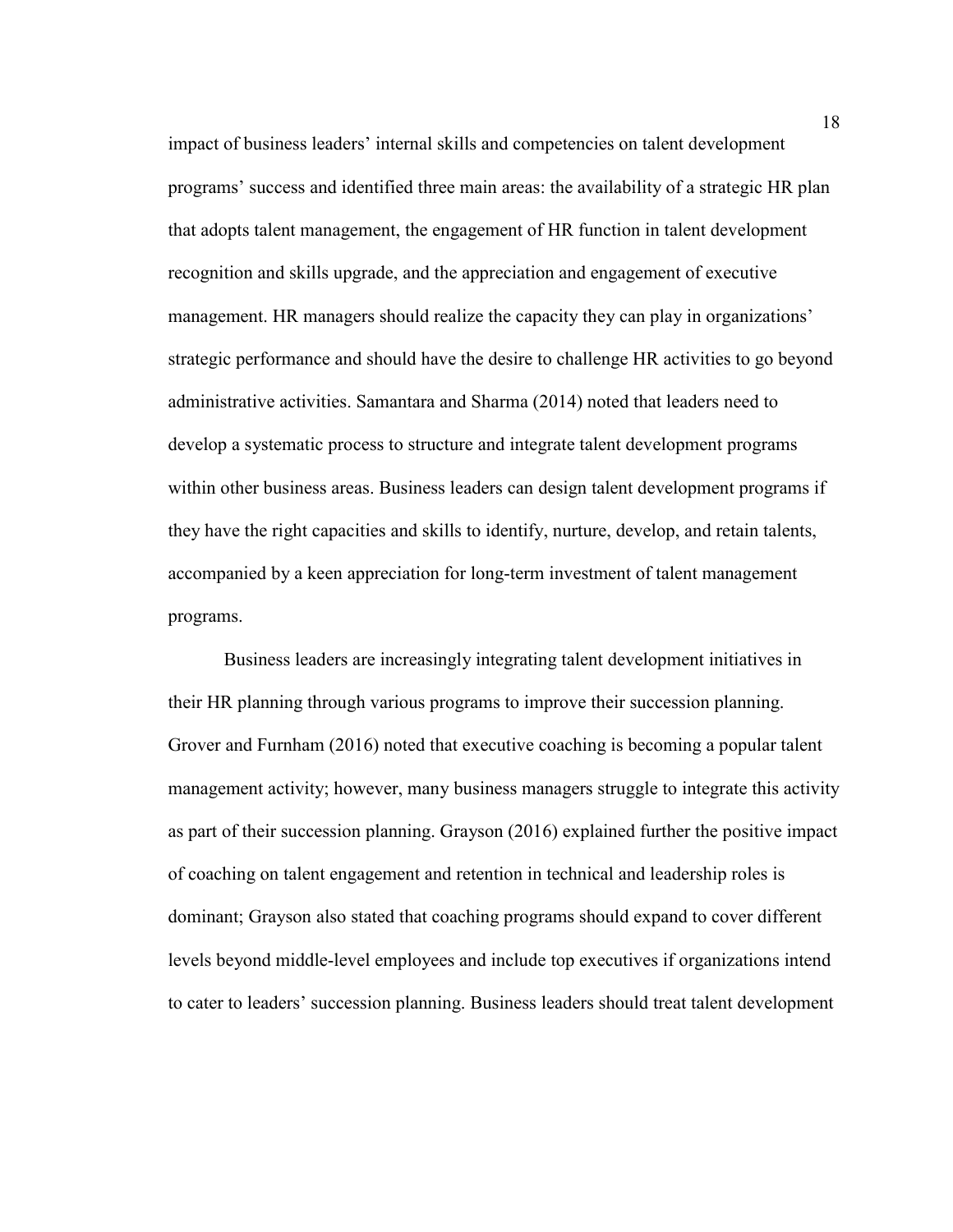programs as one of the tools that develop future leaders' skills and expand succession planning in multiple roles.

#### **Talent Development and Succession Planning**

Talent management is developing into a primary factor in organizations' sustainable strategies. Haugh and Talwar (2016) noted that business growth pace dictates that organizations are agile in their HR policies to provide qualified business leaders to fill vacant leadership positions. Maamari and Alameh (2016) and Rossington (2015) observed that talent development supports growth strategies and offers high performers with career advancement prospects. Al Shamsi et al. (2015) stated that talent development constitutes part of talent retention initiatives. Al-Haddad and Kotnour (2015) added that talent development provides organizations with talents that support succession planning, improve competencies for future growth, and develop sustainable performance. However, the lack of standard talent definition resulted in broad literature research in various areas.

The interest in talent management triggered researchers to explore how business leaders can apply new strategies to improve talent development and how they could make businesses more efficient. Al Ariss, Cascio, and Paauwe (2014) noted three primary applications of talent management: talent management refers to a strategic HRM function rather than talent-related activity; talent management is used interchangeably in place of succession planning; and talent management is the conventional management of talents, including talent identification, management, development to support business processes and links to organizational strategy. The growing demand for talent management spurred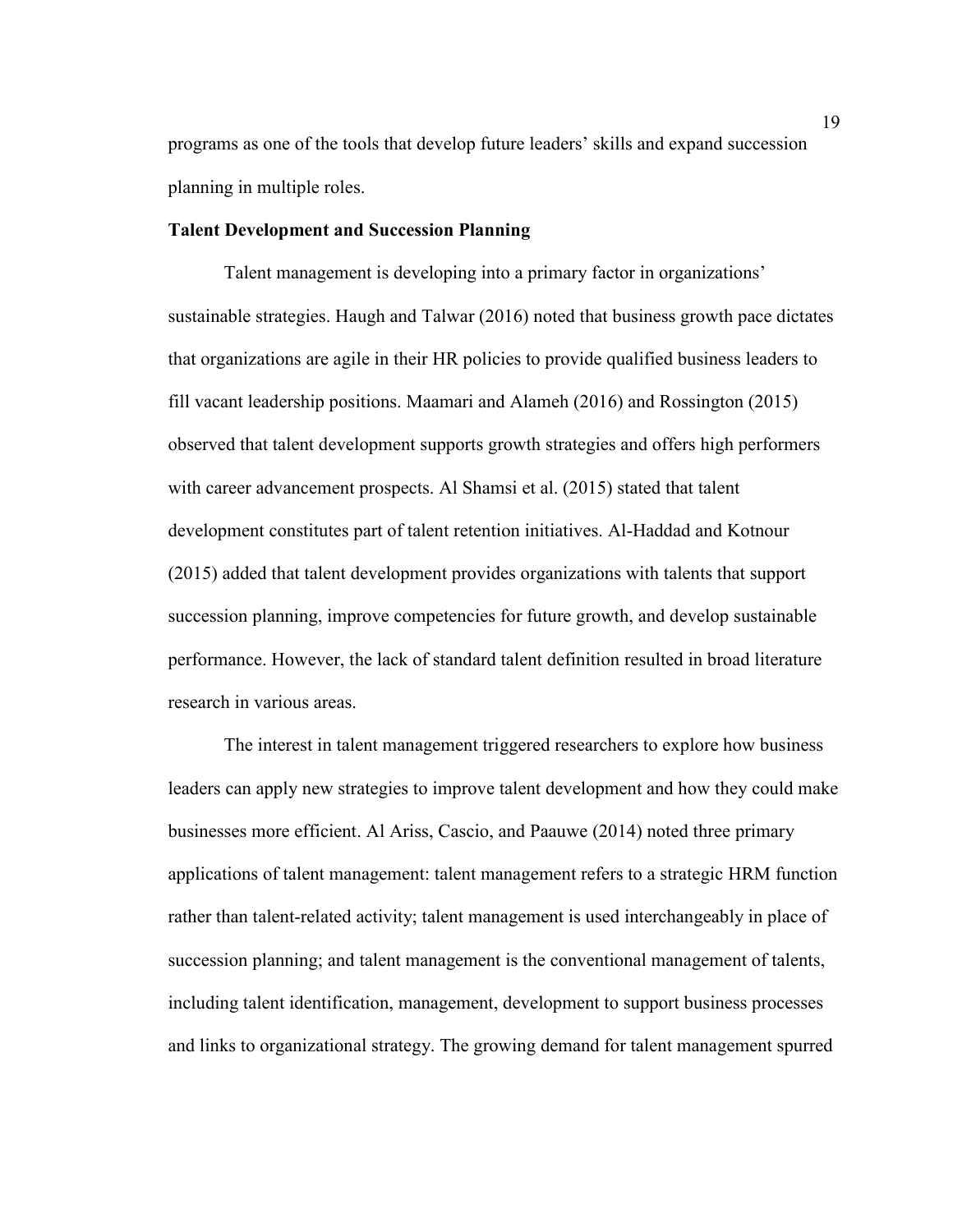research on talent development programs' impact on future leaders' performance (Al Shamsi et al., 2015), talent retention initiatives (Galpin et al., 2015), and organizational change effect on talent enabling culture (Al-Haddad & Kotnour, 2015). Due to broad application and varying appreciation of talent management initiatives and to avoid misalignment, business leaders need to contextualize and communicate the scope of talent development programs they deploy. As a result of the broad context of talent management research, scholars studied various talent related topcis with ditinghusied focus in three main research areas: talent identification, talent development, and development programs.

#### **Talent Identification**

Business leaders should develop proper tools to identify, retain, and develop talented employees. Van Dongen (2014) stated that some organizations in the United States spent more than \$125 billion in 2009 on development programs; however, more than 32% of business managers acknowledged that they do not have proper talent identification programs. Van Dongen added that talent identification programs should include three primary factors: talent identification activity, gaps analysis aligned with organizations' objectives, and customized coaching programs. Organizations need to identify talented employees before deploying effective talent development programs, in particular, the unrecognized talents; otherwise, organizations might end up with unutilized and dysfunctional development programs. Hedayati Mehdiabadi and Li (2016) agreed with Foster (2015) that a significant part of the argument revolved around talent remit; some definitions describe talent as the knowledge and skills an employee has,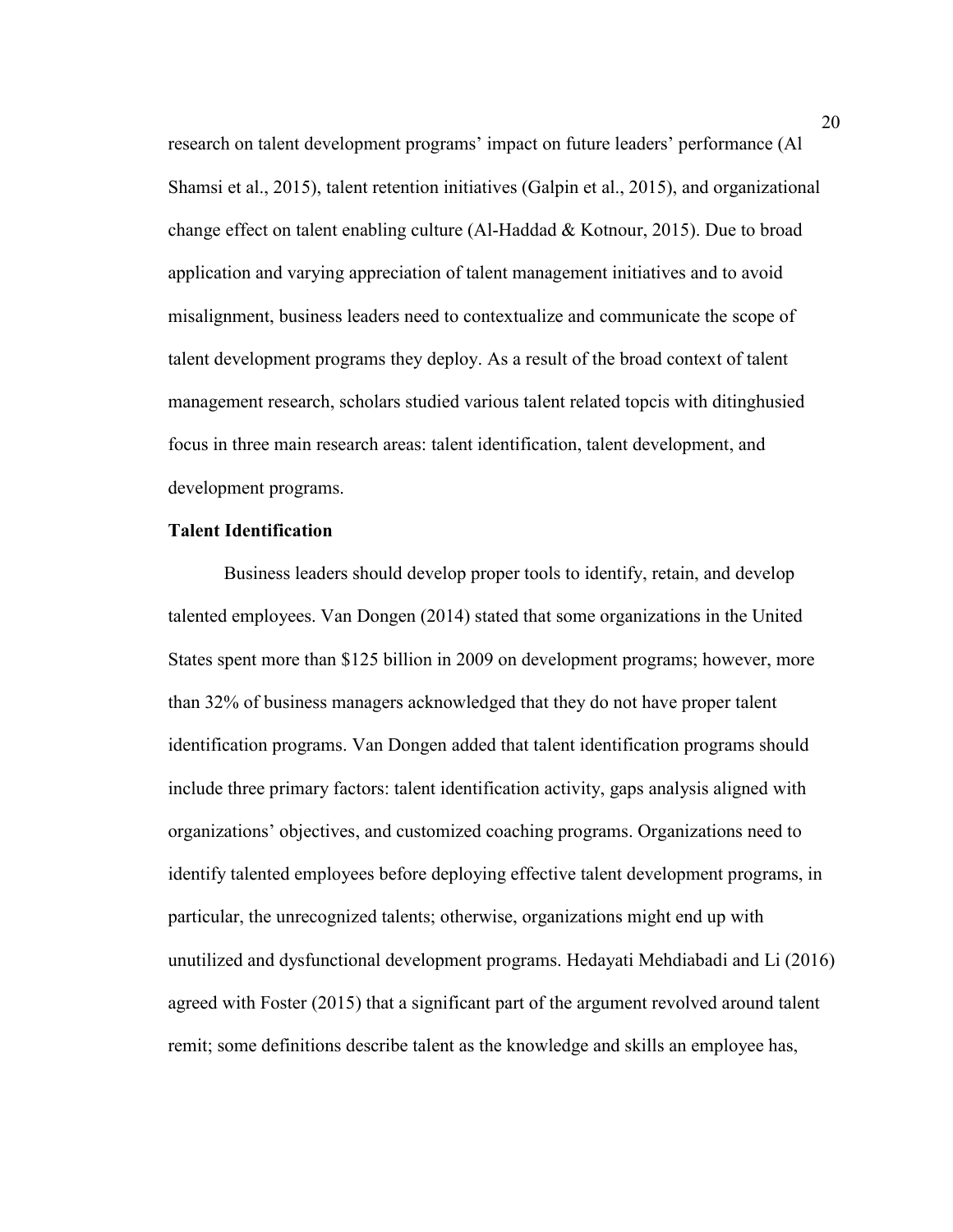while others focus on the capacity and ability an employee has to progress to leadership positions. Leaders should be aware of the implications of wrongly providing talent development programs to the wrong group of employees, or providing the proper development programs to the correct group of employees without opportunities for career advancement or applications within the organization.

#### **High Performing and High Potential**

Some business leaders struggle to distinguish between high performing and high potential employees. Karadas and Karatepe (2019) explained that high potential employees are those who can develop new expertise all the time, perform in complex environments, and lead the organization. Downs (2015) added that 71% of high performers are not high potential employees, Downs added that high potential employees are regarded as twice as valuable to organizations when compared to other employees. Some organizations tend to focus on high performing employees due to their knowledge depth in their areas of expertise, whereas other organizations focus their talent development programs around high potential employees due to the possible future skills state they can develop.

One of the proposed talent identification tools was Van Dongen's (2014) eightfactor environment optimization program, which included the following: (a) developmental assignments, (b) increased responsibilities, (c) active talent network, (d) proactive learning activities, (e) talent reward programs, (f) coaching and mentoring functions, (g) regular assessments, and (h) assigning talents to manage talent development programs. Donohue (2016) argued that focus on identifying only talented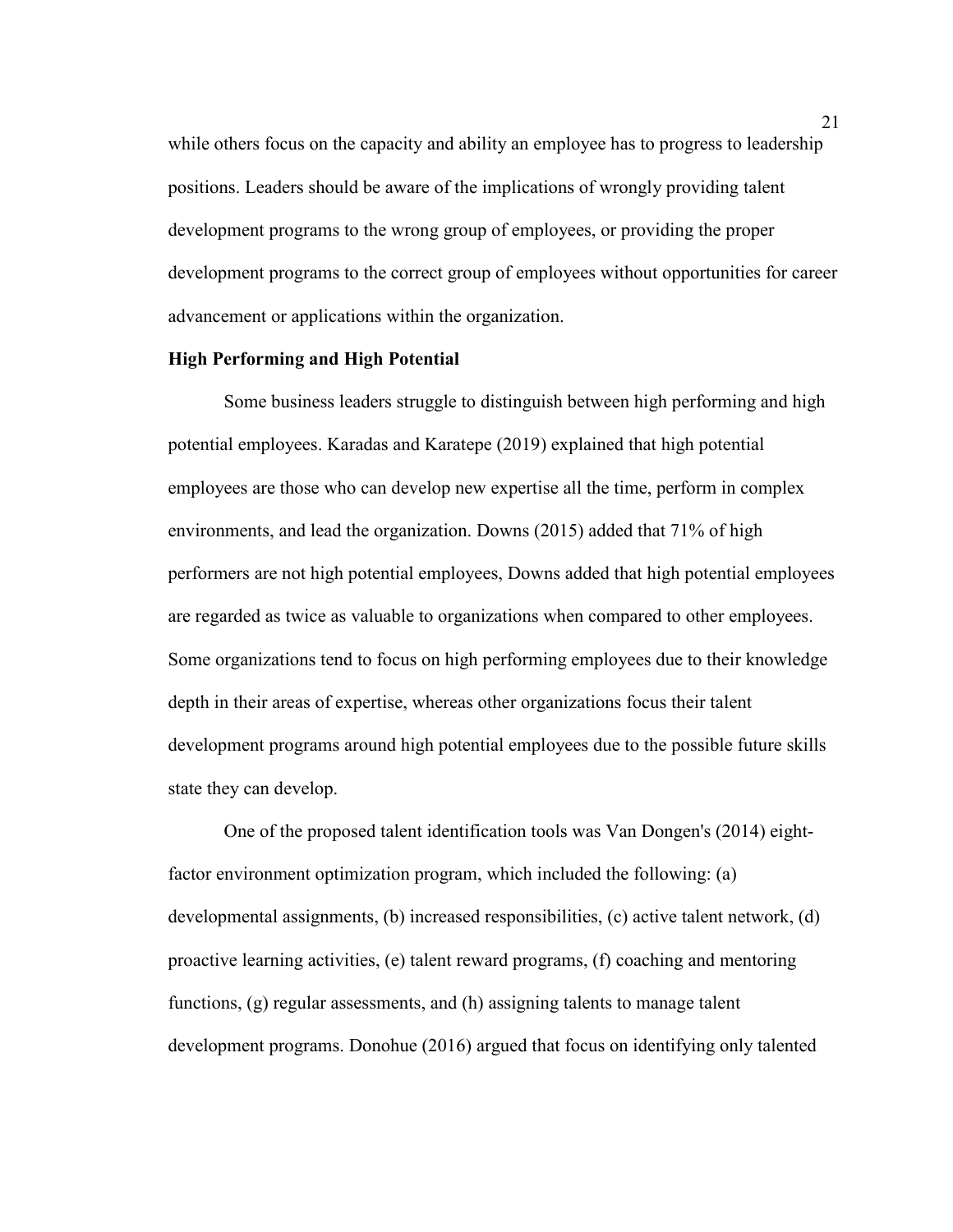employees before enrolling them in talent development programs increases organizations' focus on marginally better performing employees, and the result would be increased skills gap between talented employees and average employees. Business leaders need to invest in developing a talent nurturing environment that encourages employees to pursue and embrace development programs.

Some ambitious employees drive their self-development beyond the prescribed organizations' talent development plans. Batistič, Černe, Kaše, and Zupic (2016) noted that laissez-faire HR leaders accommodate better proactive employees because employees can drive their self-development outside the organizations and at their own pace; however, business leaders need to integrate individuals' self-designed development plans in the organizational talent management program; otherwise, ambitious employees might look for better accommodating culture to sponsor their development needs. Both the organization and talented employees should have similar perceptions of talent management programs and their benefits.

Business leaders need to align talented employees with proposed talent management programs, including targeted deliverables and timelines. Jacksch and Klehe (2016) articulated how assessment tools can deliver unfavorable results if there was misalignment or misapplication in assessment tools. Due to these concerns, organizations and employees should agree on assessment tools, feedback sessions, subjective perceptions, and intended outcomes. Well-defined assessment protocols and agreed on talent development scope help high potential employees integrate their self-designed development initiatives with the organization's talent development programs. As a result,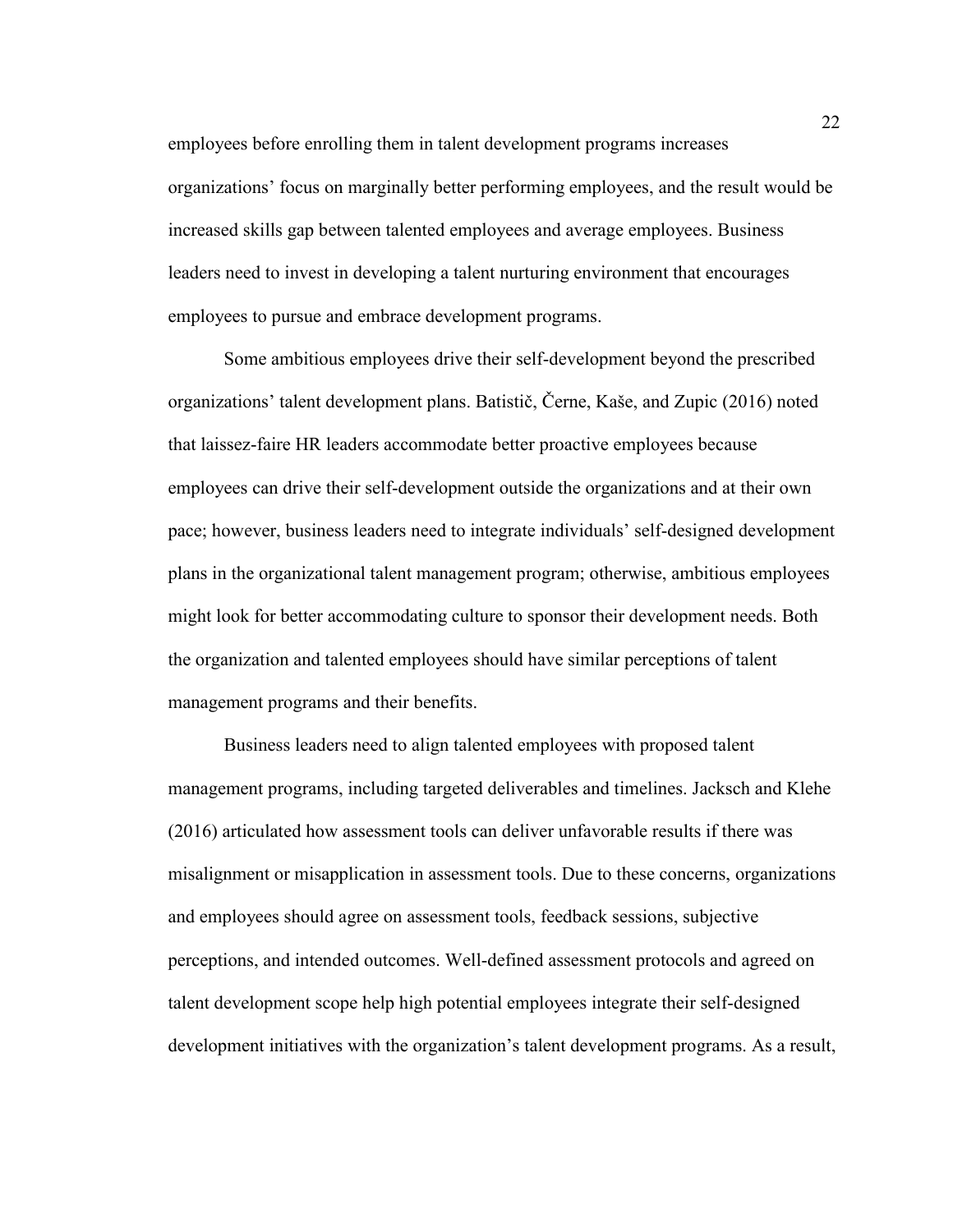high potential employees are clear on required performance criteria and are able to align to organizations' desired talent development deliverables.

#### **Performance Metrics and Appraisals**

The development of appropriate individual metrics is an essential tool to recognize and assess talents. Lopes, Sarraguça, Lopes, and Duarte (2015) noted that performance appraisal is one of the practical tools to identify talents based on their merits and behaviors. Gallus and Frey (2016) expanded on the required components to have a proper performance appraisal system; they noted that business leaders need to ensure that developed metrics are valid, clear, and measurable. Groen, Wouters, and Wilderom (2017) added that business leaders should use performance metrics to define objectives, actions, owners, deliverables, and performance criteria.

Furthermore, Soucat, Dale, Mathauer, and Kutzin (2017) noted that business leaders need to have the proper operational knowledge to define objectives and development areas; otherwise, talent development programs become obsolete. Lopes et al. (2015) added that increased subjectivity or bias in performance appraisal for whatever reason would affect organizations' capacity to identify and develop talents, ultimately affecting succession planning. Business leaders should integrate within talent development programs the proper definitions on programs' scope, objectives, timeline, required skills, and review protocol and assessment procedures.

#### **Performance Assessment Transparency**

Business leaders should develop transparent talent assessment and performance appraisal tools to ensure that talent development programs are reliable and trustworthy.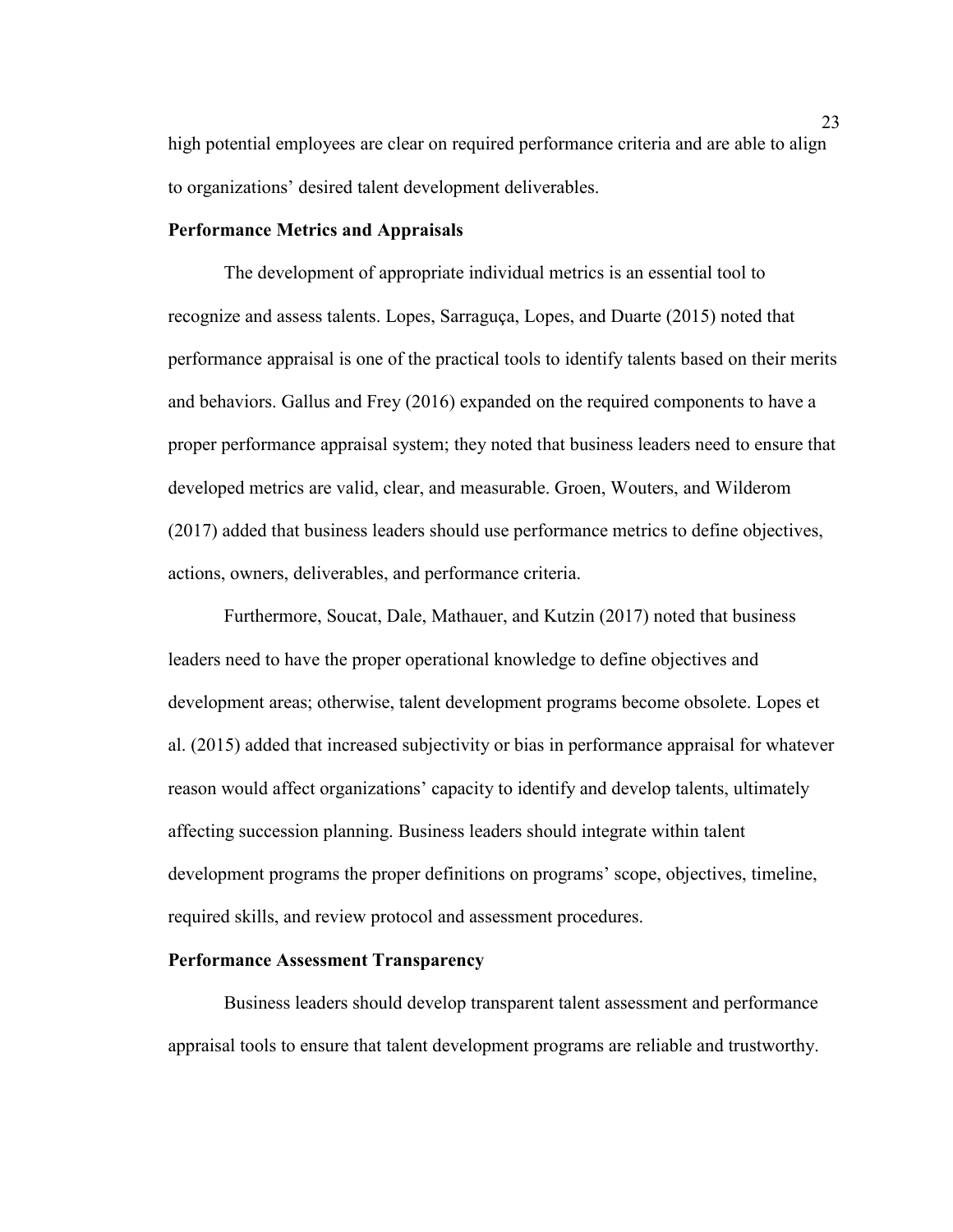Groen et al. (2017) noted that besides monetary and nonmonetary rewards, talent development programs, and career progression plans are part of the awards that managers should deploy in talent management. Gözükara and Hatipoğlu (2016) stated that employees who fail to meet their committed objectives are usually less engaged and become less interested in organizational development programs. M. Y. Kim, Oh, and Park (2018) stated that transparency in assessment tools could help build trust with stakeholders; however, Schnackenberg and Tomlinson (2016) challenged that view and noted that the relationship between trust and transparency is an assumption and that trust develops by other attributes beyond transparency.

Diaz-Carrion, López-Fernández, and Romero-Fernandez (2019) indicated that clarity of Key Performance Indicators (KPIs) and actionable objectives drives high employee engagement, and promotes their development motives. Regardless of the linkage between transparency, fairness, and trust levels, Jacksch and Klehe (2016) noted that business leaders should use consistent assessment tools and selection criteria to benchmark talents' response against targeted behaviors. In addition to assessment transparency, talented employees need to have the right motivation to engage in talent development programs.

### **Talent Development Motives**

Talent development programs can create career growth motives for talented and ambitious employees. Northouse (2015) noted that organizations sponsoring leadershipdevelopment programs motivate talented employees to undertake challenging activities and tasks. Northouse added that a positive development culture helps improve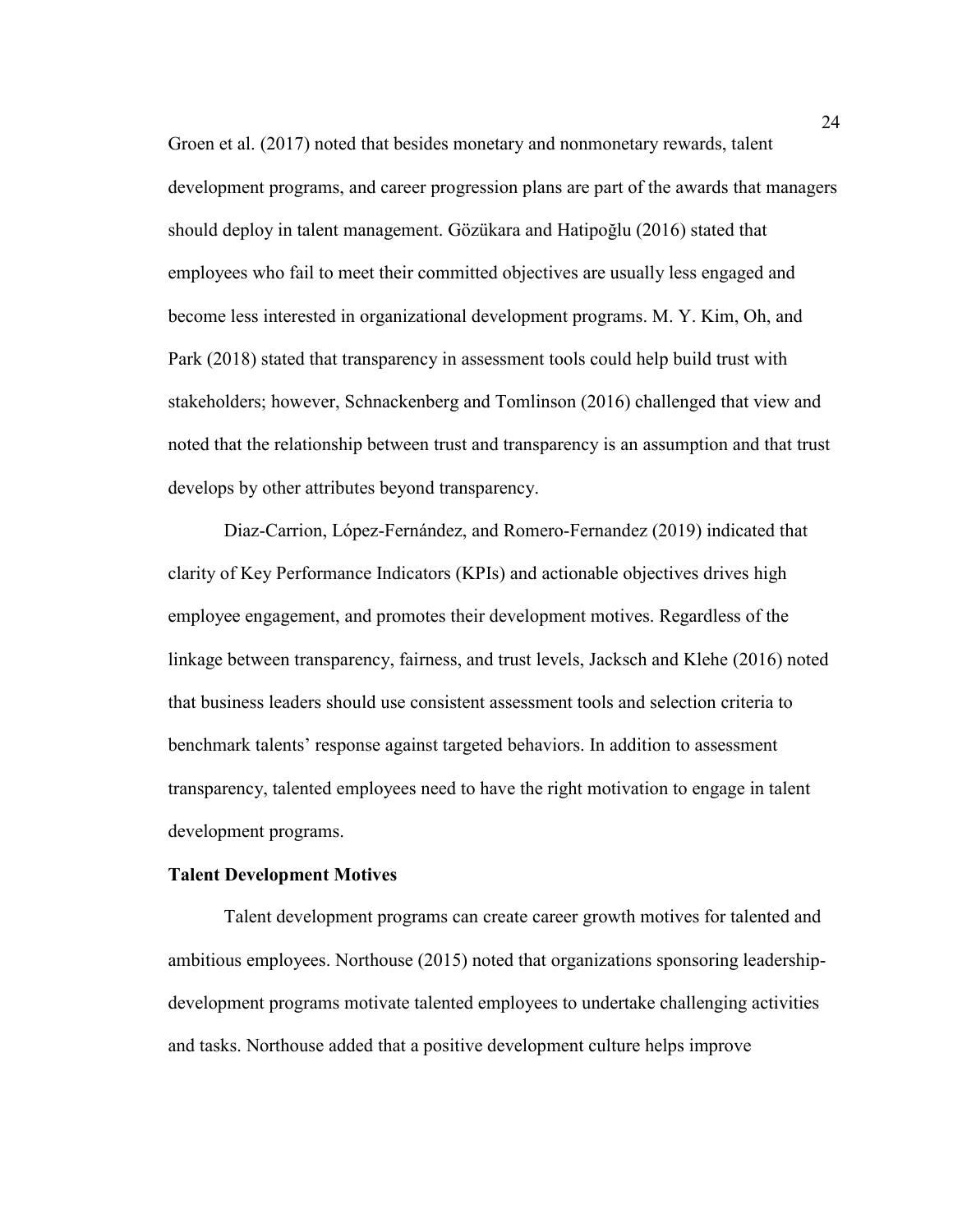employees' engagement and loyalty, retain talent, and optimize performance. Ibidunni et al. (2016) articulated that talent development improved job satisfaction and prolonged service time resulting in higher efficiency. Talent-development culture supports leaders to motivate and lead their teams effectively and creates a framework that accommodates and motivates high-potential employees to develop their careers and fill leadership positions faster than average employees. Talent development motives go beyond employees to encourage organizations to pursue growth strategies.

Business leaders pursuing growth strategy are in constant need of future leaders to fill newly created positions. Farndale et al. (2014) noted that MNCs use talent management to identify talents globally to improve their local talent mobility. Business leaders need to recognize talented employees who are interested in filling global positions, develop remote management, and design international assignments. Herd, Alagaraja, and Cumberland (2016) stated that leaders should develop global leadership competencies to understand global markets to support growth strategies. Global talent management (GTM) is developing into a standalone function to support global businesses and assign talented employees between global and local operations. Waite (2014) emphasized that organizations need to assess globalization's impact on their business model even if they were not interested in going global, as global competitors might target their talented employees. Altogether, talent development programs impact talent retention and talented employees' decision to change employers.

Turnover cost is not limited to recruitment costs; employee turnover has many indirect components that affect organizations' competitive edge. Maamari and Alameh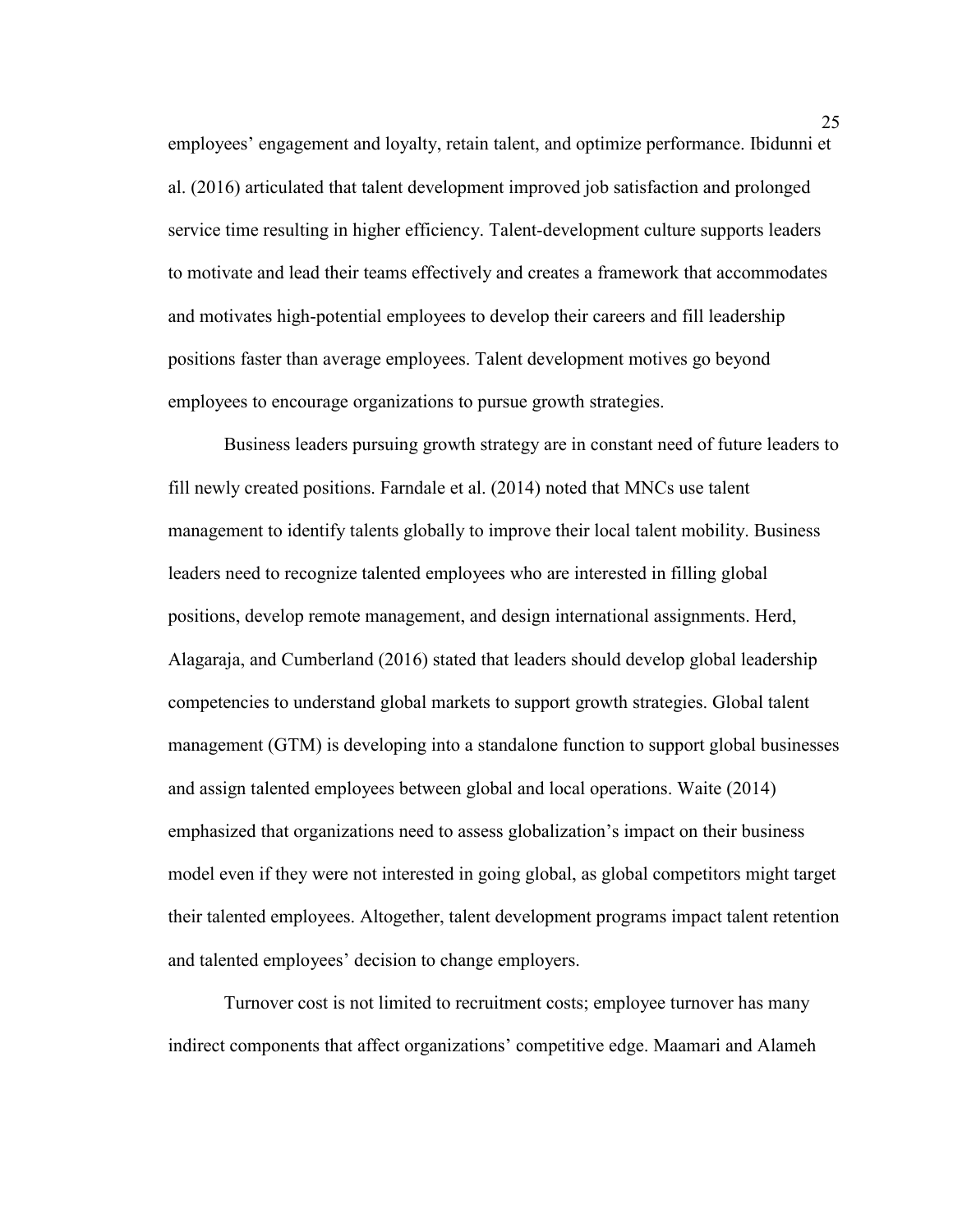(2016) emphasized that organizations must retain talents through accommodating and matching their talents' development expectations. Bali and Dixit (2016) supported this perception and stated that organizations need to maintain and attract talented employees to survive in today's competitive business environment through upscaling organizations' HR brand. Massingham (2018) emphasized that the cost of turnover should include the value of eroded knowledge, network, and experience. Moreover, new employees require sufficient training to develop similar competencies of old employees, with a higher risk of not advancing to the same efficiency. In addition to higher costs, organizations should consider reputational damage due to high turnover and its impact on the organization's HR branding.

# **Employer Branding**

Business leaders seeking to recruit high-performance individuals focus on improving their HR brand because it helps to attract and retain high-potential employees. Bali and Dixit (2016) stated that Ambler and Barrows's employer branding (EB) concept introduced in 1996 underlined the battle for talents. Bali and Dixit explained that EB is developing and communicating an image that promotes organizations' functional, economic, and psychological benefits to distinguish them from other organizations and employers. Biswas and Suar (2016) articulated that EB helps organizations attract qualified job applicants, improve retention, and reduce recruitment costs through better alignment of candidates' skills, required traits, and successful selection.

Talent development can impact organizations' reputation and branding. Reis and Braga (2016) linked EB to talent development when they stated that EB grows positive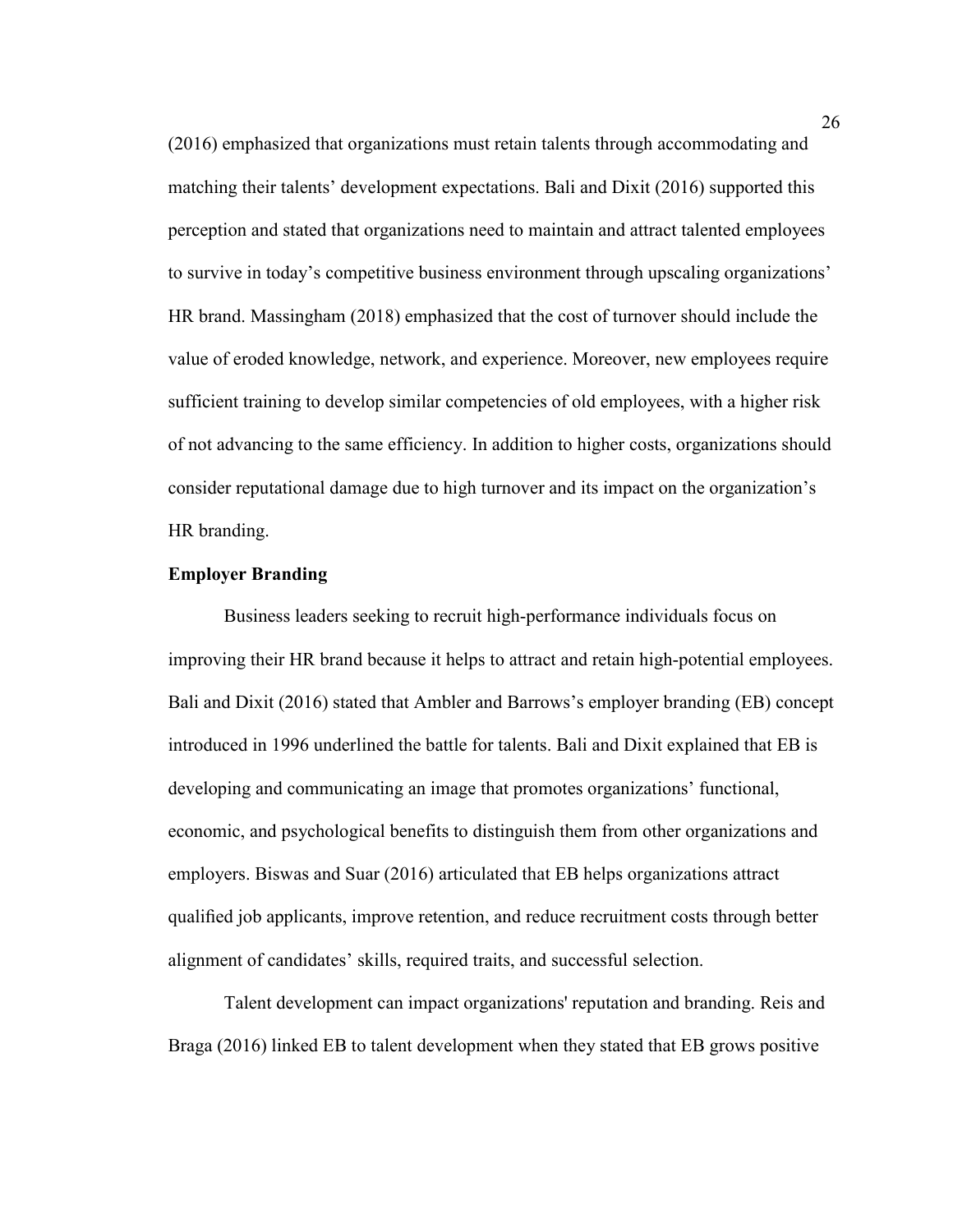employees' attitudes, increases engagement and motivation, and promotes talent development and talent retention activities. Bali and Dixit (2016) highlighted that EP integrates three main steps: value proposition, value-proposition communication protocol, and commitment to deliver value proposition statements. Strong EB creates intangible attributes and values that appeal to talented employees and high potential candidates. EB develops into a commitment towards developing employees and growing their careers. Consequently, EB creates a substantial differentiator and core competency versus competition. Ultimately, EB is a long-term investment in human capital that impacts turnover and improves performance. Individuals' high association with higher EB has a substantial impact on their performance and behaviors.

Employees with positive behaviors engage beyond their contractual obligations and set a good example for their peers. Gözükara and Hatipoğlu (2016) noted that employees receiving development opportunities grow an organizational citizenship attitude. Organ (as cited in Gözükara & Hatipoğlu, 2016) introduced organizational citizenship behavior to describe the noncontractual discretionary behaviors between the employee and the organization, which positively impacts the work environment and employer brand.

Moreover, Gözükara and Hatipoğlu (2016) explained that organizations' overcommitment and failure to deliver on development objectives erode employers' brand and risk employee retention. Vanderstukken, Van den Broeck, and Proost (2016) classified organizations as either impressive or respectable organizations: impressive organizations are innovative and prestigious and offer high salaries, whereas respectable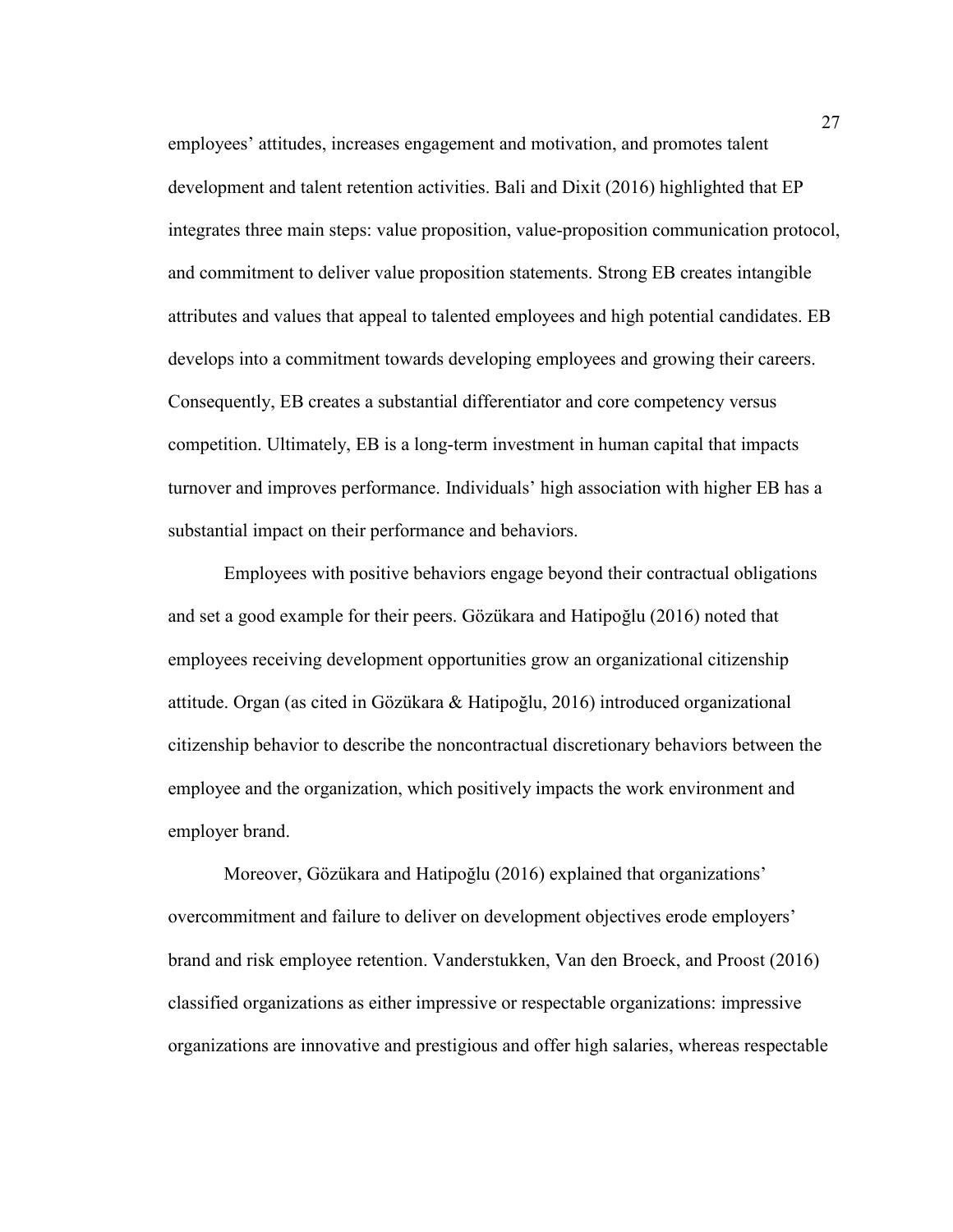organizations are recognized for nurturing friendly environment, delivering social responsibility initiatives, and taking good care of their employees. Organizations with HR branding that promote and adopt employee development programs can attract young employees who are willing to learn and excel to progress.

## **Knowledge Management and Retention**

 Business leaders need to develop agile strategies to handle baby boomers' exiting the workforce. Patidar et al. (2016) noted that organizations with available next-level leaders enjoy smooth transitions, avoid disruptive leadership setbacks, and perform in greater stability despite market dynamics. Reis and Braga (2016) explained that some organizations are managing different generations at the same time, which leads to varying perceptions of job satisfaction, engagement, and aspirations due to various life perspectives.

Stewart, Oliver, Cravens, and Oishi (2017) explained that baby boomers generally work hard to seek rewards and status. Newbold and Scott (2017) added that Generation X employees have a strong commitment to their careers, and Generation Y employees are usually more flexible and seek continuous recognition and a positive work environment. Weber (2017) stated that millennials enter the workforce with a typically strong desire to prove themselves by taking initiatives and having high self-esteem. Based on these generational characteristics, the dynamics around a change in employees' demographics pose a challenge to HR sustainability.

Talent development and succession planning are part of organizational sustainability and knowledge management strategies. Appelbaum et al. (2012) and Easa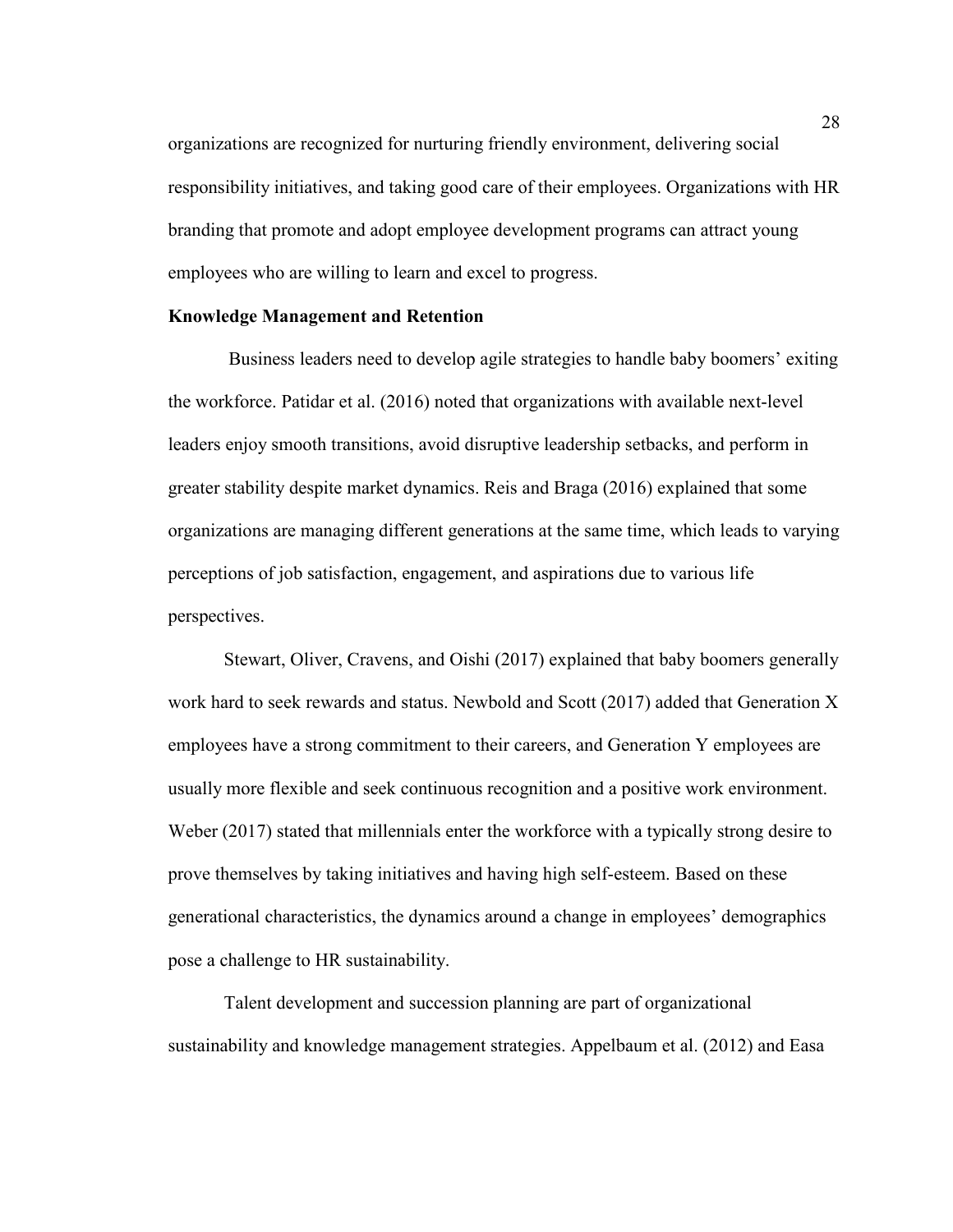and Fincham (2012) noted that there is an increasing interest in knowledge management (KM) due to its ability to diffuse and share baby boomers' experience and tacit knowledge with new joiners, yielding a competitive business advantage. The integration of knowledge management and succession planning includes a comprehensive revalidation of current HR models and activities to meet diverse generations' needs, including standard succession models, traditional performance appraisals, conventional training and development programs, and the selection and recruitment process. Business leaders need to support baby boomers' retirement and develop tacit knowledge transfer models to other employees through succession planning. Employees who are voluntarily retiring are often more open to sharing knowledge and support in succession planning.

Business leaders who depend on organizations' knowledge wealth need to promote succession planning as part of knowledge retention strategies. Muñoz, Mosey, and Binks (2015) stated that business leaders recognizing and utilizing their employees' knowledge wealth have a significant competitive advantage since deployed knowledge promoted sustainability and business continuity. Despite that Papa, Dezi, Gregori, Mueller, and Miglietta (2018) articulated that there is limited research that linked knowledge management, HRM, and innovation, but Rice, Heinz, and van Zoonen (2019) argued that organizations' ability to foster knowledge transfer is usually linked to innovation, learning environments, and continuous improvement programs.

Knowledge management strategies can improve organizations' capacity to innovate. Honarpour, Jusoh, and Md Nor (2018) and Manfredi Latilla, Frattini, Messeni Petruzzelli, and Berner (2018) acknowledged that innovation upgrades organizational

29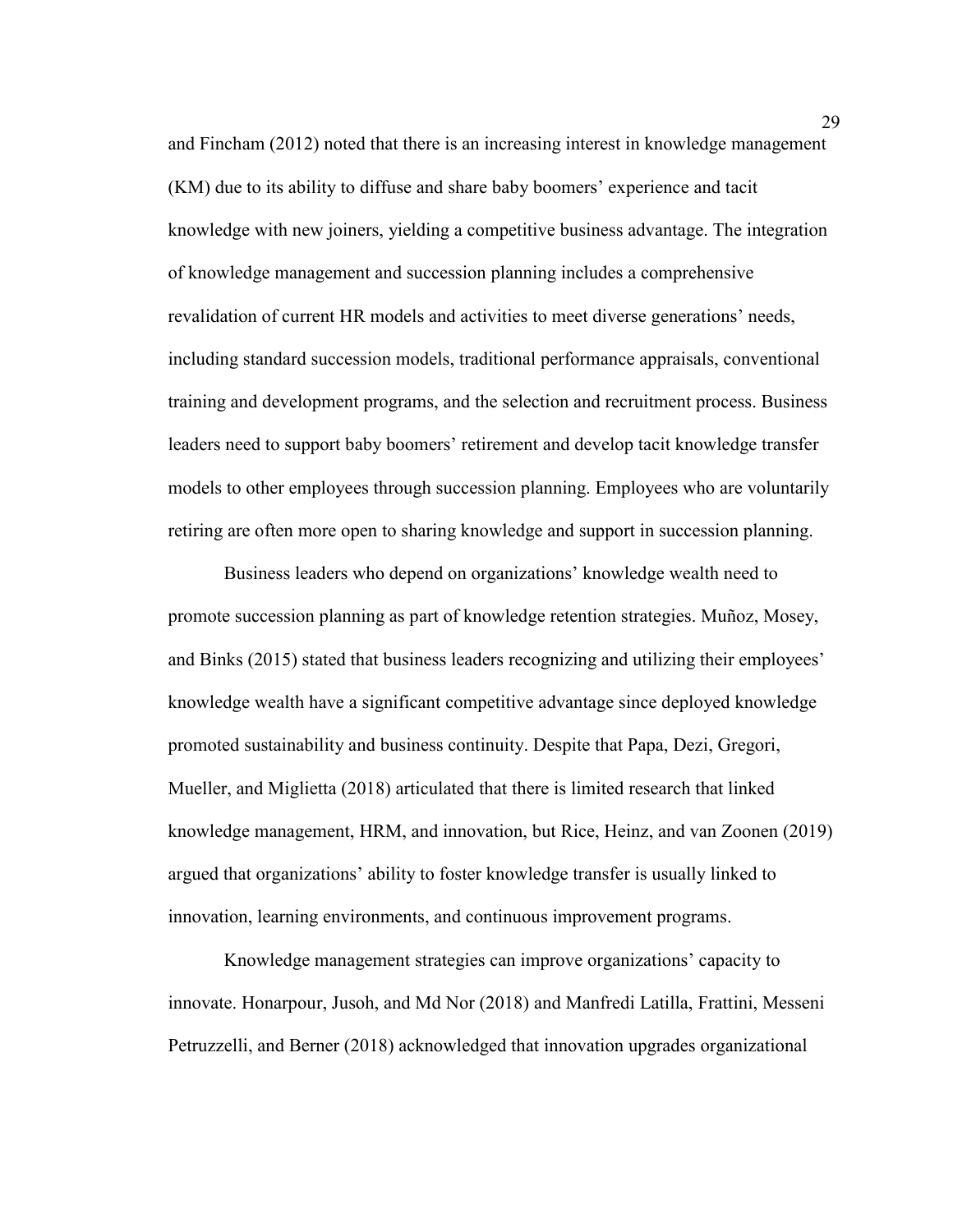capacity and ability to create and manage their knowledge wealth. Leaders need to develop knowledge visions pursuing knowledge maximization, and facilitating activities that grow individuals' and groups' knowledge commitment, such as the introduction of knowledge sharing incentives, mentoring and coaching programs, and linking performance objectives to KM goals. Business leaders need to develop a corporate culture that fosters knowledge sharing and integrates HR strategies to support retirees' replenishment without significant loss in knowledge wealth.

Business leaders have two options when a new or existing position becomes vacant; refill internally as per predetermined succession plan or recruit externally. Despite that internal recruitment has multiple advantages such as business continuity, knowledge retention, and lower recruitment costs when compared to external hire, but external recruitment brings new insights, explores different experiences, and provides less resistance to radical changes. Ford, Lowe, Silvera, Babik, and Huerta (2016) articulated that internal talent development costs should be part of the comparative view between internal and external recruitment costs, further, Abdul-Halim, Che-Ha, Geare, and Ramayah (2016) added that HR managers pursuing cost-effective recruitments consider all associated onboarding costs when they examine internal and external candidates. Talent development programs should include a financial assessment framework and return on investment criteria to enable a comparison between internal and external recruitments' costs.

Business managers need to have transparent processes on internal promotions and external recruitment to avoid selection bias. Jacksch and Klehe (2016) argued that

30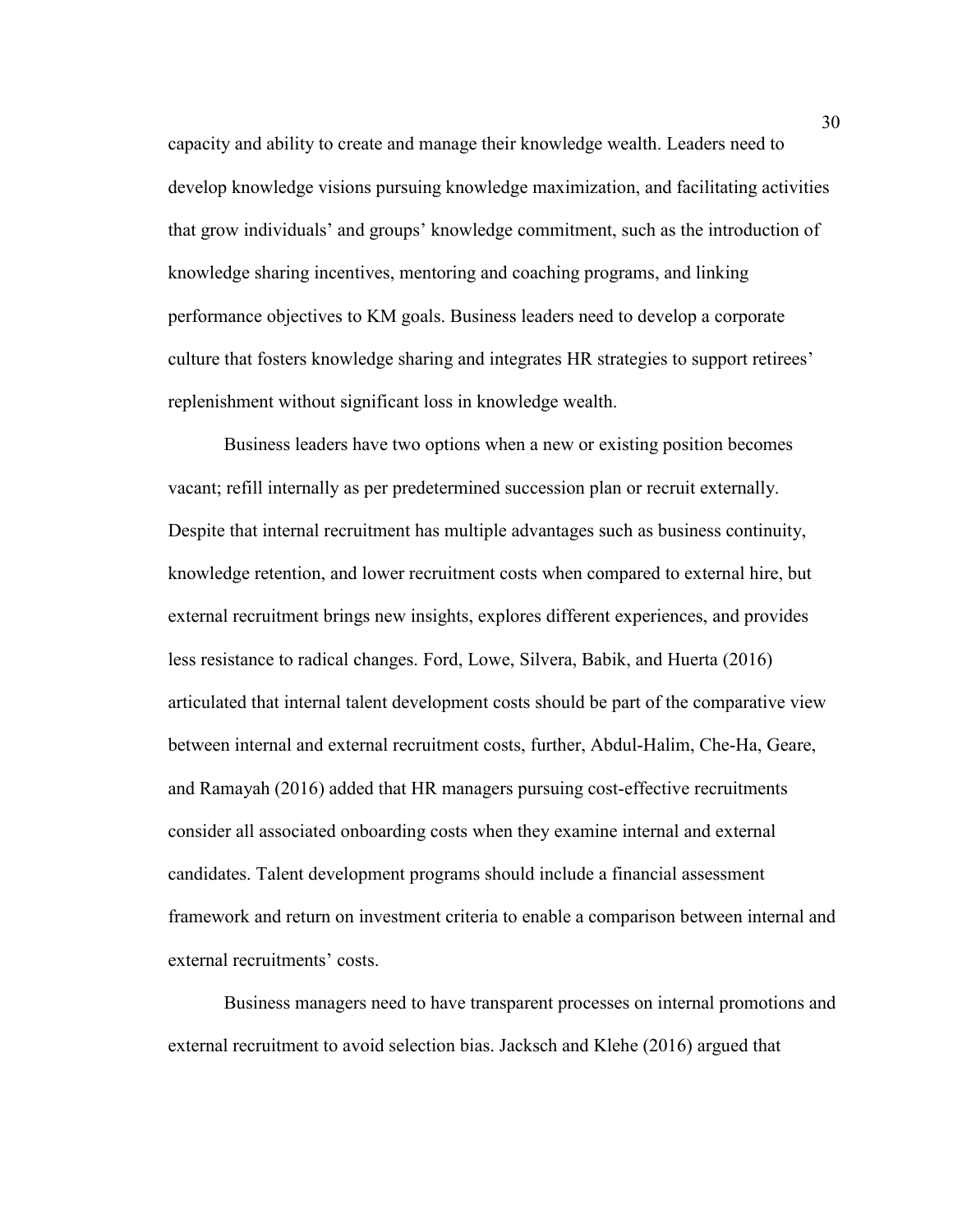transparency in recruitment and selection increases fairness among candidates, and employers should use consistent and similar assessment tools and selection criteria to validate how internal and external candidates respond to targeted behaviors for a better appointment. The debate between internal promotion and external recruitment elevates the pressure on business leaders pursuing succession planning based on normal career progression versus performance and meeting position related traits and behaviors. Marie Ryan and Derous (2016) noted that external selection and recruitment process poses inherent tension due to the desire of having two or more contrasts among same traits and the inability to balance them out, such as innovation and efficacy, transparency and effectiveness, broad reach and coherence, customization and consistency, and diversity and standardization. The dispute between internal promotion and external recruitment can impact organizations' succession planning strategies.

# **Succession Planning**

Succession planning benefits are evident in talents' availability to fill new positions and successful onboarding of new leaders. Patidar et al. (2016) articulated that succession planning contributes to improved post-succession performance and financial results. Also, Samantara and Sharma (2014) linked succession planning efficacy to organizations' ability to adopt talent development programs to identify and coach future leaders. Though that talent development programs can support effective succession planning, nevertheless, business leaders need to outline what constitutes a practical talent development framework. Janson (2015) highlighted the role of managers' skills and sense of responsibility to manage succession planning effectively, Janson added that succession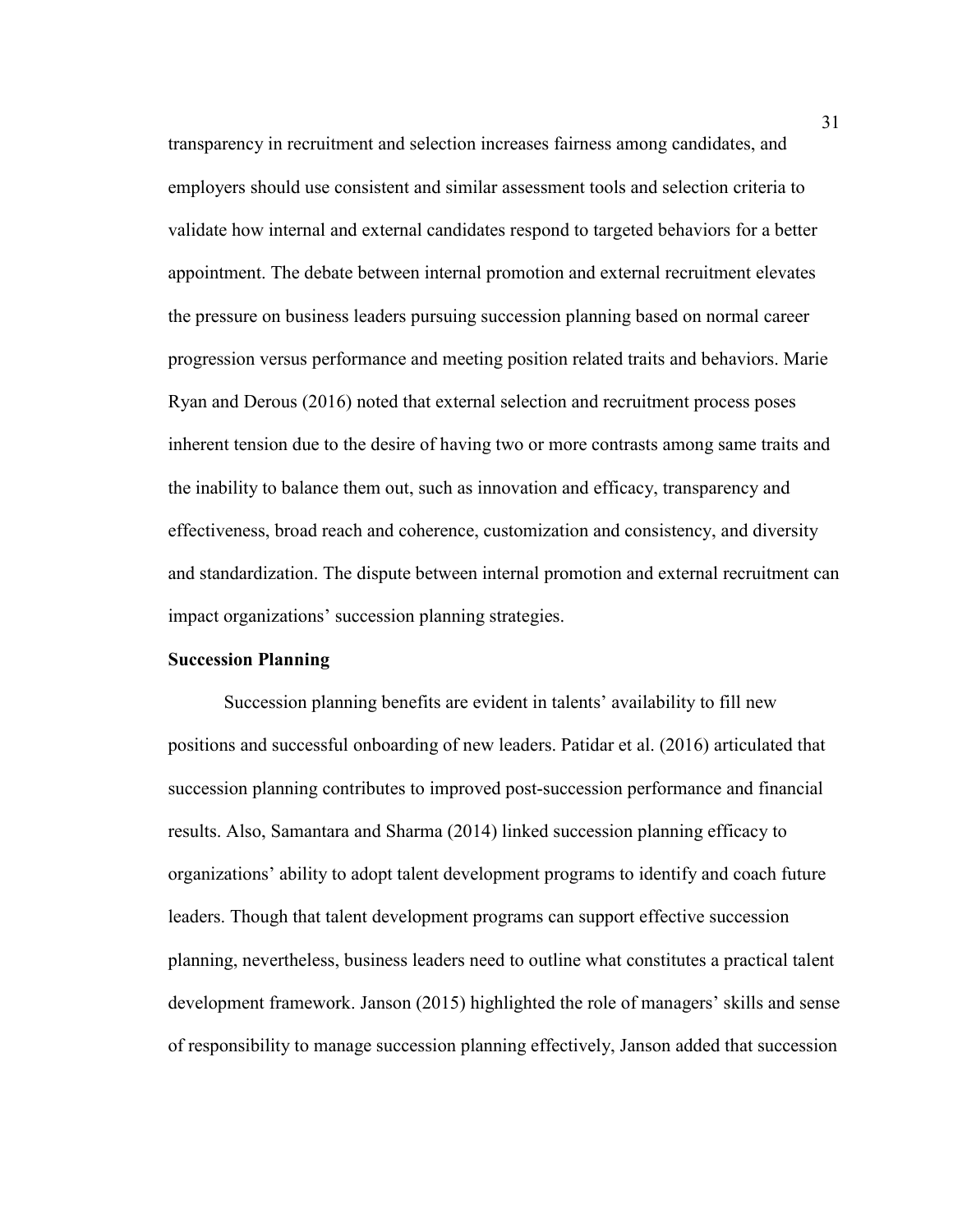planning is underutilized because of two main reasons: (a) some talent development programs are fragmented and do not link to business strategy, and (b) some HR leaders lack business knowledge that enables them to develop proper talent development programs.

Business managers need to regularly update their selection and recruitment strategies to align with their HR plan with business strategies. Peters-Hawkins, Reed, and Kingsberry (2018) distinguished between effective succession planning as the development of resources to fill positions that are on the critical path of organizations' growth strategies, from the replacement planning as the plan to refill management positions when they become vacant. Business leaders in organizations seeking growth strategies should align their succession plans to desired growth objectives through nurturing new skills and well-defined competencies in targeted talents. Janson (2015) emphasized the need for employees' self-development desire to intersect with long-term organizational goals to improve succession-planning efficacies. Ultimately, successionplanning efficacy would depend at large on adopted and applied talent development approach and design.

## **Coaching and Mentoring**

Business leaders increasingly use mentoring and coaching as part of talent development mechanisms to develop future leaders' skills. Feldman and Lankau (2005) noted that executive coaching emerged in the 1990s as an intervention to the increased failure rate among senior executives. The surge in coaching applications without supporting empirical research created a gap in three main areas: missing tools to measure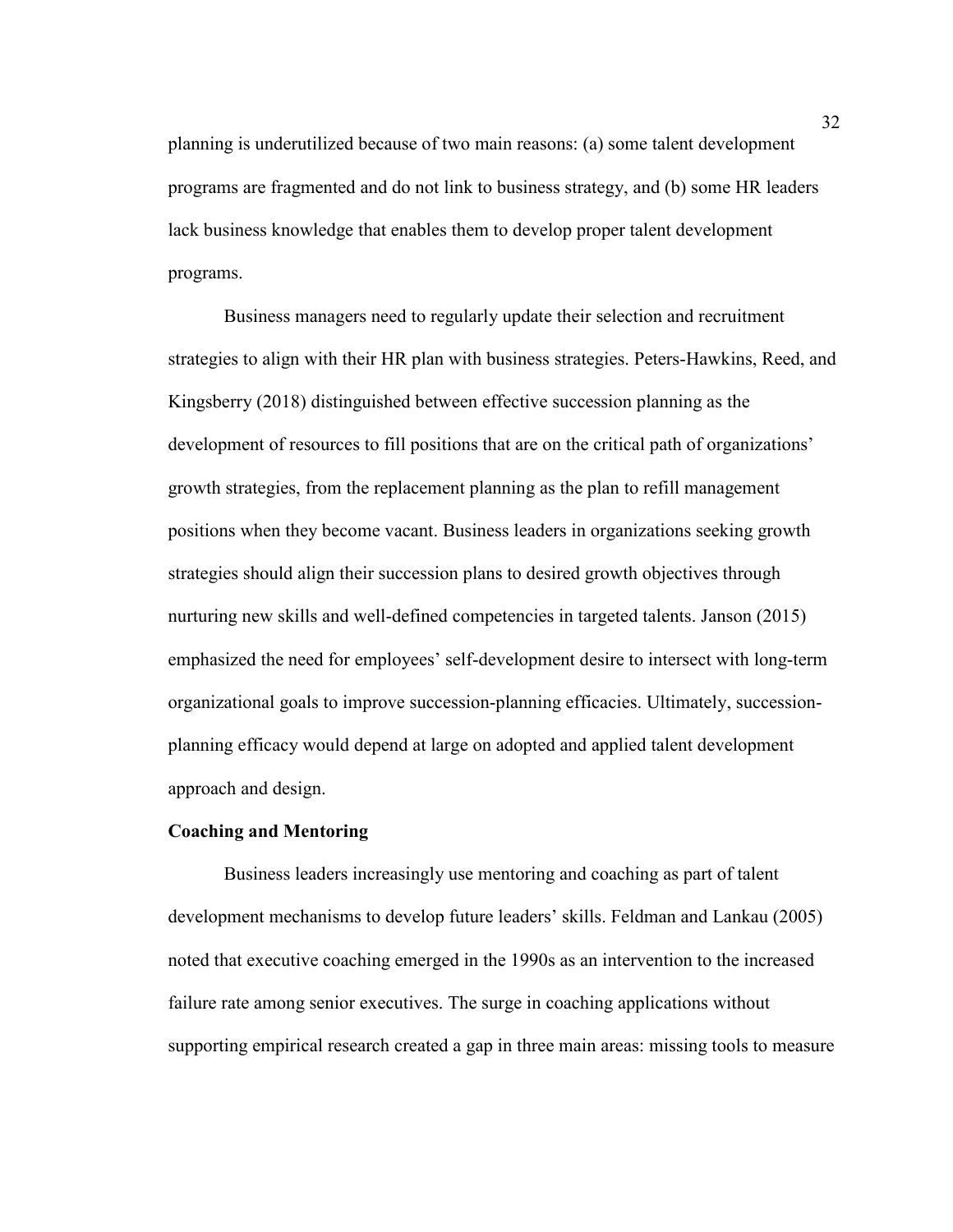coaching effectiveness, inability to identify changes in behaviors as a result of coaching, and the absence of conditions that supported successful coaching.

Schutte and Steyn (2015) agreed that there is a need for additional empirical work in business coaching research; Schutte and Steyn justified the lack of empirical research on business coaching as a newcomer due to the interchangeable applications and definitions of coaching, such as executive coaching, management coaching, life coaching, leadership development, and many other descriptions. Al-Dubai, Alshagga, and Manaf (2013) noted that literature research should distinguish between mentoring, coaching, and other social support programs. Schutte and Steyn agreed that literature should expand on business coaching as a standalone activity towards assessing its efficiency, understanding its business impact on organizational performance, and identifying business coaching success factors. The research on executive coaching should expand to explore coaching efficacy in varying business applications.

Business leaders' perception of business coaching and mentoring varied due to lack of standard application and benchmarking. Grover and Furnham (2016) noted that business mentoring has relatively limited assessment protocols and little empirical evidence of its effectiveness. Lack of assessment frameworks complicated coaching programs' design and increased business leaders' reluctance to develop coaching programs and initiatives. Donohue (2016) stated that business leaders need to design mentoring programs carefully and provide mentors with clear mentoring objectives that can be measured and rewarded.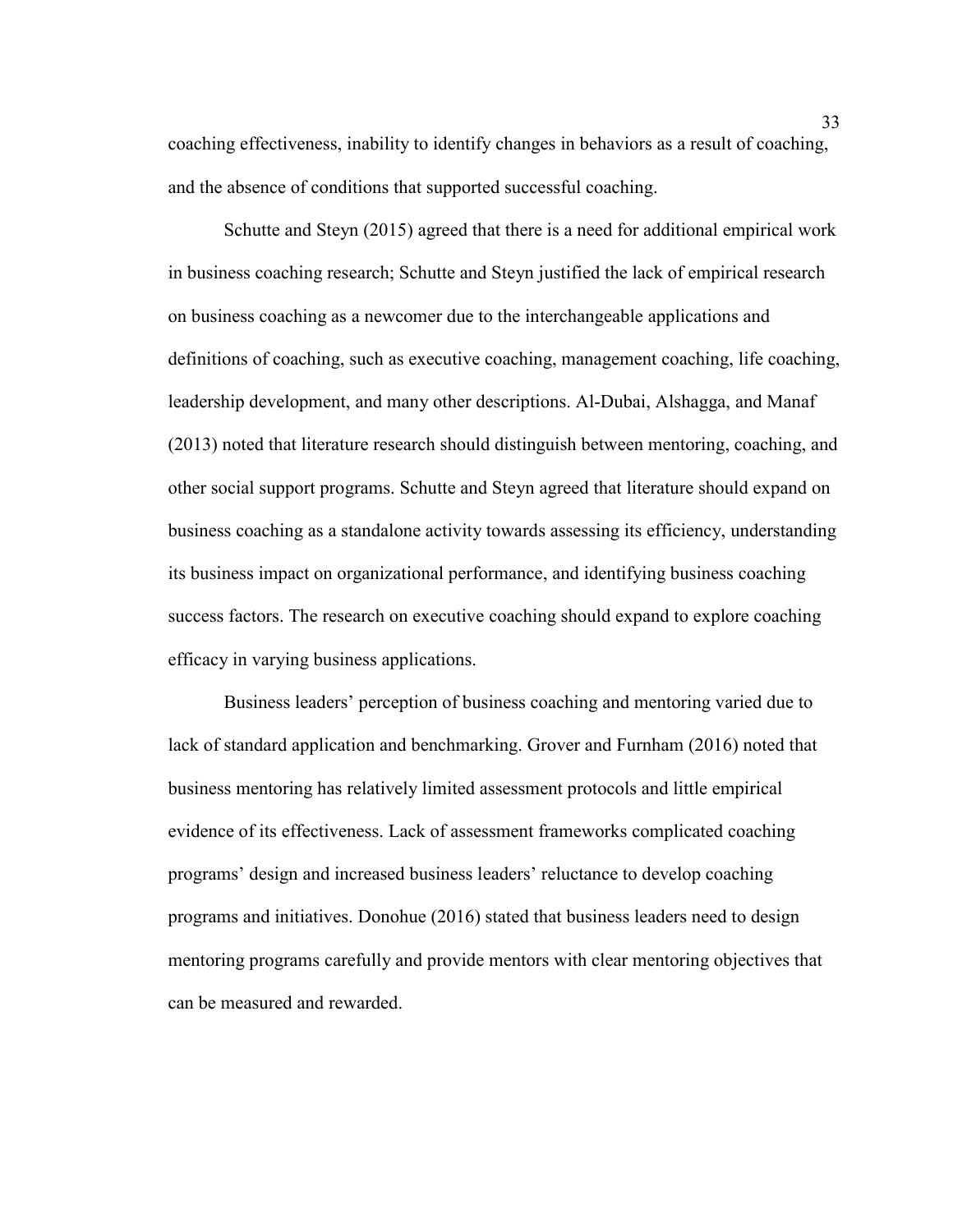Jyoti and Sharma (2015) noted that mentoring impacts positively organizations through coaching, counseling, and role-playing, which in turn improves organizational commitment, increases job performance, grows job satisfaction, and lowers turnover. Jyoti and Sharma stressed that leaders need to support mentoring through two enablers: mentoring structure and mentoring culture. The mentoring design and structure support mentoring programs through setting goals, defining responsibilities, and instilling feedback and evaluation, while mentoring culture endorses transparent communication network, training environment, and development spirit. The interaction between mentors and mentees strengthens the relationship between junior and senior staff, which eventually improves organizations' culture, resources sustainability, knowledge management, and business continuity.

Business leaders focusing on resources' sustainability and business continuity should consider business coaching as one of the strategies to achieve this objective. Van Dongen (2014) stated that business leaders need to invest in leadership development programs to ensure organizational survival in an increasingly competitive environment. Grover and Furnham (2016) noted that organizations are increasingly integrating business coaching to improve the sustainability of their resources through enhanced productivity and succession planning.

Resources sustainability is evident in the availability of future leaders, tacit knowledge retention within the organizations, and alignment to organizations' growth strategies. Al-Haddad and Kotnour (2015) and Van Dongen (2014) agreed that in addition to increasing resource sustainability, successful coaching has a positive impact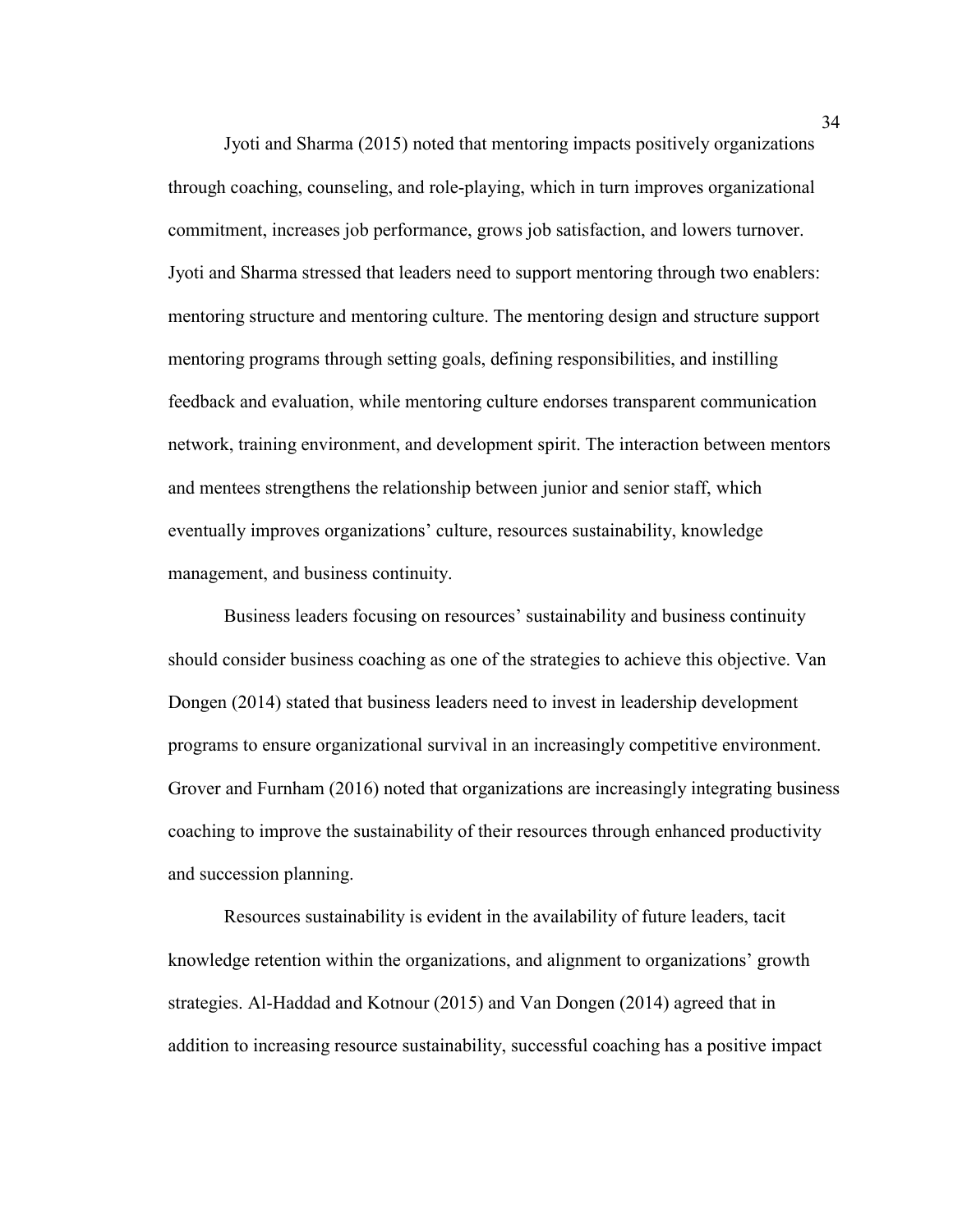on employer brand and reputation, and has a positive effect on employees' career growth plans and robust employment prospects. Business leaders' increased interest in leadership development and business-coaching applications necessitated enhanced communication skills and improved leadership development programs' delivery schemes.

In addition to resources' sustainability, globalization and technology advancement encouraged business leaders to introduce virtual communication formats to offset the need for physical interaction. Chang, Hung, and Hsieh (2014) noted that virtual teams' performance depends on organizations' excellence to interact with varying setups and locations. Haley (2019) added that business leaders would need to have diverse communication skills to lead virtual teams through leveraging and deploying the technology. Kauffmann and Carmi (2014) stated that business leaders should have excellent communication skills to enable virtual trust build-up with subordinates; failing to have proper communication affects the ability to develop collaboration between virtual team members.

Business leaders' roles in virtual teams are different from their roles in typical setups; development programs design should focus on self-discipline, communication skills, usage of technology to communicate and interact, and the ability to deliver remotely on set objectives. Moreover, Filsinger (2014) emphasized that HR activities should focus on developing coaching skills in leaders who manage virtual teams; coaching relationship develops trust, improves managers' technology skills, and provides adjustable interaction with virtual subordinates based on their culture and background. Due to the growing acceptance of various leadership development and coaching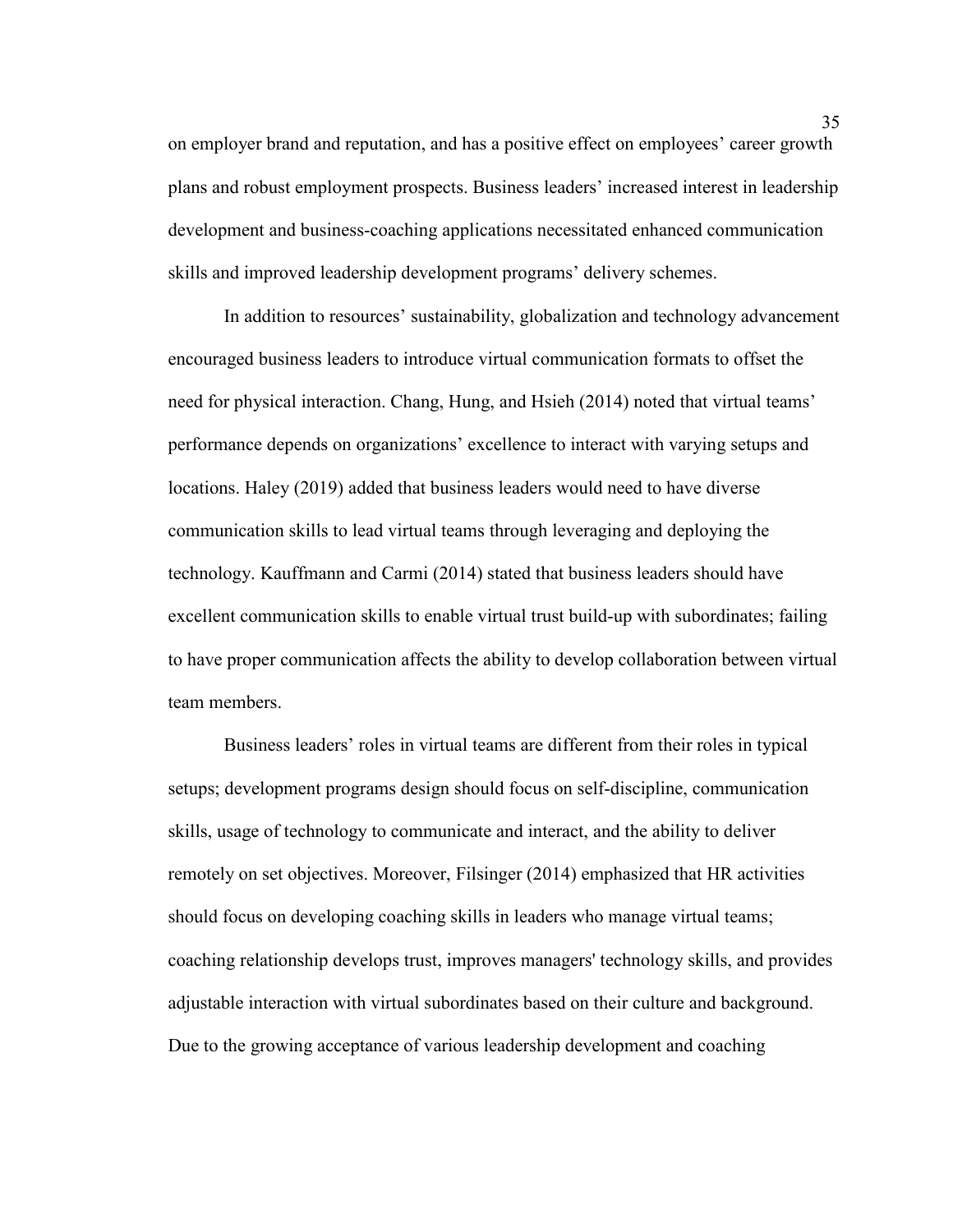programs, business leaders need to investigate coaching program success factors and invest in providing the accommodating coaching culture.

# **Elements of Successful Coaching**

Business leaders should transparently communicate coaching programs' design, selection, objectives, and processes. Swailes and Blackburn (2016) studied the varying attitudes between nominated employees for talent management programs and the rest of the employees; nominated employees are usually confident about their career progression, accept increased performance targets, show higher commitment, and positively contribute to business strategies. As a result, organizations with leadership development should expect to handle and manage some frustration levels arising from employees who are not part of leadership development programs and might challenge the integrity of the selection and performance of nominated talents.

Grover and Furnham (2016) noted that leadership development programs have relatively limited assessment protocols, which affected leadership development perceptions. Coultas and Salas (2015) stated that there are limited measurement approaches to coaching and leadership development programs' effectiveness. Swailes and Blackburn (2016) stated that talents' selection criterion should be clear, transparent, and well-structured, in particular, entry and exit conditions. Therefore, and to maximize benefits, business leaders should design leadership development programs to include career plans, assessment criteria, recognition, and rewards when talented employees complete coaching programs successfully.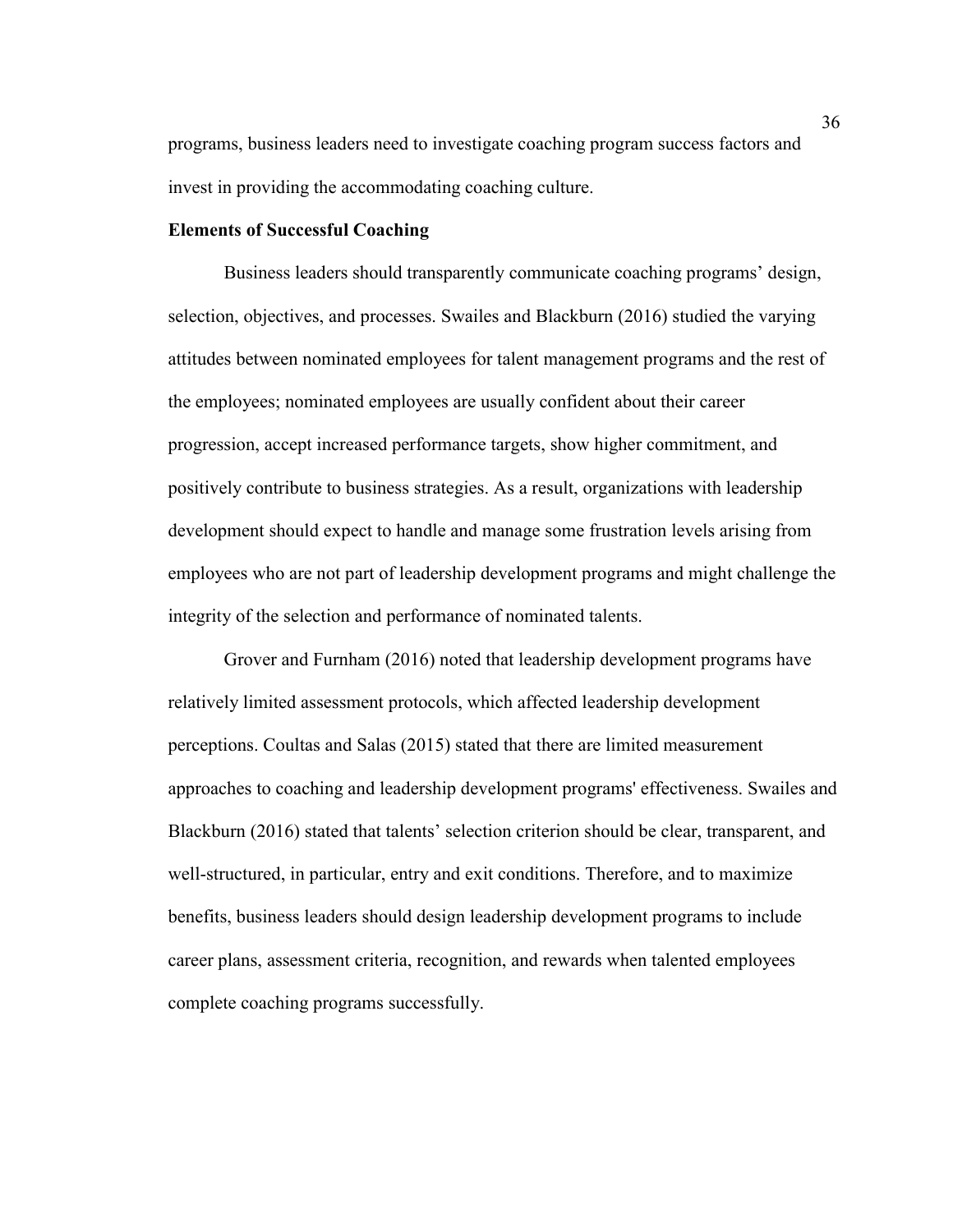Setting goals with clear and measurable milestones helps business leaders in assessing the effectiveness of the leadership development program. Donohue (2016) stated that business leaders need to design leadership programs vigilantly; they need to provide coaches with clear leadership skills objectives that can be measured and rewarded. Development objectives help coaches and mentors to spend the right time and effort effectively on specific development areas with the ability to assess progress continuously.

Further, setting coaching and leadership development goals help organizations to qualify and evaluate external training providers in contrast to internal trainers. Ibidunni et al. (2016) articulated that well-designed and effective leadership development programs result in prolonged service-time, which has a positive impact on improved performance, experience curve, and core competencies. The benefit of effective leadership programs is not limited to developing talented employees, but expands to creating a sustainable culture of high achievement performance, and provides organizations with evolving leadership models.

## **Transformational Leadership Theory**

Leadership theories have been evolving since the great man leadership theory was launched, which in turn has allowed for different leadership styles to overlap concurrently. In addition to trait theories, some leadership theories focused on leaders' qualities and behaviors, while other theories embraced the interaction between leaders and their subordinates and surroundings. Carleton, Barling, and Trivisonno (2018) stated that some leadership theories such as the trait and the transformational leadership theories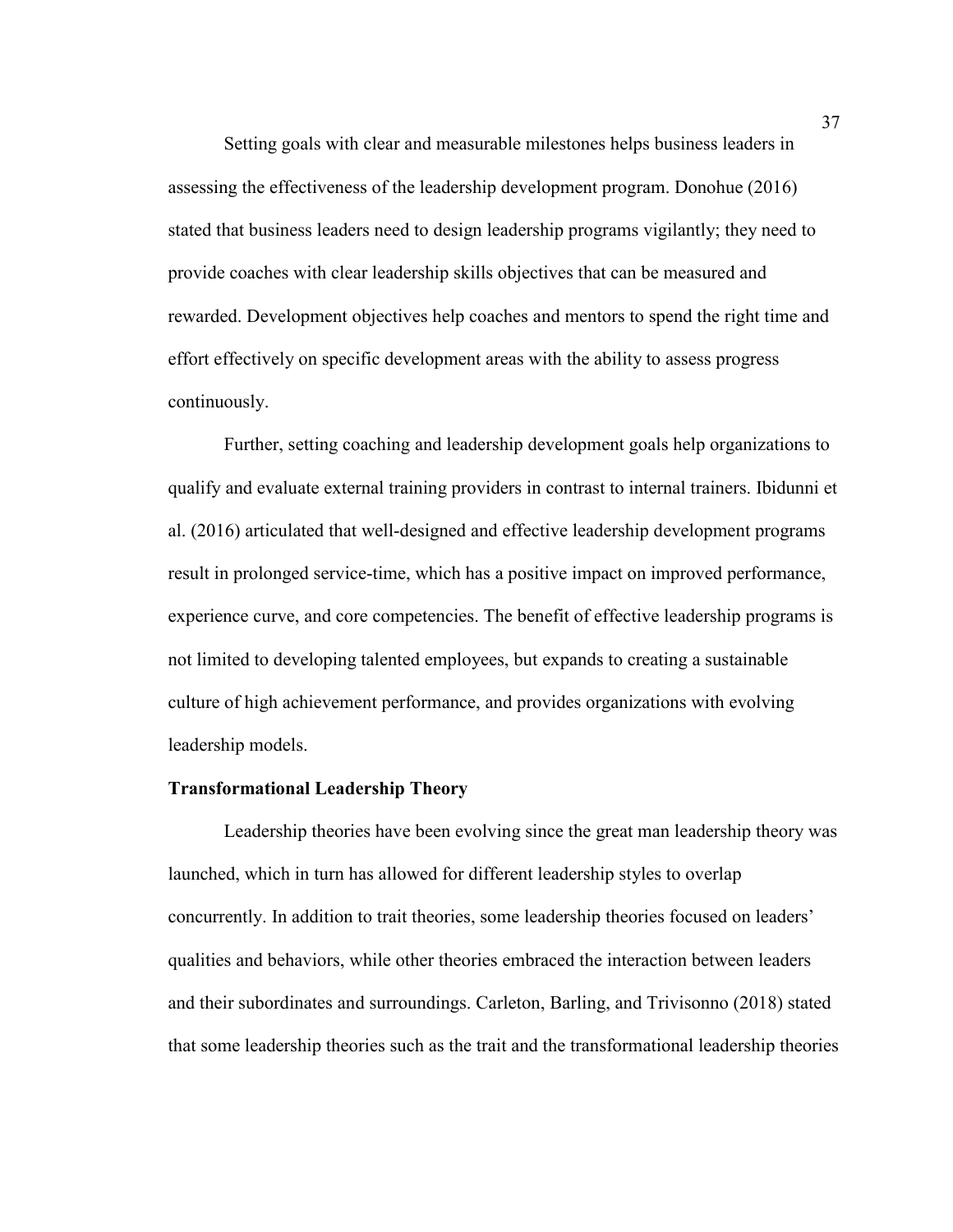focused on leaders' mindfulness impact on their followers and the tasks they are handling.

Burns (1978) introduced the transformational leadership theory as a new leadership concept. Burns stated that transactional leadership provided the foundation for transformational leadership, the integration of both transactional and transformational leadership models in a hierarchical order promoted transformational leaders' ability to act in a transactional mode if needed (Bass & Avolio, 1993). An attribute of transformational leadership underlines motivating followers and employing change management skills to deliver the organizational vision.

The transformational leadership theory framework remained flexible with room for development. Bass (1985) added another dimension to Burns' transformational leadership theory through expanding transformational leaders' characteristics into the following four leadership concepts through attributed and behavioral charisma: individual consideration, inspirational motivation, intellectual stimulation, and idealized influence (Bass & Avolio, 1993). Likewise, Pandey, Davis, Pandey, and Peng (2016) added that transformational leadership concept orbits around identifying and deploying followers' motivation to achieve organizational objectives. Liao, Chen, Hu, Chung, and Liu (2017) noted that followers' high respect and confidence in their leaders motivated followers to stretch beyond average performance, simultaneously, this confidence allowed transformational leaders to create an environment that challenged norms and introduced creative ideas to innovate and progress. I intend to explore how transformational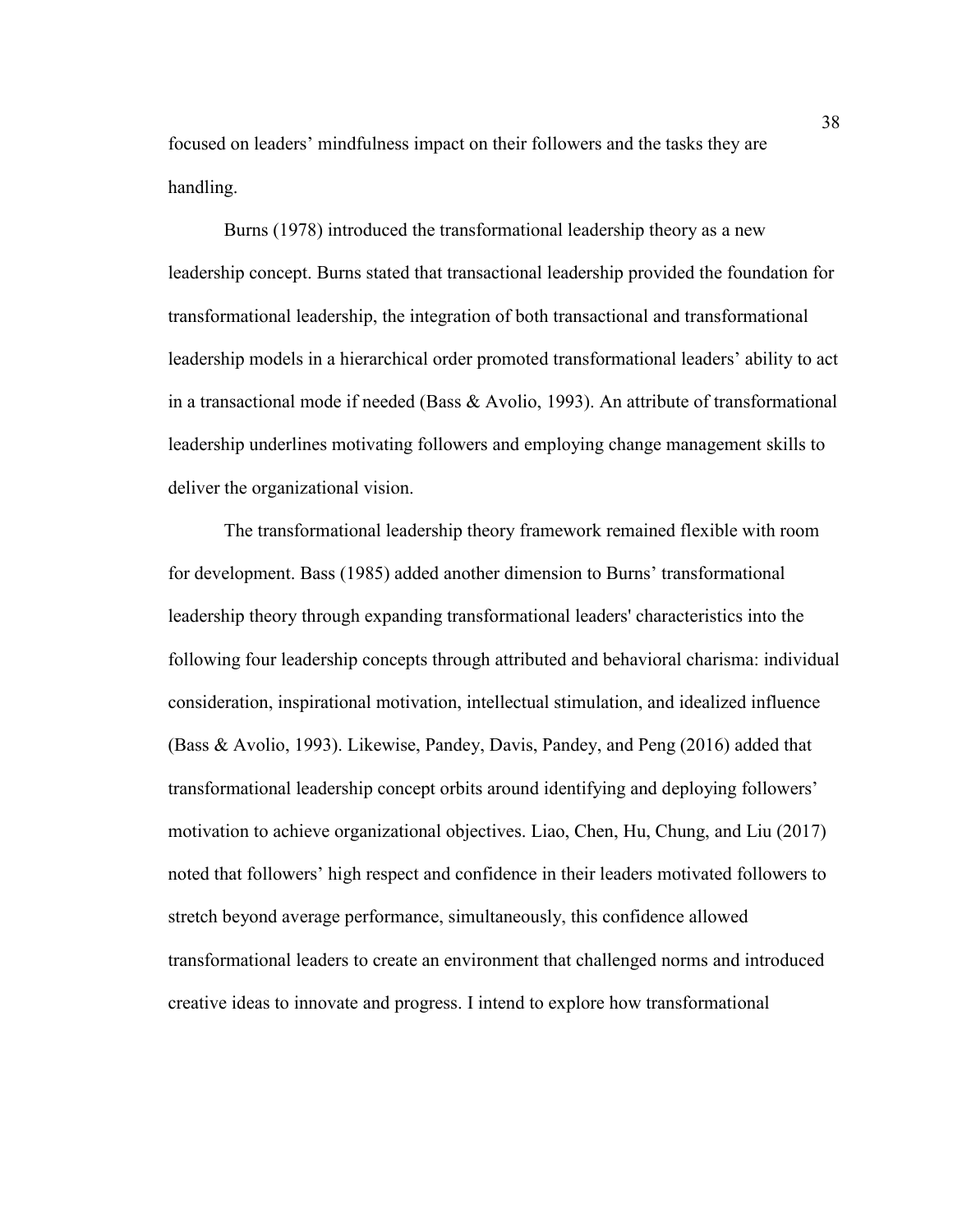leadership impacts organizational succession planning through sponsoring and integrating leadership development programs.

Transformational leadership theory received growing interest due to its positive impact on followers. Northouse (2015) defined transformational leadership as the process that transforms people in pursuit of the greater good of the organization while the leader is attentive to followers' needs and motives. Breevaart et al. (2016) noted that transformational leadership satisfied subordinates' needs, catered for their selfdevelopment, and contributed to their long-term goals. LePine et al. (2016) added that transformational leaders have the vision, direction, and energy to grow the business continuously through resource development and challenging preset norms and beliefs. Transformational leaders have the abilities and change management skills to assess the resources' skills gap and recognize required development areas that would help the organization to achieve its vision.

Transformational leaders are change agents. Abouraia and Othman (2017) noted that transformational leaders challenge the status quo and embrace change. The attitude of transformational leaders elevates followers' confidence in their leaders and increases their commitment to personal and organizational goals. Liborius (2017) stated that transformational leaders are role models for subordinates who are willing to excel and develop leadership skills. Transformational leaders set high expectations from their subordinates in terms of development and performance (Mittal & Dhar, 2015; Top et al., 2015). Accordingly, transformational leaders provide continuous support and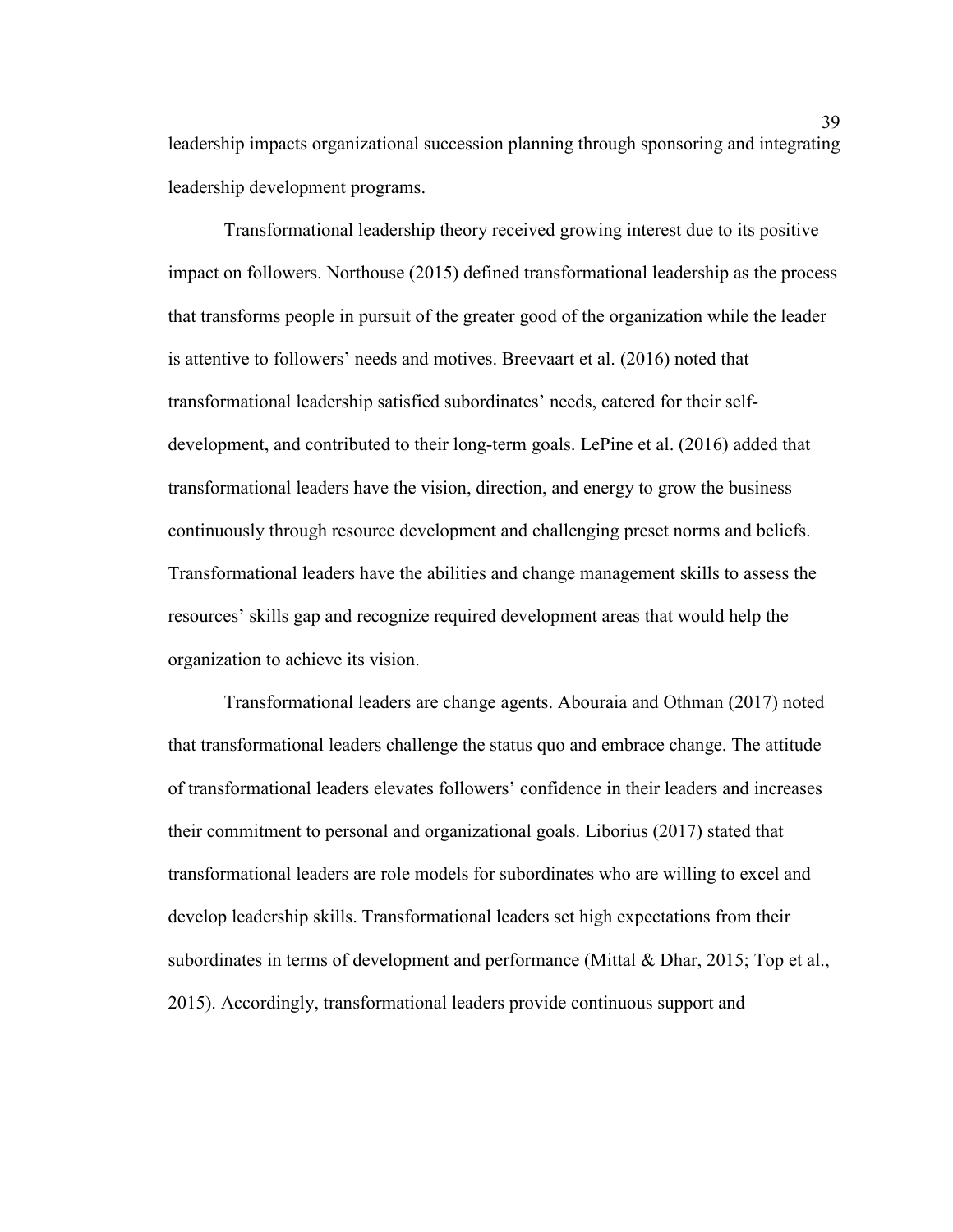collaboration to their team members so talents can step up in their careers, take leadership responsibility, and stretch personal growth goals.

## **Learning Organizations Theory**

While learning organizations and sustainability theories were not part of this research's theoretical framework, in this section, I briefly explored the learning organization and the sustainability theories and their relevance to talent development and succession planning. Senge (1990) introduced the learning organizations' notion as one form of contemporary leadership models. Learning Organizations model presented prescriptive disciplines that collectively develop an organizational learning culture (Senge, 1990).

Leaders in learning organizations support nurturing learning culture, and create knowledge sharing momentum, Sprinkle and Urick (2018) explained that to develop a learning culture, leaders need to improve the workplace environment to support exchanging knowledge, experience, and best practices. Self-evolving knowledge creation culture supports business leaders to develop talents, maintain a competitive edge, and improve succession planning. Griffith, Baur, and Buckley (2019) added that leaders in learning organizations need to accommodate and build knowledge environments to nurture individuals' behaviors through talent development programs. Learning Organization culture strengthens the relation between leaders and subordinates, which results in lower employee turnover, higher job satisfaction, and improved succession planning.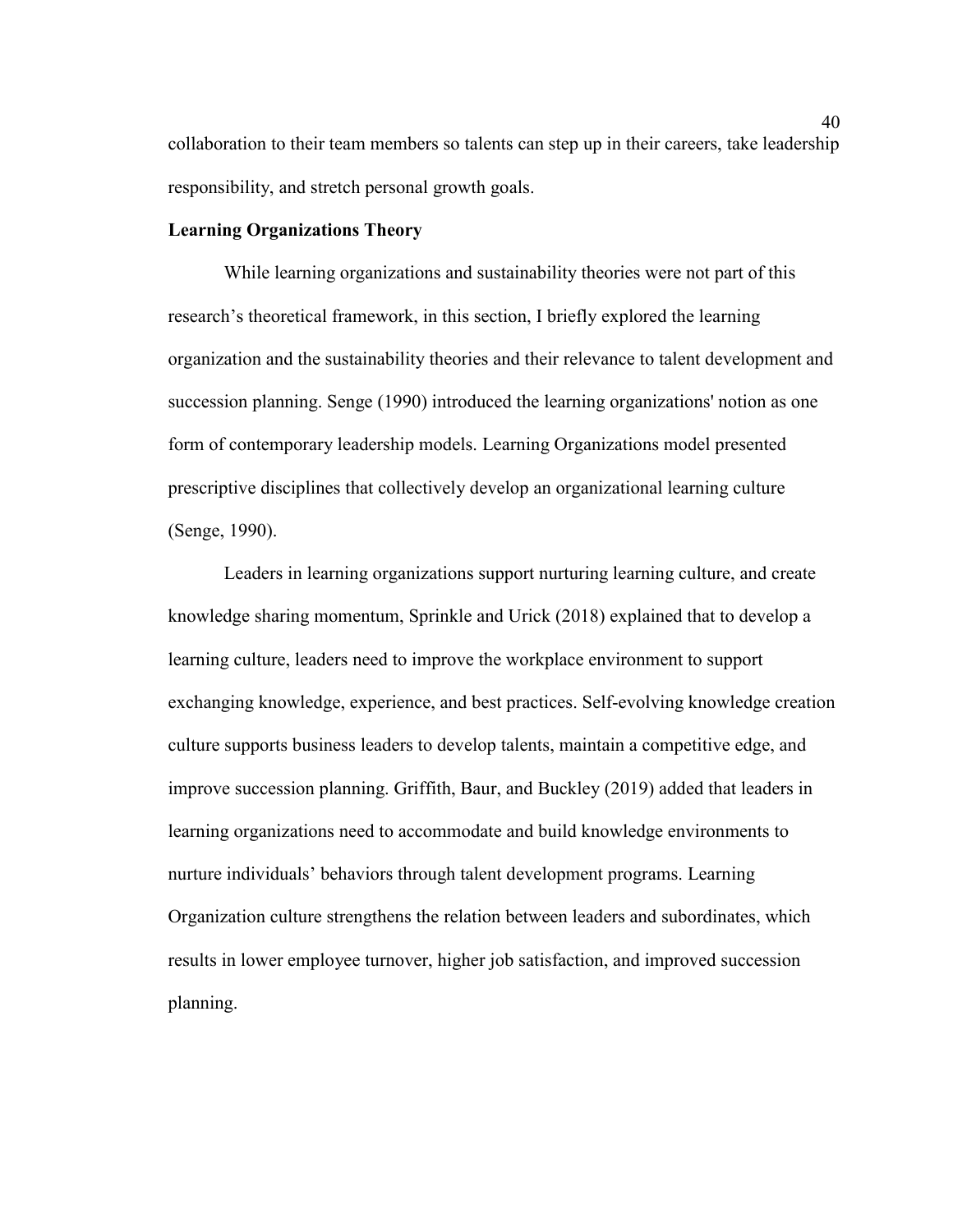## **Sustainability Theory**

Business leaders need to continuously optimize available resources to maintain a competitive edge and sustainable performance. Sustainable development concept was first introduced in the UN-sponsored World Commission on Environment and Development (WCED) report in 1987 to attract focus to the planet's future (Mebratu, 1998). Osagie, Wesselink, Blok, Lans, and Mulder (2016) defined sustainability as the capacity to address current needs without compromising new generations' ability to meet their needs through striking a balance between the 3Ps: people, planet, and profitability. Likewise, Stankeviciute and Savaneviciene (2014) stated that organizations should design their sustainable strategies around the triple bottom line prescriptive. Increasing numbers of business leaders adopt sustainable models as part of their long-term strategy, where organizations' sustainability depends on how organizations develop their environmental, economic, and HR sustainability strategies (Kim, Williams, Rothwell, & Penaloza, 2014).

Increased awareness of corporates' obligations towards their stakeholders, including their HR, encouraged business leaders to deploy sustainability as a long-term investment in talented employees. Moreover, sustainably merits of qualifying future leaders supported leaders constitute talent development as part of business growth strategies. Despite the growing interest in sustainability, Janson (2015) noted that human resource sustainability efforts are fragmented with limited evidence of structured linkage to leadership development programs. The reconstitution of leadership development as a strategic organizational activity is elevating HR sustainability as a business necessity.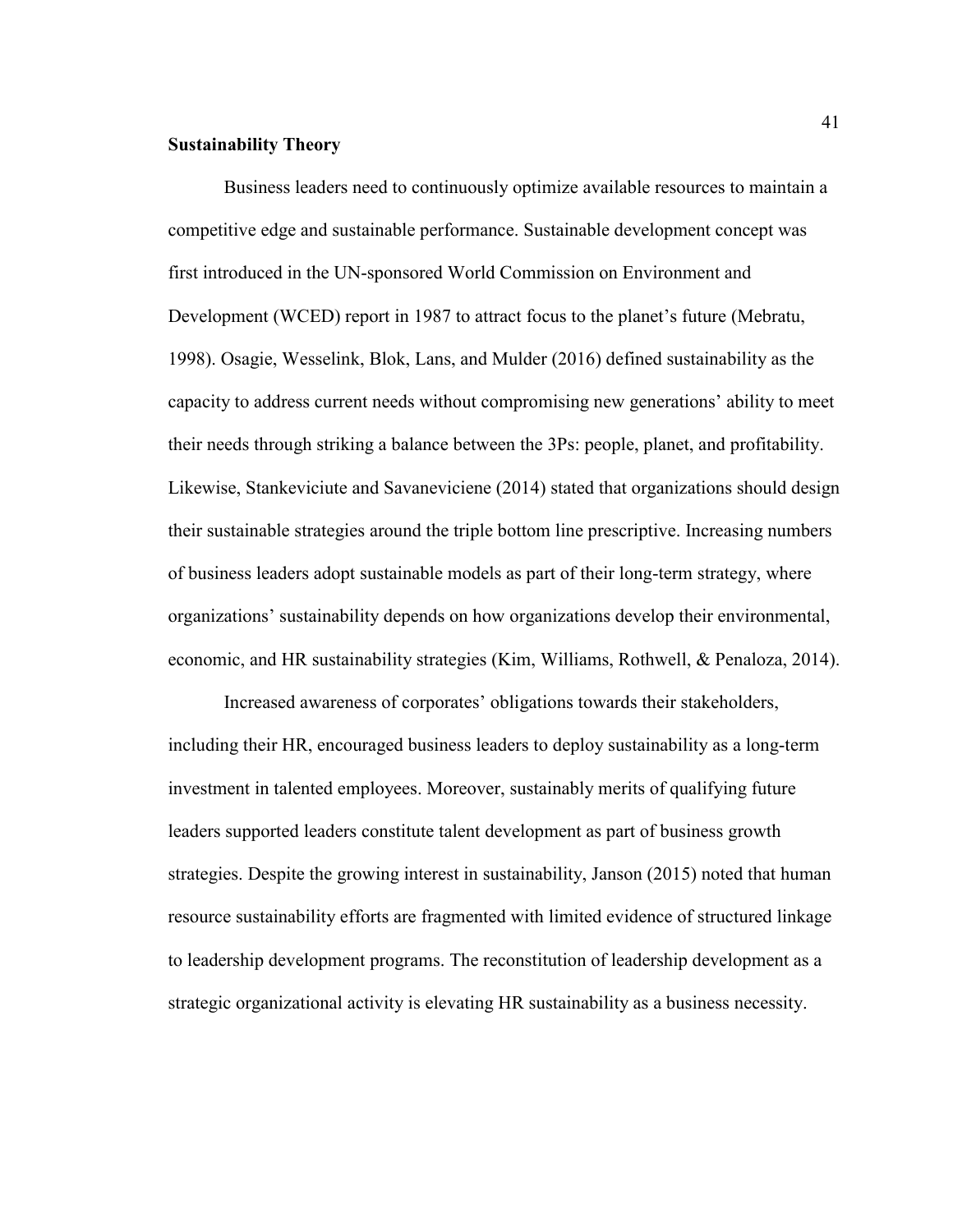Leadership themes have multiple associations with talent development. Franco and Matos (2015) noted that three leadership themes influence followers' performance; leaders' characteristics, leaders' aspirations, and leaders' roles. Franco and Matos added that there is no prevailing leadership style linked to sustainability. Still, transformational leaders have a high impact on organizations' HR sustainability by identifying the skills gap to build appropriate development programs. Stankeviciute and Savaneviciene (2014) argued that sustainability literature concentrated on three main themes; sustainable work systems, sustainable resources management, and sustainable HRM. Sustainable HRM is evident in stakeholders' long-term economic sustainability through HR development.

Barbara (2015) supported the view of limited literature that examined human resource sustainability and that it revolved around four main themes; belief in HR as a sustainable competitive edge, societal achievement, sustainable management of HR sources, and green HRM. Wang, Van Wart, and Lebredo (2014) added that organizations pursuing sustainability should assign the right transformational leaders who can drive a proper change management program that includes talent development initiatives. The reciprocity trust among leaders and followers and the motivational behavior advance employees' engagement and their growth prospects. As a result, transformational leaders relate to talent management initiatives and future leaders' development.

### **Transition**

I presented in this section the research problem and purpose statements, research methodology and design, and data collection techniques, moreover, I addressed the research ethical framework, the significance of the study, and population and sampling. I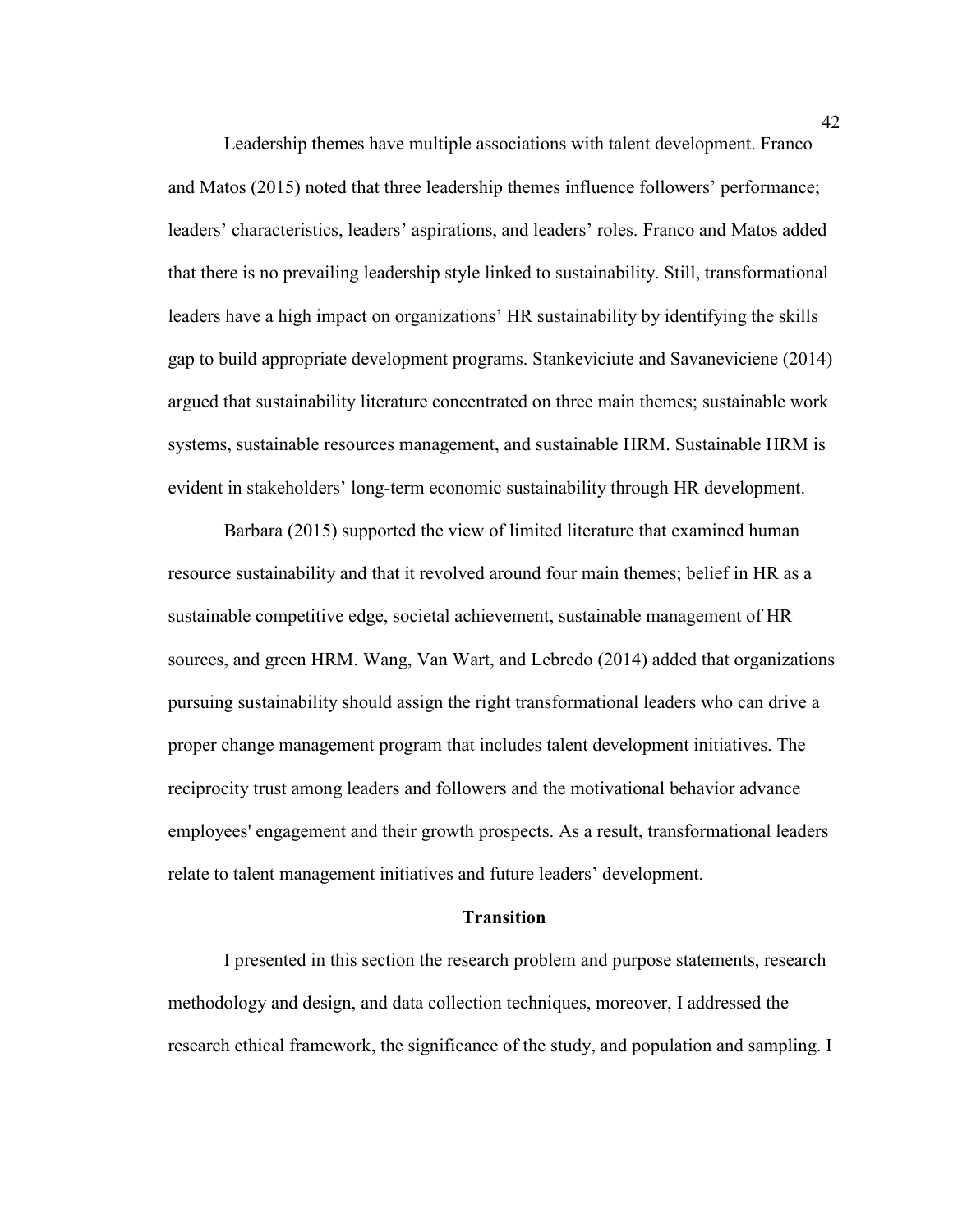explored the existing literature on talent management, succession planning, knowledge management, learning organizations, and organizational sustainability. The transformational leadership theory provided a relevant conceptual framework for this research since business leaders are pivotal in driving the necessary changes to promote and sponsor succession planning strategies. In Section 2, I elaborate further on research methodology, participants selection criterion, the role of the researcher, data collection instruments, data analysis, and data organizing tools, finally, I address the tools I deployed to promote research's validity and reliability.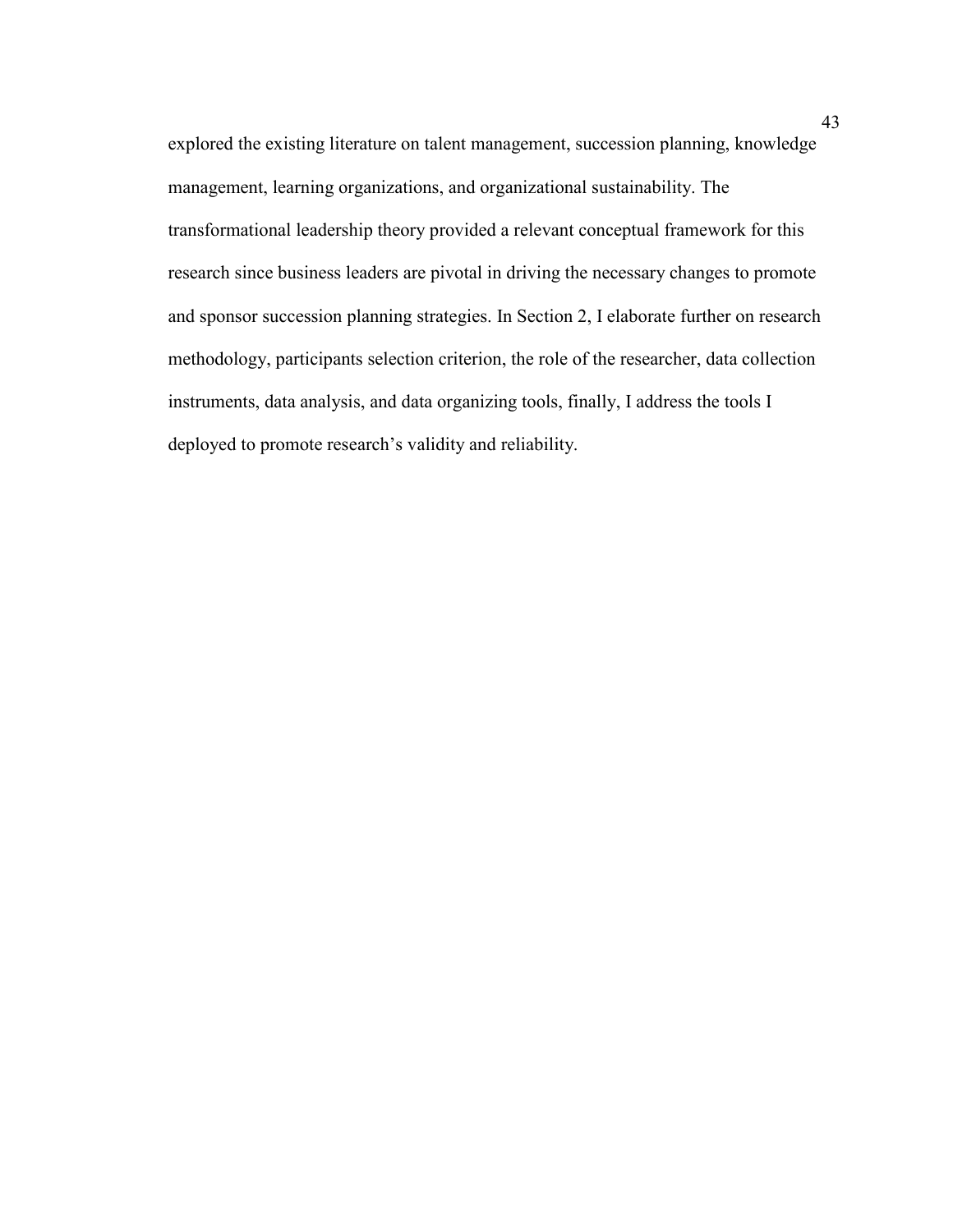### Section 2: The Project

In this section, I outline the process I followed to explore talent management strategies business leaders use to improve succession planning through deploying qualitative research design. I discuss (a) the purpose statement, (b) the role of the researcher, (c) the participants, (d) the research method, (e) the population and sampling, (f) ethical research, (g) data collection, (h) the data collection instruments, (i) the data organization technique, (j) data analysis, and (k) the reliability and validity of the study. I demonstrate the importance of the informed consent and the interview protocol to enhance the study's reliability and validity.

## **Purpose Statement**

The purpose of this qualitative multiple case study was to explore talent development strategies MNC business leaders use to improve succession planning. The target population included business leaders who engaged in effective succession planning in four to six MNCs in the Southeast Asia region. The implications for social change include career growth opportunities and organizations' improved sustainability for supporting communities' citizens. Consequently, an increased focus on effective talent development can grow interest in succession planning and coaching, and create new jobs for qualified coaches, regulators, and certification bodies.

# **Role of the Researcher**

The role of the researcher in qualitative research consists of key activities: identifying the research business problem, selecting the appropriate research method and design based on the research problem statement, finding potential research participants,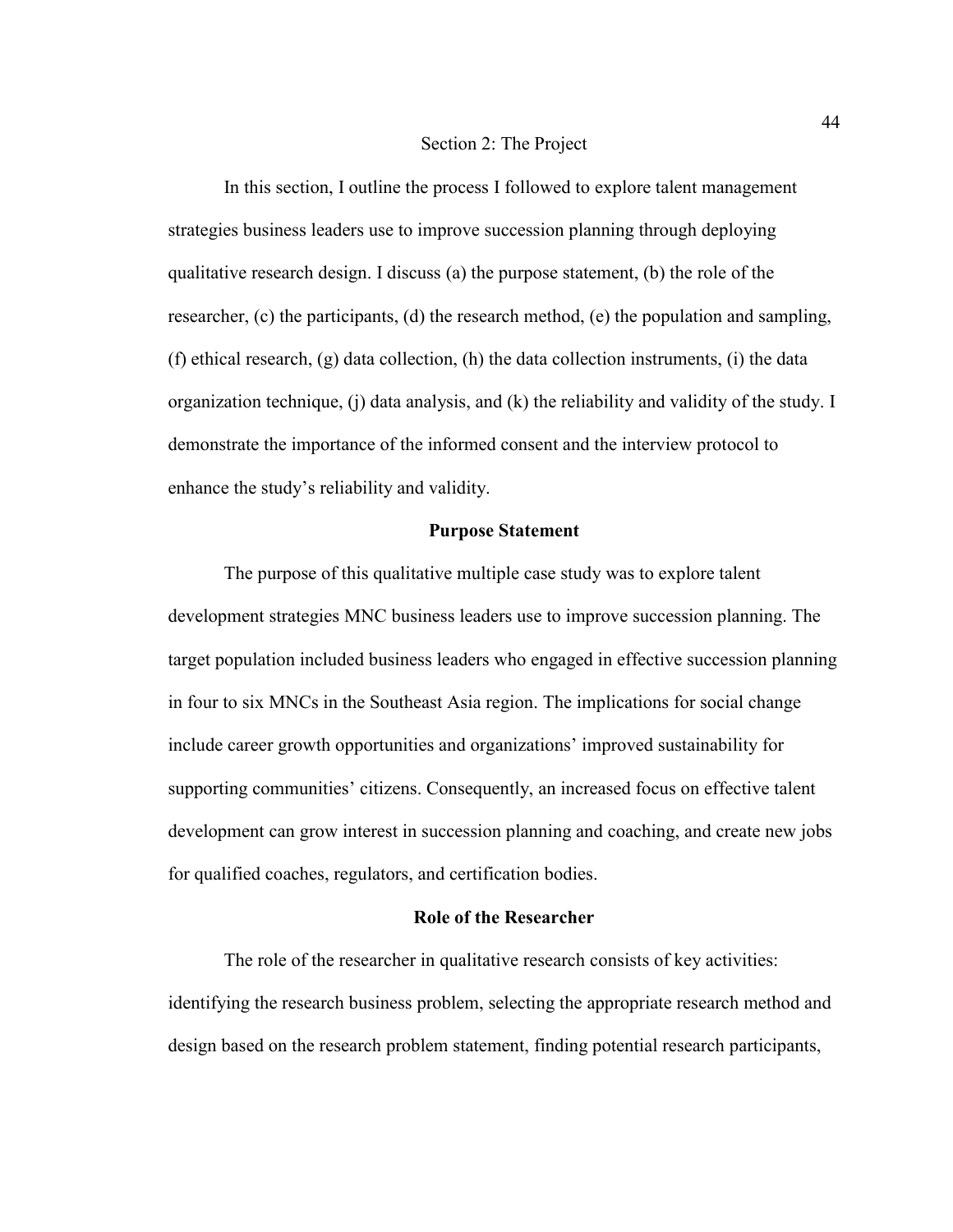fulfilling thorough literature review and data collection, conducting data analysis, and interpretating and ensuring that all aforementioned steps adhere to research ethics (McCusker & Gunaydin, 2015; Yin, 2014). In this case study, and after collecting Walden University Institutional Review Board (IRB) approval to conduct the research, I performed the principal research instrument through selecting case studies, interviewing participants, reviewing documentation and procedures, interpreting data, and articulating results. Cleary, Horsfall, and Hayter (2014) noted that researchers should qualify case studies after validating their relevance to the research question. All qualified and selected cases in MNCs had experienced managers in talent management. Although I did not have any prior working relationship with any of the participants who represented the research case studies, but some cases were from my professional network; this prior knowledge helped me identify the appropriate participants for this research.

*The Belmont Report* sets guidelines to protect human subjects from any harm when conducting any research through focusing on three areas: (a) beneficence through increasing benefits while minimizing risks, (b) respect of participants through ensuring voluntary involvement in the study, and (c) justice through fair treatment and disclosure of all risks and benefits of the research (National Commission for the Protection of Human Subjects of Biomedical and Behavioral Research, 1979). Therefore, to ensure full compliance with *The Belmont Report,* and before performing the interviews, I released research invitation letters to all participants to introduce the research topic (see Appendix A). I explained in the invitation letter how interviews would be conducted and disclosed all relevant information, including the risks and benefits of the research.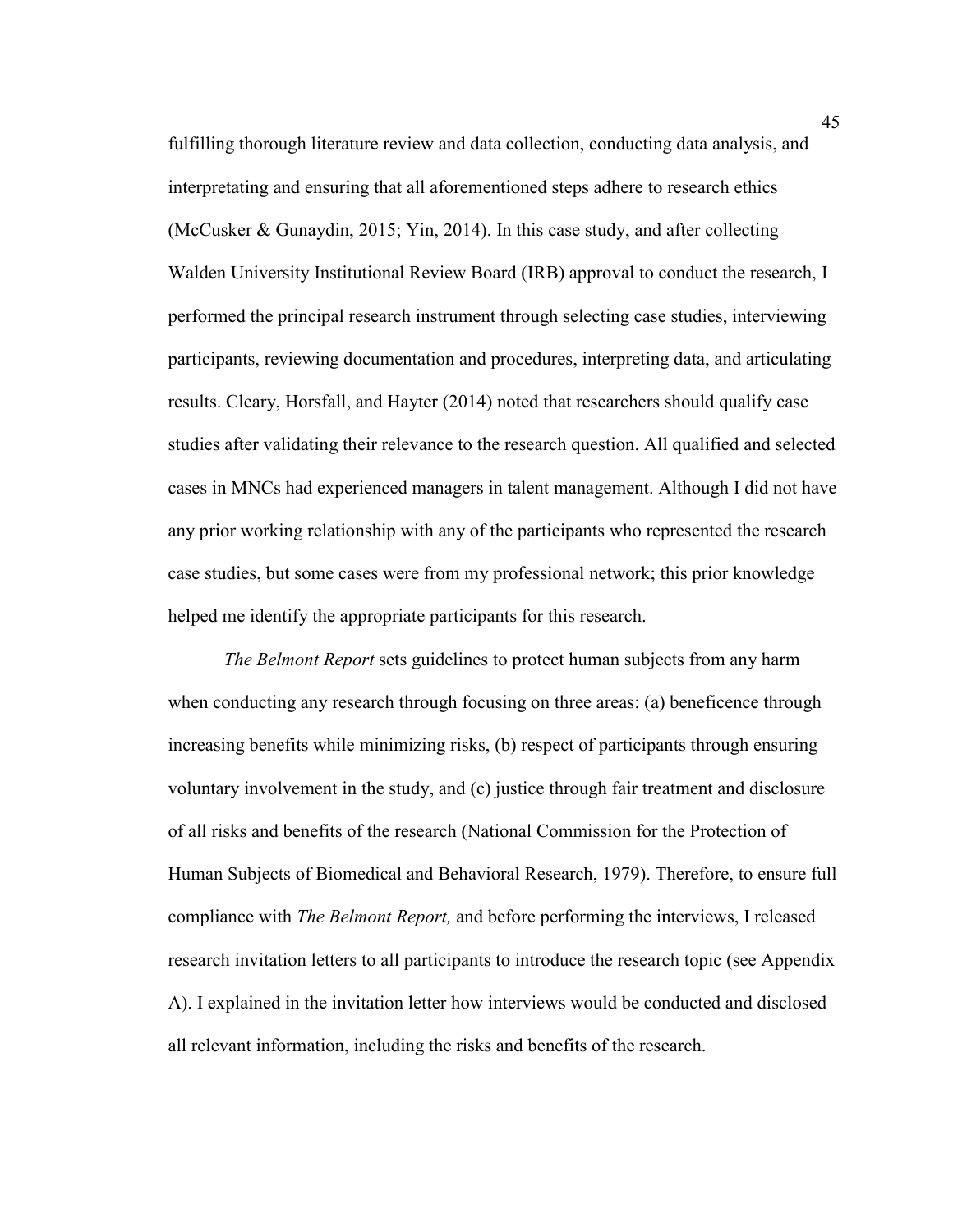Further, I encouraged all participants to disclose any concerns, questions, or inability to participate. Moreover, I stated in the invitation letter that participation was voluntary and anonymous, and that participants could quit at any time without any consequences (see Appendix A). Finally, I asked participants to sign a consent letter that duly explained participants' rights in the data the researcher would collect, and how I intended to protect participants' rights, dignity, well-being, and their disclosed information.

Researchers choose their topics based on need, passion, experience, or interest. Occasionally, researchers might have a particular perception about the research topic before they start the research; they reinforce, challenge or demote their perceptions throughout the research process (Malone, Nicholl, & Coyne, 2016; Roberts & Povee, 2014). Leichsenring et al. (2017) explained that bias is the combination of incorrect data and design presentations, which eventually produces inaccurate findings and suppresses the ability to replicate the research. Therefore, researchers should state their relationship to the research topic, participants, and study area. For instance, I experienced talent management initiatives as a coachee at one stage during my career; I believe that this exposure provided me with a clear distinction of how coaching can affect talent management programs. Accordingly, I think that my earlier perceptions are neutralized. Moreover, I managed to counterbalance my previous impressions by defusing and isolating my personal views and openly accepting participants' views and inputs through adhering to interview protocol (see Appendix B), maintaining interview records, and collecting confirmations from participants on their contributions.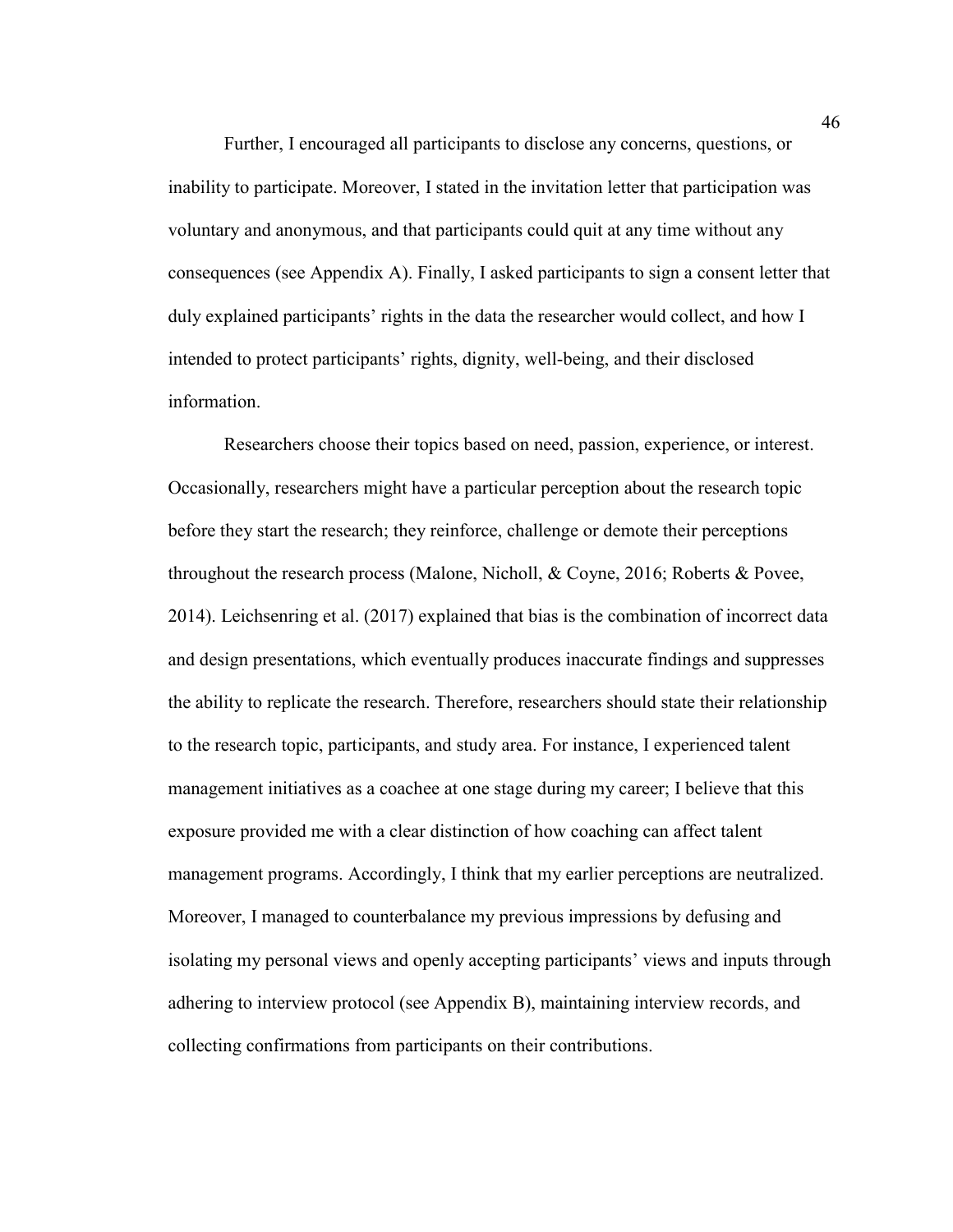#### **Participants**

Researchers need to establish participants' eligibility criteria to ensure that their inputs, findings, and experiences apply to the study. He, Carini, Sim, and Weng (2015) noted that eligibility criteria should be clear, structured, accurate, and scalable. Bettis, Gambardella, Helfat, and Mitchell (2015) added that participants should have relevant knowledge and experience of the research topic to qualify them to take part in the research. The participants for this research were business leaders who participated in successful talent development programs; they formed experience-rich case studies with successful succession assignments in MNCs.

Each individual participant in this study was treated as a case since each participant provided unique input. I developed participants' eligibility criteria around four areas: the nature of the role, corporate experience, organization size, and location of the organization. Business leaders and HR managers were part of middle to senior management and had a minimum of 5 years of experience in MNCs. Moreover, participants were part of mid-size organizations with 50 employees or above in the Southeast Asia region. Finally, participants had to have taken part in developing and successfully assigning three managers in the last 5 years.

I identified initial participants through a specialized network in the Southeast Asia region with a strong emphasis on experience, a record of accomplishment, and previous engagement in succession planning. Heckathorn and Cameron (2017) noted that the snowball approach can help researchers identify participants, known as seeds, through obtaining referrals to build participants pool. Dusek, Yurova, and Ruppel (2015)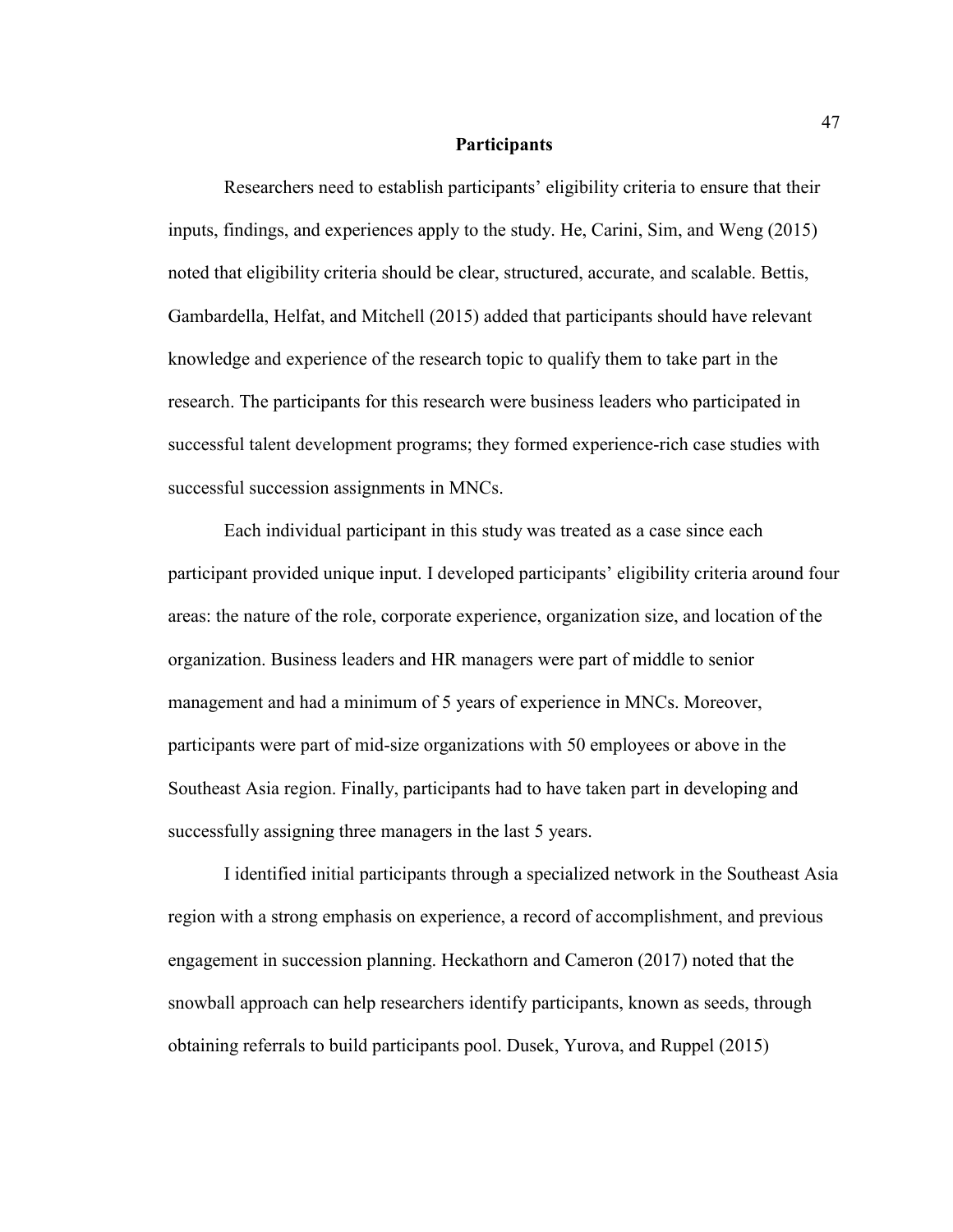explained that the snowball approach supports identifying hidden and hard to reach participants who are not visible to the researcher. Since some business leaders might refrain from discussing succession planning publicly, the snowball approach was appropriate for this study as it helps in locating participants who managed to deploy effective succession strategies and are willing to share their experiences.

Researchers using the qualitative case study approach need to decide on the number of participants in the study. Malone et al. (2016) explained that too small samples would not have enough material to detect actual differences, and too large samples are a waste of energy and resources and do not add any value to the research. Equally important, Cleary et al. (2014) and Fusch and Ness (2015) acknowledged that the interactive data collection process provides in-depth data. Therefore, the sample size in qualitative research depends on the quality of the collected data rather than the number of participants. Accordingly, the data collection process stops when data saturation is reached, which is when additional data collection does not produce new information. In this research, I started the snowball sampling by inviting four business leaders to participate in the study; the primary focus remained on selecting the proper participant pool that enriched the data collection process and qualified additional participants to achieve data saturation.

Researchers need to develop a working relationship with the participants to ensure interviewees' engagement and active participation. Gaining access is one of the challenges researchers face during research induction (Cronin, 2014; Wolgemuth et al., 2015). I established face-to-face interaction with the participants to build rapport, grow

48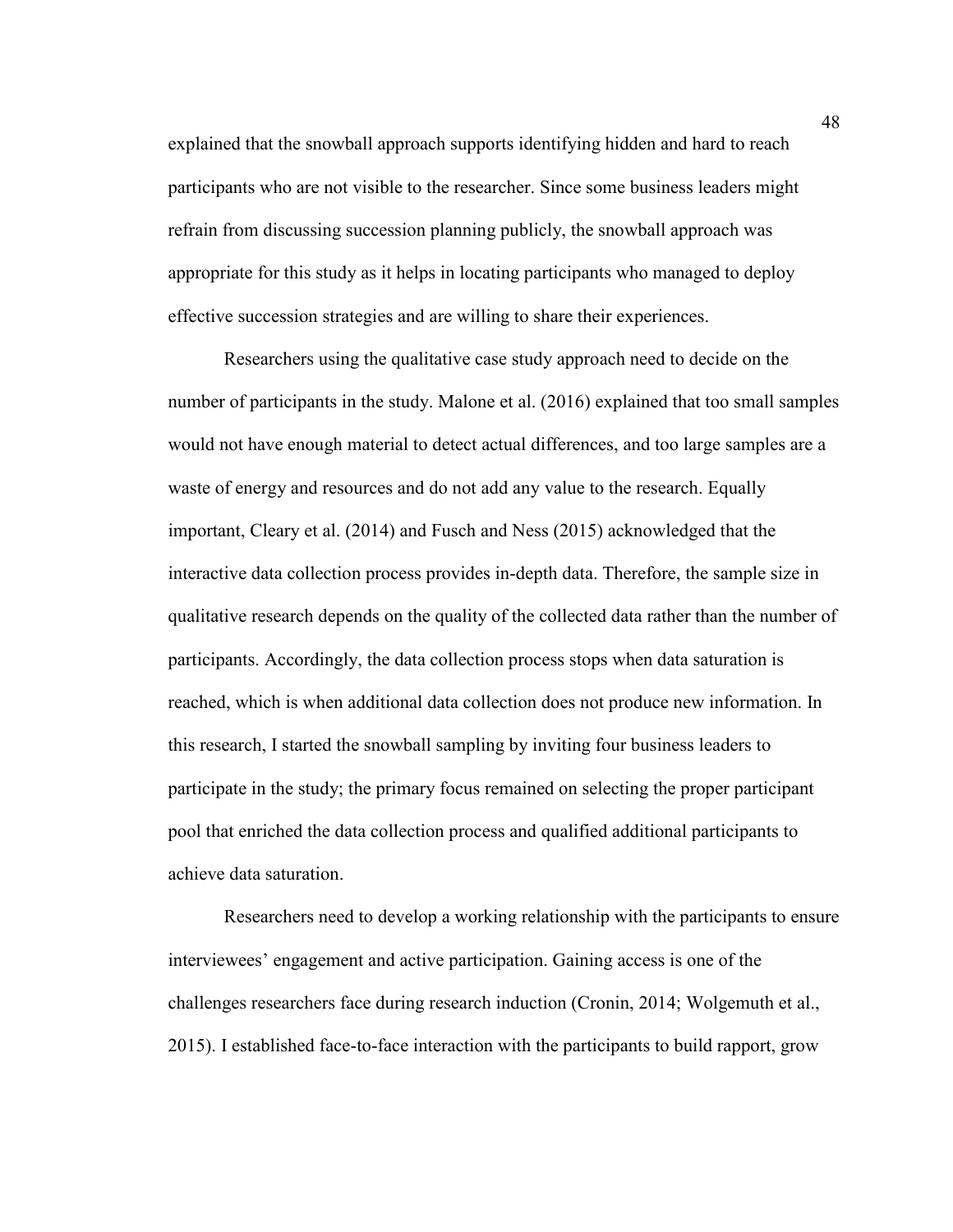confidence, and drive engagement. I introduced the research through a detailed invitation letter that explicitly stated the research topic, objectives, and participants' role in the research (see Appendix A); the induction pack included Walden IRB approval and my complete contact details.

Moreover, I explained to participants that their participation was voluntary and anonymous to facilitate genuine, sincere, and reliable inputs. To ensure open participation and full engagement, participants signed a consent letter that duly explained confidentiality clauses, participants' right to withdraw from the study at any time without consequences, and how I planned to protect their sensitive information. All collected data, transcripts, audio files will be secured for 5 years after research completion; after that, all materials will be destroyed using proper disposal methods.

### **Research Method and Design**

Researchers use research methodologies to investigate a research topic in a structured framework to enhance research validity. The appropriate research methodology and design should align with the nature and purpose of the research question (Levitt et al., 2017). Since I planned to explore talent development strategies that business leaders use to improve succession planning, I opted for the qualitative research method and multiple case study design in this study.

# **Research Method**

Scholars use one of three primary research methods to examine a research topic: qualitative, quantitative, and mixed methods. The qualitative research method is an appropriate research methodology to investigate complex nonnumeric inquires such as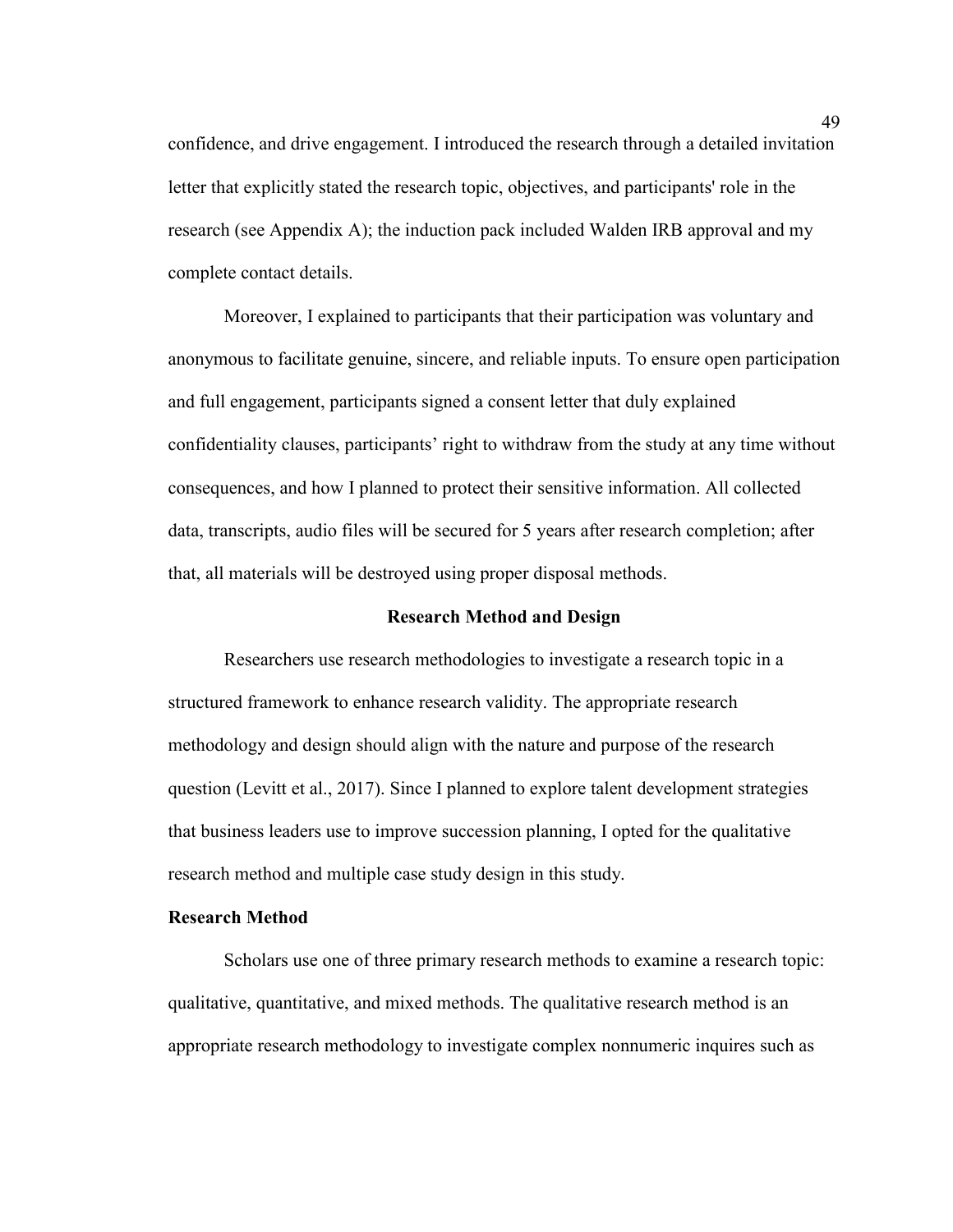observations and narratives. Turner and Crane (2016) supported Lerner and Tolan's (2016) conclusions that researchers deploy a qualitative research method when they explore in-depth social phenomena and human practices in their natural environment as opposed by validating experimental variables through the deduction process.

Marshall and Rossman (2016) added that qualitative research methods entail collecting data through semistructured interviews, focus groups, documents review, and observation. The nature of this research required exploring successful talent management strategies that business leaders use to improve succession planning. Accordingly, this study required an in-depth inquiry of personal experiences, HR policies, and talent management applications; as a result, the qualitative research method applied to this study.

Quantitative research methods are appropriate to examine research variables and determine cause-and-effect and relationships among different parameters. Hesse-Biber (2016) stated that researchers use quantitive methods to study numeric data collected from close-ended questioning to nullify or void a posed hypotheses. Vaughn and Turner (2016) added that the quantitative research method entails collecting large samples to enable researchers to derive conclusions and generalize findings. McCusker and Gunaydin (2015) supported Vaughn and Turner's statement that quantitative research enables researchers to collect a large amount of data in a relatively short time and yield results that may be applied to other sceneries. The quantitative research method was not appropriate for my study since I neither intended to test a hypothesis nor examine relationships among preset variables.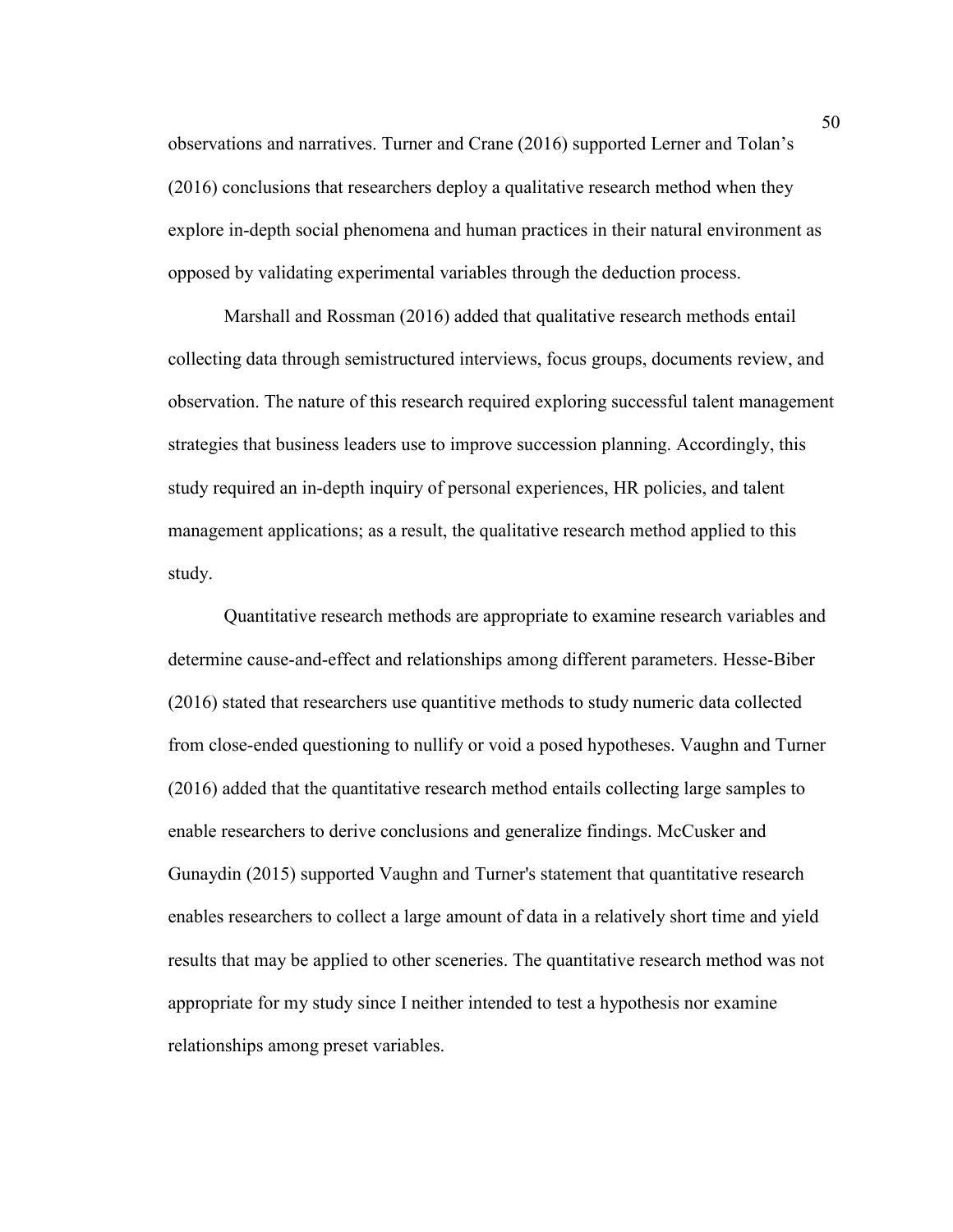The mixed research method comprises both quantitative and qualitative research methods. Janssen, Meier, and Trace (2015) stated that researchers deploying mixed research methods exploit the strength of both the quantitative and qualitative research methods and offset probable weakness in some research aspects. Maxwell (2016) added that researchers use mixed methods when either one of the quantitative or the qualitative research methods is sufficient on its own to produce research validity. Since the nature of the study was to explore personal experiences and not to test a hypothesis, both of the quantitative research and mixed methods were not appropriate for this research.

## **Research Design**

Qualitative research designs include phenomenological, ethnography, narrative, and case study. The research design for this qualitative study was a multiple case study. Bell and Bryman (2007) noted that researchers use the case study design when they need to explore a phenomenon in its natural context. The case study design using in-depth data collection tools enables participants to transparently share their personal experiences, beliefs, and values (Harvey, 2015). Further, Grossoehme (2014) explained that researchers using a case study design collect data from conversations through semistructured interviews and focus groups, analyze written materials as in journals, policies, processes, and visual formats as in drawings and charts. I selected a qualitative multiple case study design that includes a sample size of a minimum of four business leaders to enable the exploration of talent management to improve succession planning phenomena in some organizations; I collected data through semistructured interviews and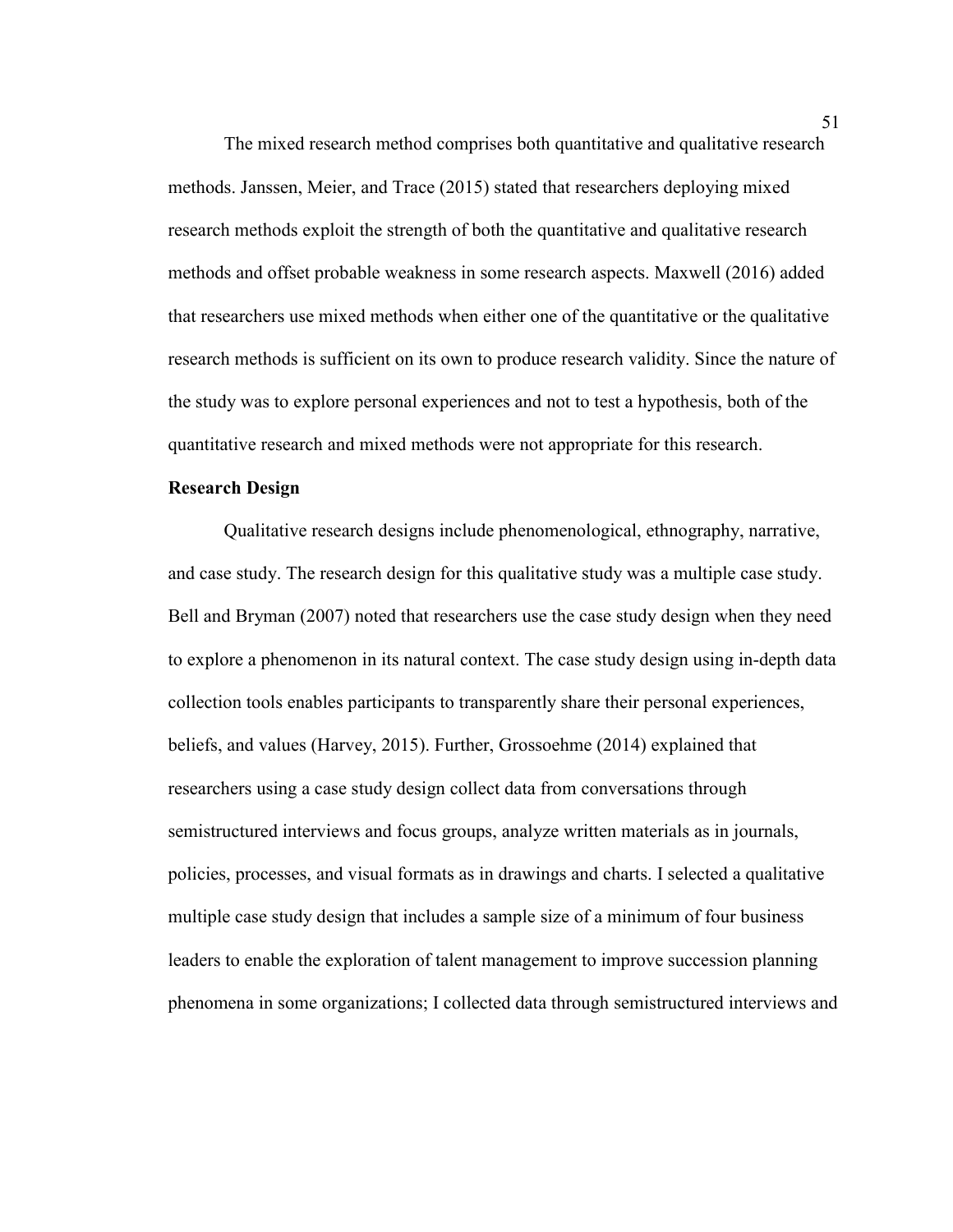review of organizational documents and archives to enhance research validity and reliability.

The qualitative narrative research method is suitable to explore the experience of an individual in the context of a specific phenomenon. Wolgemuth et al. (2015) explained that narrative research reflects the personal life story of a participant, which restrains the voice for the researcher. The need to retell participants' perspectives disqualified the narrative design for this explanatory research. Researchers using the phenomenological design examine participants' lived experiences influenced by the social phenomenon at a specific time and place (Koch, Niesz, & McCarthy, 2014); Sousa (2014) added that researchers utilizing a phenomenological design need to conduct a number of interviews to achieve data saturation. Accordingly, I opted not to use phenomenological design due to the sensitive nature of my research. I wanted to explore specific HR strategies beyond a specific time; further, I sought to mitigate any potential risk of not reaching data saturation due to the number of required interviews. The ethnographic design is appropriate when researchers investigate groups' cultures and interpret the cultural setting impact on the particular phenomenon (McCusker & Gunaydin, 2015). Accordingly, both the phenomenological and ethnographic research designs were not appropriate for exploring talent management strategies that could support succession planning.

## **Population and Sampling**

Identifying the appropriate population and selecting the right subnet samples are integral to conducting successful qualitative research. Researchers need to identify the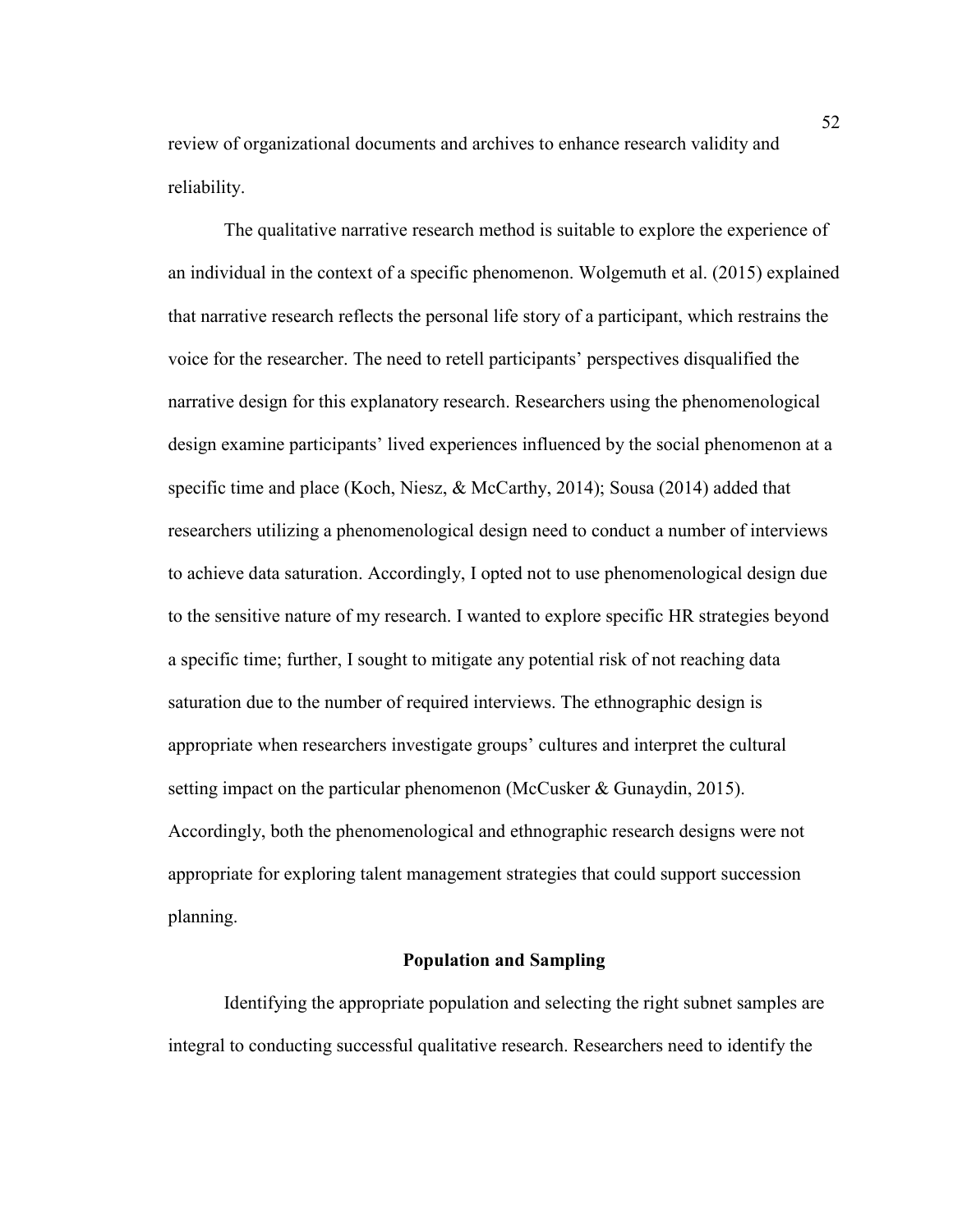specific population that relates to the nature of the study to collect relevant data (Stuart, Bradshaw, & Leaf, 2015). Based on the nature of the phenomenon under study, the population for this research was MNCs business leaders engaged in talent management programs and succession planning in the Southeast Asia region.

Topkaya (2015) noted that qualitative research methods are not directive about sample size, and researchers should pursue a sample size that can provide adequate information about the phenomenon to achieve credibility. Johnson (2015) emphasized that researchers need to propose a sample size that can produce data saturation, a state where a researcher cannot obtain new information from recruiting more participants. I targeted to qualify six participants as the initial sample size to form this study's population and establish the snowball sampling; two out of the six cases were backup participants in case I had to replace any of the four primary participants due to inability to collect in-depth data or referrals for qualified participants, I had to invite two additional participants to achieve data saturation.

The sampling protocol is practical tool researchers use to select samples with the objective of improving the research findings. I deployed purposeful sampling to qualify participants for this research. Kumar (2019) explained that purposeful sampling provides researchers with space and liberty to adjust participants' selection process to provide the appropriate sample. Qualified participants should have a successful experience in talent management programs within their respective functional roles (Twining, Heller, Nussbaum, & Tsai, 2017).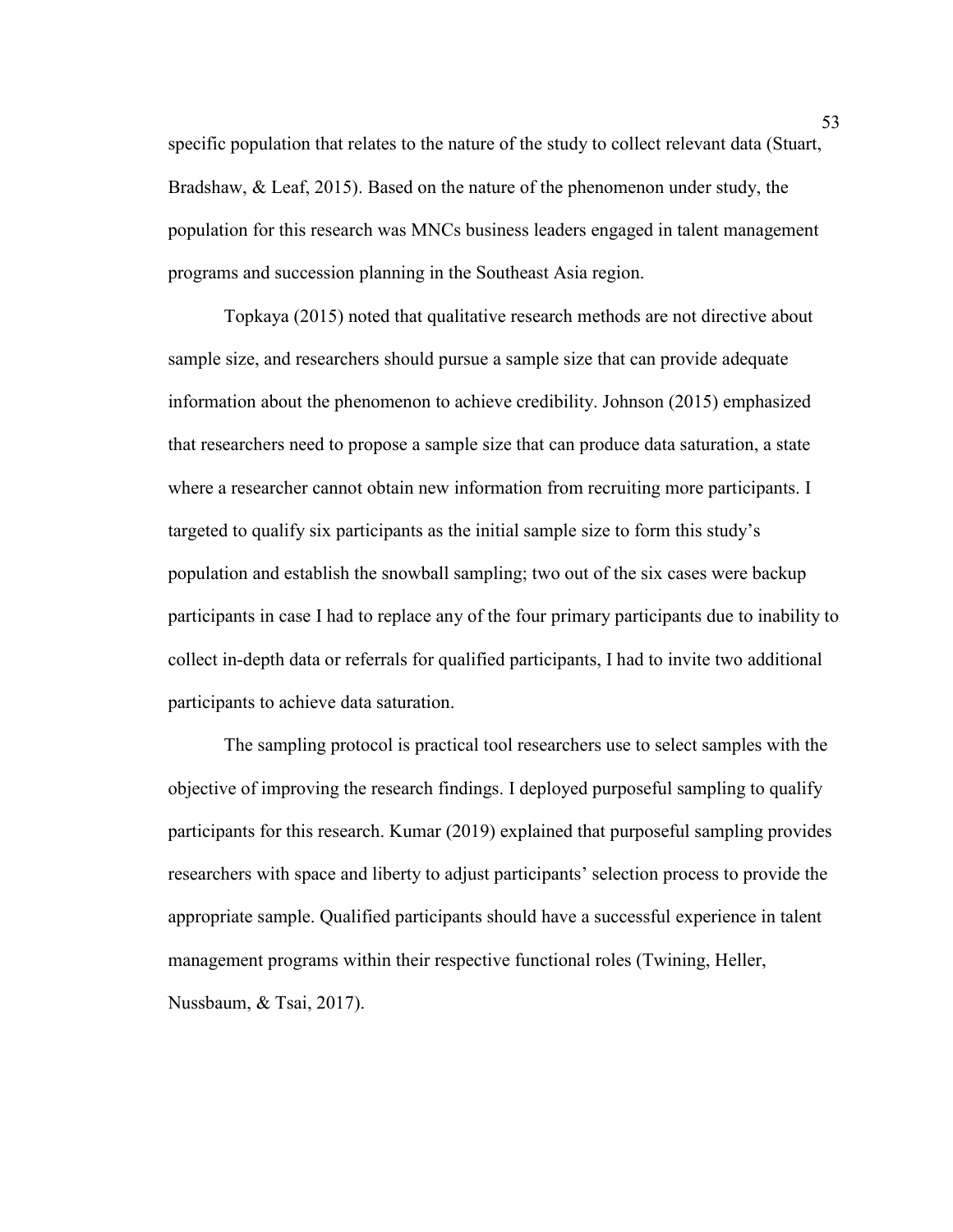Qualifying the proper sample can provide the researcher with profound insights and help in a better understanding of the phenomenon under study. HR managers and business leaders constituted this study's population; HR managers work as agents for the organizations to facilitate talent development programs and influence HRM processes through introducing and upgrading organizations' HR policies. Business leaders were part of the population of this study as well; they approve HRM initiatives that cater to training plans and adopt new strategies and revised HR policies that enable talent development programs.

The interview setting is a primary component of successful interviews. Phone interviews are one of the tools to conduct interviews, in particular, when the geographical location does not support personal interviews. However, face-to-face interviews can support building rapport with participants and provide researchers with observations during the interview session. Mahfoud, Ghandour, Ghandour, Mokdad, and Sibai (2015) emphasized that the interview location should allow participants and researchers to have a quiet and comfortable discussion.

I offered participants the opportunity to have the interview at a preferred location of their choice, or to book a private business center in a local hotel; the interview room should be comfortable, accessible, and private. I requested participants to choose a time slot that was convenient to avoid disruptions, interruptions, and business engagement; participants might provide more in-depth insights if they were comfortable and relaxed.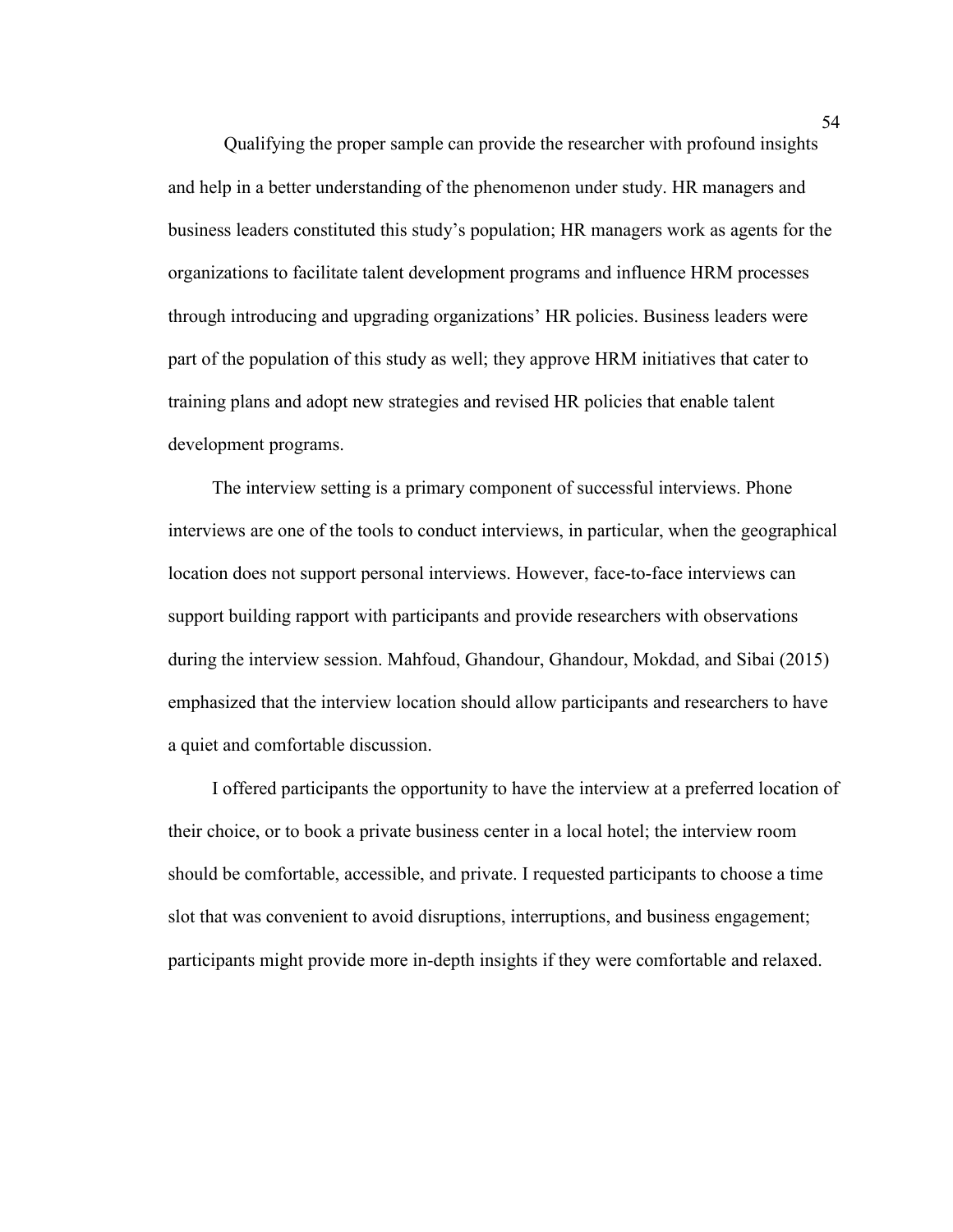#### **Ethical Research**

Researchers should commit to conducting their studies in an ethical approach. Friesen, Kearns, Redman, and Caplan (2017) stated that *The Belmont Report* provides researchers with ethical principles to establish respect, beneficence, and justice through the research process (National Commission for the Protection of Human Subjects of Biomedical and Behavioral Research, 1979). Beneficence directs researchers to manage participants' associated risks while maximizing participants achieved benefits. The justice principle guides researchers to offset researcher benefits and burden among participants, and the respect demonstrates the need to provide participants with the required information to help them decide if they are interested in participating in the research. Yin (2014) highlighted that researchers should collect informed consent from participants before engaging in any form of data collection. Researchers use the informed consent letter as an introduction letter to demonstrate research objectives and probable outcomes.

The informed consent letter serves as an appropriate communication tool to explain to participants their rights, safeguards, privacy, confidentiality, and potential harm that might affect them due to their engagement in the research. Further, the informed consent letter should explain to participants that their participation is voluntary and that they could withdraw at any time without any consequences (Hardicre, 2014). To ensure that all participants read the consent form thoroughly, participants had to acknowledge that they have received and have read the informed consent (see Appendix B).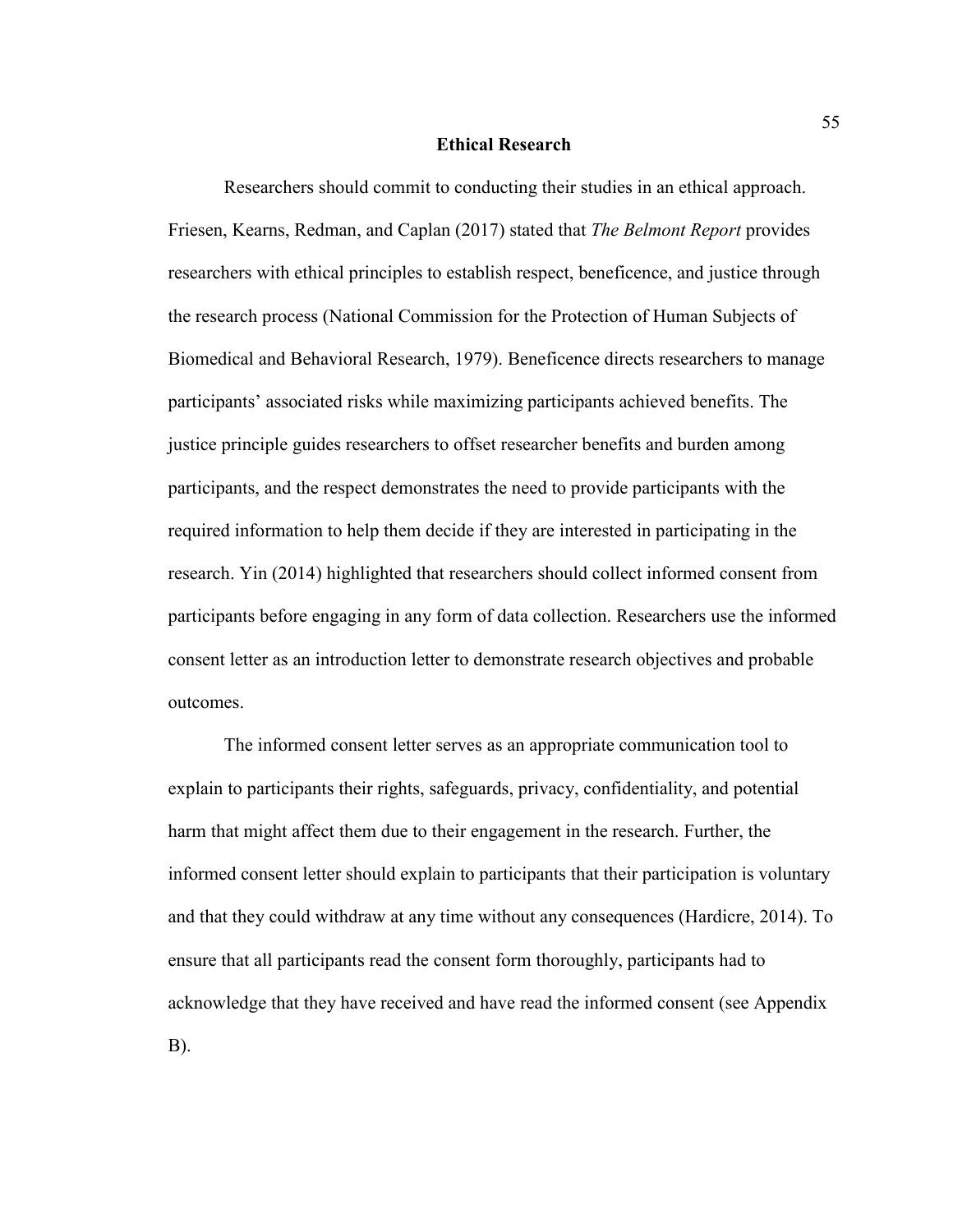I collected a clearance from Walden University Institutional Review Board (IRB) before starting the data collection activity; moreover, I committed to complying with the set guidelines and procedures fully. I used codes to refer to different participants rather than disclosing their identities. I provided participants with a transcript of their interviews and collected their consent on the transcription before processing their inputs. The collected data, forms, organizational documents, and transcribed interviews are stored electronically on a password-protected hard drive; moreover, I will retain hard copies in a locked cabinet until it is due to dispose all collected data, typically after 5 years, after which, I shall destroy hard copies and hard drive in a proper way. There was no financial incentive for participating in the study; instead, I shall provide each participant with a copy of the published research with general one-to-one feedback on research findings, which might help them in their talent management and succession planning programs.

### **Data Collection Instruments**

Researchers in qualitative case studies serve as the primary data collection instrument. Yazan (2015) demonstrated that researchers in case studies are instrumental in collecting, organizing, and interpreting the research data. Hernández-Hernández and Sancho-Gil (2015) explained that qualitative data collection constructs several data generation points: observation, interviews, and document review. I served as a primary data collection instrument for this research. Accordingly, I collected research's primary data through face-to-face interviews, review of organizational documents, and visual observations and behaviors that pertained to talent management and succession planning.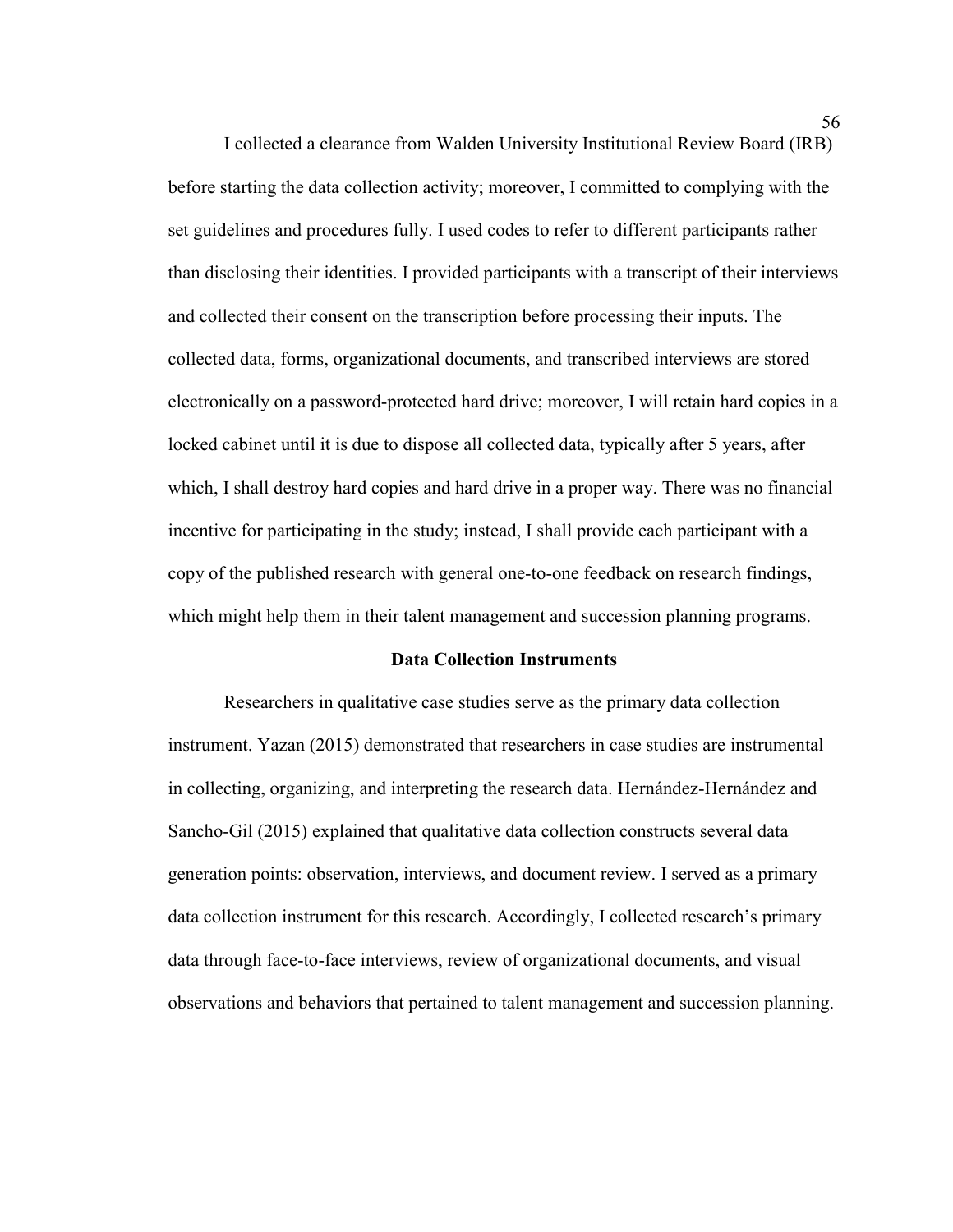Personal interviews in qualitative research are effective research data collection instruments; thus, I collected data using in-depth interviews with six open-ended interview questions (see Appendix C). Kallio, Pietilä, Johnson, and Kangasniemi (2016) demonstrated that semistructured open-ended interviews are the most frequent data collection instrument used in qualitative research. However, Kallio et al. highlighted that inadequate interview designs might restrain data exploitation. Roulston (2014) added that researchers' interview skills and experience have a direct impact on the data quality exploited from interviews. After collecting IRB approval, I administered one pilot interview session to ensure that interview questions and protocol were clear, and that allocated time for the interview session was ample to attend to all questions adequately (see Appendix C), the pilot study was a comprehensive interview session that covers the interview protocol, the interview session, data collection, and transcript review. I abided by the interview protocol to ensure that all interviews were similar in structure and approach (see Appendix B).

Researchers shall be aware of the semistructured interviews' advantages and disadvantages and how these can impact the data collection. Yin (2014) noted that semistructured interviews have the advantage of maintaining focus on research study topic, Yin added that interviews substantiate records of personal views, perceptions, and views about the research topic. Wolgemuth et al. (2015) added that semistructured interviews provide researchers with the advantage to design the sequence of questioning to help participants provide in-depth insights. Goodell, Stage, and Cooke (2016) added that researchers conducting semistructured interviews should be conscious that the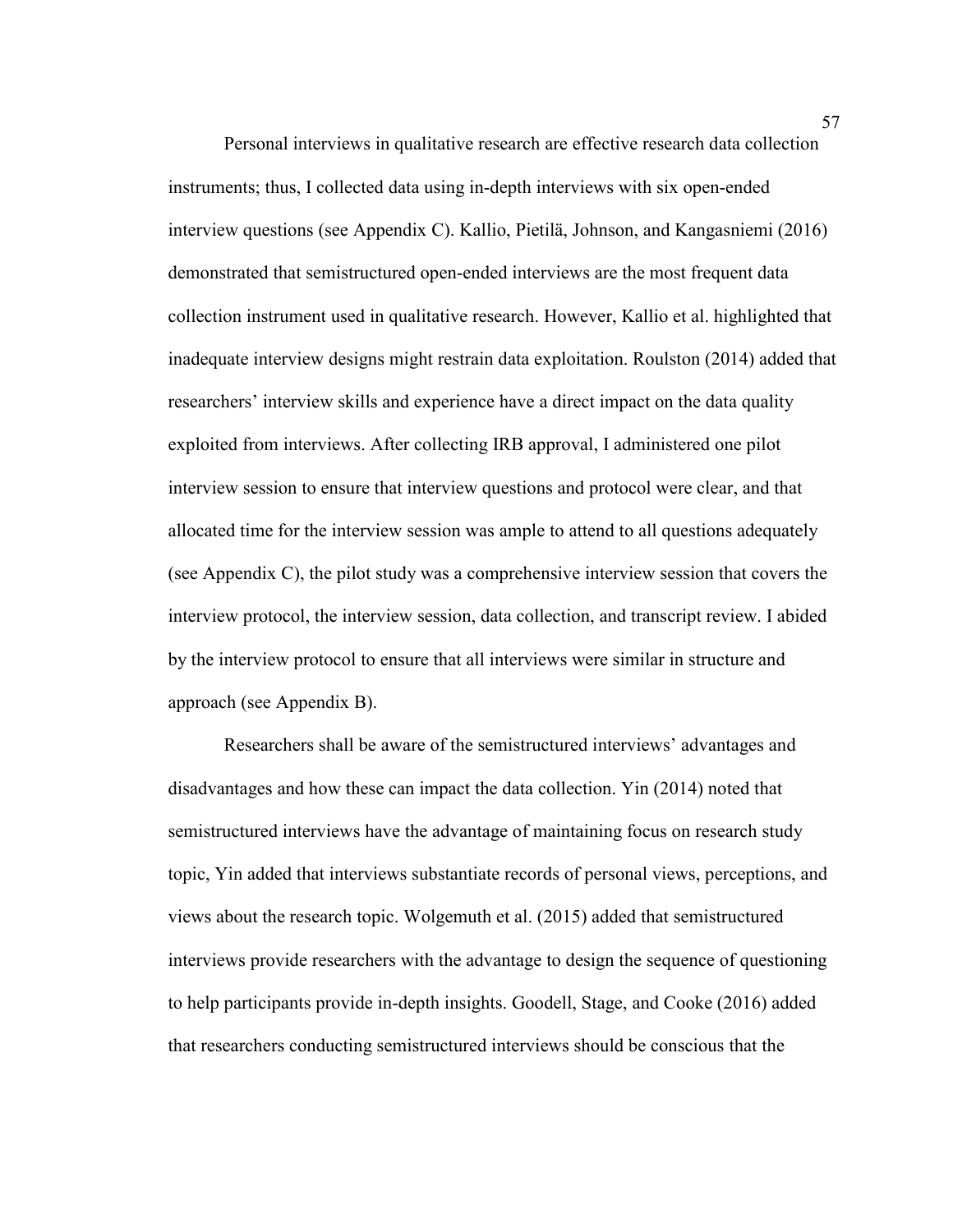derived data quality from interviews depends to a great extent on the interviewers' skills, interview design and sequences, note-taking skills, observation skills, and the ability to eradicate any personal biases which might indirectly influence the interviewees' perception and feedback.

I shared interview transcripts with the participants to collect their consent and validate the interviews before I analyzed the collected data. In addition to transcripts' validation, I used member checking to ensure I interpreted data accurately. Researchers use member checking to enhance their studies' validity and accuracy (Birt, Scott, Cavers, Campbell, & Walter, 2016). Moreover, triangulation is the mechanism researchers use to improve research reliability and validity through collecting and comparing data using multiple data sources or methods (Wijnhoven and Brinkhuis, 2015). I collected and interpreted data using multiple methods to improve research validity. To complement collected data from interviews, I checked available organizations' documents, reports, social media, websites, policies, and corporate social responsibility (CSR) reports as part of the study's secondary data sources.

### **Data Collection Technique**

Researchers need to decide the most appropriate data collection techniques for their studies; the deployed data collection technique should provide relevant and useful data to help in inferring conclusions. Wijnhoven and Brinkhuis (2015) stated that researchers conducting case study research examine multiple sources or methods to enrich the depth of collected data. After reviewing several qualitative research data collection techniques, I focused on two main data collection methods to meet the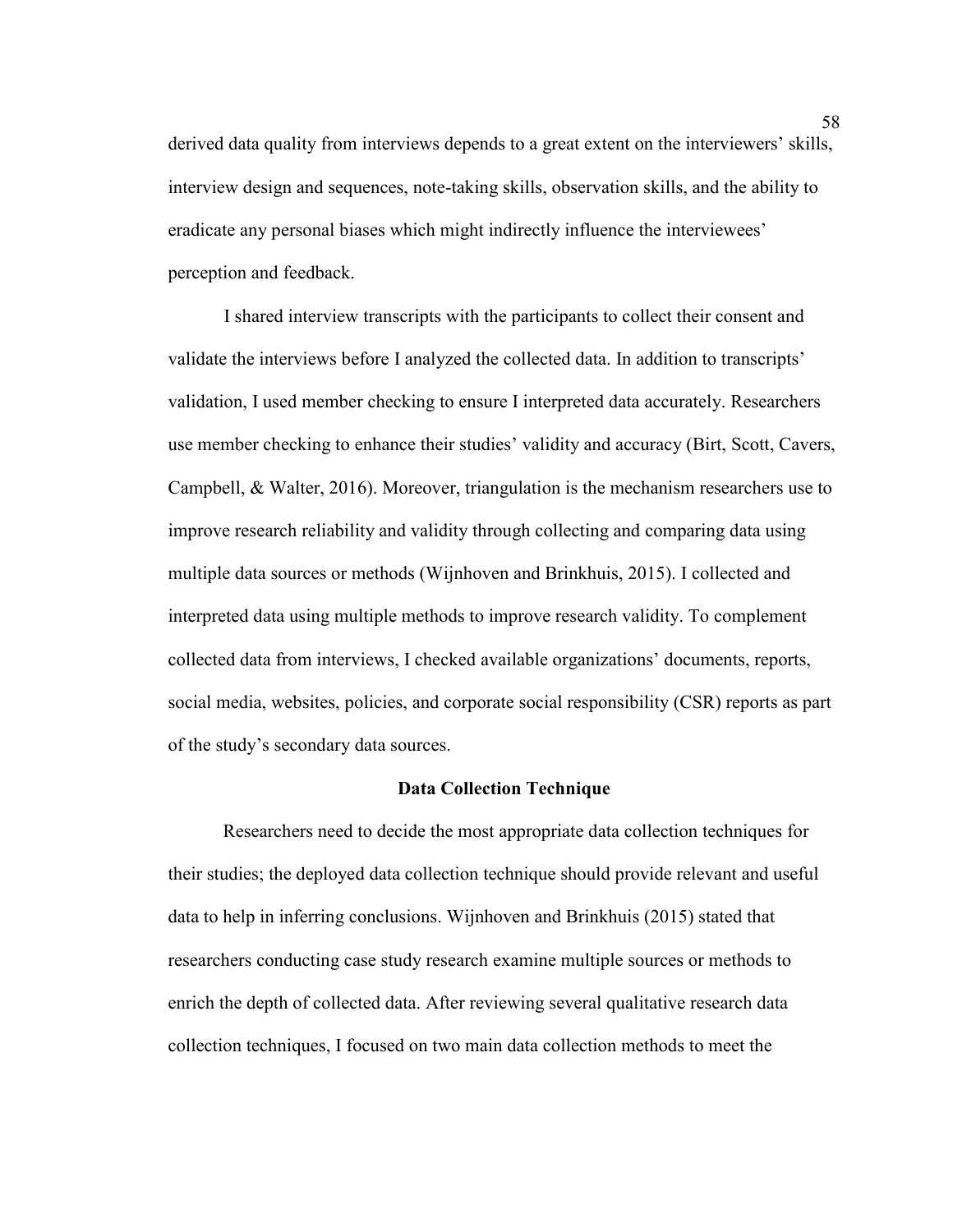methodological triangulation elements: semistructured interviews, company archives, and document review.

# **Semistructured Interviews**

I used semistructured interviews to get access to research participants and explore the successful talent management strategies that improved succession planning. Researchers using the qualitative research method can use different interview designs: structured, semistructured, and unstructured interviews. Opie and Brown (2019) noted that researchers use the semistructured design to develop a balance between predefined research areas and the provision of some flexibility to expand the discussion on some areas based on participants' experiences. Moreover, semistructured interviews have the advantage of providing the researchers with the flexibility to probe further through supportive and secondary questions on specific areas.

The flexibility in semistructured interview design provides researchers space and time to probe in specific areas based on interview momentum and participants' engagement. An interview protocol enables researchers to comfort participants and allow them to engage openly and transparently in the interview process. I designed semistructured interviews with an open-ended questionnaire as the primary data collection instrument, individual face to face interviews were in 40 to 60 minutes' separate sessions. I audio recorded the interviews to capture data exchange during interviews, maintain a smooth flow of information, and to avoid distracting or interrupting participants due to data log and note-taking; further, I registered a log on behaviors concerning discussed topics.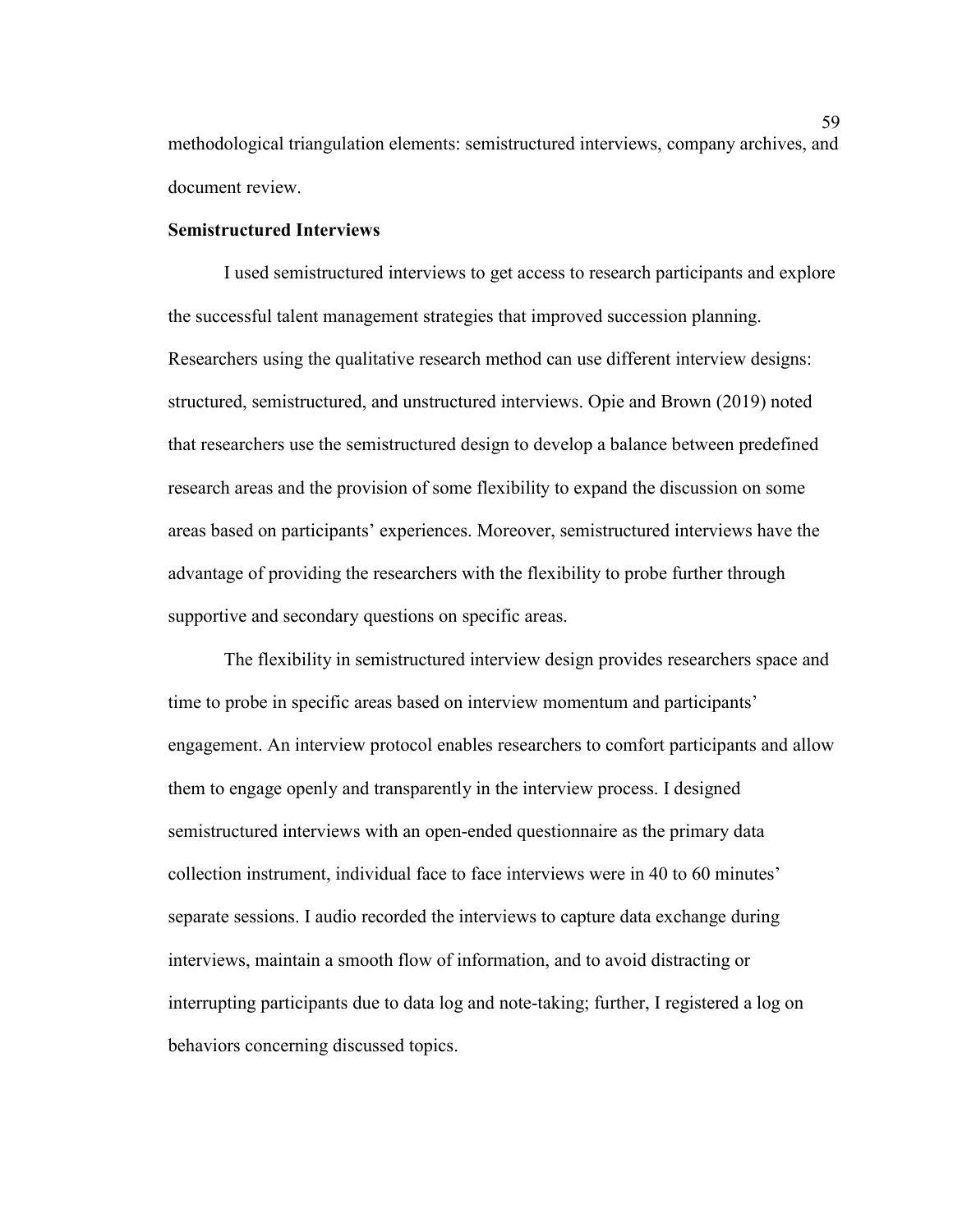The interview design can impact respondents' feedback. Marshall and Rossman (2016) noted that semistructured interviews allow researchers to adapt and adjust for unexpected setbacks during the interview yielding rich and meaningful data. Though researchers conducting semistructured interviews enjoy additional space and ability to expand the scope during the interview session, the process is well-defined and designed to enable participants to recognize research focus areas and prepare accordingly. The informed consent in semistructured interviews is a vital document that sets the interview guidelines and provides participants with enough space and time to raise any concerns before attending the interview.

Interview protocols reinforce the consent letter guidelines around participants' rights, interview process, interview timeline, and interview flow. Castillo-Montoya (2016) emphasized that the interview protocol helps researchers to maintain consistency and adhere to a standard approach with all participants. Castillo-Montoya added that developing a proper interview protocol is arduous, but it is a necessity to improve interview quality and its output. I organized a coordination call with participants before the interview sessions to reiterate participants' rights and confirm interview time and venue preferences to ensure minimal distraction during the interview process, and to confirm that participants afford the time for the full interview session. Moreover, I shared with participants the interview protocol to standardize the interview process and strengthen research reliability and validity (see Appendix B).

A proper interview environment is essential to collect rich data. The clarity of the informed consent document helps participants to establish a basic understanding of their

60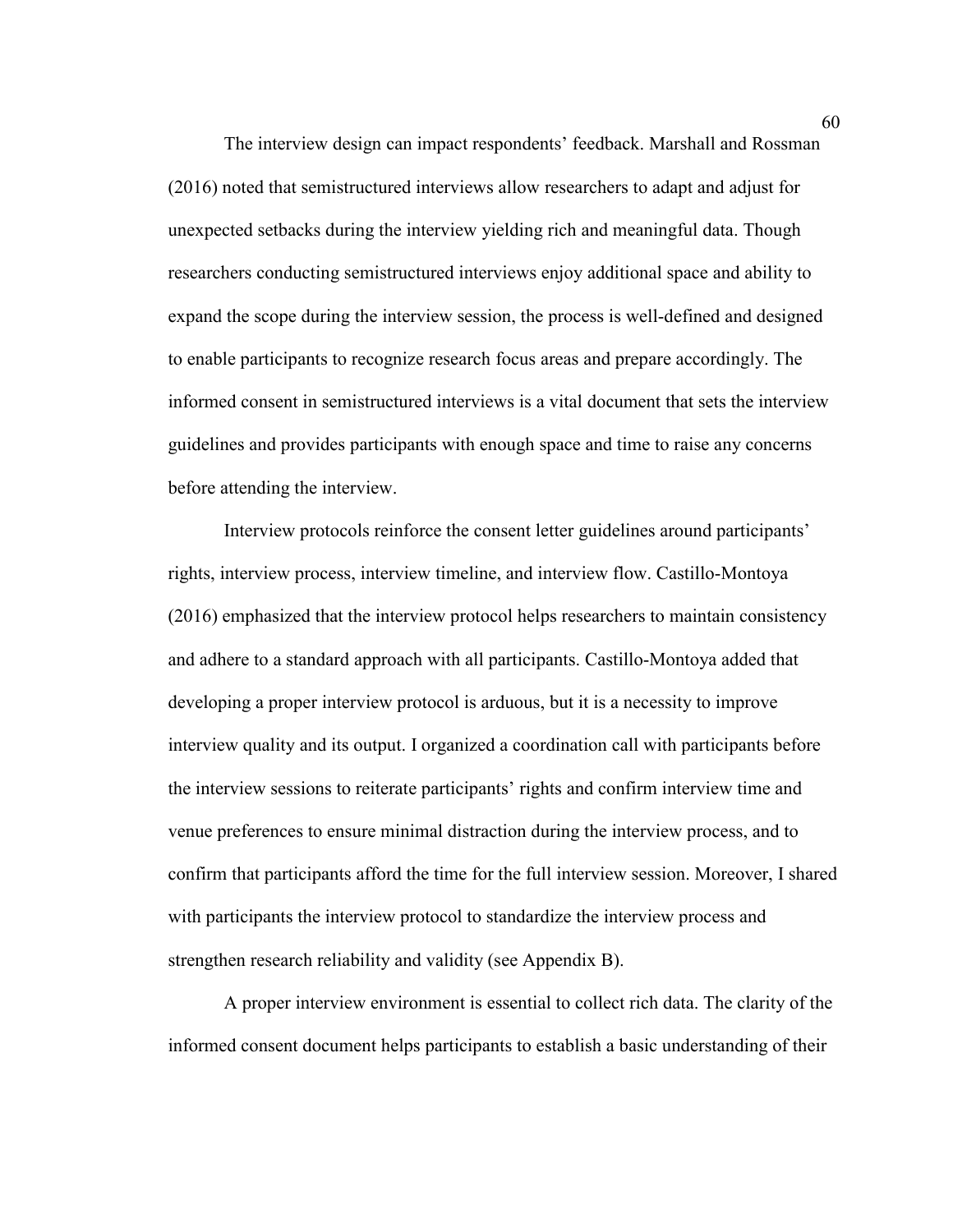role in the research. Also, informed consent demonstrates to participants their rights and what to expect during the interview (see Appendix B). I explained to participants the note-taking process, in addition to writing down some notes, I audio recorded the interview, and I shared with the interviewees their answers' transcripts to ensure that I have captured their answers correctly. Moreover, I provided participants with a copy of my conclusions to check for consistency against their contributions and inputs as part of the member checking process.

## **Document Review**

The document review included examining organizations' reports, policies, and public documents to extract relevant data. I requested access to organizations' succession planning databases, including HR policies, training programs, and employees' assessment documents. The retrieved data from document review helped support the collected data through interviews, further, the contrast between data collected from interviews and document reviews was inspected to validate the need for further data collection in case there were obvious gaps. Yin (2014) stated that accessing sensitive information might be challenging. In this research, the nature of the research drills into HR information, which contained confidential information; therefore, documents' accessibility depends considerably on the researcher's ability to convince business leaders that the research will protect coded data and will destroy collected data after a stipulated time.

Researchers should be aware of potential challenges and shortfalls in document reviews as a data collection technique in addition to challenges in securing access to confidential documents (Yin, 2014). Toews et al. (2017) highlighted business leaders'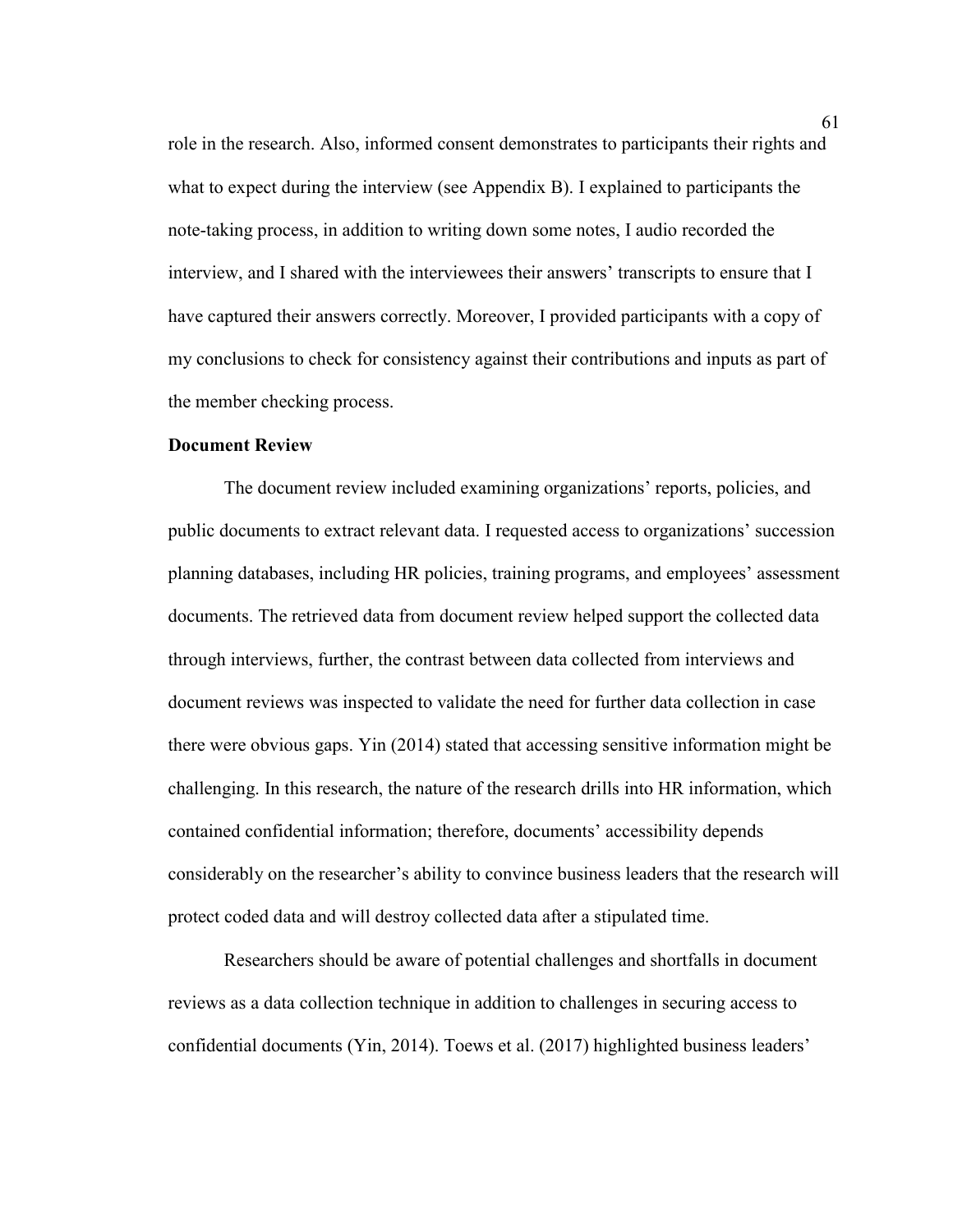bias as a challenge; in particular, when researchers inquire about some documents' backgrounds, some business leaders might reflect limited perspectives to justify the need for irrelevant documents to support specific activities or decisions. Notwithstanding accessibility challenges, many organizations nowadays share policies openly, procedures, and successful deployment of internal leaders on their websites and published newsletters as part of their branding and Corporate Social Responsibility (CSR) initiatives, other documents might be available in public and statistical reports. I treated all types of organizations' documents with the utmost confidentiality in an attempt to encourage business leaders to share research-relevant materials openly.

### **Data Organization Technique**

Data organization techniques are fundamental to integrate systematically collected data and maintain research integrity. Castleberry and Nolen (2018) stated that organizing data is essential for the research process. Abdalla, Oliveira, Azevedo, and Gonzalez (2018) stated that data organization supports researchers to maintain focus on research questions. Furthermore, Abdalla et al. added that deploying proper data organization methods support researchers in managing diversified and large amounts of data that yield improved research precision and quality. I used Livescribe smart pen technology to record interviews and take notes simultaneously; the smart pen synchronizes the events' timeline between audio files and notes, which helped me to correlate specific observations and notes to relevant audio statements.

Maher, Hadfield, Hutchings, and de Eyto (2018) stated that traditional data analysis tools combined with computer programs improve research rigor and support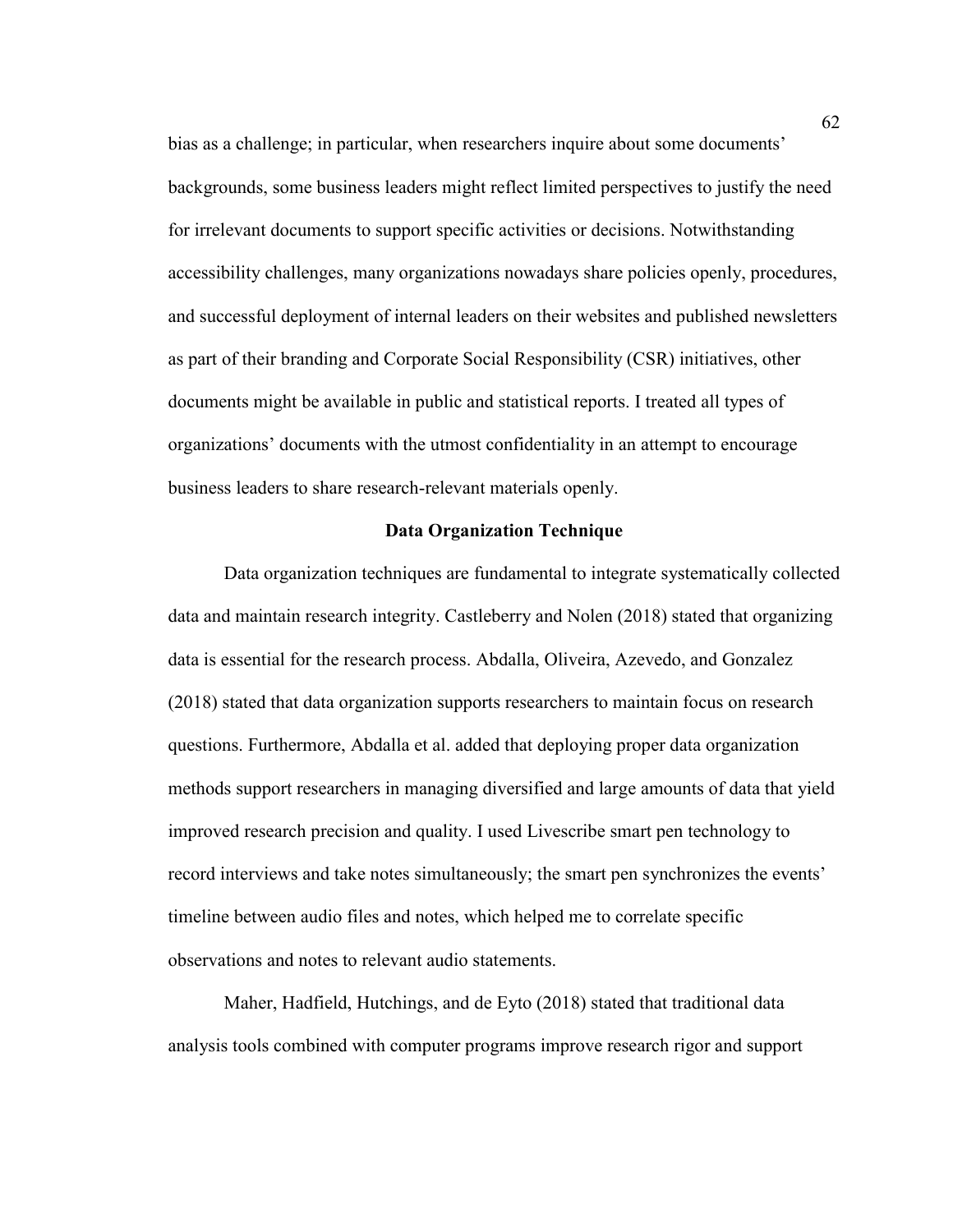building timelines, integrating notes and observations, and deriving research actions. I applied manual tools like sticky notes, color-coded paper notes, and research journals besides computer software to maintain a full research log. As a result, this combination helped me devise nodes, themes, timelines, and reference points. I utilized two main computer programs: Xmind and Qiqqa. Xmind program helped me establish research roadmap, links, connections, and derive research action plans, whereas the Qiqqa program served as the research organizer for articles. Utilizing Qiqqa software, I was able to organize the literature review in various orders and formats, which helped me in quick retrieval of specific references and articles. I ensured that deployed data organization tools are associated with data protection protocols.

Researchers shall deploy the proper tools to maintain participants' confidentiality. I planned to protect participants' identities by using an alphanumeric code; each participant had a unique code (i.e., P1, P2, P3, P4, etc.), while each document had a unique code to refer to the case and the document without identifying the case or document type (i.e., C1 D1, C1 D2, C2 D1, C3 D1, etc.). Moreover, I ensured that deployed research software-supported data confidentiality by having the functionality of storing material on external hard drive with secured-password access. Audio-recorded interviews help researchers capture the full interview while taking notes on remarks and observations; I stored all collected data on a password-protected external hard drive to protect participants from any harm. Moreover, I stored all hard-copy documents in a locked file cabinet in my house; I will destroy both soft and hard copy materials after a data retention period of 5 years in line with Walden University requirements.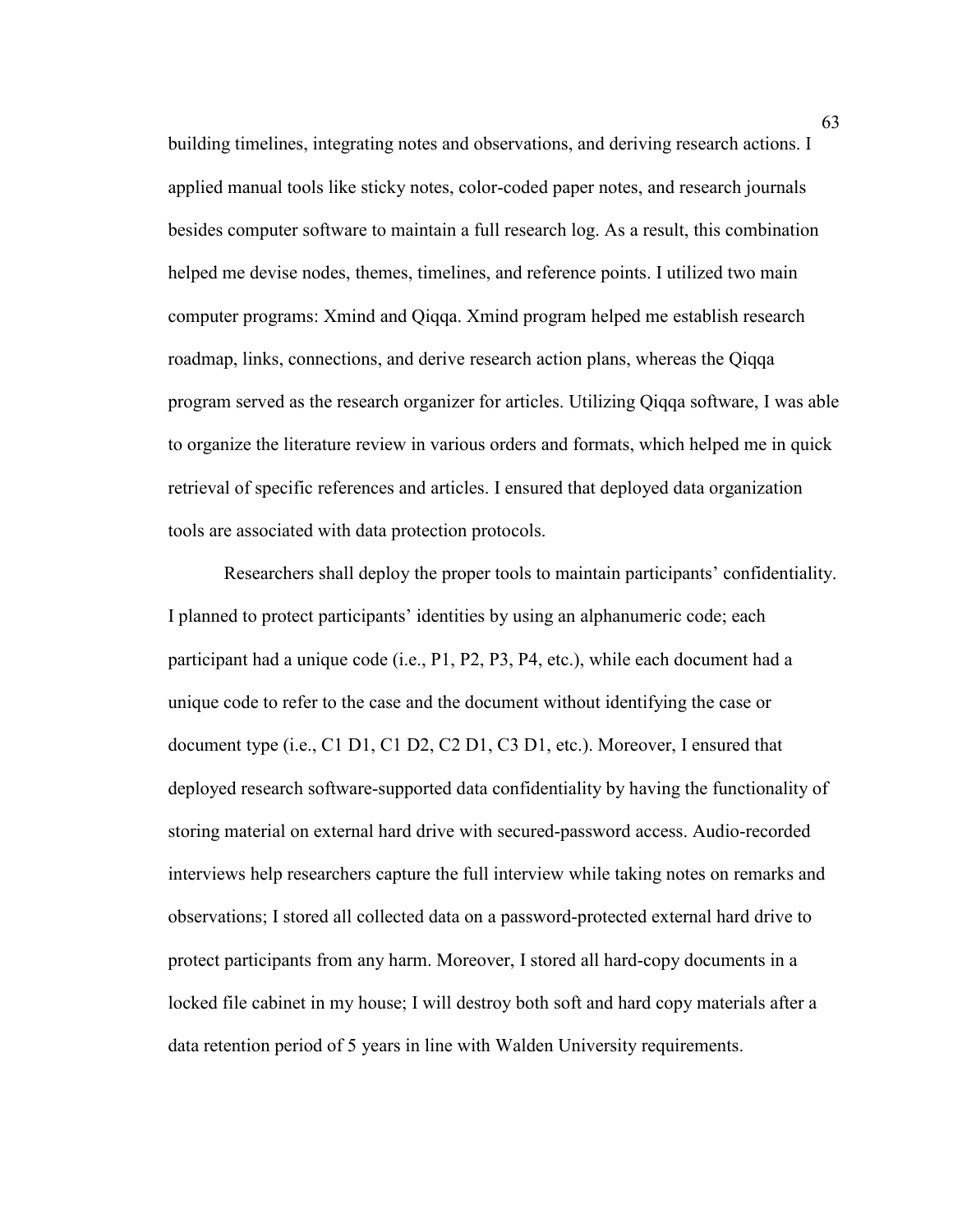#### **Data Analysis**

The integration of numerous data sources is a distinguishing feature of qualitative case study research. Vaughn and Turner (2016) noted that data analysis in qualitative research establishes the research credibility and validity. Denzin (2012) explained that researchers deploy triangulation to enhance an in-depth understanding of the phenomenon under study. Fusch, Fusch, and Ness (2018) noted four types of triangulation: (a) data triangulation, (b) investigator triangulation, (c) theory triangulation, and (d) methodological triangulation. Fusch, Fusch, and Ness added that some researchers confuse data triangulation and methodological triangulation. Fusch and Ness (2015) and Wijnhoven and Brinkhuis (2015) noted that researchers apply methodological triangulation when they correlate data from several data collection methods such as interviews, questionnaires, observations, documents, and archives to upgrade credibility. Fusch and Ness (2015) indicated that data triangulation occurs when researchers study the same event from three different points: people, time, and space, in an attempt to find similarities about the same event in various setups. Patton (1999) explained that theoretical triangulation is when researchers use multiple theories to interpret data, and investigator triangulation is when researchers use multiple investigators and analysts to interpret collected data. I used method triangulation to analyze semistructured interviews and organizations' documents and archives.

Data analysis includes identifying and classifying research relevant data. Proper data categorization helps researchers develop key themes, assemble and interpret data, and derive conclusions on the phenomenon under study. Morse (1994) identified four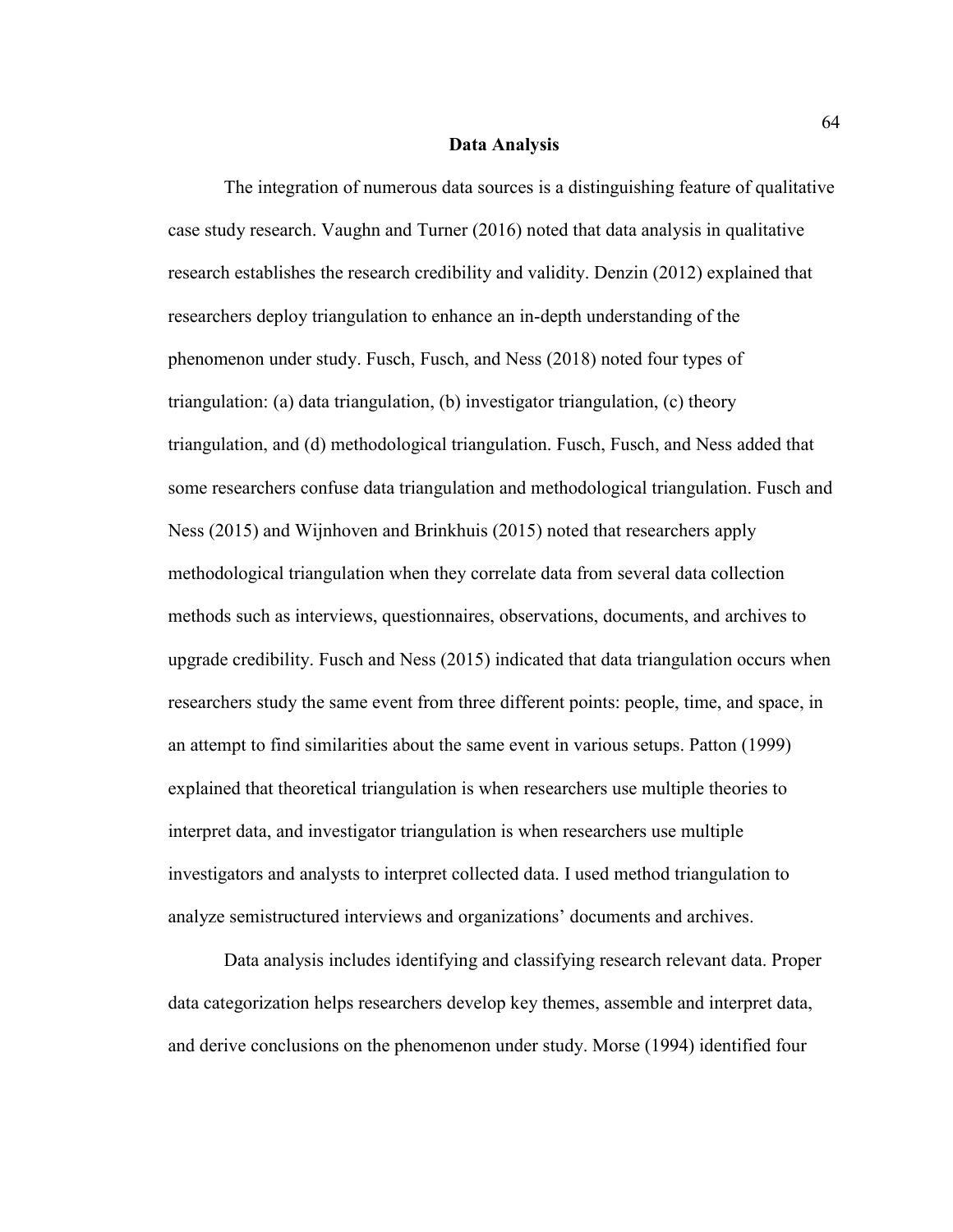cognitive stages for data analysis process: (a) comprehending, (b) synthesizing, (c) theorizing, and (d) recontextualizing, likewise, Yin (2014) identified five steps in data analysis: (a) compiling, (b) dissembling, (c) reassembling, (d) interpretation, and (e) conclusion. I managed to identify talent management and succession planning relevant material through extensive literature review, I color-coded relevant context, which helped me identify emerging themes, and recategorize articles accordingly. The final thematic analysis changed slightly after collecting my primary data. I uploaded collected data from interview transcripts, notes, and document reviews into NVivo software. NVivo software is one of the computer-assisted qualitative data analysis software programs (CAQDAS) that helps researchers recognize patterns in codes and support producing thematic categories (Castleberry & Nolen, 2018; Vaughn & Turner, 2016). I utilized NVivo to categorize data based on preliminarily identified themes.

Moreover, I developed new themes using keywords searches and various textsearch queries; this robust process produced a new thematic framework. I reprioritized themes, interpreted, and conceptualized data to derive conclusions on talent management strategies. I correlated emerging themes with the literature and conceptual framework to conclude alignment and contrast areas, moreover, and to ensure that my research is relevant to new articles, I revisited regularly literature review to correlate to newly published articles that correspond to identified themes.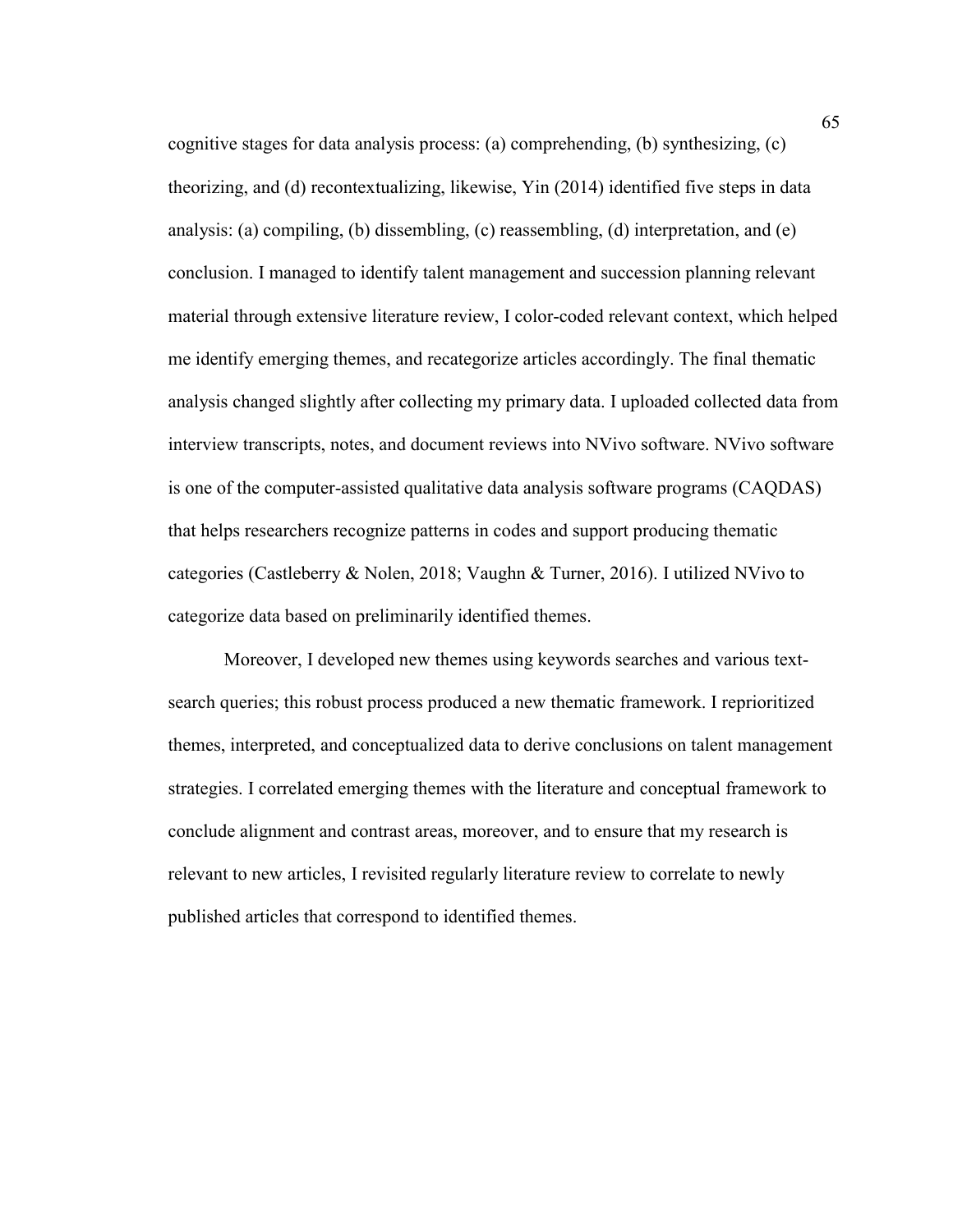#### **Reliability and Validity**

### **Reliability**

Researchers should uphold research integrity by incorporating consistent research procedures. Yin (2014) noted that reliability, confirmability, internal validity, and validity constitute qualitative case study research integrity. Noble and Smith (2015) elaborated that research reliability assesses the consistency of data collection methods in varying settings and conditions which promotes credibility and trust in research findings, further, Leung (2015) added that research reliability is the ability to replicate the same research in a different setting.

To improve reliability, I deployed methodological triangulation by collecting data from semistructured interviews, archives, and document reviews (Wijnhoven & Brinkhuis, 2015). Moreover, Yin (2014) added that in order to improve research reliability, researchers should not have a preference for one or more data collection techniques. In an attempt to promote research reliability, I took note of all produced data before deciding their relevance to the research question.

Researchers must declare and isolate their bias on collected and interpreted data. Member checking assists researchers avoid any personal bias in interview data collection through altering responses or adding personal perspectives (Birt et al., 2016). To address consistency, I deployed member checking to address data dependability through providing participants with a draft of my conclusions and requesting for participants' feedback on consistency in line with their contributions; also, I ensured that the interview protocol (see Appendix B) demonstrated the exact steps that I followed in all interviews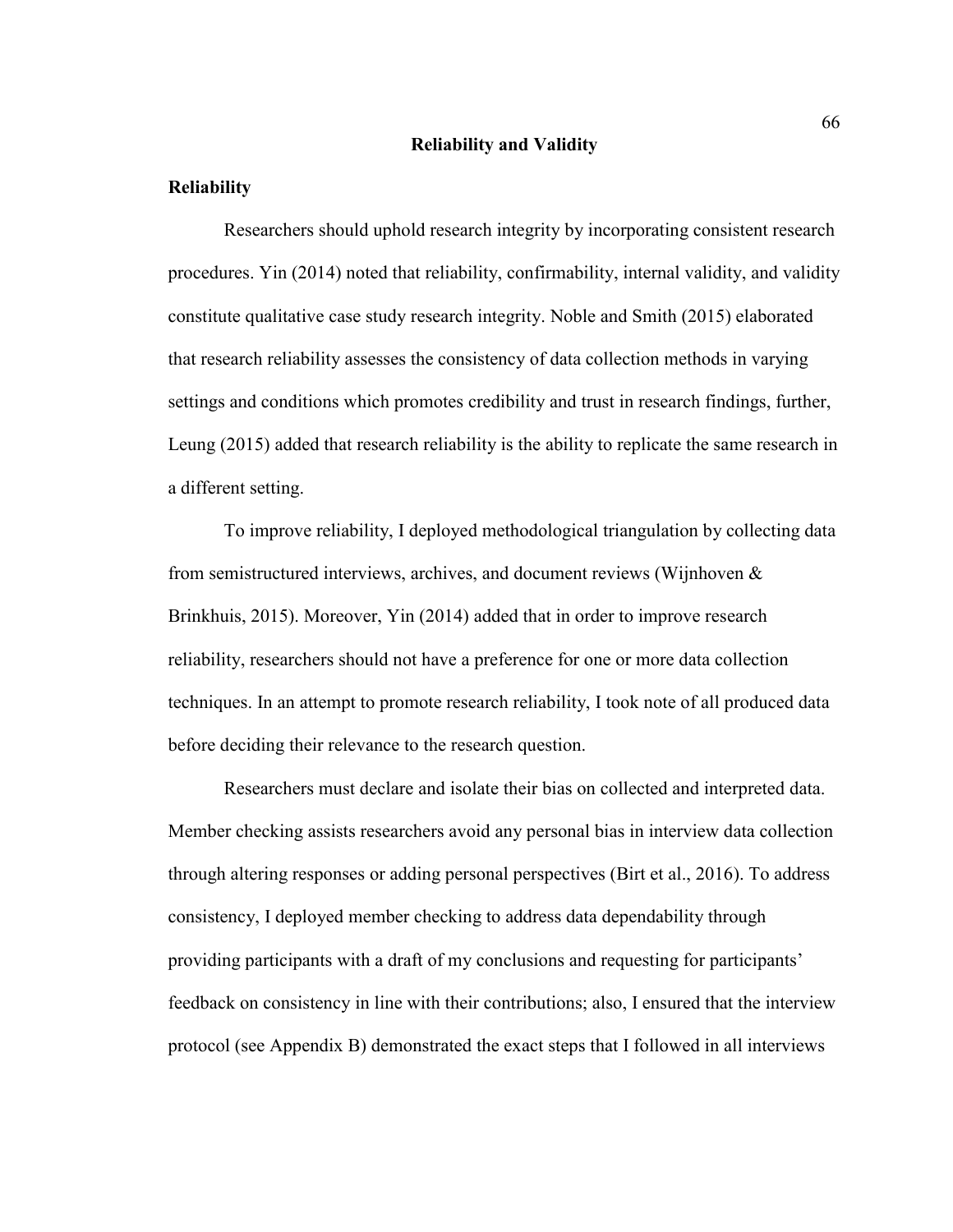(Castillo-Montoya, 2016). As a result, I ensured that the interview steps were clear for all participants to ensure a consistent interview process in all interview sessions. Further, I did not introduce any additional and different questions in the interview (see Appendix C).

### **Validity**

Researchers deploying qualitative research studies should integrate a research validation structure in their research design. Hadi and José Closs (2015) stated that research validity is present in research credibility, transferability, and confirmability. Hadi and José Closs referred to research credibility as research's internal validity. Further, Bergh, Sharp, Aguinis, and Li (2017) noted that research credibility is the researchers' ability to record participants' perspectives on research phenomenon without researchers' judgment on data collection and interpretation. I aimed to improve research credibility by establishing a clear interview protocol. Furthermore, I shared transcribed data with respective participants to ensure I have captured their contributions without any impairment.

Confirmability is a research design criterion to ensure researchers do not compromise data collection (Amankwaa, 2016). To improve conformability, researchers should have the ability to retain and interpret data without any personal biases. The study question explored sensitive information about organizations and employees, which requires comforting participants that their identifications were protected to encourage participation and improve reliability. I targeted to document data findings using manual and automated tools; also, I ensured storing data records in a safe cabinet for 5 years.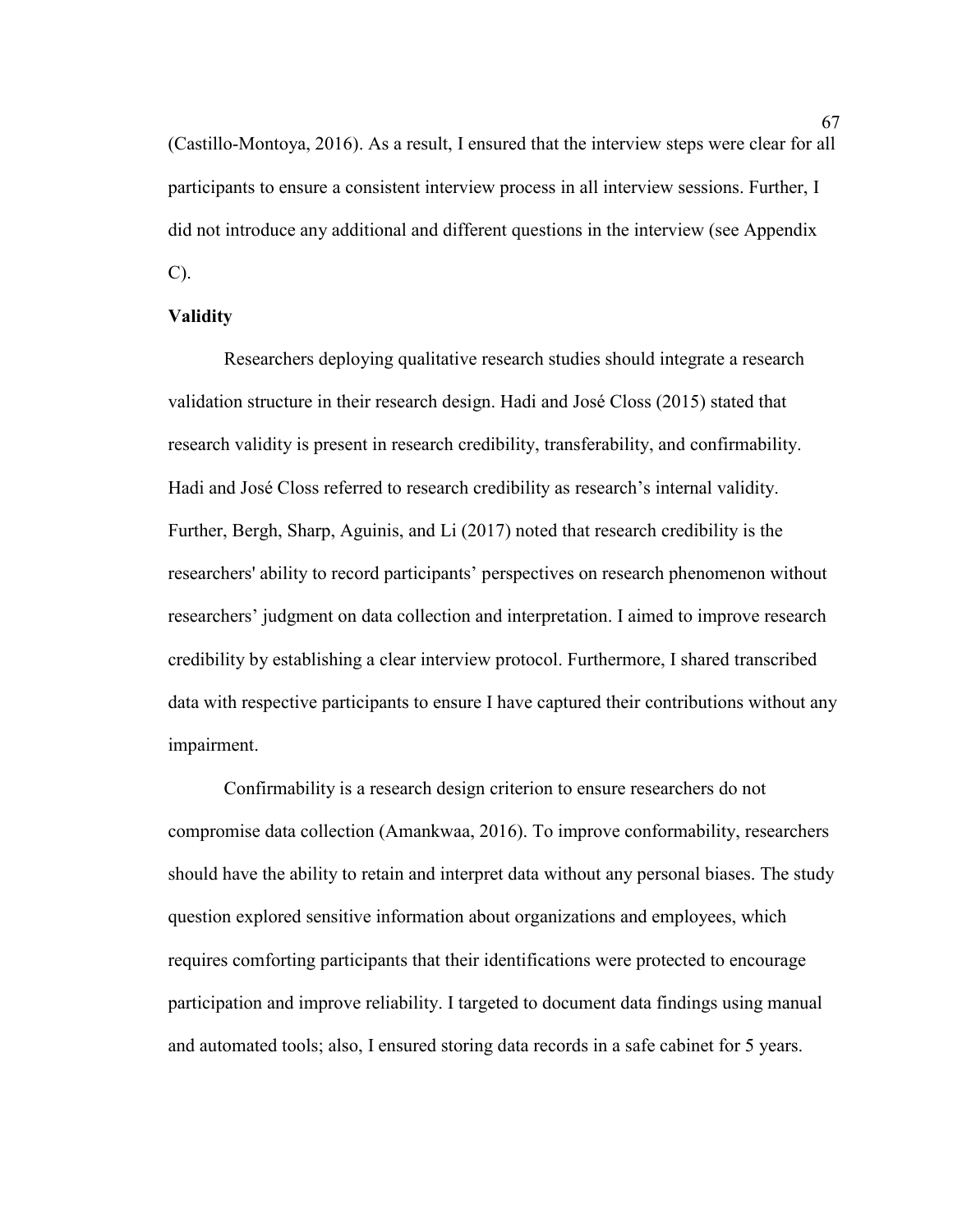Transferability is the ability to replicate the research and conclude similar findings in a different setting. Hales (2016) referred to transferability as research's external validity, Bergh et al. (2017) added that external validity is the ability to induce study findings in other locations, times, and groups. I intend to retain records of data analysis, themes, nods, notes, details, and patterns to exhibit research transferability. Detailed data logs can provide scholars with proper tools to apply research findings to test research validity in a different context.

## **Transition and Summary**

The purpose of this research was to explore talent management strategies that business leaders use to improve succession planning. The data collection instruments for this multiple case study were semistructured interviews, document review, and organization archives in six MNCs in the Southeast Asia region. The interview protocol document explained to participants their rights due to engaging in this research. Furthermore, Section 2 provided some details on activities I deployed to enhance research validity and reliability, including a structured procedure for data collection and data organization, full adherence to IRB approval, member checking, methodological triangulation, data storage protocol, and data disposal mechanisms. I present in Section 3 my findings, including relevance to practical application and conceptual framework; moreover, I address the implication for social change and explain recommendations for future research based on research conclusion.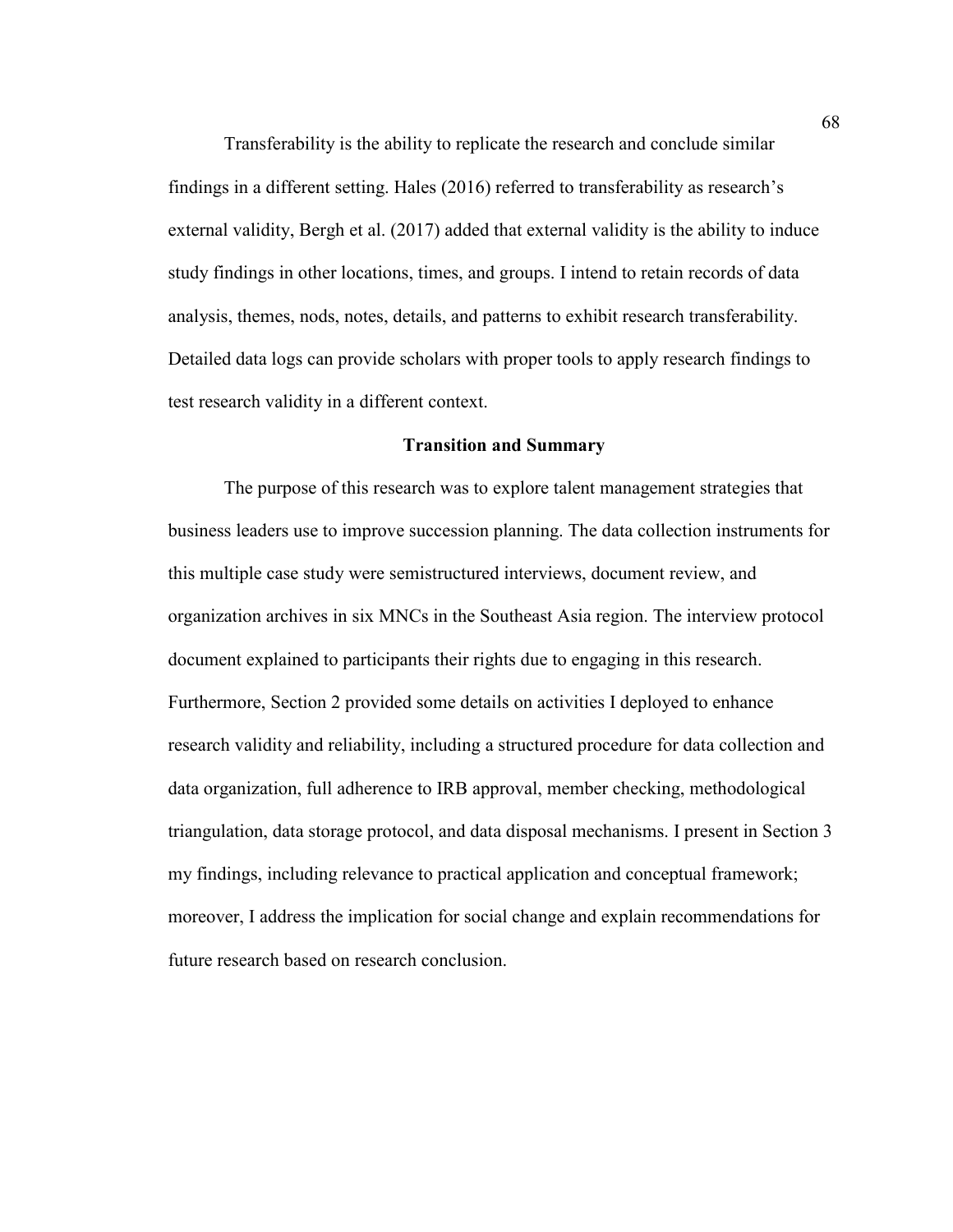Section 3: Application to Professional Practice and Implications for Change

In this study, I addressed talent development strategies MNCs business leaders use to improve succession planning in the Southeast Asia region. I present in this section an overview of the study findings. This section also includes the applications of this research to professional practice, implications for social change, recommendations for action, further study, and research reflections, followed by the research conclusion.

#### **Introduction**

 The purpose of this qualitative multiple case study was to explore talent development strategies MNCs business leaders use to improve succession planning in the Southeast Asia region. Conducting thematic data analysis for six semistructured interviews and deploying methodological triangulation through reviewing organizational documents and archives resulted in three emergent themes that facilitated studying talent development strategies MNC business leaders use to improve succession planning: (a) organizational culture is pivotal for talent development, (b) talent identification and development strategies, and (c) Strategic HRM is fundamental for succession planning.

### **Presentation of the Findings**

One central research question guided this study: What talent development strategies do successful business leaders of MNCs use to improve succession planning? The participants in this study were six MNC business leaders in the Southeast Asia region with more than 10 years of professional experience in organizational talent management or succession planning activities. Four male and two female business leaders in two main age groups participated in the study: two participants were 40–50 years old, and four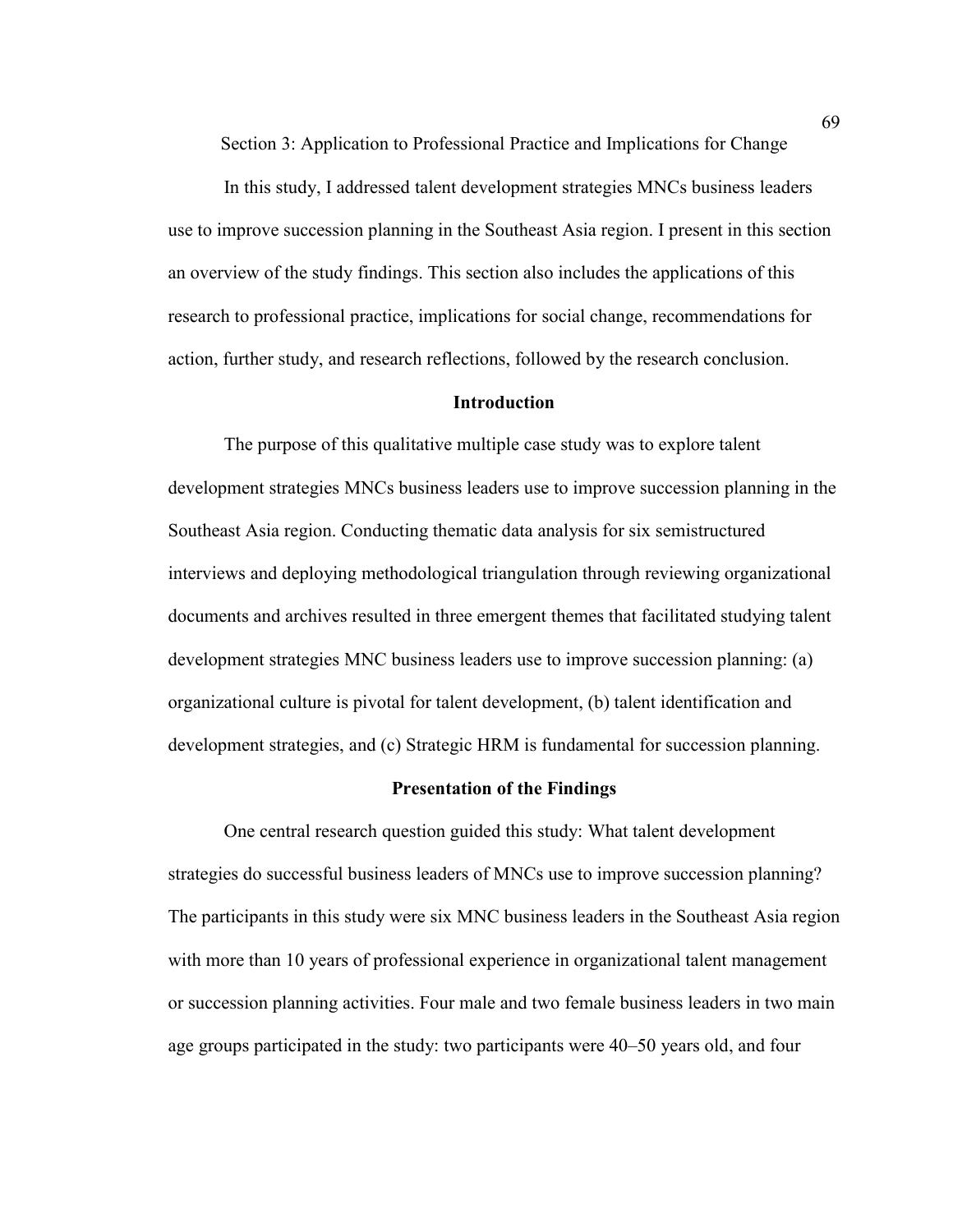participants were above 50 years old. Among the job titles and positions the participants were holding were managing directors, learning and development managers, HR director, and business leaders. Other sources of data included organizational documents and archives. The participants identified the organizational culture and its impact on talent management as the predominant theme, followed by talent identification and development strategies. The ability to identify and develop talents linked to the third theme, strategic HRM. The themes related to the conceptual framework and literature reviewed in this research, the three emerging themes from the analysis of the collected data emerged: (a) organizational culture is pivotal for talent development, (b) talent identification and development strategies, and (c) Strategic HRM is fundamental for succession planning.

## **Theme 1: Organizational Culture is Pivotal for Talent Development**

The first theme was the organizational culture and how it can accommodate talent management strategies. All participants linked an accommodating organizational culture theme to three subthemes: (a) effective succession planning, (b) organizational structure and maturity, and (c) employees' empowerment and engagement (see Table 1). All participants indicated that succession plans helped in retaining organizational values and culture through developing and promoting internal talent and minimizing external recruitment which might resist some of the existing organizational values, P5 stated, "It is easier to maintain the organization's culture and values with succession planning instead of recruiting from outside."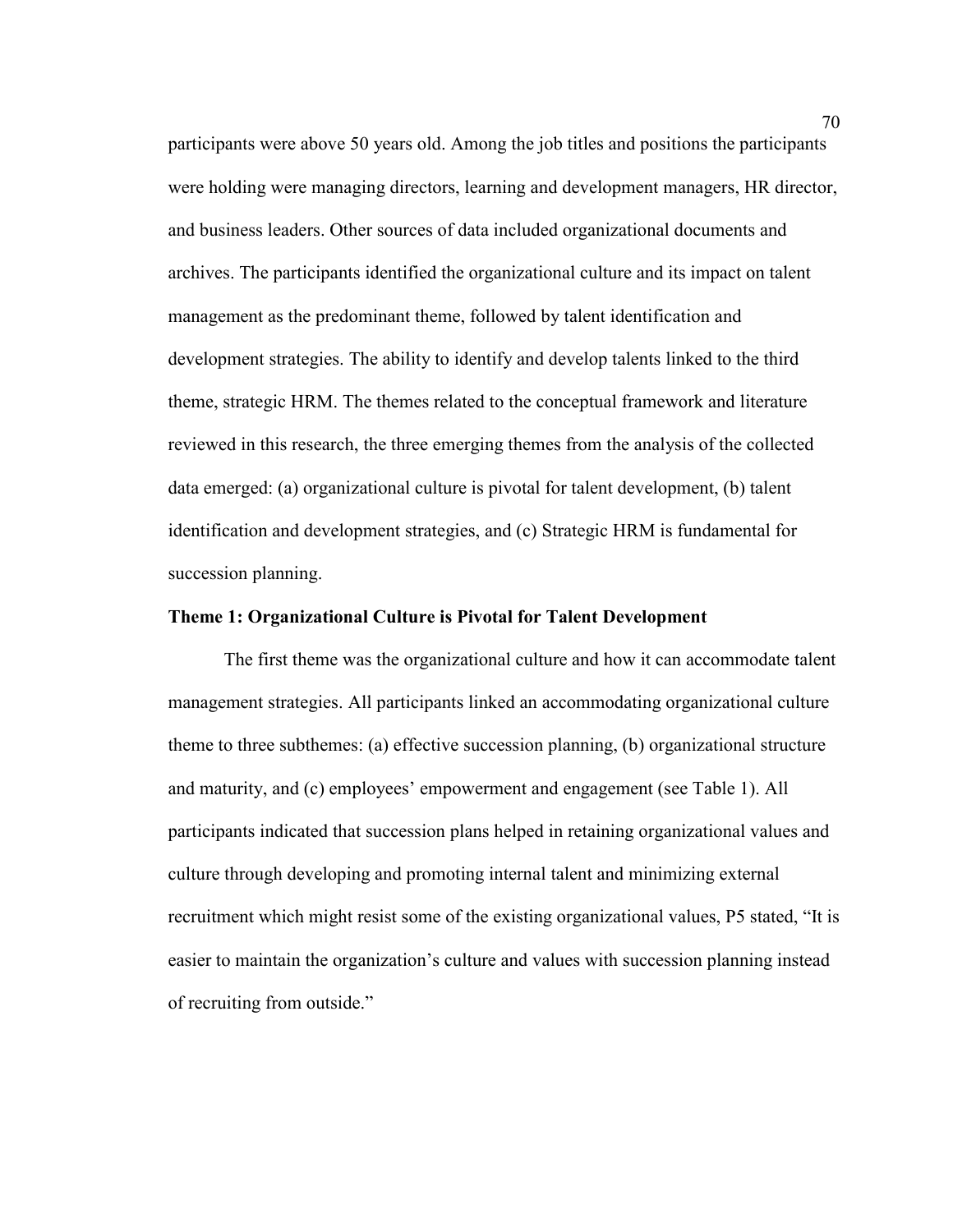#### Table 1

*Theme 1: Organizational Culture is Pivotal for Talent Development* 

| <b>Subthemes</b>                      | Participants | Documents | References |
|---------------------------------------|--------------|-----------|------------|
| Succession planning strategies        |              |           | 118        |
| Organizational structure and maturity |              |           | 73         |
| Employees' empowerment and engagement |              |           |            |

**Succession planning strategies.** The participants indicated that succession plans are required to address changes in employee demographics and knowledge retention; moreover, succession planning can help address organizations' sustainability through providing future leaders to refill vacant positions and support organizations' growth plans. P2 stated, "Business leaders are deploying succession planning to develop novel skills in future leaders such as artificial intelligence and manufacturing 4.0." All participants highlighted that growth strategies without reliable succession plan would entail high reliance on external recruitment which might be associated with high recruitment and training costs; moreover, one participant explained that they tracked succession planning financial impact profits, P6 stated, "The longer you retain and grow your staff, the better the profit you have in the bank." To maximize succession planning benefits, business leaders need to incorporate succession planning in organizations' cultures.

Business leaders need to ensure developing organizational culture to support talent management strategies is mandatory to embed succession planning as a desired process and a sustainability objective. P5 stated,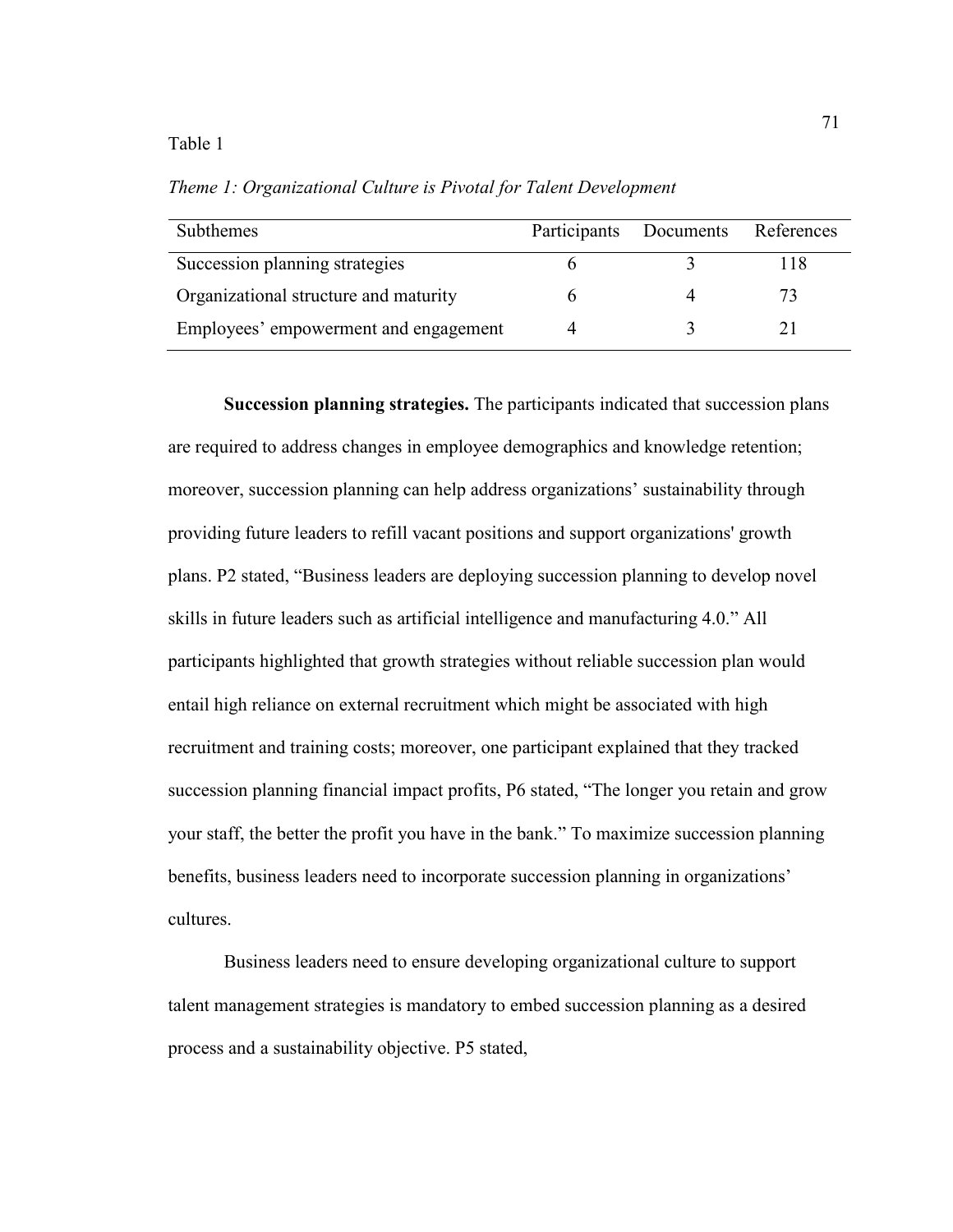Our culture is built on the strong belief to develop internal candidates; it is seen as a sign of failure if the organization had to look outside to refill new or existing positions; it simply reflects how successful or not is our succession planning.

Business leaders need to appreciate that proper succession planning strategies are not enough on their own; business leaders need to integrate succession planning in the organizations' culture and values to ensure these strategies deliver the anticipated results.

**Correlation to the literature.** The subtheme of having a supportive organizational culture to deliver on succession planning confirmed the findings in the existing literature on succession planning. Organizational culture strategies include talent training and development, career progression opportunities, in-house coaching, and mentoring programs, and compensation (Jones, 2019; Marinakou & Giousmpasoglou, 2019). The strength of organizational culture and its design can determine organizations' ability to develop reliable succession planning that supports organizations to grow during leadership transitions. Loomes et al. (2019) added that succession planning benefits go beyond having access to a pipeline of talents, succession planning helps business leaders to retain knowledge, preserve culture, and save on recruitment costs. Business leaders need to deploy effective succession planning strategies as part of an overall organization's culture of supporting and developing talents.

**Organizational structure and maturity**. The participants revealed that organizational structure, size, and maturity of the organization have an impact on talent development strategies. All participants noted that they have varying succession planning pipelines in different countries due to the stability and maturity of local managements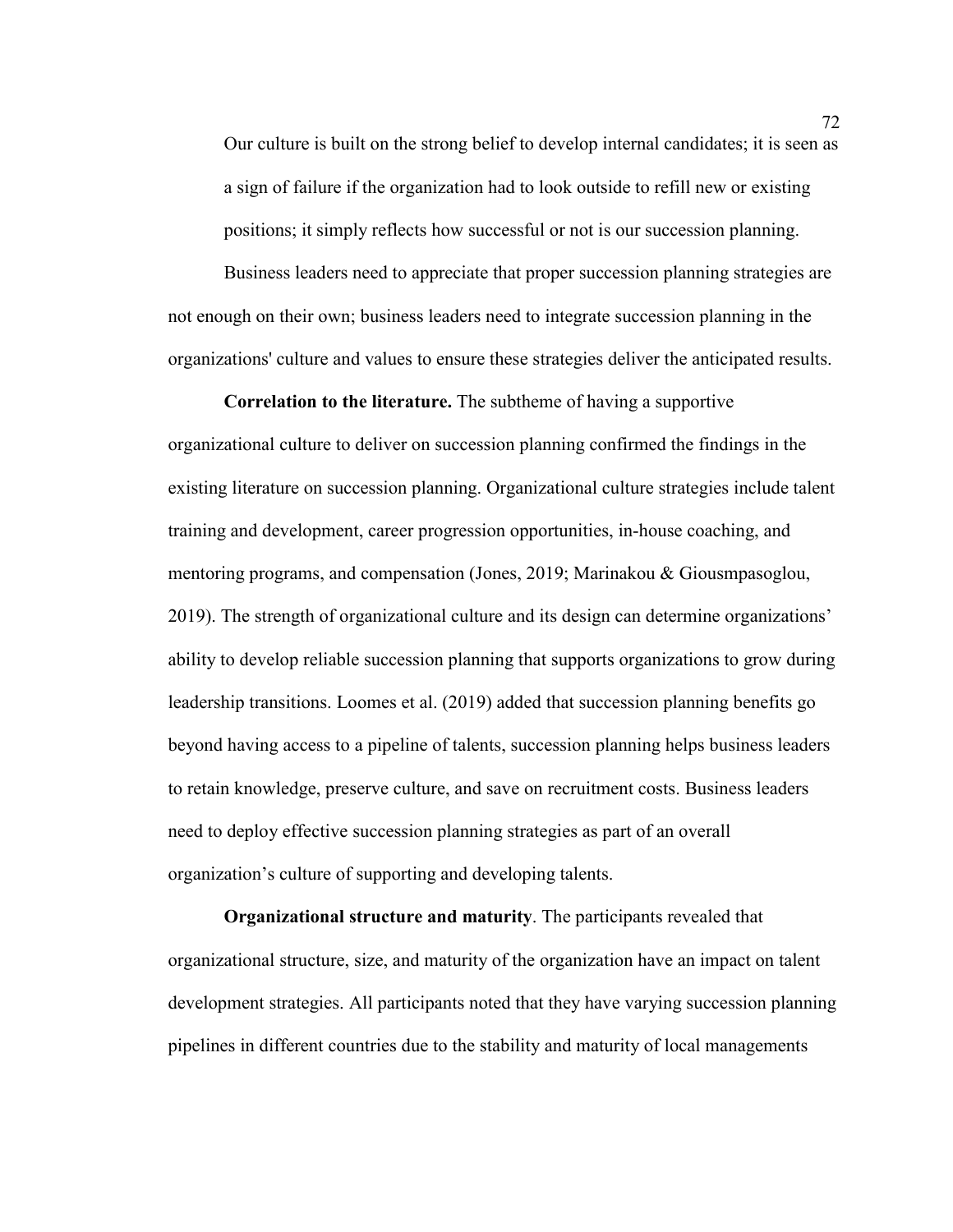despite that all business units use the same tools and strategies. P4 stated, "We have more talent in Malaysia because we are an old company, but in other countries where we are relatively new, we do not have as many." While organizational structure might refer to the conventional and standard hierarchical structure, a review of the employee handbook of P4's organization revealed that new employees could elect to follow a managerial or a technical structure after spending 3 years in the organization. P4 explained that catering to employees' growth in technical fields using a technical ladder helped the organization foster talent in technical fields without the need for them to manage teams and have reporting lines; as a result, the organization was able to retain and nurture technical talent. P3 and P5 emphasized that some high potential employees might still leave their organizations despite having effective talent development programs due to the lack of technical organizational structures.

Some business leaders and managers have addressed high talent employees' preferences by developing two different hierarchal ladders, the technical and managerial career ladders, where employees and based on their aspirations can grow their careers and remuneration on different aspects. I reviewed an organizational document at P4's organization titled *Developing Employee Career Paths and Ladders* and gained an understanding of the traditional and nontraditional career progression employees can choose from including tractional vertical ladder, horizontal ladders, and dual-career ladders. Furthermore, I noted that the document titled *Developing Employee Career Paths and Ladders* demonstrated the different roles that employees, managers, business leaders, and HR managers play in developing talent in multiple ladders organizations.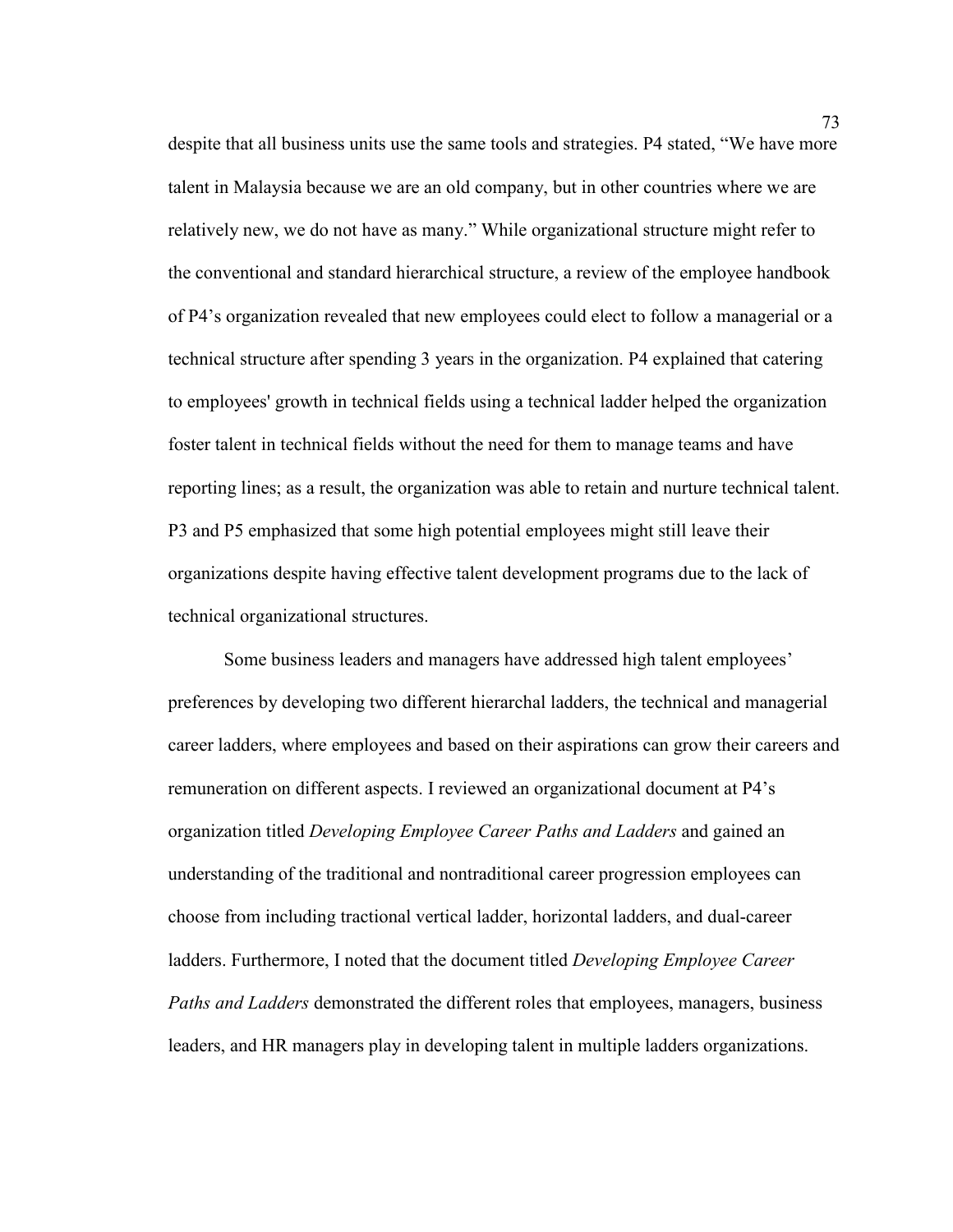Multinational corporations with a wide geographical footprint have a compelling advantage for employees seeking international assignments. P4 noted that global succession planning is incentivizing many employees to engage in global talent development programs to grow their skills and qualify for international assignments, P4 said,

China has been open for international trade for many years; we have five factories in China where we have a Malaysian as the General Manager in one of them; also, the Vice President who is managing the five plants is a Malaysian, the other factories are managed by local management.

Employees' increased mobility is becoming integral to the main criteria in succession planning prerequisites with a growing acceptance from ambitious employees. P6 noted that cross-border internal talent development plans depend on established synergies between ambitious employees and the opportunity nature even if that required relocating, P6 stated as an example, "We have a Singaporean country manager in Hong Kong, he started as a sales consultant in Singapore, but was among the high potential staff, he has been running the Hong Kong business successfully for the last 5 years." MNC business leaders need to ensure that they communicate their global succession plans adequately to encourage talented employees to take part in various global career prospects.

Some organizations have well-structured and robust succession plan strategies that are aligned to proper talent management strategies; however, business leaders have competing thoughts on the appropriateness of communicating these strategies openly and

74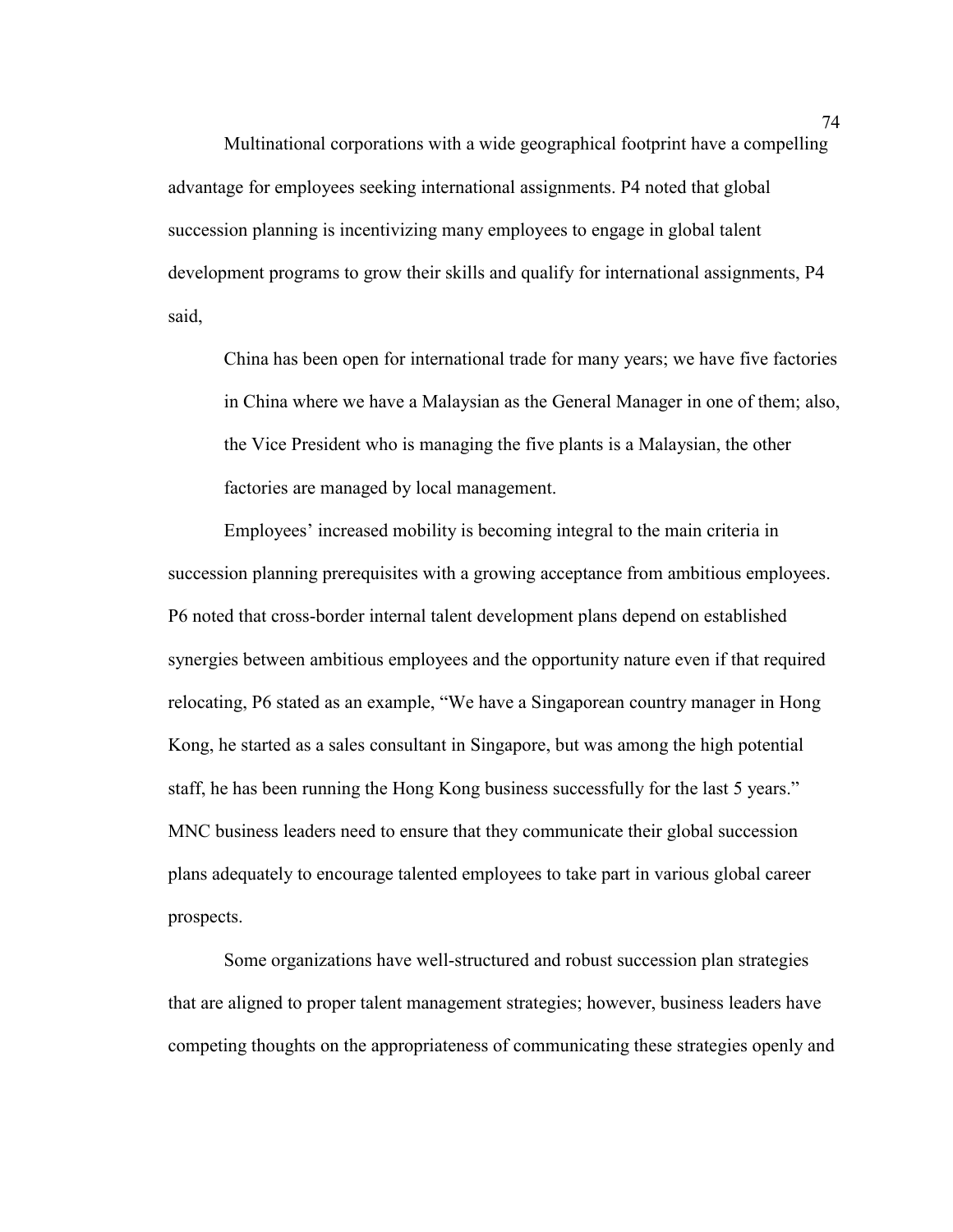with full transparency to all employees. P3 stated, "In my communication, I tell all employees where they sit from the succession plan, but there's no guarantee, and it depends on available job positions." P5 added, "We have a worldwide talent pool, it is global… you can pull up this data on individuals, and you can see everything, it is very transparent." On the other end, P6 highlighted the risk of full transparency of succession planning since some employees might be overwhelmed with full disclosure and may decide to leave due to emotional stress. Business leaders need to weigh their options when they assess what and how to share succession plans.

Some business leaders believe that all employees should be aware of all talent management programs and the outcome of succession planning; this would help managing expectations and incentivizing ambitious employees to take part in these strategies. By contrast, some business leaders have a tendency not to disclose all details on succession plans, the employees taking part in it, and when the identified employees will be ready to take on the new appointments. P3 and P5 justified that raising expectations on succession planning readiness becomes an unwritten contract that promotions are due by specific dates. The risk increases when failing to promote on promised time evolves to a credibility issue between nominated employees and the management, eventually impacting the succession planning credibility and jeopardizing its presence and value.

**Correlation to the literature.** The subtheme of organizational structure and maturity connected to existing literature. Whysall et al. (2019) highlighted how talent pipelines are becoming stretched thin in new industries or technologies; moreover,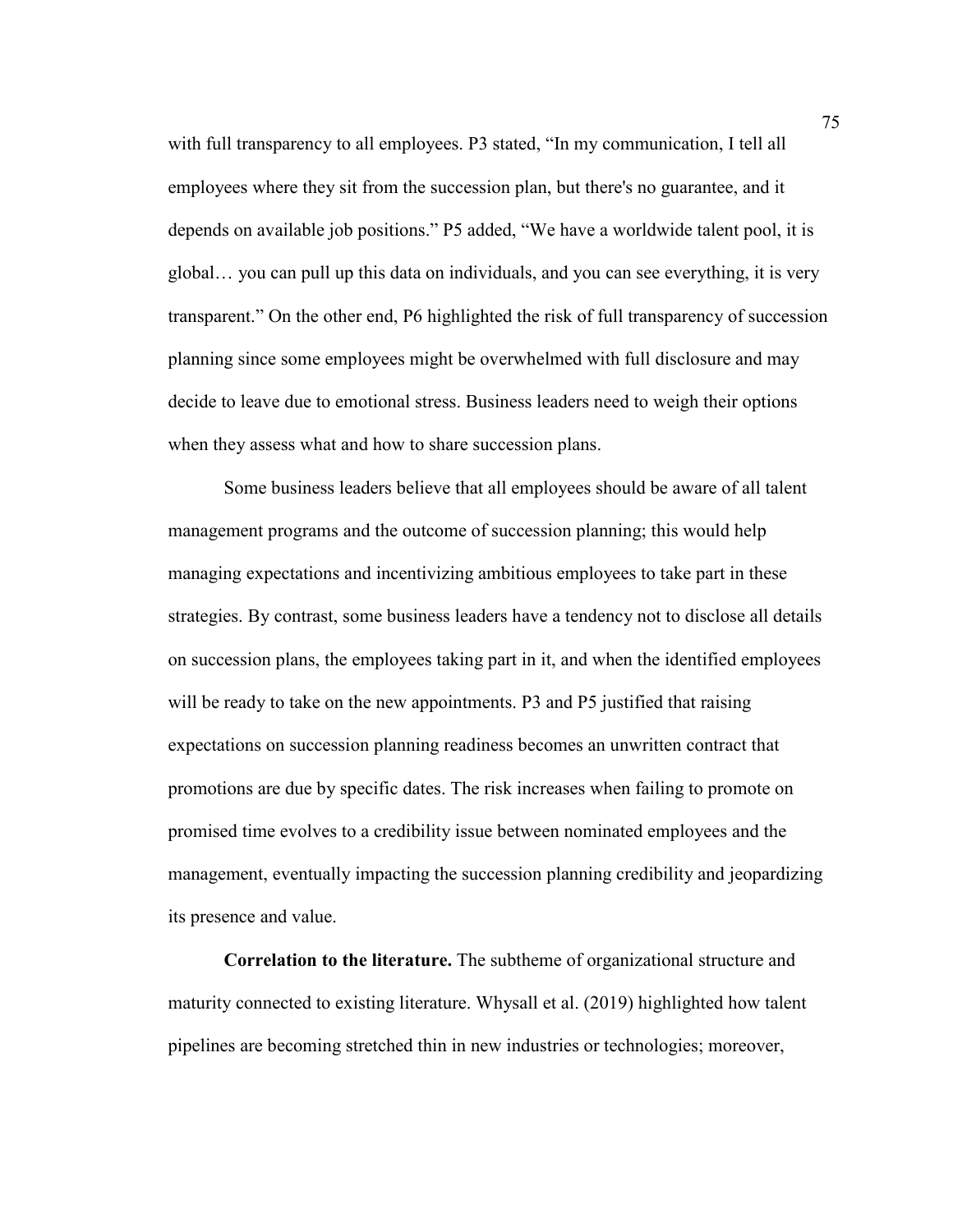Harsch and Festing (2020) added that large and stable multinational organizations have far more advanced and sophisticated talent management strategies when compared to SMEs and family businesses. The organizational structure has a direct impact on talent management strategies and succession planning. From their end, Harsch and Festing (2020) noted how organization structure affects organizations' agility and ability to manage talent pipelines. Harsch and Festing noted that flat and simple structures help business leaders manage individualized talent development programs. Conversely, large organizations with clearly defined processes provide business leaders the ability to manage sophisticated talent management programs. Finally, Tucker (2020) highlighted the positive impact of transparency on succession planning through providing access to succession planning information, tools, and measures; however, Tucker warned that business leaders need to decide the level of transparency on final plans and confidential information to maintain leadership credibility without impacting succession plan effectiveness.

**Employees' empowerment and engagement.** All participants revealed that business leaders need to empower and engage their employees in additional assignments to support talent management programs and help develop a succession planning pipeline. P1 noted that the engaging employees in new assignments help identify their potential and sharpen their skills beyond standard activities, P1 stated, "You have to give people a chance to open up, and you have to give people a chance to participate." P5 supported this view by expressing that additional assignments could enrich a learning culture among employees, which exposes talented employees to demonstrate new skills that qualify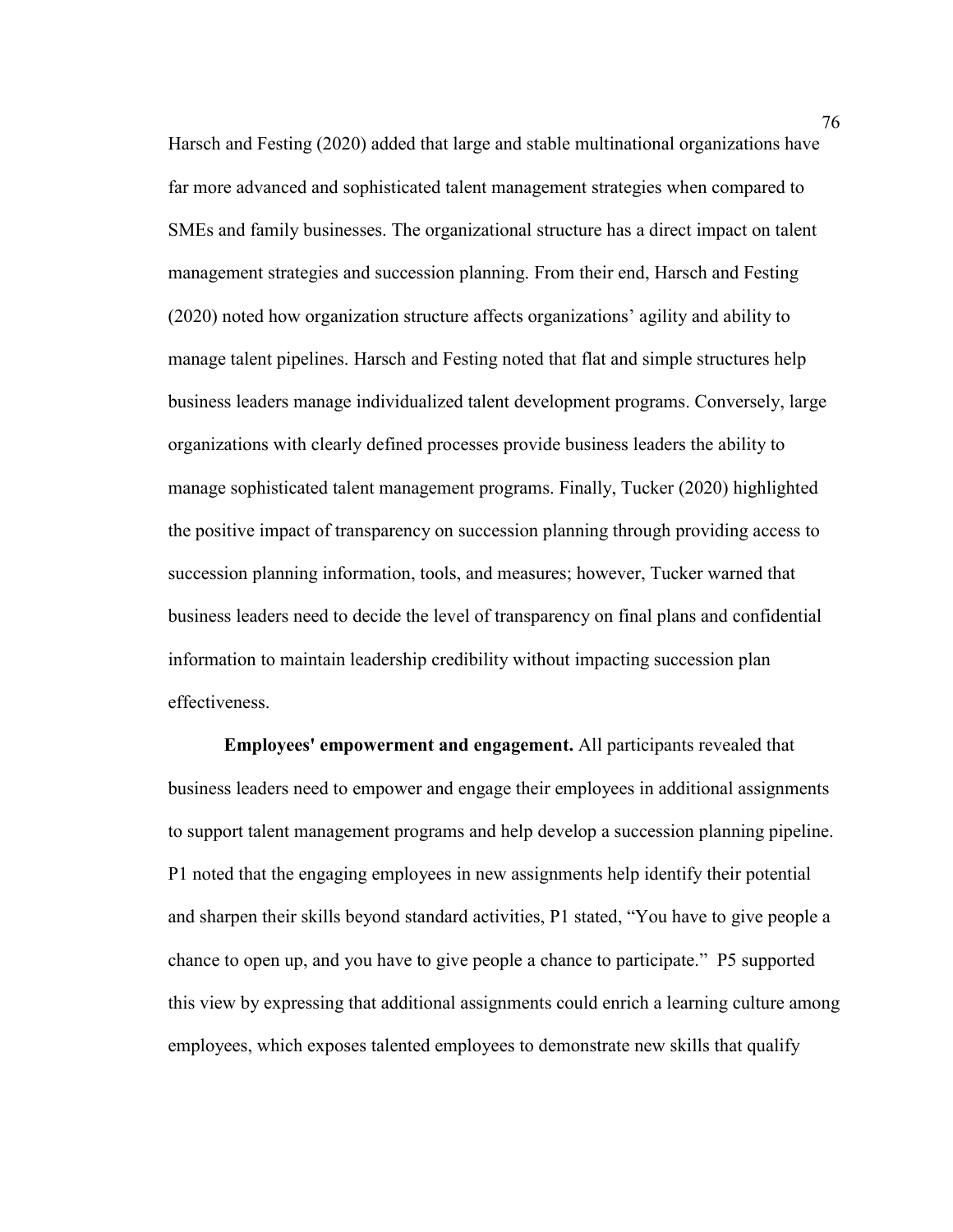them to take part in succession planning. Moreover, employees who are passionate about their development and transformation are usually more engaged with their development programs, and they take full ownership of presented opportunities in succession planning. P1 noted, "You will note that your team is fully engaged in your succession plan when you find them concerned about the company's well-being and the availability of the proper leaders." While employee empowerment and engagement could be a generic attribute of organizational cultures and practiced at different levels and in various applications, the review of an administrative document at P5's organization, *Rotational Development Program*, confirmed that business leaders could develop programs that trigger employees engagement by providing a platform that enabled employees to embark on different functions, activities, and responsibilities in an attempt to discover their career passion and where they would eventually excel.

# **Theme 2: Talent Identification and Development Strategies**

The second theme was talent identification and talent development strategies. Participants identified various roles business leaders play in driving talent management strategies; business leaders need to introduce and manage the proper tools to identify talents; also, they have to design and drive the appropriate talent development strategies to support succession planning to prepare talents to fill future leadership positions. All participants embarked on coaching as an emerging and effective talent development tool (see Table 2).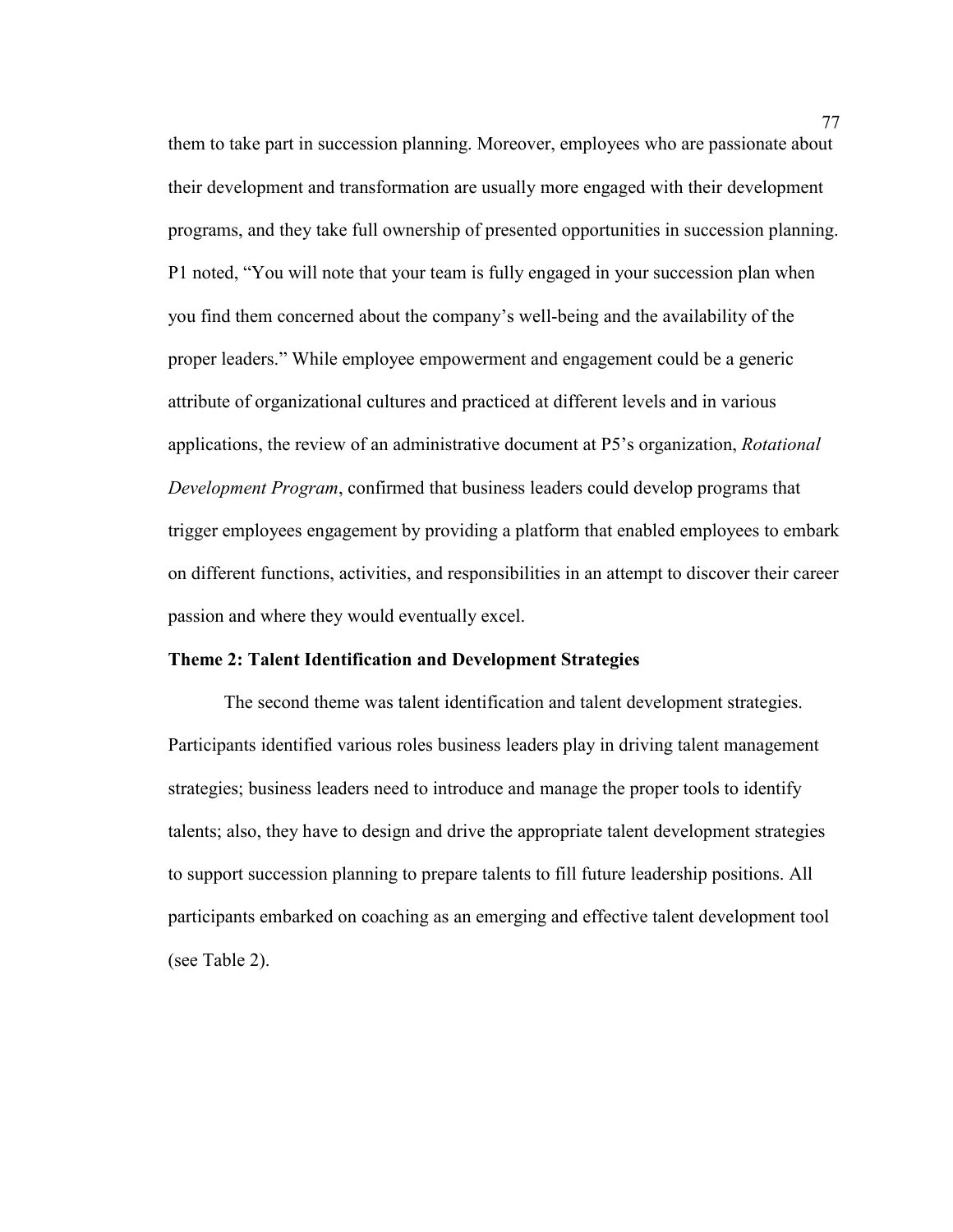### Table 2

Subthemes Participants Documents References Talent identification tools 6 6 6 93  $Coaching$   $5$   $4$   $57$ Talent development strategies 5 3 43

*Theme 2: Talent Identification and Development Strategies* 

The participants indicated that they use different tools to help group talents based on the required skills and talents to move up in the hierarchy. It was evident that P3 and P5 were not clear on how these tools are designed, and if these tools need to be recalibrated. P2 stated, "I am satisfied with the talent development programs we have, but also reflective in a way if I had to go back 3 years, and do it all over again, then I would do it differently. So much good came out of it, but I not yet 100% satisfied, there is room to improve." On the other end, both P4 and P6 were confident that corporate libraries contained the appropriate tools to support in talent development programs, both participants justified their high confidence in MNCs' tools based on the variety of the available tools, and the achieved satisfactory results with completed talent development programs. I reviewed an organizational document at P3's organization titled *Our Talent Programs*, which demonstrated the various assessment tools that business leaders can use at the workplace to cater for different types of talents, these assessment programs can help validate the talented employees' potential and where they fit in the organization before further investments on additional and customized training.

**Talent identification tools**. Participants considered that proper talent identification tools are paramount for any succession plan. Among other tools, all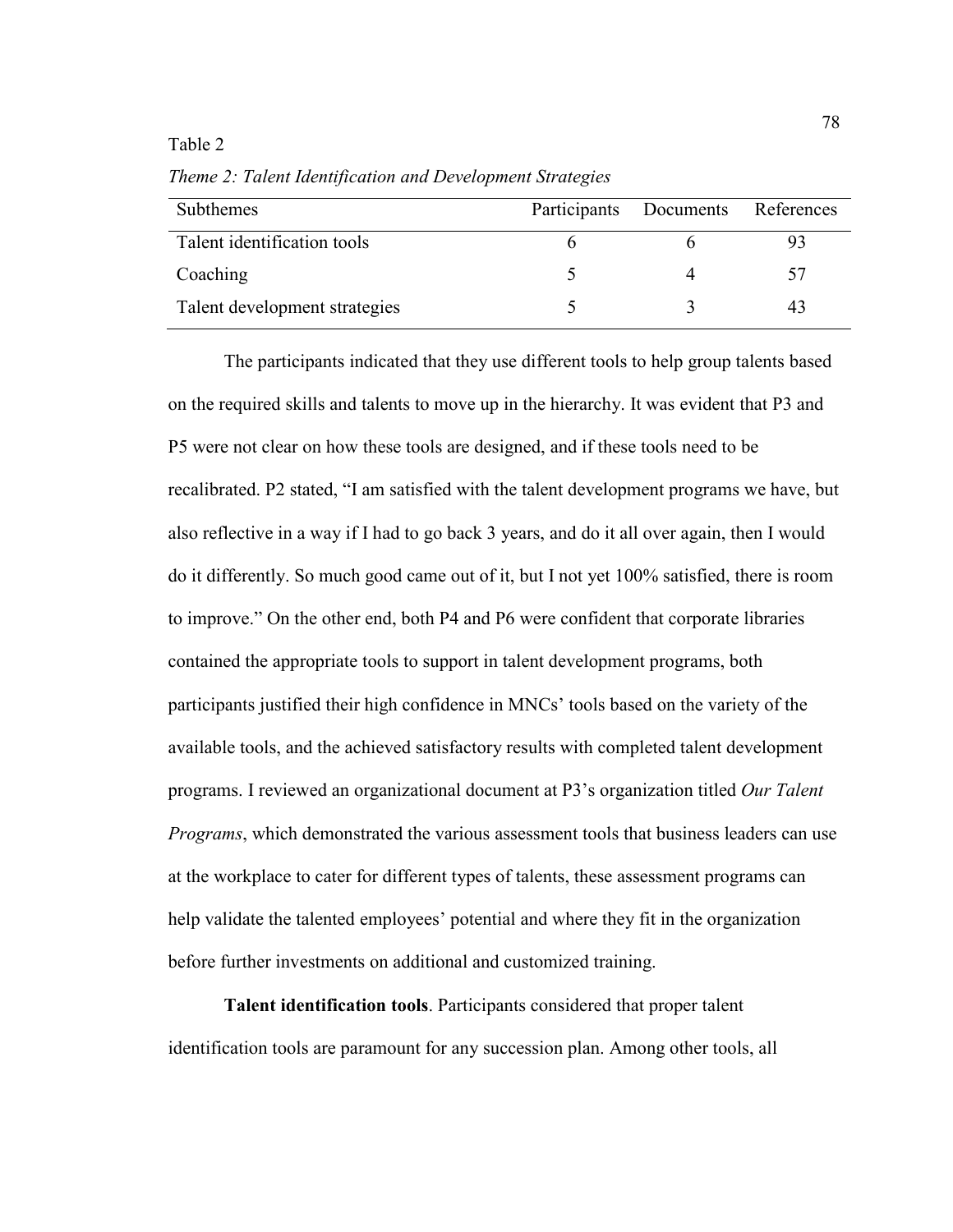participants demonstrated that they predominately deploy the nine-box matrix to map employees' performance and their potential (see Figure 1). P3 stated, "We identify talents using the nine-box grid. We focus on high performance and high potential as the main tool, mainly the top three corner boxes focus on key positions." Though all participants agreed that the nine-box matrix is a simple and practical tool to map talents, not all business leaders applied the tool the same way; some business leaders applied the model only on employees holding key positions.

| High      | <b>Likely Talent</b><br>(LET)<br>Exhibiting signs for role<br>growth.<br>Improve in current role or<br>reassign | Talent (T)<br>Candidate for promotion two<br>levels up if performance<br>improves<br>Consider in succession plan | <b>Exceptional Talent</b><br>(ET)<br>Strong candidate for<br>promotion two levels up<br>Consider in succession plan        |
|-----------|-----------------------------------------------------------------------------------------------------------------|------------------------------------------------------------------------------------------------------------------|----------------------------------------------------------------------------------------------------------------------------|
| Potential | <b>Potential Talent</b><br>(PT)<br>Improve in current role<br>Re-assignment/more time to<br>stretch performance | <b>Performer with</b><br><b>Potential (PP)</b><br>Strong candidate for<br>promotion two levels up                | <b>High Performer</b><br>with Potential<br>(HPP)<br>Candidate for promotion one<br>level up<br>Consider in succession plan |
|           | <b>Under Perfromer</b><br>$(\mathbf{UP})$<br>Exit if no improvement<br>within 3 months                          | <b>Solid Performer</b><br>(SP)<br>Improve in current role<br>Challenge and explore<br>ambition area              | <b>High Performer</b><br>(HP)<br>Outstanding performer who<br>reached full potential<br>Retain in same role                |
| Low       |                                                                                                                 | Performance                                                                                                      |                                                                                                                            |

High

*Figure 1.* Reprinted nine-box matrix C4D1 with permission from P4.

Conversely, other business leaders applied it to all employees. Some participants explained how they map all positions and the required skills on the nine-box matrix.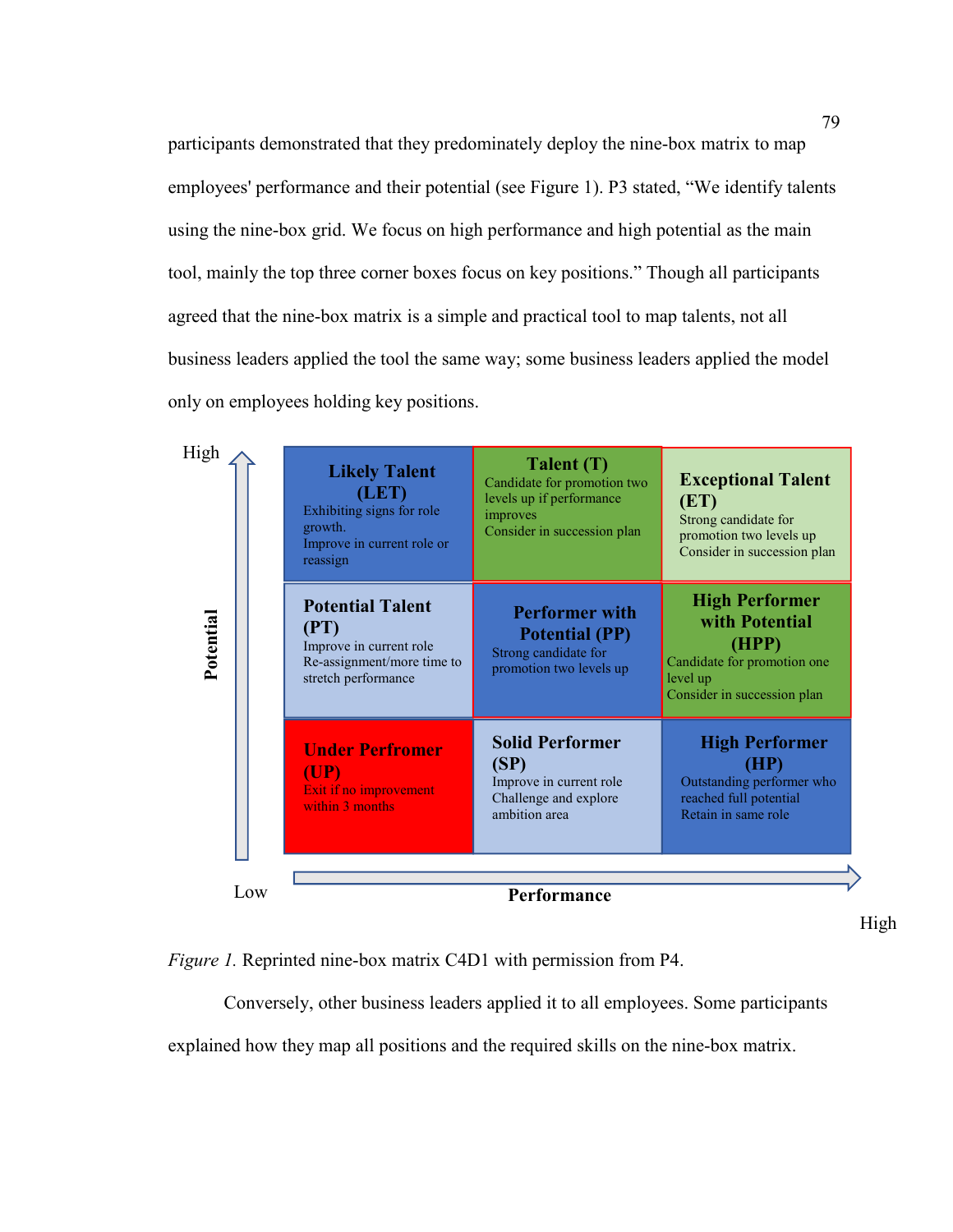Mapping job holders and required skill set on the nine-box matrix can map and produce gap assessment between talents and the different positions. P4 noted that they had modified the standard nine-box matrix to measure talent's 'Uniqueness' instead of 'Potential' and 'Value' instead of 'Performance' to align with organizational objectives and vision (see Figure 2).

| High       | <b>Marginal Business</b>    | <b>High Business</b>              | <b>Excellent Business</b>                 |
|------------|-----------------------------|-----------------------------------|-------------------------------------------|
|            | <b>Impact</b>               | <b>Impact</b>                     | Impact                                    |
| Uniqueness | <b>Limited Business</b>     | <b>Marginal Business</b>          | <b>High Business</b>                      |
|            | Impact                      | Impact                            | Impact                                    |
|            | <b>Poor Business Impact</b> | <b>Limited Business</b><br>Impact | <b>Marginal Business</b><br><b>Impact</b> |
| Low        |                             | Value                             | High                                      |



Another interesting application was setting a targeted percentage of total employees in the different boxes in the nine-box matrix, P5 explained that this application helps business leaders to maintain the right balance between the required development for the key positions and to replace poor performers. P4 demonstrated how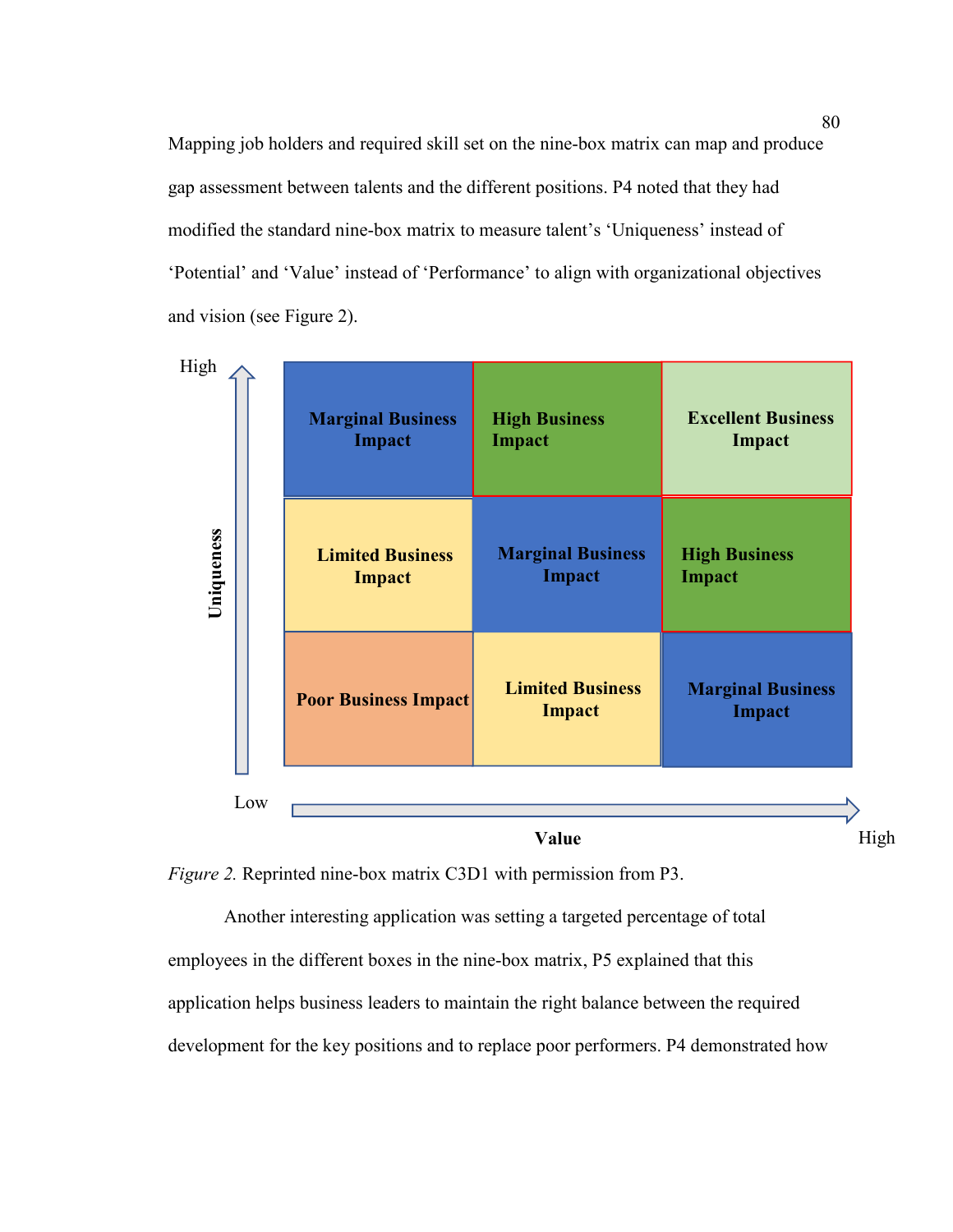to integrate the nine-box matrix with a bell curve analysis to categorize employees in three levels: future leaders, average employees entitled for development plans, and employees to replace. P4 shared the *2019 talent assessment document;* the results of the assessment, using bell curve analysis, indicated that out of the total 135 assessed employees, 26 employees were high potential and labeled as future leaders (around 19%), 23 employees (17%) were poor performers and labeled as employees to replace, and the remaining 81 employees were average employees and tagged as employees entitled for development plans.

Business leaders use the bell curve to produce a distribution curve with a meaningful comparative view for the same group of employees as a means of benchmarking individual results to the group's performance. P4 noted that they targeted 20% of the employees to form their next senior leadership succession planning, and the remaining 80% of the employees are either on performance development plans or identified for replacement (see Figure 3). P4 stated, "We have the bell curve, the top 20, the bottom 20, and the middle 60, So normally [*sic*] who goes into the succession planning is the top 20."

Performance assessment and mapping are widely-used tools to assess talents beyond their core activities and align with targeted succession planning strategy. P2 noted that external evaluations are usually more independent, unbiased, and sophisticated. Business leaders prefer external assessments when the HR team and internal assessors are limited in time and resources; however, external assessments can be overwhelming and might not be able to address all business needs due to their standard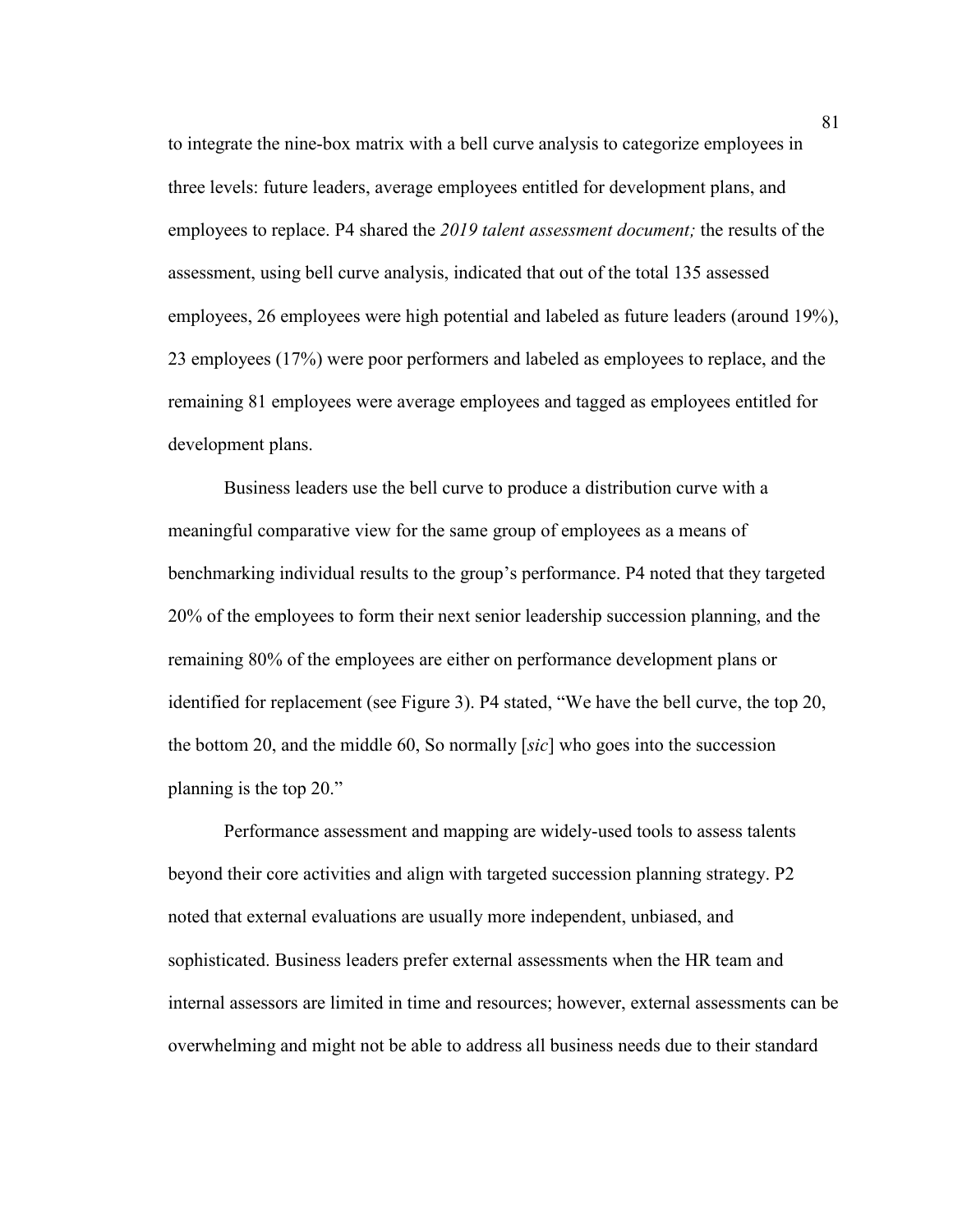designs. P6 stated, "They first went on an external assessment journey, and that in itself was apprehensive, there was a bit of tension, and then the next part of the journey is that they all go through the customized development plan."





To achieve better alignment, and in particular, for senior positions, some business leaders demand customized assessments to ensure full alignment to succession plan requirements; moreover, business leaders can demand customized development plans in response to gap assessment output and fill specific roles. P6 stated, "We have done a customized assessment, and then customized development plans [*sic*] they will still be some customization based on our needs."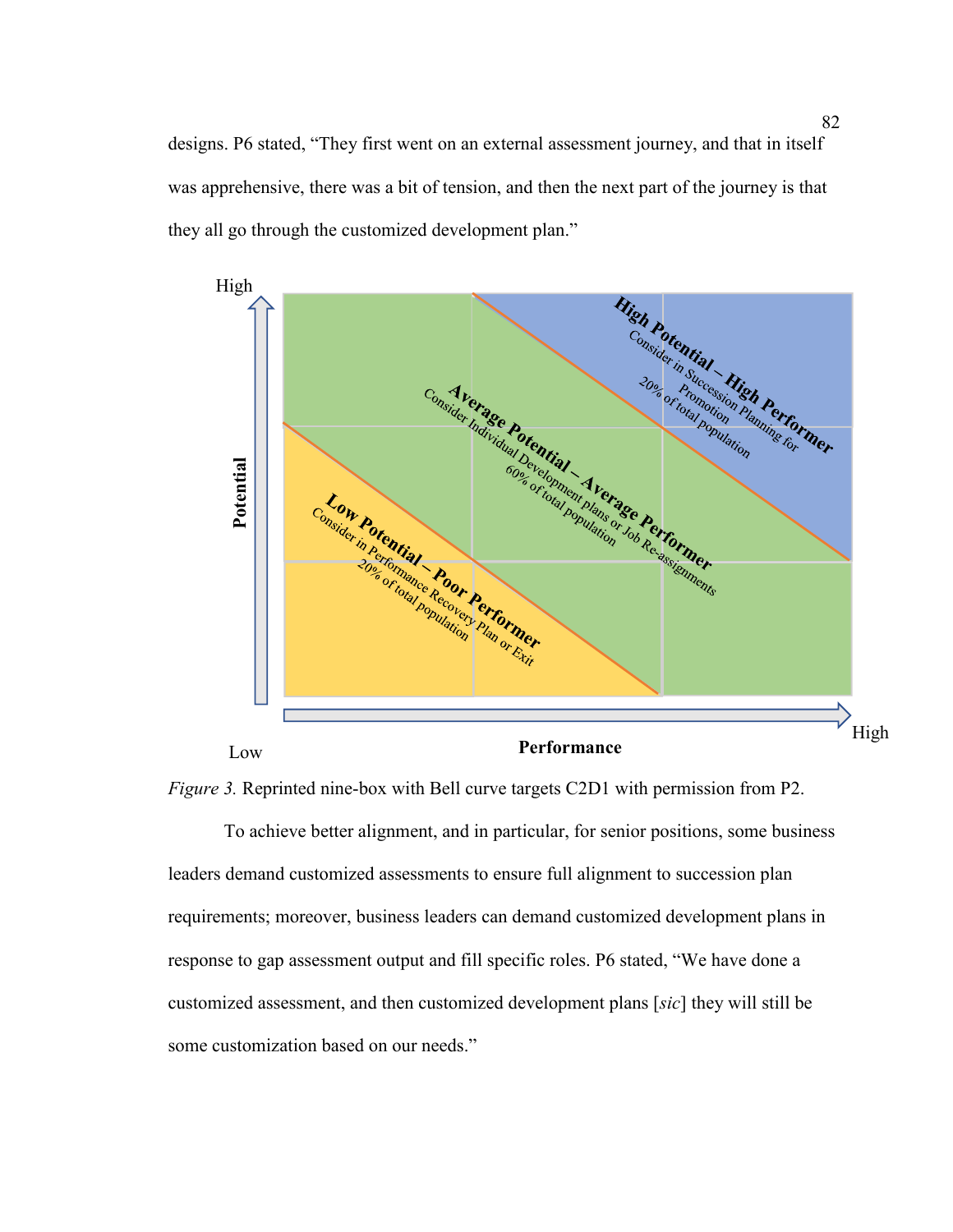**Correlation to the literature.** The adoption of the nine-box matrix to identify talent links to previous studies. Stephanie and Sarno (2019) noted that there are various identification tools such as the talent identification matrices, the K-nearest neighbors method, the C4.5 algorithm method, and the Support Vendor Machine (SVM) classification method. However, Stephanie and Sarno noted that the nine-box matrix and its various versions, which was adopted by General Electric in the 1970s, remain the most practiced employee assessment tool. Tyskbo (2019) noted that the nine-box matrix has the limitation of identifying the potential and the performance of only those who are listed in the matrix and not all employees. Unless business leaders include all employees in the nine-box matrix, there is a probability of missing some talents because business leaders did not include them in the matrix in the first place.

Business leaders need to adopt the most appropriate talent assessment tool to ensure proper talent identification and assessment. Talent assessment tools vary from simple internal workplace tools like written or oral exercises, assignments, and additional responsibilities, to more sophisticated tools like personality profiling and psychometric testing like Personal Profile Analysis (PPA), Myers-Briggs Type Indicator (MBTI), Emotional Intelligence (EI) tests, Emotional Competence Inventory (ECI) and Emotional and Social Intelligence (ESI) assessment models (Naib, 2019). The argument on internal versus external assessment is linked to existing literature. Robledo-Ardila and Roman-Calderon (2020) warned that many internal and in-house developed assessment tools might lack validity and reliability and may result in improper assessments.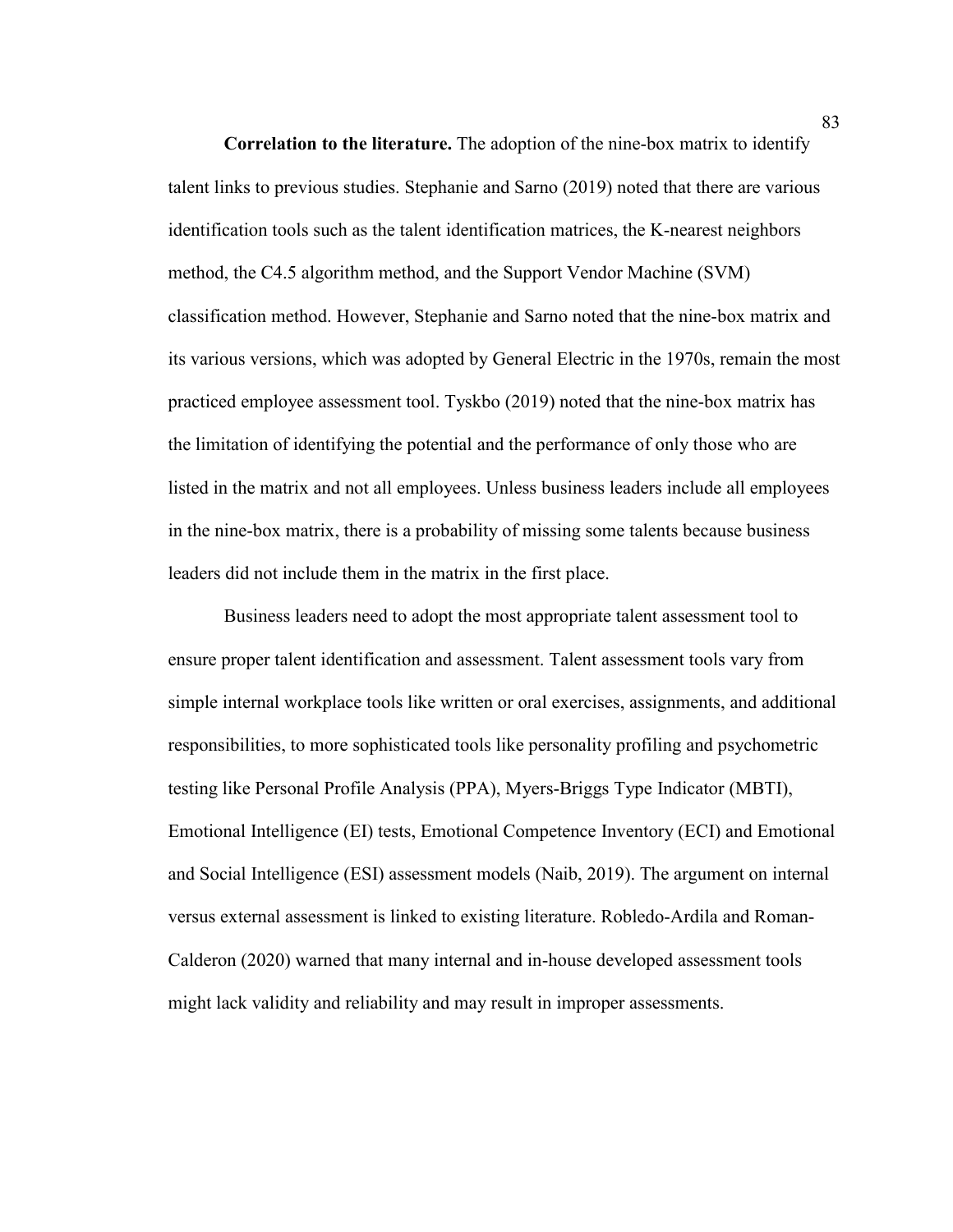The technological and IT advancement are impacting various business aspects, including HR tools. Business leaders and HR managers need to deploy artificial intelligence (AI) in enhancing talent assessment tools their efficiencies through analyzing multiple factors on employee's performance and over extended periods. Altemeyer (2019) highlighted that employers could deploy (AI) talent assessment that can efficiently pinpoint skills set gap against specific attributes of certain jobs. Stephanie and Sarno (2019) highlighted that the manual management of talent assessment matrices and tools were highly subjective, which could impact the accuracy and reliability of the talent identification tools. On the other hand, Zhang et al. (2020) stated that business leaders integrating artificial intelligence in analyzing employees' large-scale data, known as Time Intelligence Management Systems (TIMS) could grow business leaders' trust levels in talent assessment and identification tools benefit due to unbiased talent assessment findings.

**Coaching.** All participants highlighted that coaching is evolving in the business arena and becoming an effective talent management strategy. Though all participants indicated that they had deployed some kind of coaching as part of talent development, it is noteworthy that the participants had inconsistent perceptions of coaching and its applicability. P2 noted that coaching is evolving to a core organizational competency; P2 stated, "We have worked in a very strategic and structured way to develop coaching as one of our core competencies within our teams and leaders." Some business leaders embrace coaching as the preferred management style, P4 explained how coaching is developing to become a leadership style, "Coaching is not a talent development tool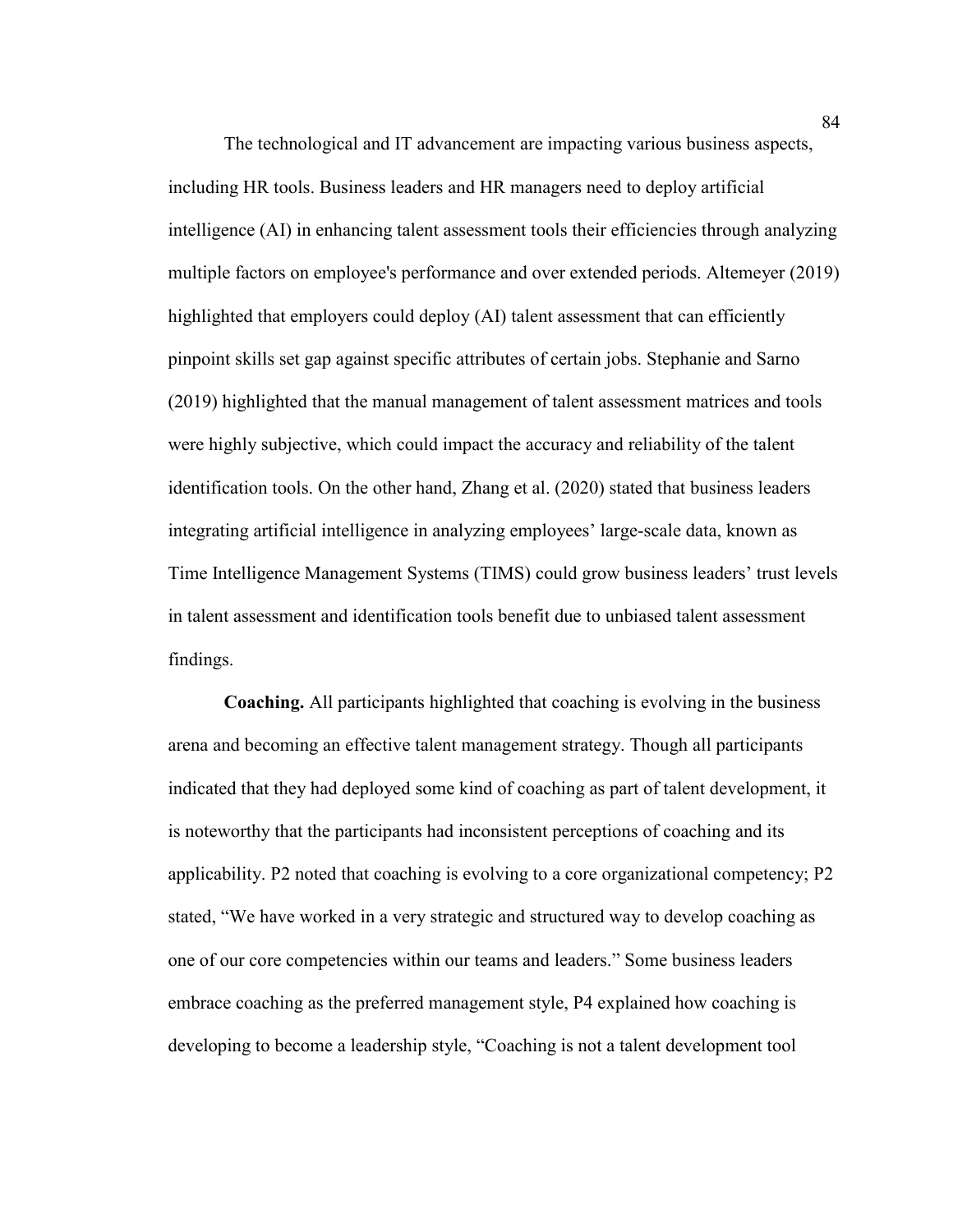anymore; if you master coaching, it will never appear as a tool, but it becomes your leadership style." In addition to various coaching application techniques, business leaders adopt numerous coaching delivery mechanisms.

Some organizations work with external certified coaching consultants to devise an organizational coaching material and qualify internal coaches. P5 demonstrated how they had developed proper coaching protocols, including a pool of certified internal coaches, a pipeline of coachees, coaching contracts, and coaching KPIs. On the other end, other organizations believe that external coaching is more effective. P4 highlighted that they had tried both internal and external coaching; eventually, they qualified external coaching to be more effective due to its formal setup and structured protocol. P6 praised internal coaching and how it can address local business needs, P6 stated,

About 28 of our leaders are certified coaches that we want to deploy in talent development programs; also, we had recently curated an internal coaching program to align with our objectives.

The advantage of external coaching is that it is a standalone and unbiased process that can bring fresh business perspective and challenge status quo, on the other end, internal coaching exhibits a better understanding of coaching areas due to coaches' better understanding of the coachees and their organizations' objectives. Despite the advantages of internal coaching, but internal coaches are usually less experienced and not as specialized as external coaches; also, internal coaches have a higher tendency to be biased, while internal coachees might not be as open and transparent as they are with external coaches.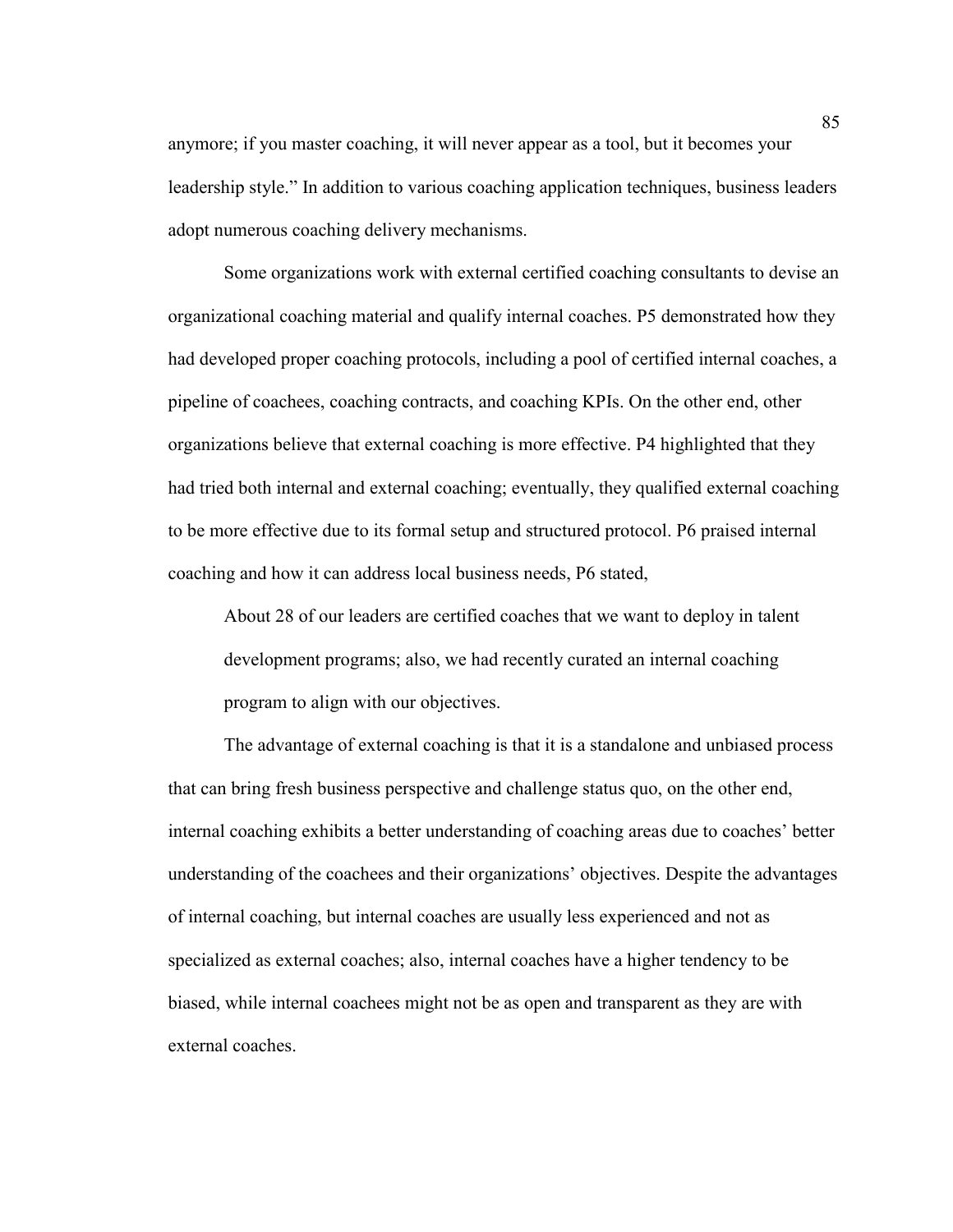All participants acknowledged coaching to be an effective tool for talented employees to challenge norms, adopt new behaviors, and grow their skills; however, P6 warned that coaching is not appropriate for all situations and that other tools might be more appropriate in some situations. Moreover, P6 added that coaching might not be suitable for all employees, "When we first embraced coaching, we erroneously put all our staff just on coaching, horrific, terrible. Not everybody can be coached, sometimes people want to be coached, and some don't." P2 explained that they embarked on an assignment to deploy coaching as a business management protocol where business leaders use coaching in their day-to-day operations, P2 shared an organizational document on coaching titled, *Coaching Certification Program*. The document illustrated the process for nominated employees to become certified coaches, including approved training houses, required coaching hours, and how internal coaches can take part in internal coaching training programs.

Coaching requires a high level of trust and openness between coaches and coachees. P5 highlighted that it is not enough to have qualified coaches to run talent development programs. P2 emphasized that it is not enough for business leaders to introduce coaching as a talent development strategy. To deploy successful talent development coaching, business leaders need to follow up on execution, review results, and, if required, introduce changes to enhance coaching delivery.

**Correlation to the literature.** The findings on talent development strategies are linked to the existing literature in that business leaders need to distinguish between high performers and high potential employees to enable devising proper talent development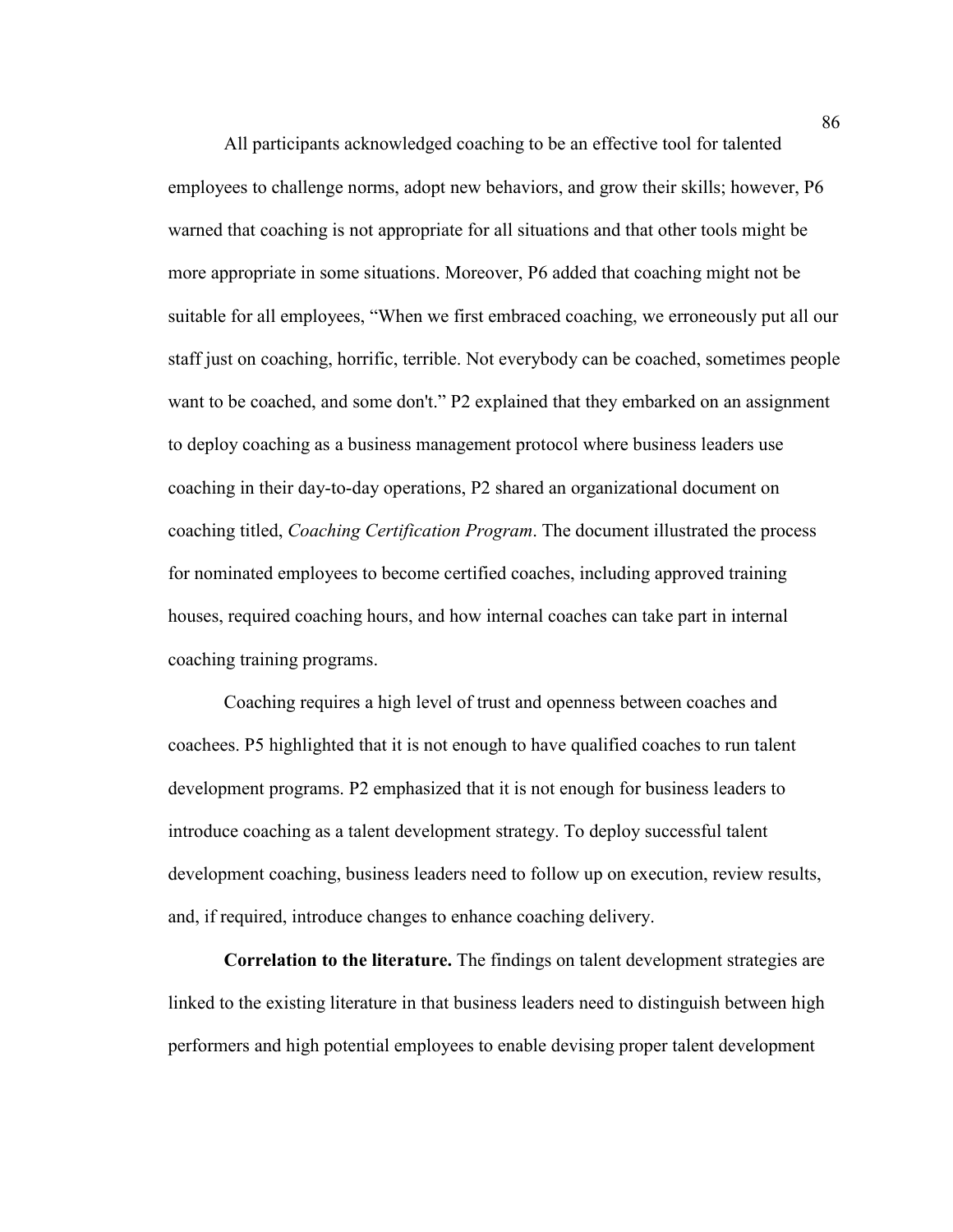strategies. Downs (2015) noted that business leaders need to distinguish between high performers and high potential employees to ensure that the deployed talent development strategies are effective. Karadas and Karatepe (2019) added that high potential employees are capable of developing new skills and take leadership positions. Tomcikova and Coculova (2020) linked talent management to succession planning when they defined talent as the high-performance employee who has the potential to grow in the future and take part in the succession plan.

Furthermore, the existing literature addressed coaching as one of the effective talent development tools. Hanley Business School (as cited in Gan et al., 2020) highlighted that business leaders consider coaching on top of leadership development tools and that 83% of business leaders are interested in deploying coaching for senior managers' development. Taconis (2018) noted that coaching helped high potential to improve their self-image, grow their skills, and enable them to fill leadership positions successfully. Business leaders can deploy various types of coaching based on organizations' needs. Kowalski (2020) stated that external coaching could become cost prohibiting while internal coaching might be ineffective due to the risk of compromised confidentiality, Kowalski noted that business leaders could opt to develop internal certified coaches or equip leaders with basic coaching tools and skills to grow their staff. Finally, Gan et al. (2020) noted that engaged coachees who strongly believe in coaching as a personal growth tool will benefit most from executive coaching and can grow their skills. Business leaders have the responsibility to decide on the appropriateness of coaching delivery to maximize its benefits.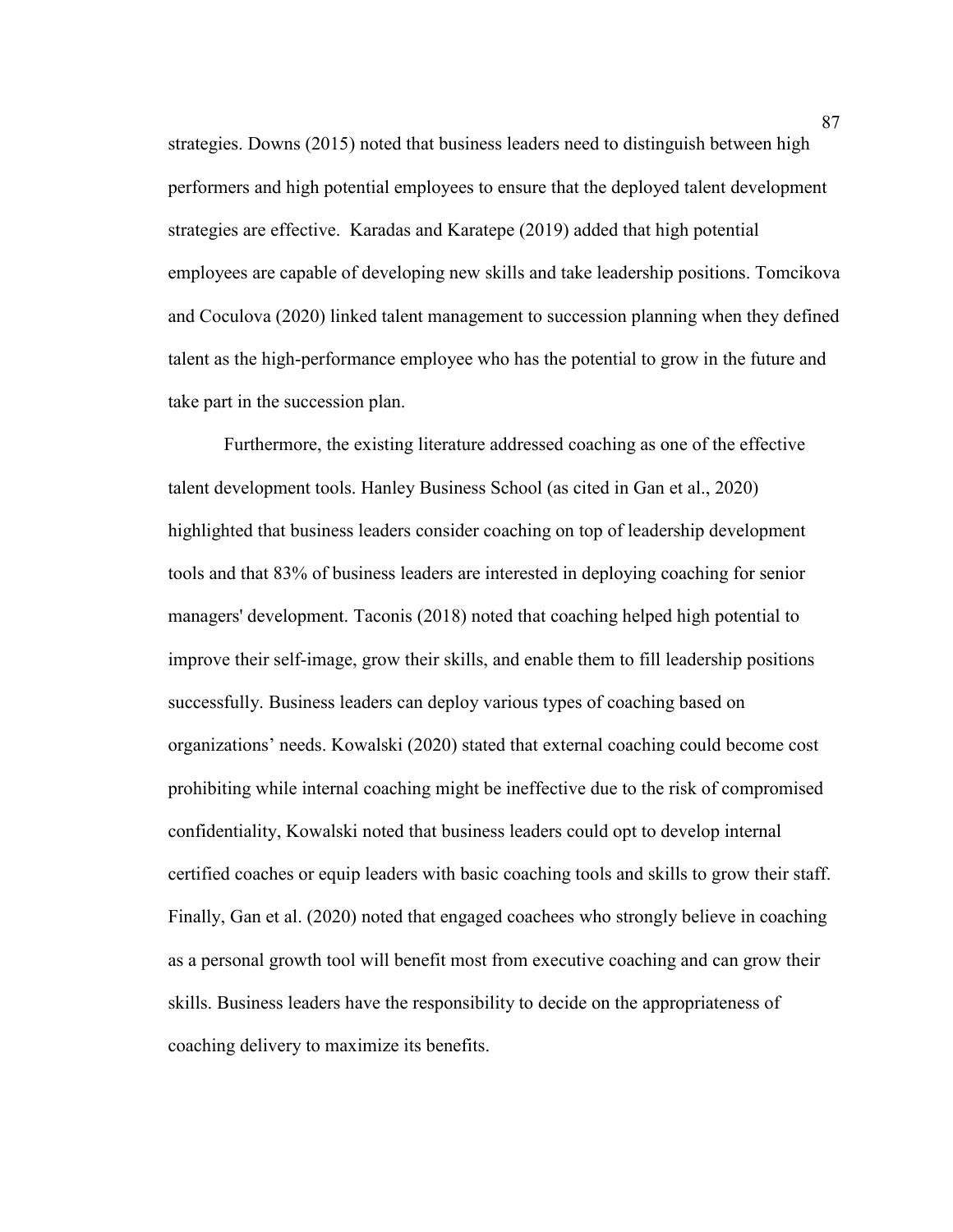**Talent development strategies.** All participants noted that their talent development plans should align with the succession plan to ensure full deployment of talent management strategies. Though all interviewed participants adopted some talent development tools, however, except for coaching, there was no outstanding tool that was prevailing in all organizations; this justifies that talent development tools should align to business nature and other factors such as the number of trainees, training budgets, and the maturity of the HRM strategies. Among these tools, participants highlighted that apprenticeship, mentoring, and performance scorecards are among the top tools they have used to develop talents to meet succession plan requirements. P2 and P3 noted that apprenticeship programs worked best when fresh graduates joined for upskilling programs, which helped talented graduates to test their abilities and demonstrate their potential without full contractual obligations. P5 referred to the online published apprenticed program titled *Find your Place;* the program focuses on tailor-made and customized programs to attract talents at varying age groups to join the apprenticeship program with a chance to collect a full-time job offer. Apprenticeship programs can be a low cost, real-world assessment tool for future employees.

Mentoring is one of the tools that is focused on a specific skill and is usually delivered by internal business experts and knowledgeable leaders. Some business leaders deploy mentoring to upskill talents and to share knowledge between different generations, in particular, decoding and transferring tacit knowledge from business experts as part of a knowledge management program. P5 praised mentoring to bridge the gap between different generations at the workplace, P5 stated, "Mentoring is more of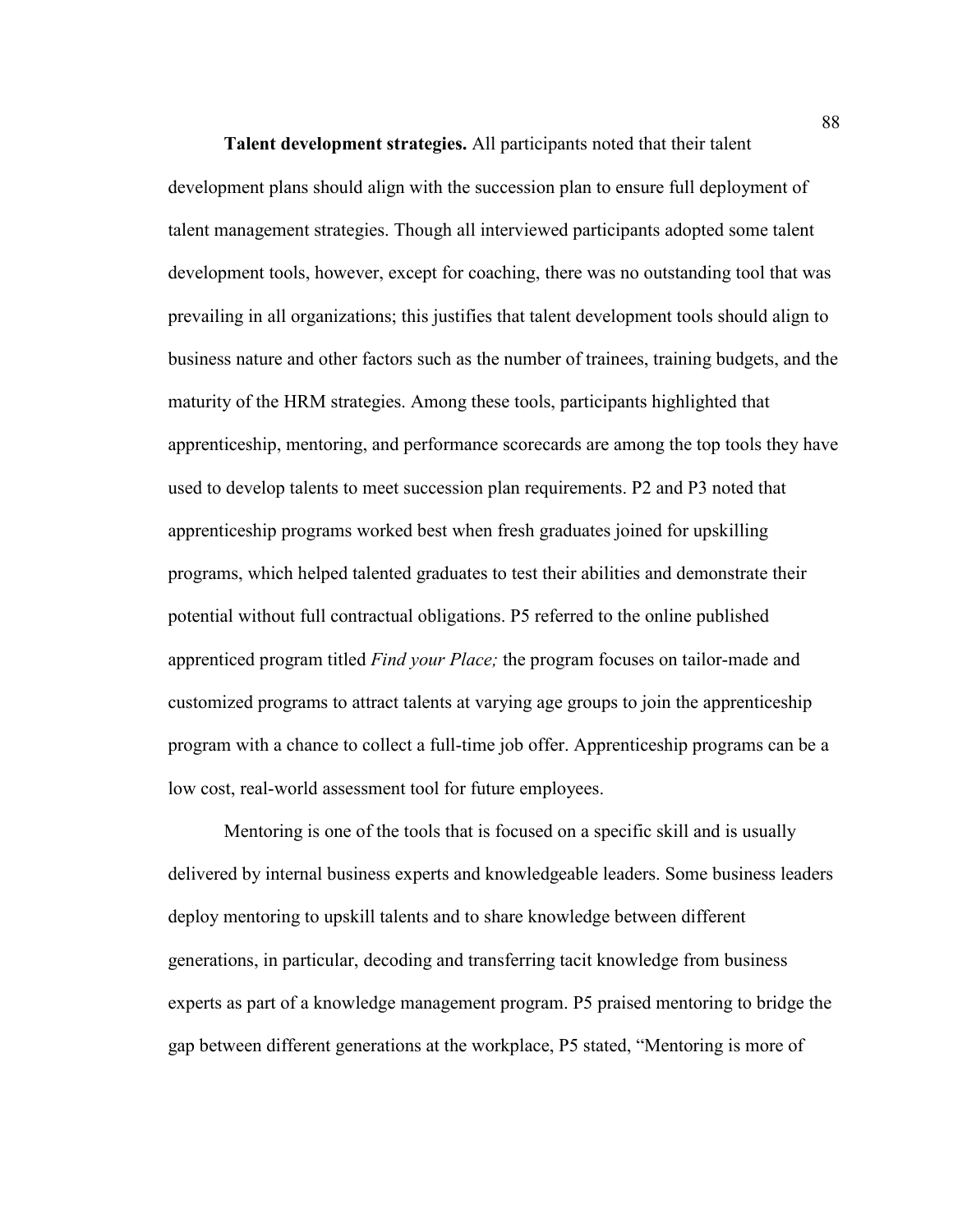guidance and experience sharing, normally, it is the top-level leadership where you ask for advice."

In addition to apprenticeship and mentoring, some participants mentioned that the performance scorecard that is derived from organizational values and objectives is one of the tools that business leaders use to measure and assess performance and identify talents. Business leaders implementing performance scorecards can align employees with their collective organizational goals and individual KPIs. P6 stated, "We curated our own performance map and our own scorecards that have provided alignment in behavior from the senior leadership right down to the corporate staff."

**Correlation to the literature.** The acknowledgment of talent development strategies was identified in the existing literature. Li et al. (2019) noted that talent management strategies should align to organizational objectives through best-fit approach rather than standard applications; moreover, Li et al. indicated that talent management strategies are evident in five application areas: (a) Talent management R&D through validating existing talent strategies, and developing new approaches and strategies, (b) Practicing talent management through selection and hiring, (c) Training and development strategies, (e) Performance management, and (d) Talent retention. Further, Malik and Lenka (2019) acknowledged that mentoring supports talent development in three areas: (a) personal and professional growth, (b) psychological support, and (c) interaction and emulation of a role model. Similar to the study findings, existing literature did not promote any talent development tool to be the prevailing talent development tool that business leaders should use.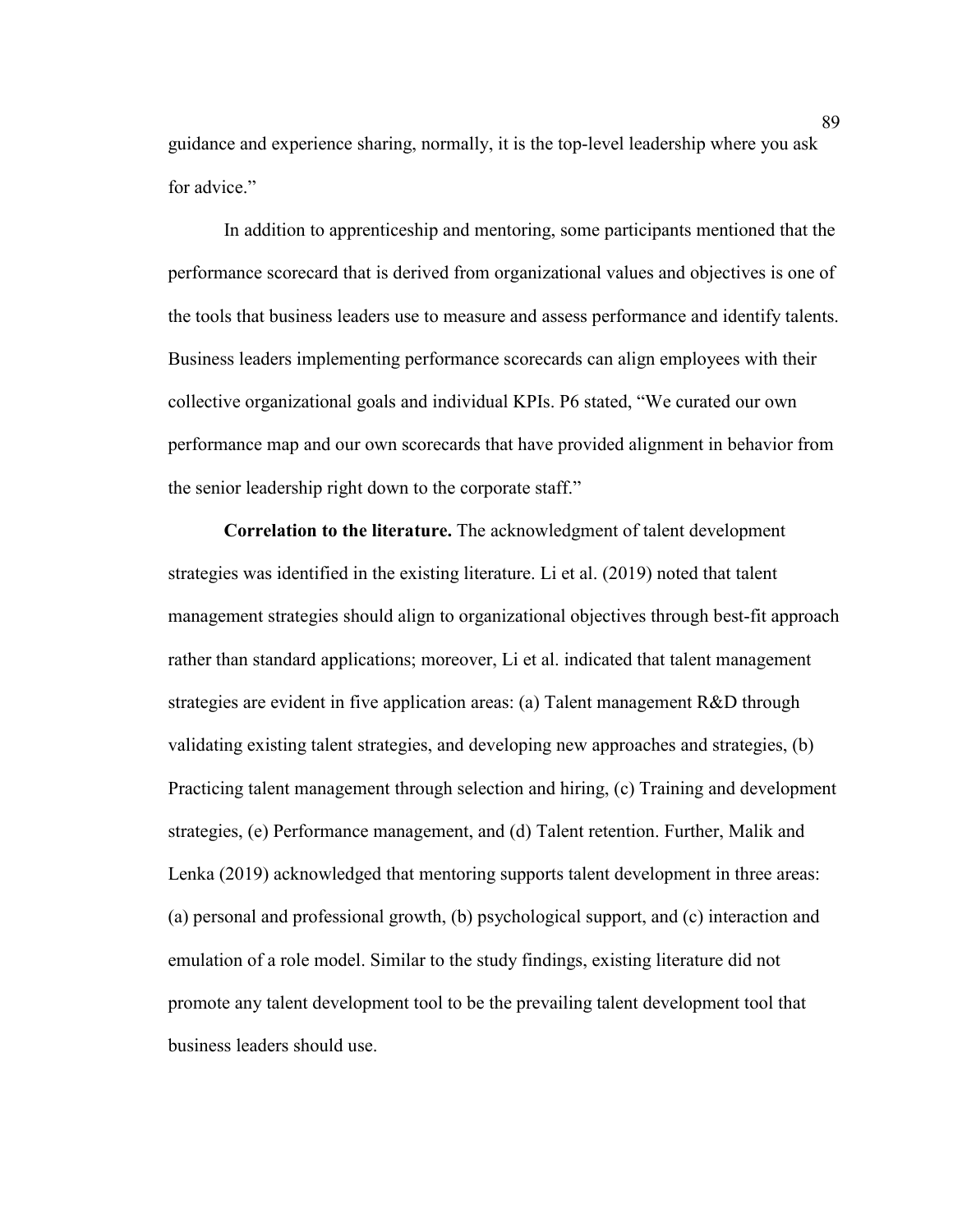#### **Theme 3: Strategic HRM is Fundamental for Succession Planning**

The third theme was that strategic HRM is fundamental for succession planning. All participants qualified strategic HRM as a necessity in sponsoring talent management and succession planning. Strategic HRM included three main subthemes: (a) training eagerness, (b) recruitment and retention strategies, and (c) employer branding and its impact on external talent (see Table 3). The participants suggested that HRM strategies can determine if talent management strategies are efficient in delivering targeted results. Table 3

*Theme 3: Strategic HRM is Fundamental for Succession Planning* 

| <b>Subthemes</b>                                | Participants Documents | References |
|-------------------------------------------------|------------------------|------------|
| Training eagerness                              |                        |            |
| External recruitment versus internal promotions |                        | 35         |
| Employer branding                               |                        |            |

The theme of strategic HRM confirmed the findings in existing literature in that a well-established HR strategy is vital to developing successful talent management strategies and link to succession planning. Tomcikova and Coculova (2020) noted that talent management and development are evolving to become the fastest-growing streams in HRM. Incorporating proper HR strategies can have a direct impact on organizations' succession planning tools to identify, retain, attract, and develop talents. Tomcikova and Coculova (2020) stated that talent identification and development are becoming demanding and challenging human resource management activities. Proper HRM strategies are the building blocks on which succession planning and talent management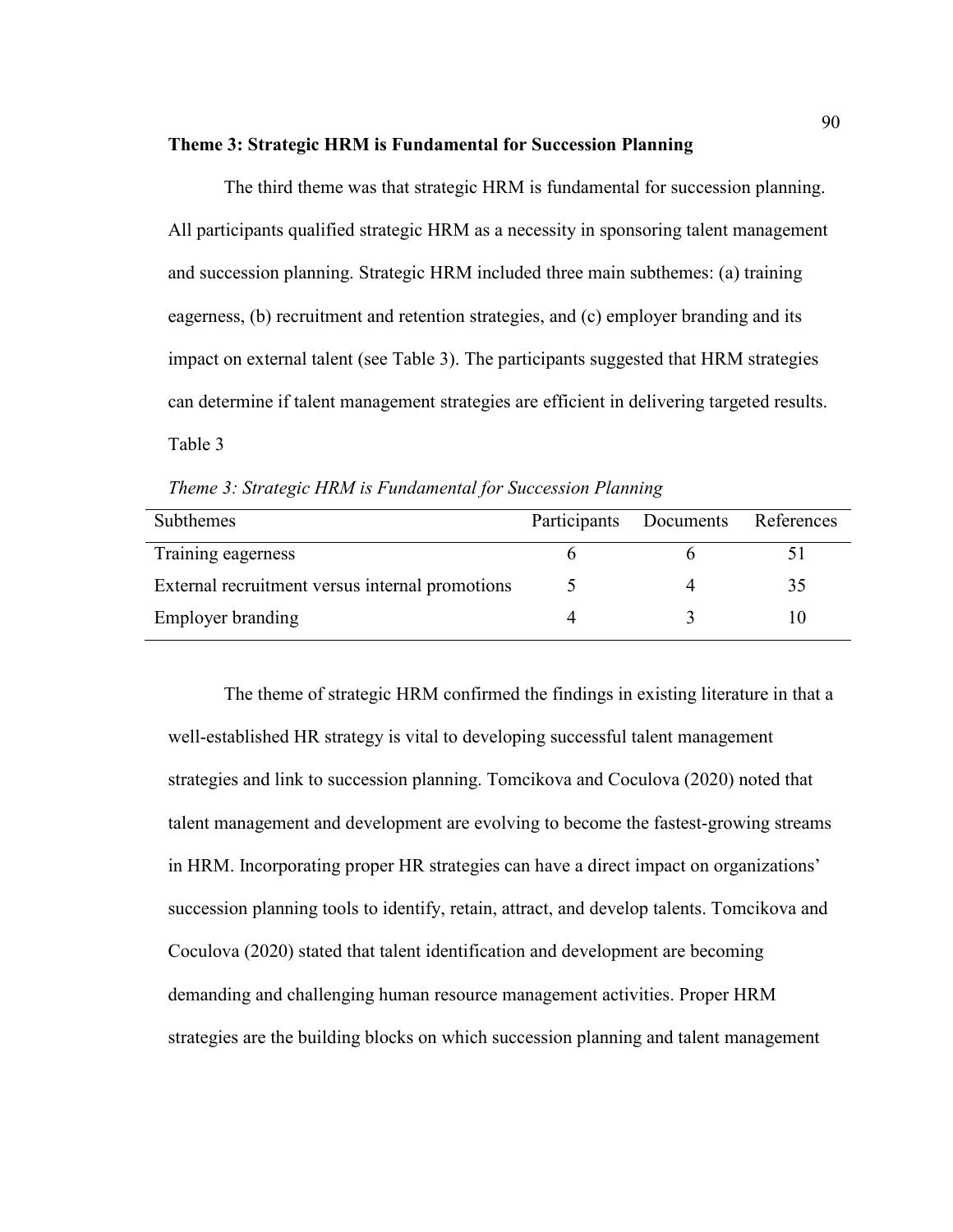strategies can function; without a strong HR foundation, it will be difficult for business leaders to focus on talented employees' development.

**Training eagerness.** All participants highlighted that business leaders' willingness and eagerness to design and implement a training agenda contribute to succession planning effectiveness. P2 established a direct link between effective training and succession planning and learning and development activities linked to qualifying future internal leaders, P2 stated, "Nine times out of 10, and because of training and upskilling, we are finding future leaders within our own people."

Some business leaders mandate to have a dedicated learning and development team (L&D) to design, develop, lead, and deliver on training plans. P3 and P2 referred to the importance of having (L&D) functions if business leaders are sincere about training. P2 stated, "We have developed the training unit to build internal capacity." However, (L&D) staff would need to collect alignment, empowerment, and authority from business leaders to deliver successfully on their development programs. P3 highlighted that regardless of how developed organizations' training programs, the success of these initiatives would depend to a large extent on business leaders' desire to pursue a training plan in their organizations genuinely.

Business leaders need to pursue long term talent development programs as part of organizations' sustainability and business continuity strategies; otherwise, business leaders might cut off or reduce training budgets during financial distress or budget cuts. P6 added that business leaders who compromise on training budgets are usually shortsighted. Business leaders should treat training budgets as cost centers and not as financial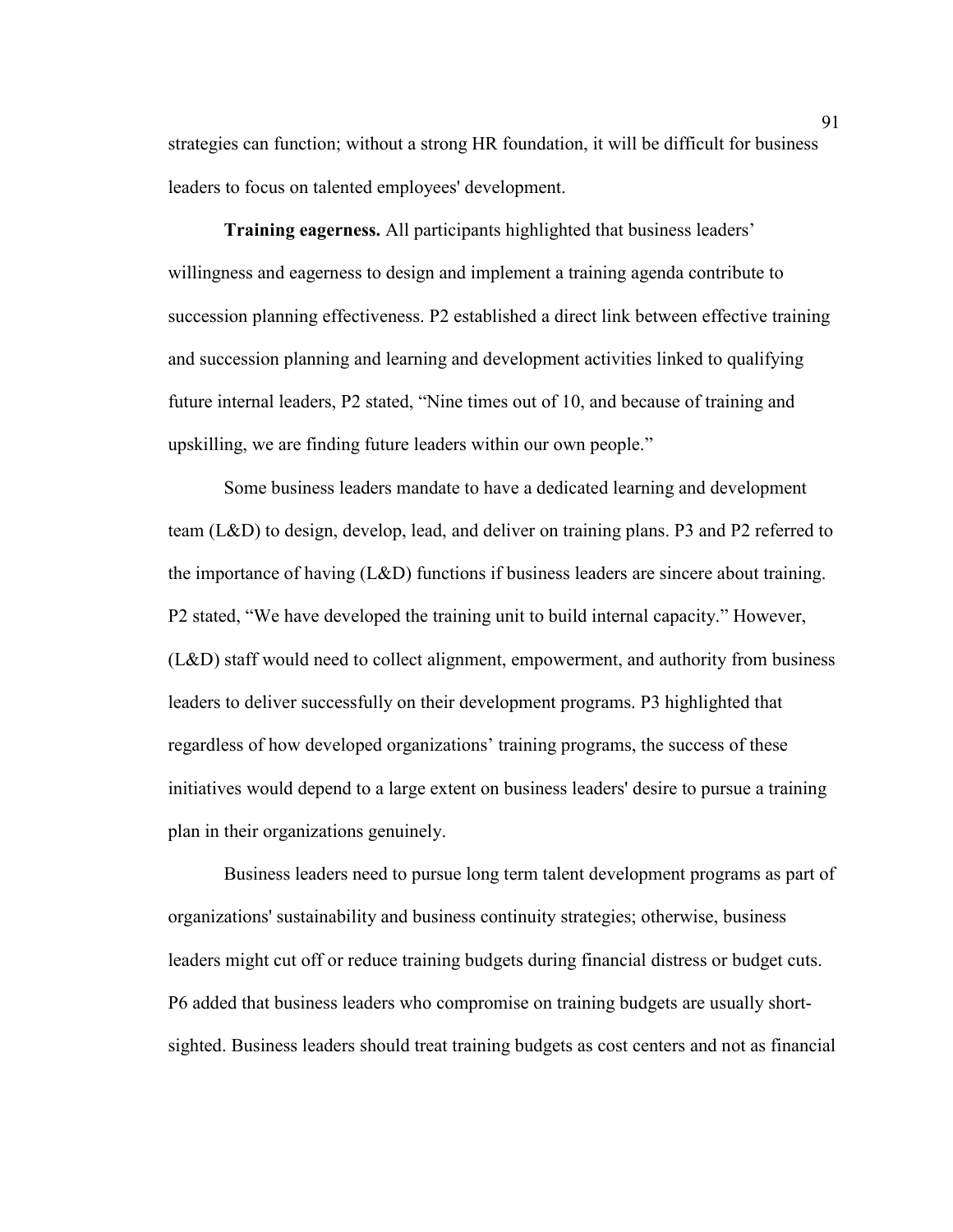investments; otherwise, investments are linked to payback analysis, which might confuse some business leaders on the return in investment analysis. P6 implied that there is an indirect link between training and profits, and best represented in cause and effect relationship. P4 noted that some business leaders establish minimum training hours for their staff to elevate training importance. P3 added, "We value training, we will send you overseas for training without many conditions, we have a budget for training every year, this makes us an attractive brand for talent and an excellent retention tool."

However, P1 highlighted that linking training to retention strategies might get some business leaders to limit training budgets or beneficiaries, P1 explained that stretching training on multiple phases could address the risk of employees leaving after collecting training, P2 emphasized on the train the trainer programs where an organization can still deliver continuous training on a broad scale and extend timeframe within controlled budgets. I reviewed an organizational document shared by P4 titled, *Organization Learning Model*, the document embraced the 70-20-10 learning model, where 70% of the training is on the job learning, 20% is based on one-on-one coaching and feedback, and the remaining 10% constituted the external and formal training. Also, P5 referred to his/her leadership team's commitment to training through the organization's published program called *The Junior Managers Program,* where the business leaders focused on developing managerial skills for junior staff, enabling them to assume bigger responsibilities as part of employees' development plans.

**Correlation to the literature.** The findings on business leaders' eagerness on training and talent development are linked to existing literature. Urbancová et al. (2020)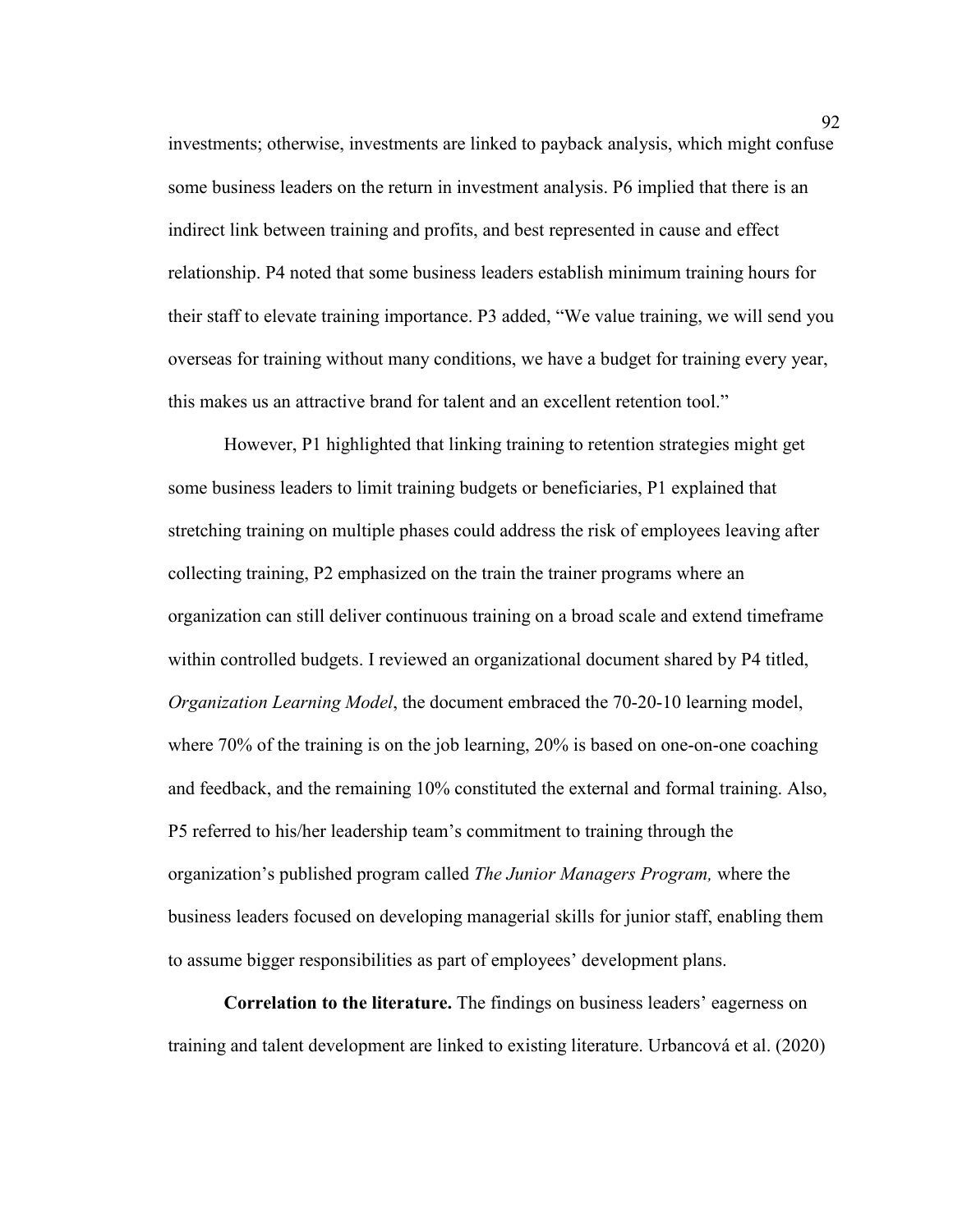noted that business leaders and human resource managers have to grow learning and development function as a critical priority and a significant part of organizations' sustainability strategies. Moreover, Self et al. (2019) argued that business leaders treat training as a long-term investment, which might limit its assessment on financial payback. Business leaders need to expand training effectiveness criteria to include nonfinancial matrices.

 **External recruitment versus internal promotions**. All participants noted that successful recruitment strategies associate with succession planning. P4 stated that talent identification starts during recruitment, and that poor selection will not contribute to promoting future leaders and can jeopardize succession planning pipelines. Future leaders readiness is one of the challenging areas to maintain active succession plan; if many potential future leaders are ready with limited open opportunities, then this might create frustration and pressure due to slowing down succession planning deliverables, P4 explained the need to timeline synchronize between external recruitment plans and succession planning readiness. Moreover, P4 highlighted that succession plans should indicate when talent development programs will be over, and when the identified talented employees will be ready to take up new roles.

Conversely, if business leaders did not prepare enough future leaders ready to take up new openings, then organizations would have to rely on external recruitment to fill leadership positions. P3 stated, "We have to consider our internal recruits before we open up the search for external people." P3 supported this view and stated, "Ready later can be 2 years and can be as long as 5 years. Ready now means that they can immediately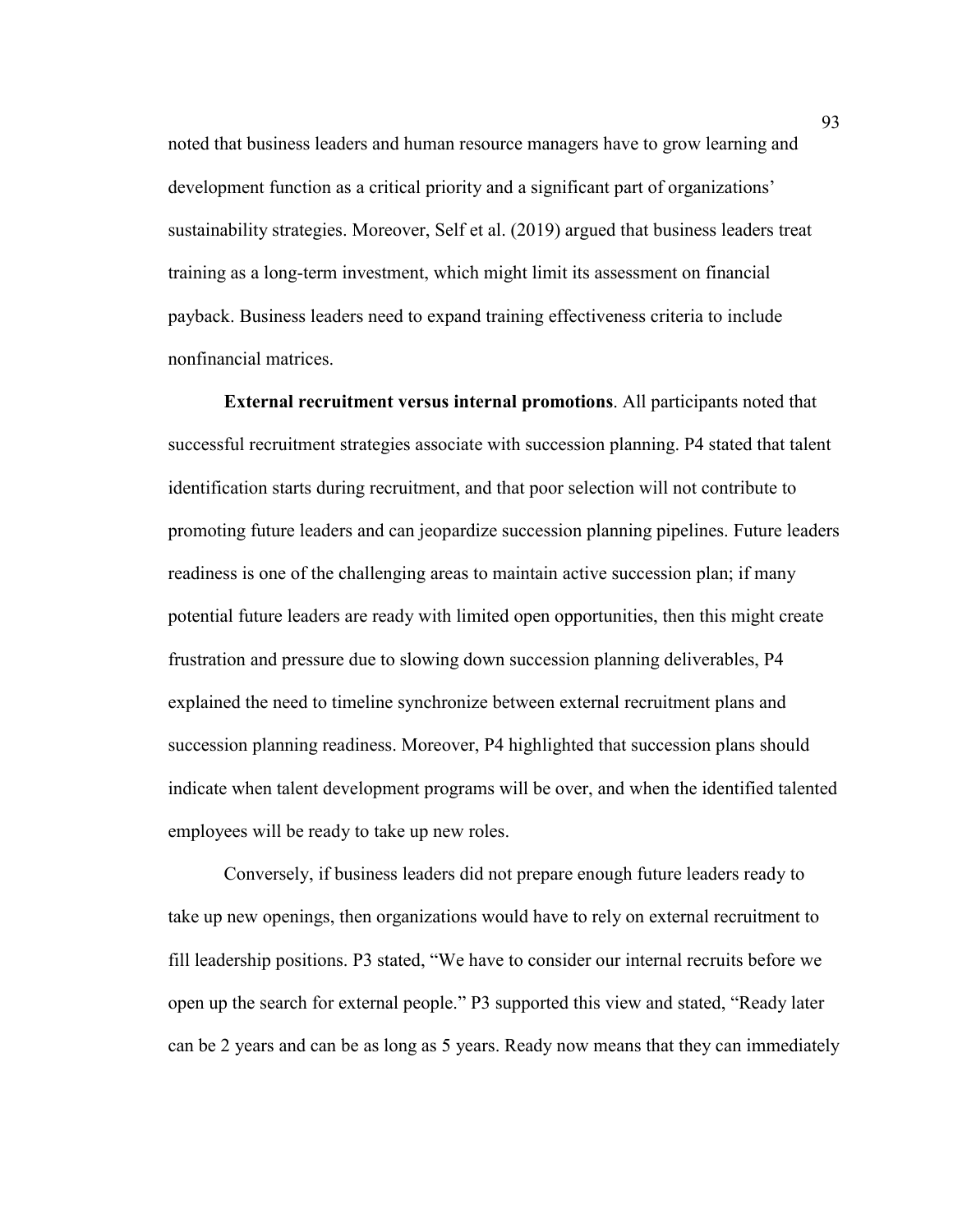take up the positions." Regardless of talented employees' readiness to take leadership positions, P3 emphasized the importance of setting targets for external recruitment versus internal refills. P3 stated, "The percentage of people that I fill up inhouse through an internal succession plan against external recruitment should be 70% to 30%." P6 highlighted the need for the appropriate balance between the internal development of talent and external recruitment. Moreover, P2 and P3 noted that having a constant influx of external talent helps in importing new skills, diversified knowledge, and build up an effective succession planning pipeline. P3 stated, "If I have huge retention, then that will not be good for me either, because I will not be able to inject fresh blood."

**Employer branding.** The participants identified that talent development strategies could impact organizations' employer branding. P3 noted how talented employees value training, and how strong talent development programs with strong succession planning attracts the right caliber to join. Moreover, improved employer branding can attract new talents to join and encourage internal talents to participate in organizations' succession planning actively. P3 expressed that talent focus is becoming a valuable tool to attract and retain talents. New workforce generations appreciate the growing attention and focus on talent development strategies when they are assessing job opportunities, P3 supported his/her statement on employer branding with a newsletter titled *2016 Attracting the Best and the Brightest*, the newsletter demonstrated through a questionnaire design the reasons that P3's organization is attractive for job seekers, the newsletter reflected that more than 60% of the hires are direct recruits which exhibited job seekers' high demand to join this organization and how the organizational culture is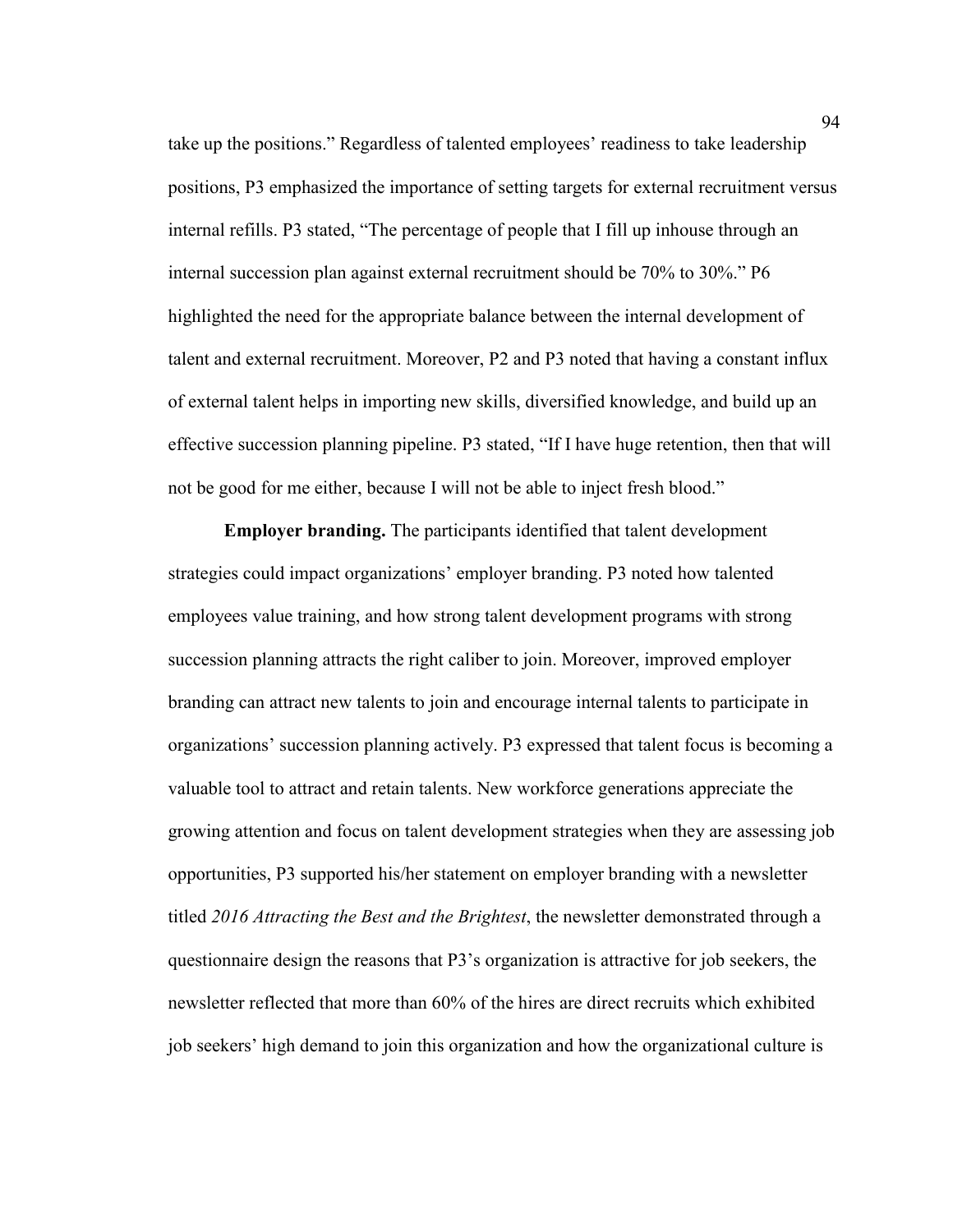appropriate for millennials. Moreover, P5 noted, "Talent development programs are more valuable than money [*sic*] some organizations can always pay more, but not all can compete in talent development easily."

**Correlation to the literature.** The findings on external recruitment versus internal promotions and employer branding subthemes relate to existing literature, Marinakou (2019) noted that business leaders need to develop their recruitment strategies to identify and attract new talents to enrich their succession planning pipeline. Also, Nayak et al. (2018) stated that talent management strategies, including talent development, retention, and acquisition, form an integral part of organizations' employer branding strategies. Moreover, Ibrahim and AlOmari (2020) noted that the organization's reputation as a competitive employer attracts talent to join and take advantage of talent development programs.

#### **Findings Related to the Conceptual Framework**

The conceptual framework for this study was Burns (1978) transformational leadership theory. Burns (1978) noted that transactional leadership provided the foundation for transformational leadership theory. Bass and Avolio (1993) highlighted that the integration of transactional and transformational leadership models promoted transformational leaders' ability to act in a transactional mode if needed. Bass (1985) exploited Burns's leadership model through differentiating transformational leaders' characteristics into the following four leadership concepts: (a) individual consideration, (b) inspirational motivation, (c) intellectual stimulation, and (d) idealized influence (Bass & Avolio, 1993). Northouse (2015) defined transformational leadership as attending to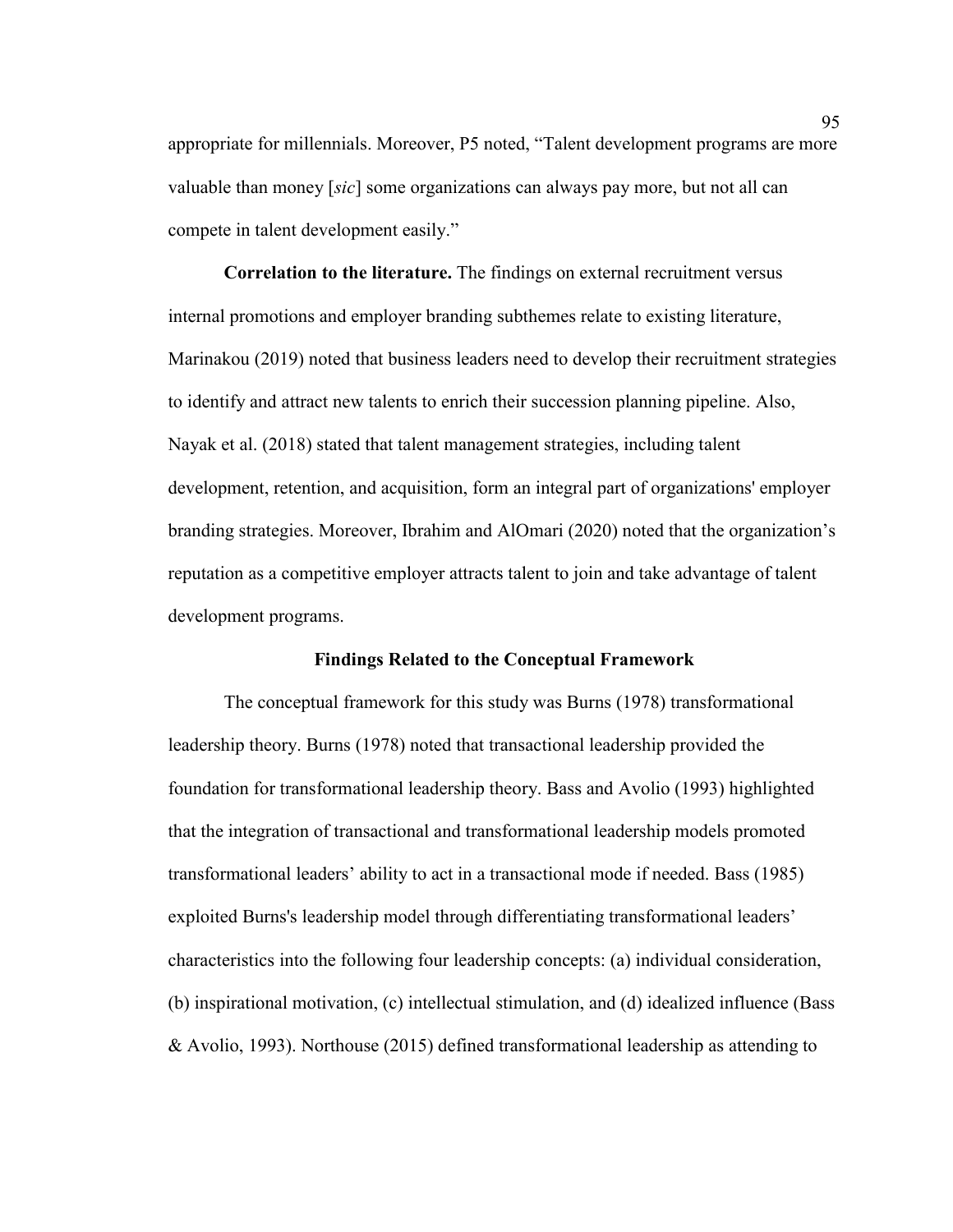followers' needs and motives in pursuit of organizational growth. The relevance of the transformational leadership to understand talent management strategies and support succession planning embodies the findings of this study. Transformational leaders sponsor followers' development and growth to achieve organizational goals (Pandey, Davis, Pandey, & Peng, 2016). I applied the lens of transformational leadership theory to explore talent management strategies that business leaders use to deliver succession planning.

The findings from this study supported the application of transformational leadership theory to talent management research. P5 stated, "Transformational leaders are known for their change management skills and ability to invest and focus on people, so talent management is more inclined to transformational leadership." Employees' high respect and confidence in their leaders allow transformational leaders to develop a workplace environment that supports employees' growth through a talent identification and development and cater for internal promotions (Liao, Chen, Hu, Chung, & Liu, 2017). The current study participants indicated that for talent management programs to function and deliver successful results, then business leaders need to sponsor talent development initiatives, and have faith in talent growth and the ability to nurture internal successors, P6 said, "I see transformational leadership as a necessity for talent development."

Moreover, all participants pointed out that transformational leaders are best suited to drive talent development strategies since they are firm believers in the ability of employees' to transform and change. Transformational leaders have a strong desire and

96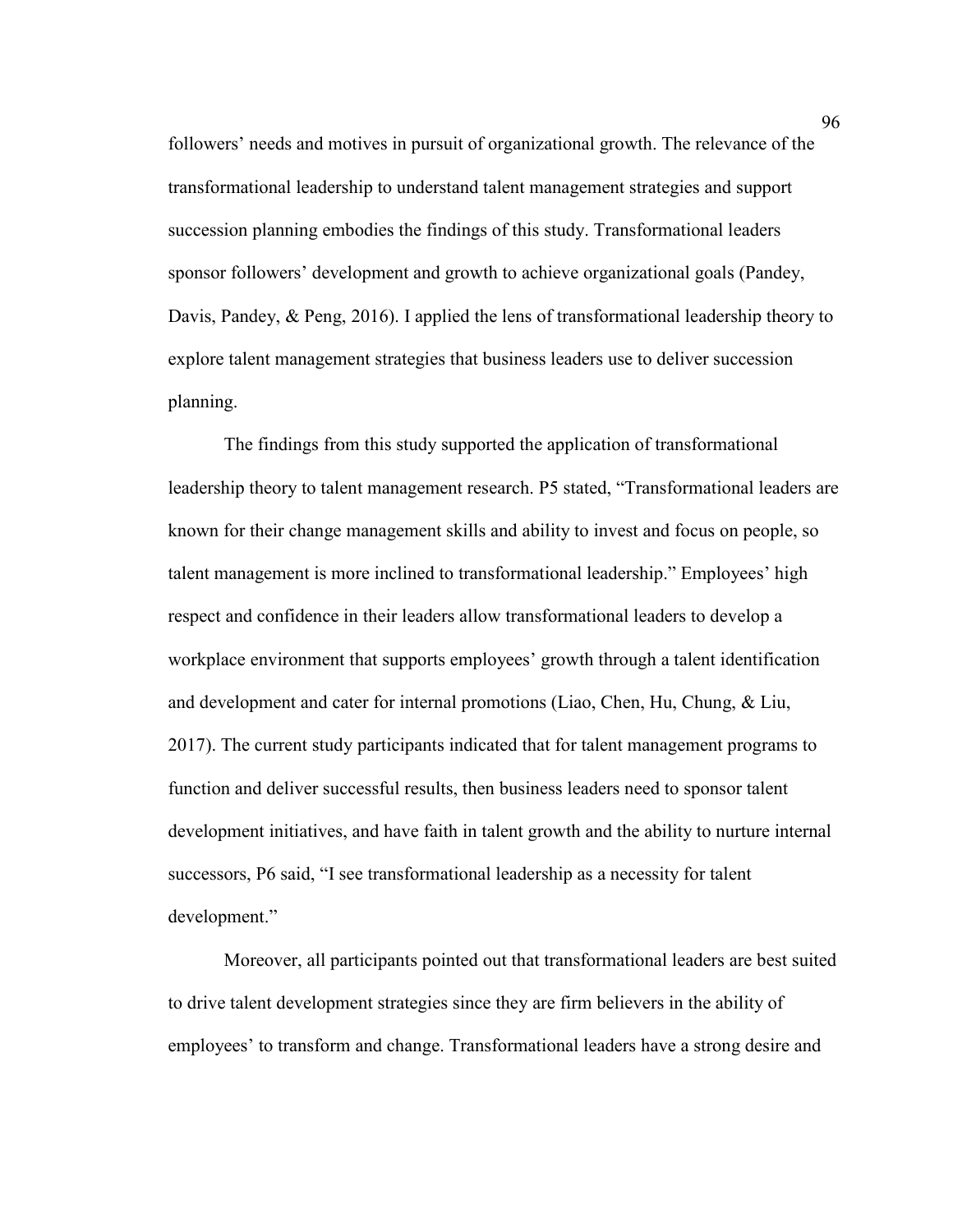the required energy to develop resources in pursuit of growing the business (LePine et al., 2016). Transformational leaders challenge the status quo and embrace change (Abouraia & Othman, 2017). All participants added that transformational leaders are passionate about integrating leadership development programs to impact organizational succession planning; therefore, transformational leaders provide continuous support to their team members so talents can grow their skills and take leadership responsibility.

## **Findings Related to Existing Literature**

The findings from this study complement the existing body of literature on talent management strategies that support succession planning. Researchers highlight the importance of successful talent management strategies that business leaders use to improve their succession planning (Makarius & Srinivasan, 2017). Some of the mentioned strategies in this study corresponded with the exiting literature on successful talent management strategies. The importance of having a talent development accommodating and supportive organizational culture may contribute to the existing literature on talent management. The participants identified that even if business leaders deployed effective business talent management strategies, they will still not be able to deliver successful results if they did not build the appropriate organizational culture.

Moreover, some participants concluded that coaching is evolving as a practical and effective talent development strategy. Researchers examining talent management strategies identified business coaching as a relevant talent management strategy but did not recognize the impact of the different coaching methods, including the growing shift from external to internal coaching as a customized talent development tool. Longenecker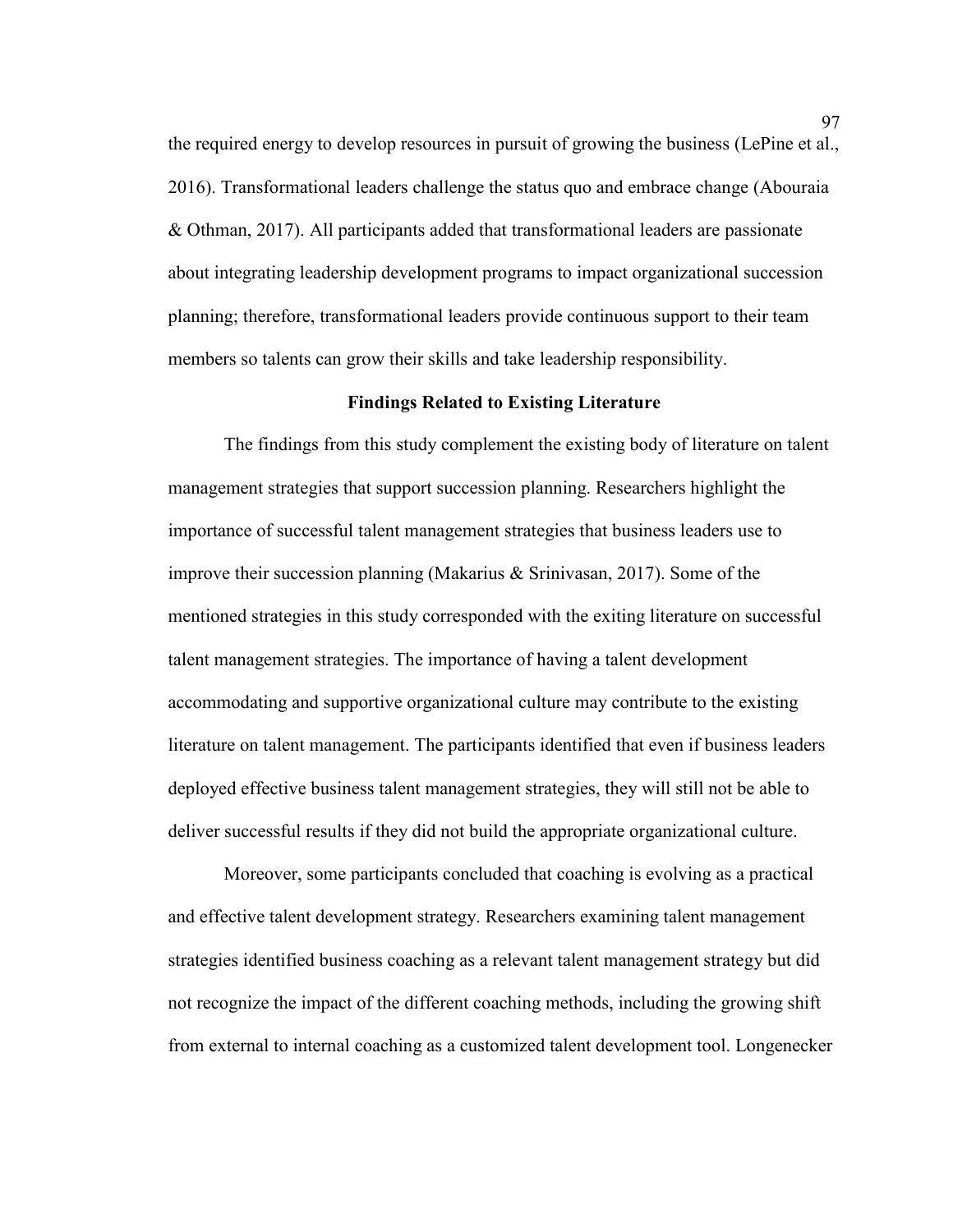and McCartney (2020) noted that there is growing empirical evidence that executive coaching is helping senior leaders to develop tailor-made development plans with an attractive return on investment when compared to other talent development tools. Finally, participants highlighted another critical finding related to the required balance between internal promotions and the external recruits regardless of how effective talent management strategies are; researchers need to identify the criterion that helps business leaders to set the respective objectives to balance between succession plan pipeline and external recruits.

### **Applications to Professional Practice**

The purpose of this study was to explore successful talent management strategies MNCs business leaders use to improve succession planning. Business leaders need to deploy effective and successful talent management strategies to retain high potential employees, enable future business leaders to grow their careers, respond to challenges regarding changes in employee demographics, address knowledge erosion risks, and attend to market growth needs. By using the results and recommendations of this study, business leaders may better understand why some talent management programs fail and implement strategies to improve the effectiveness of future talent development strategies. The results are relevant to professional practice since the findings of the study comprised applied strategies by business leaders who successfully designed and implemented effective talent management strategies.

The results of this study offer incremental insights into the successful execution of talent management strategies. Business leaders continue to strive with the implementation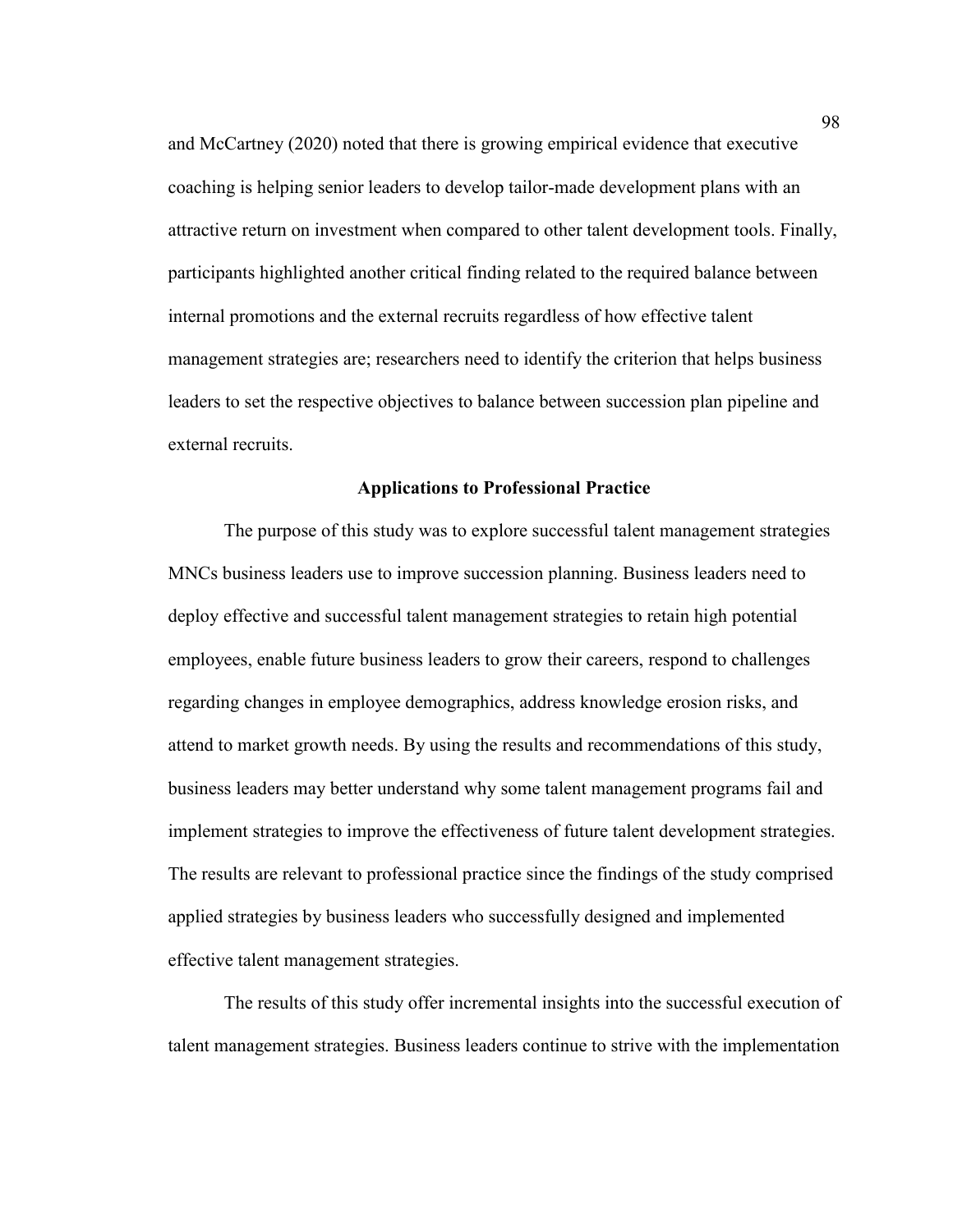of talent management strategies as some of these strategies are fragmented and do not link to organizations' distinctive cultures. Liu et al. (2020) noted that talent management definition and its applications require empirical and theoretical refinement defining the role of strategic HR to devise and deploy the appropriate talent development tools. The results could steer struggling business leaders to improve the relevance of their talent management strategies and upgrade the effectiveness of their succession planning. Current and future business leaders could utilize the findings from this study as a pragmatic compendium to improve and build on existing business tools related to talent management strategies.

### **Implications for Social Change**

The findings from this study may support positive social change by sponsoring talent growth and enhance local communities' standard of living by creating robust employment prospects and job stability. Business leaders investing in talent management strategies generate alignment between improved organizations performance and talented employees' growth, as a result of the increased synergies, business leaders help in transforming the organization to become more talent-centric to develop high potential employees to fill future leadership positions. Effective and relevant succession planning help organizations to respond to market challenges including (a) changes in employees demographics, (b) providing future leaders to accommodate organizational growth strategies, (c) retain knowledge and cultural values, (e) improve employer branding, and (f) increase of business efficiency and financial profits (Cascio & Boudreau, 2016).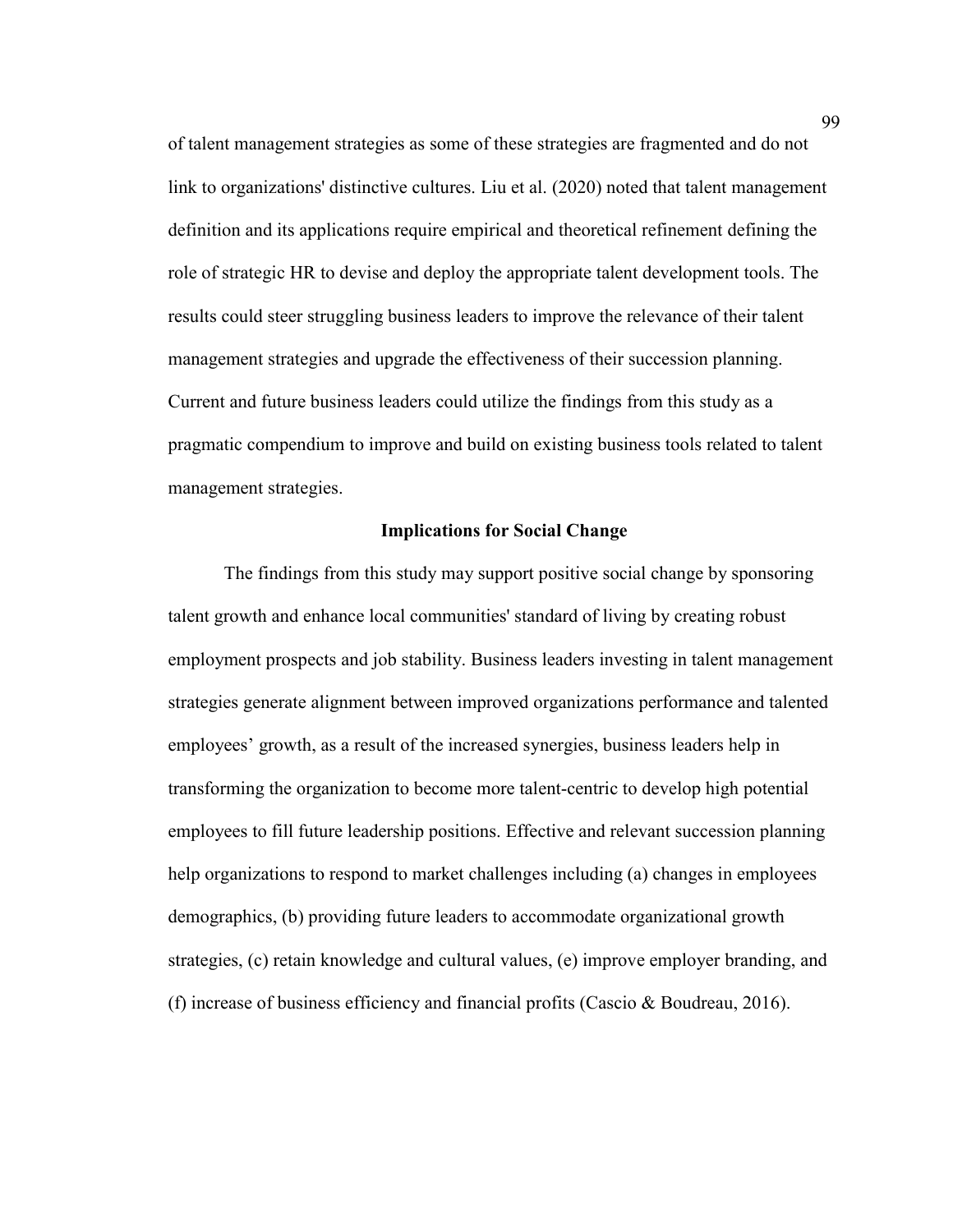Local communities and families may also benefit from improved talent management strategies that business leaders adopt to support succession planning. The deployment of successful talent management strategies drives higher focus on high potential employees; moreover, succession planning help individuals have longer employment service time in their organizations and provide them with clarity on their career progression and increase retention (Letchmiah & Thomas, 2017), which ultimately help individuals have long terms personal plans for themselves and their families. The growing focus on talent development skills can support creating new employment opportunities in the training industry; additionally, dedicated talent training budgets and increased focus on coaching can help develop the coaching industry where more coaches and certification buddies can support the increasing adoption of coaching as an effective talent development tool. The impact of effective talent development strategies can improve the (a) individuals focus on their self-development and ability to grow their careers and income, which in turn increases spending, upgrades living standards, and enhances individuals' ability to invest on their wellbeing, (b) stimulate the training industry due to increased needs for training programs and providers, which has a direct impact on creating new jobs (c) help business leaders to contribute to the wellbeing of individuals and communities by providing proper channels to develop and grow the human capital.

#### **Recommendations for Action**

 The finding of this study may support business leaders to deploy the appropriate talent management strategies that might help their organizations manage succession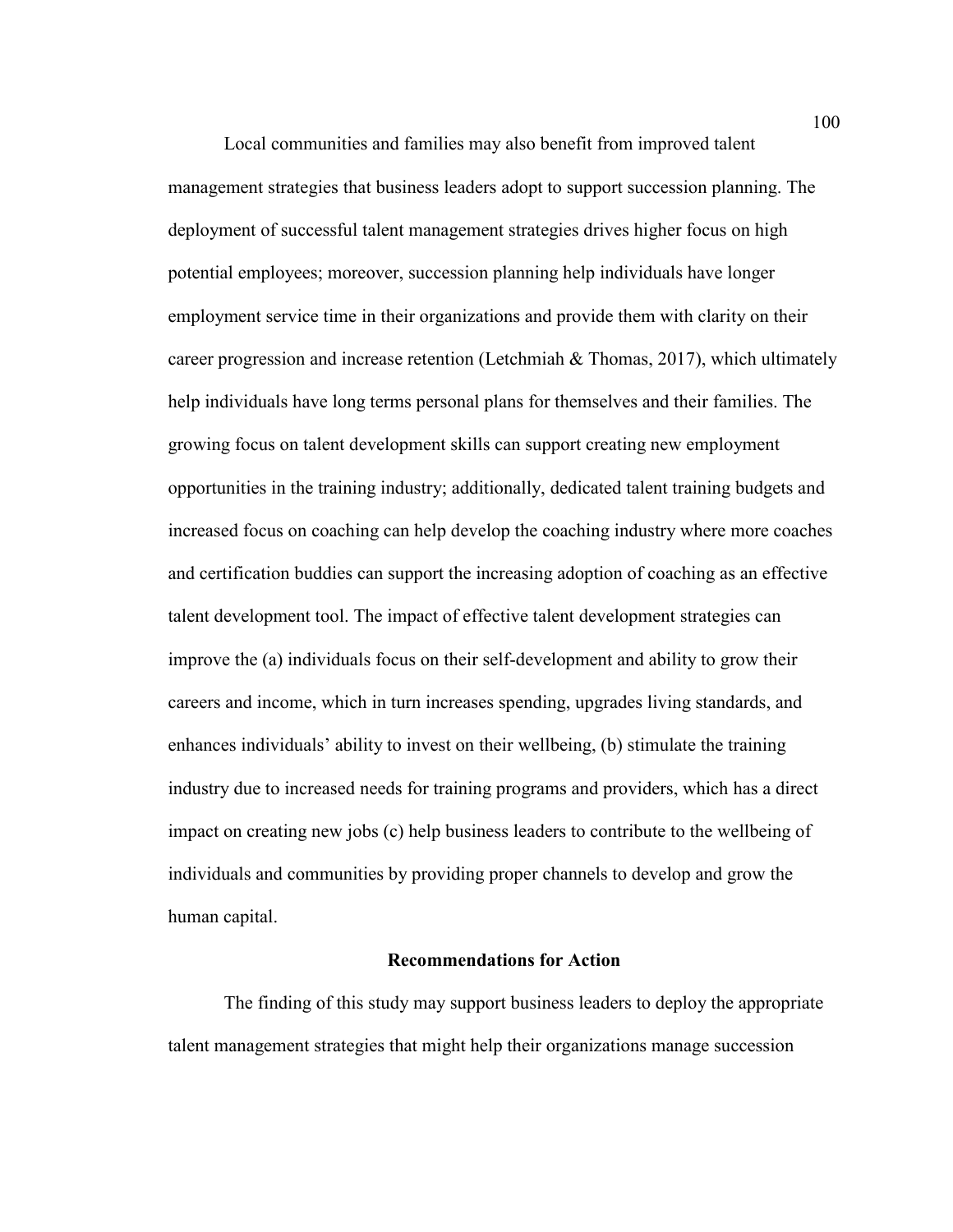planning efficiently. Based on the research results, I recommend current and future business leaders to

- Introduce the appropriate talent assessment tools and their transparency levels, and ensure these tools align with organizational culture;
- Develop practical talent development tools that align with HR strategies and policies. Talent development material and focus need to integrate with organizations' core competencies;
- Ensure that talent management strategies and succession planning align with organizations' growth strategies and human capital future needs;
- Devise KPIs on talent retention, turnover, internal promotions, and external talent influx. Moreover, HR managers need to revise organizations' recruitment strategies to support the knowledge transition between various workforce demographics;
- Consider coaching as a practical talent management tool. Coaching can support new leaders to grow their responsibilities and impact their onboarding process positively successfully; and
- Localize and integrate talent management strategies to align with organizations' visions of talent management. Otherwise, misalignment can grow potential resistance and undermine organizations' performance in succession planning.

The results of this research are significant to HR managers and business leaders and to a lower extent, talented employees. I intend to share the research findings through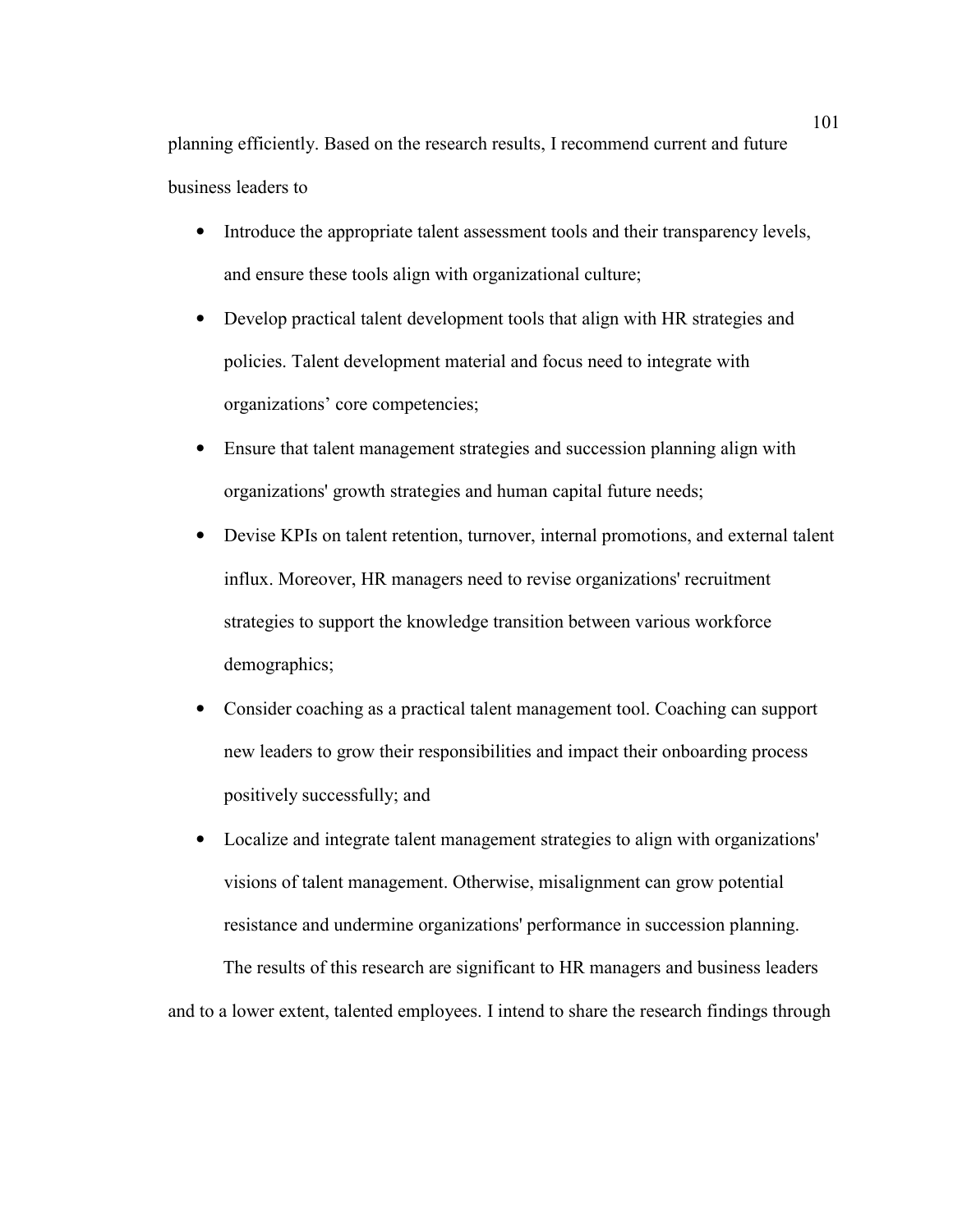journal articles, professional literature, professional HR associations, and respective seminars and associated conferences.

# **Recommendations for Further Research**

 The purpose of this qualitative multiple case study was to explore talent management strategies MNC business leaders use to improve succession planning. For this study, I identified two limitations, the population of the case study consisted of six MNC business leaders in Southeast Asia region; therefore, the study was grounded on the feedback of six business leaders who shared their real-life experiences in implementing talent management strategies to qualify future leaders through well-structured succession planning. A common attribute of qualitative case study researches using semistructured interviews is the high reliance on participants' subjective views of their experiences and their ability to disclose significant data over 1-hour interviews and share openly organizational documents. Future researchers should expand the sample size and the geographical region of potential participants to signify further the findings. Moreover, researchers could use other research methods and designs to offset any potential biases and subjectivity of participants.

In addition to research that can offset this study's limitations, I identified three main areas that future researchers could consider in the field of talent management and succession planning:

• Utilizing qualitative analysis design, future researchers can identify artificial intelligence (AI) strategies that integrate into talent management strategies, and to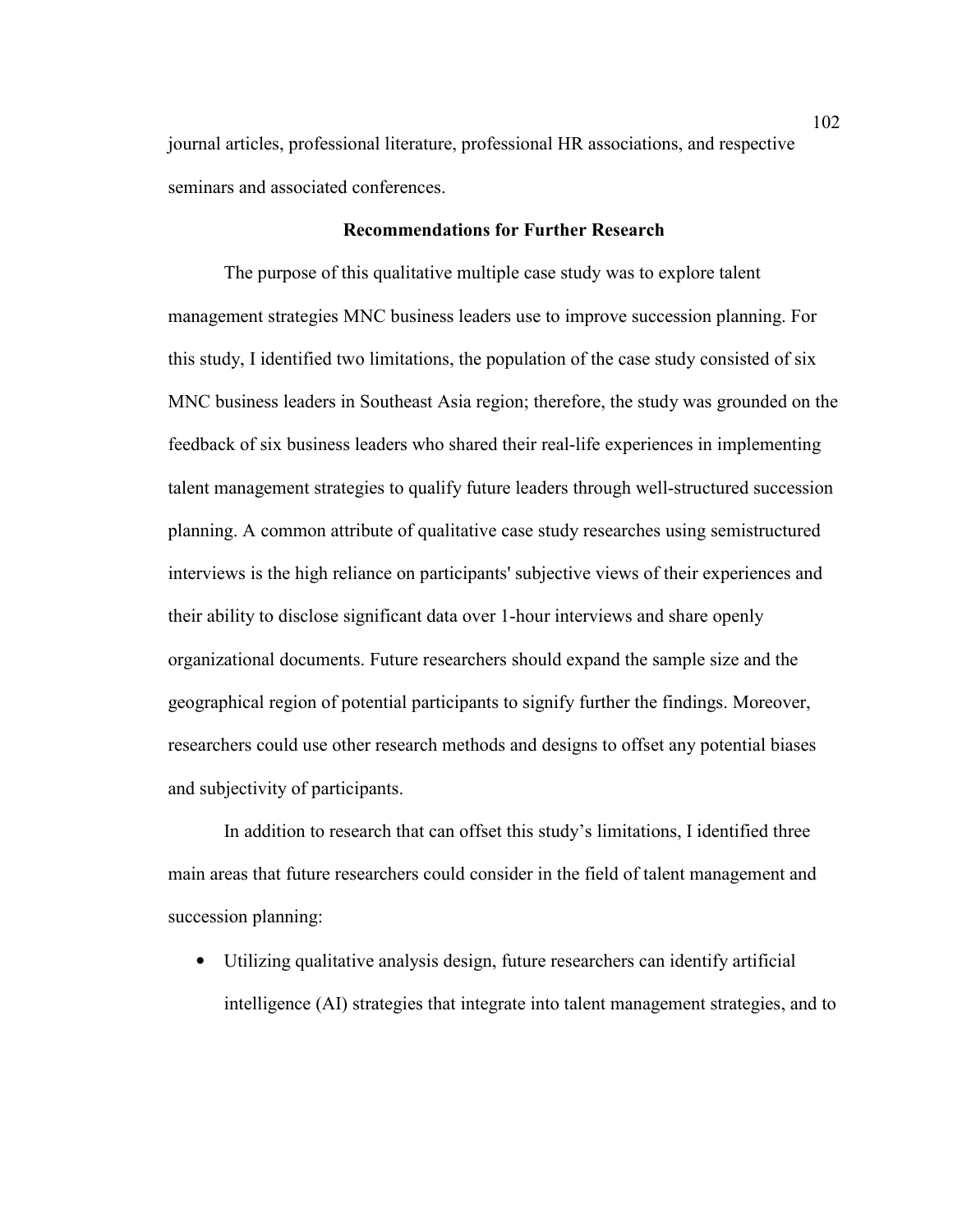what extent business leaders can invest in (AI) tools to identify, nurture, and adequality deploy talents;

- Assess the relationship between talent development strategies and retention. Applying mixed method research can support researchers detect and analyze employees' specific data that can proactively identify talented employees who are planning to exit or resign for diverse reasons, and how these predictive models can help stabilize organizations' talent capital during market turbulence; and
- Conduct in-depth research on succession planning programs applicability to help assess and evaluate succession planning pipelines' agility to accommodate and resemble market dynamics.

### **Reflections**

 The doctoral journey has challenged my professional outlook on individuals' intellectual capacities and their abilities to grow their life perspectives. I have been in senior management positions and residing in different geographical regions for the last 20 years, yet I am still amused by the cultural impact on social sciences and how management applications can vary between different countries, in particular, human resource strategies. This appreciation for diversified cultures led me to realize that management theories and their applications will never become depleted and will have varying outcomes based on their application context and market dynamics. As a result, this DBA study fulfilled a personal motive to explore some existing management theories that are still full of potential and require regular studying and re-assessments.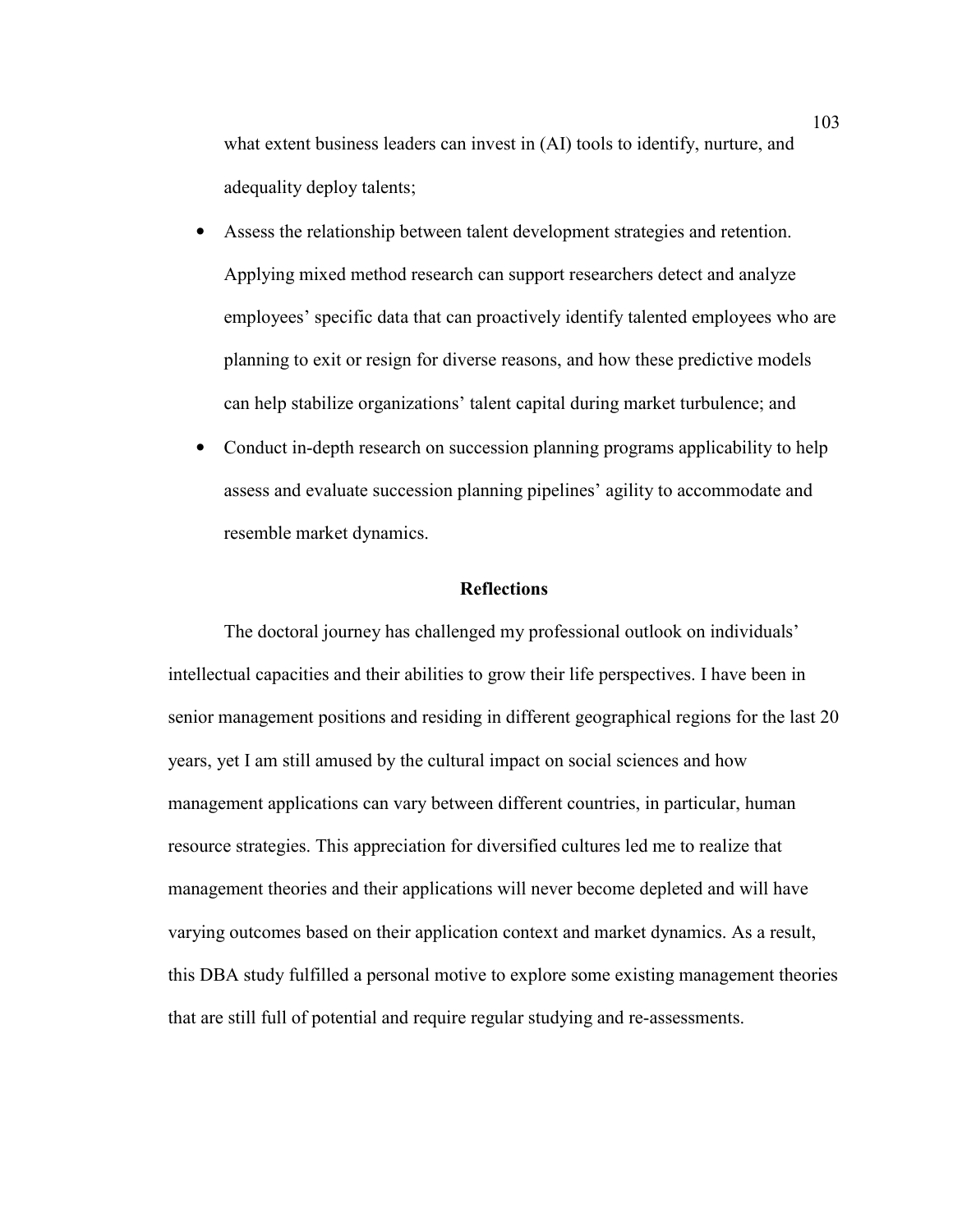Before embarking on this research, and despite my understanding of how demanding this journey will be, yet, I underestimated the amount of time, energy, and coordination that was required to complete my research. The journey helped me to mature academically and professionally. In terms of resources, I tapped on any possible support I had access to, including my colleagues, chair, professional network, and family. I confidently believe that I will use the gained knowledge and experience to contribute back through sharing and helping others how to find their passion. I intend to explore executive coaching to satisfy my aspiration of leaving a legacy and supporting future leaders to have better contributions through talent growth and personal mastery.

One of the biggest challenges I encountered was recruiting research partners and collecting approvals from organizations to share their HRM data. I was fortunate that I had a strong pipeline of potential participants who qualified to take part in the research. As a result, this challenge pushed me to appreciate researchers due to the amount of the invisible activities and efforts that are required to generate data and conduct the analysis, another reflection is the amount of entailed self-discipline and high ethics researchers need to have to ensure their studies are ethical and comply with *The Belmont Report* guidelines.

### **Conclusion**

The purpose of this qualitative multiple case study was to explore talent management strategies MNC business leaders use to improve succession planning. Succession planning can support organizations to retain talent, develop future leaders, and promote growth strategies (Haugh and Talwar, 2016). Six business leaders from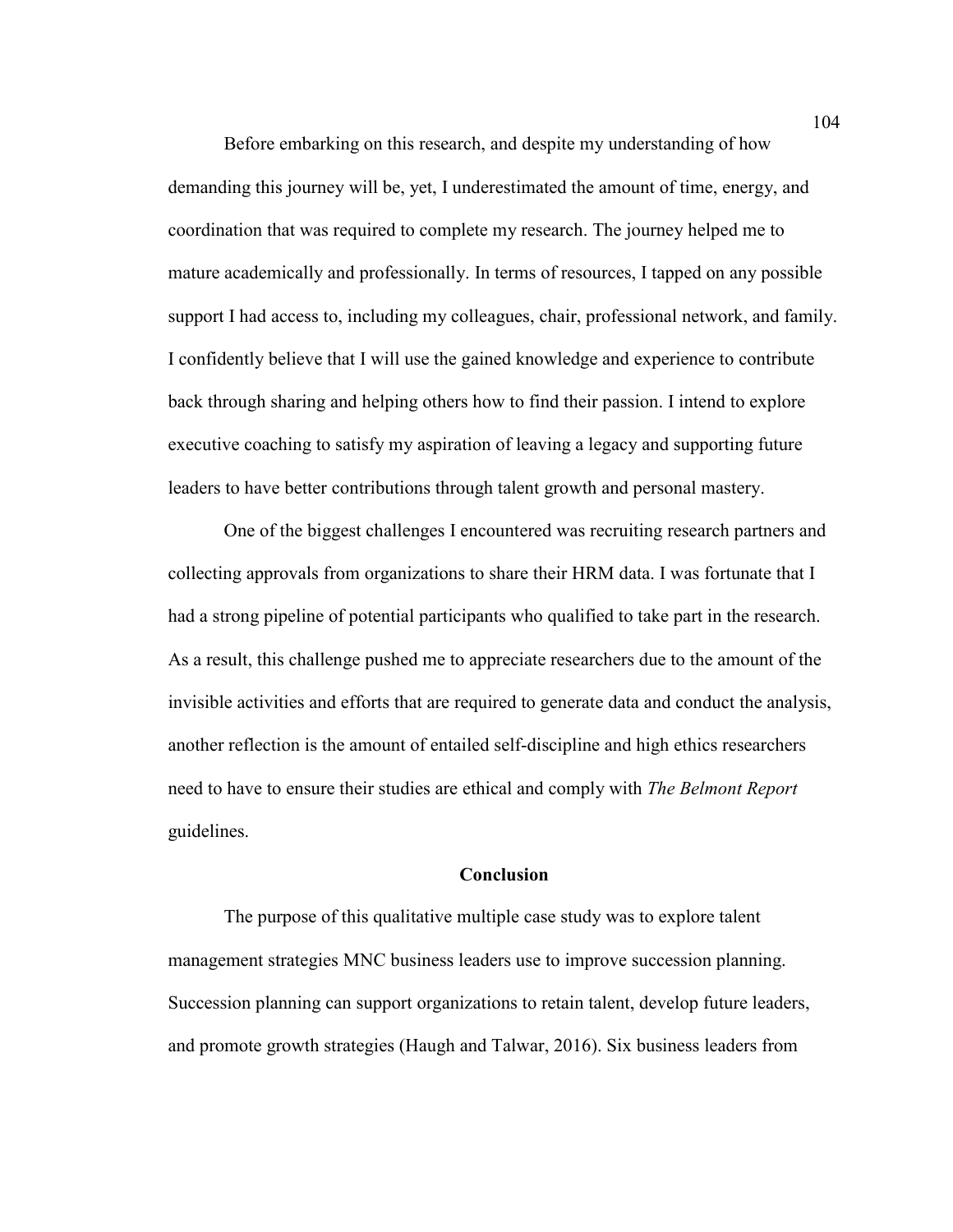different MNCs in the Southeast Asia region participated in interviews to share their experiences and answer the research question. The three emerged themes from this multiple case study aligned with the transformational leadership theory; the emerged themes included: (a) Organizational culture is pivotal for talent development, (b) Talent identification and development strategies, and (c) Strategic HRM is critical for succession planning. Aligning talent development tool to organizations' succession planning can help business leaders develop and prepare talents to fill future leadership positions; moreover, succession planning can support organizations to preserve organizational culture and values, maintain and deploy knowledge management tools, prepare for foreseeable changes in workforce demographics, and grow competitive employer branding and compelling reasons to retain and attract talents. The findings of this study promote future research on exploring strategies and tools to deploy Artificial Intelligence (AI) in talent management and succession planning, and how IT advancement can help in improving organizations' human capital efficiencies.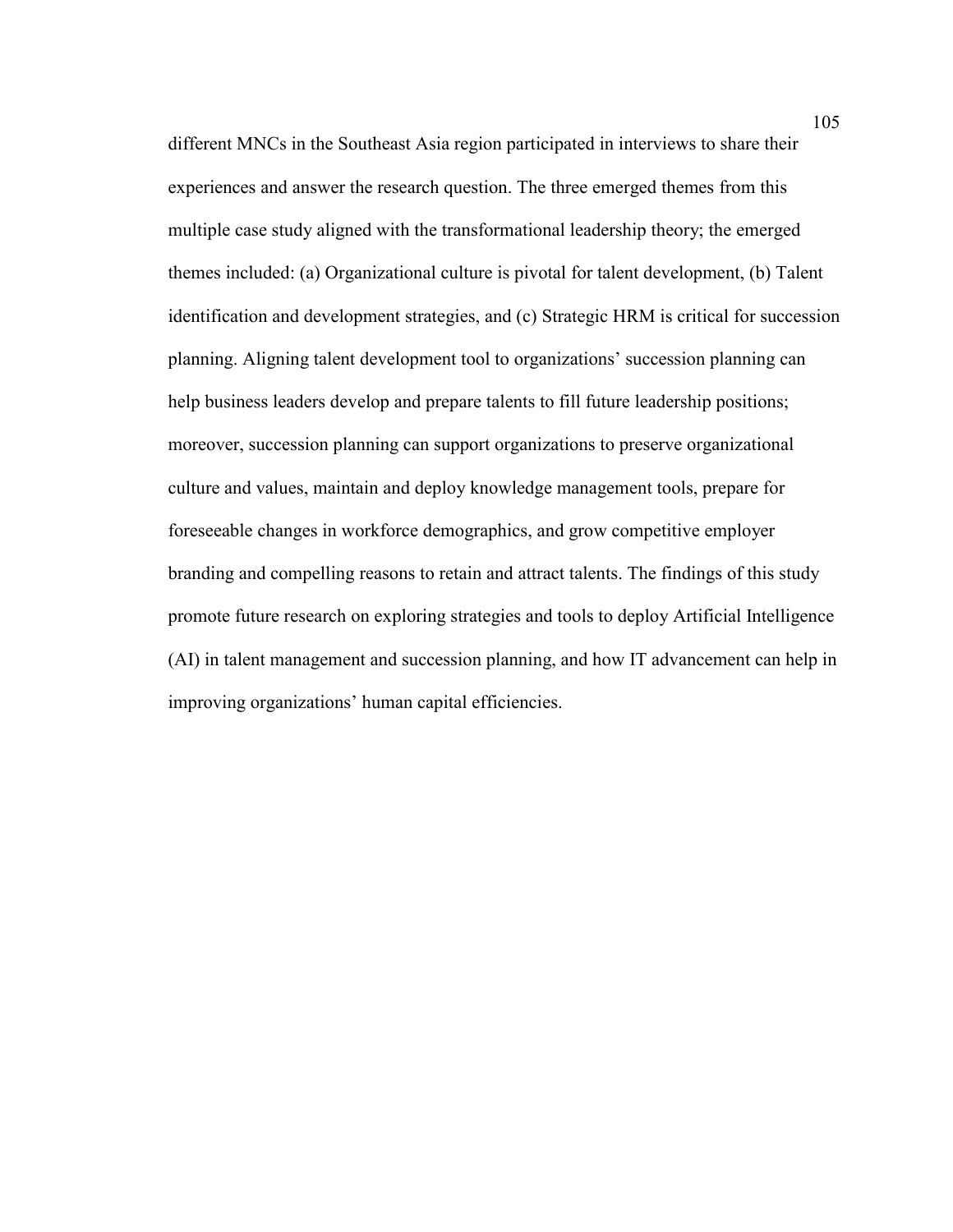### References

Abadie, A., Diamond, A., & Hainmueller, J. (2015). Comparative politics and the synthetic control method. *American Journal of Political Science, 59*, 495–510. https://doi.org/10.1111/ajps.12116

Abdalla, M. M., Oliveira, L. G. L., Azevedo, C. E. F., & Gonzalez, R. K. (2018). Quality in qualitative organizational research: Types of triangulation as a methodological alternative. *Administração: Ensino e Pesquisa, 19*, 66–98. https://doi.org/10.13058/raep.2018.v19n1.578

- Abdul-Halim, H., Che-Ha, N., Geare, A., & Ramayah, T. (2016). The pursuit of HR outsourcing in an emerging economy: The effects of HRM strategy on HR labour costs. *Canadian Journal of Administrative Sciences / Revue Canadienne Des Sciences de l'Administration, 33*, 153–168. https://doi.org/10.1002/cjas.1370
- Abouraia, M. K., & Othman, S. M. (2017). Transformational leadership, job satisfaction, organizational commitment, and turnover intentions: The direct effects among bank representatives. *American Journal of Industrial and Business Management, 7*, 404-423. https://doi.org/10.4236/ajibm.2017.74029
- Abu Khalaf, R. K., Hmoud, H. Y., & Obeidat, B. (2019). Reviewing the mediating role of job satisfaction on the effect of employee engagement on organizational performance. *Journal of Social Sciences (COES&RJ-JSS), 8*, 7–23. https://doi.org/10.25255/jss.2019.8.1.7.23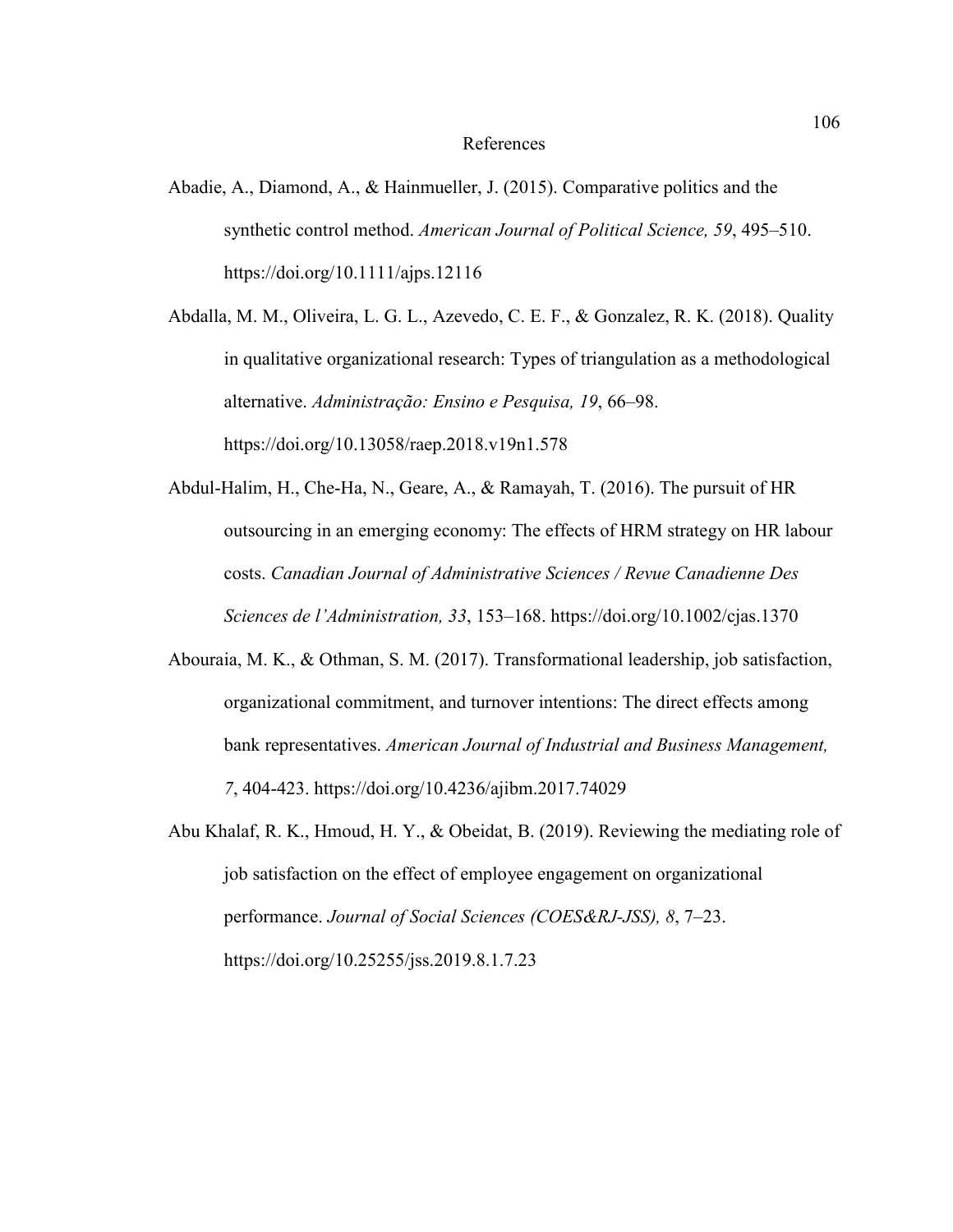- Al Ariss, A., Cascio, W. F., & Paauwe, J. (2014). Talent management: Current theories and future research directions. *Journal of World Business, 49*, 173–179. https://doi.org/10.1016/j.jwb.2013.11.001
- Al Shamsi, S. A. O., Dixon, C., Hossan, C. G., & Papanastassiou, M. (2015). Coaching constructs and leadership development at an oil and gas company in the United Arab Emirates. *Journal of Competitiveness Studies, 23*(1/2), 13–33. Retrieved from http://cjournal.cz
- Al-Dubai, S. A. R., Alshagga, M. A., & Manaf, M. R. A. (2013). Mentoring and perceived stress level among private medical students: A Malaysian perspective. *Procedia - Social and Behavioral Sciences, 93,* 276–280. https://doi.org/10.1016/ j.sbspro.2013.09.189
- Al-Haddad, S., & Kotnour, T. (2015). Integrating the organizational change literature: A model for successful change. *Journal of Organizational Change Management, 28*, 234–262. https://doi.org/10.1108/JOCM-11-2013-0215
- Altemeyer, B. (2019). Making the business case for AI in HR: Two case studies. *Strategic HR Review, 18*, 66–70. https://doi.org/10.1108/SHR-12-2018-0101
- Amankwaa, L. (2016). Creating protocols for trustworthiness in qualitative research. *Journal of Cultural Diversity, 23*, 121–127. Retrieved from http://tuckerpub.com
- Appelbaum, S. H., Gunkel, H., Benyo, C., Ramadan, S., Sakkal, F., & Wolff, D. (2012). Transferring corporate knowledge via succession planning: Analysis and solutions – Part 1. *Industrial and Commercial Training, 44*, 281–289. https://doi.org/10.1108/00197851211245031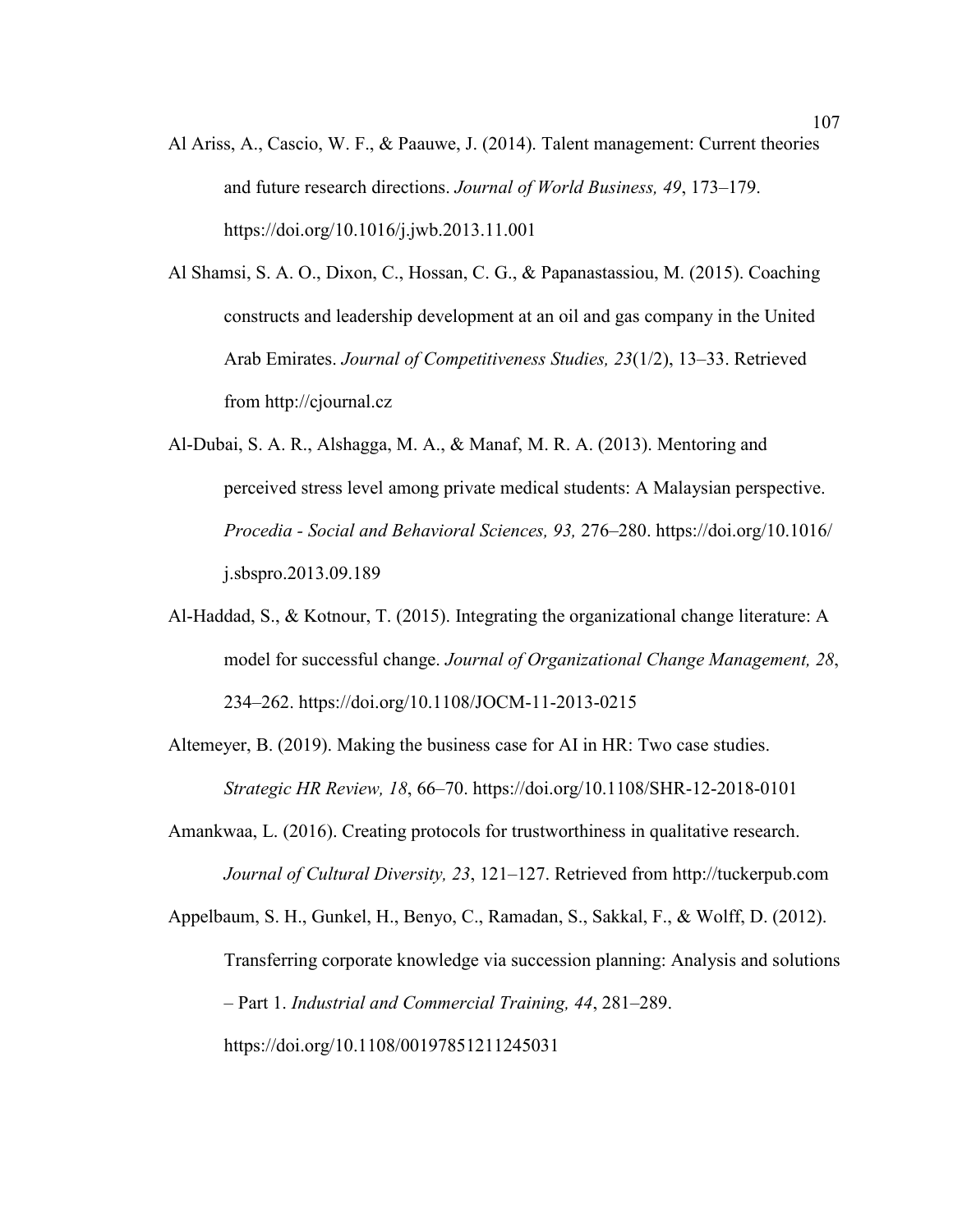- Atkins, A. (2013). Three step HR strategy. *Human Resources Magazine, 18*(1), 8–9. Retrieved from https://www.hrinz.org.nz
- Bali, M., & Dixit, S. (2016). Employer brand building for effective talent management. *International Journal of Applied Sciences and Management, 2*(1), 183–191. Retrieved from https://www.waljatcollege.edu.om
- Barbara, M. (2015). Managing cultural diversity as a societal approach to sustainable human resource management*. Social Sciences, 89,* 8–18. https://doi.org/10.5755/ j01.ss.89.3.13669
- Bass, B. M. (1985). *Leadership and performance beyond expectations.* New York, NY: Free Press.
- Bass, B. M. (1999). Two decades of research and development in transformational leadership. *European Journal of Work and Organizational Psychology, 8*, 9–32. https://doi.org/10.1080/135943299398410
- Bass, B. M., & Avolio, B. J. (1993). Transformational leadership and organizational culture. *Public Administration Quarterly, 17*(1), 112–121. Retrieved from http://paq.spaef.org
- Batistič, S., Černe, M., Kaše, R., & Zupic, I. (2016). The role of organizational context in fostering employee proactive behavior: The interplay between HR system configurations and relational climates. *European Management Journal, 34*, 579– 588. https://doi.org/10.1016/j.emj.2016.01.008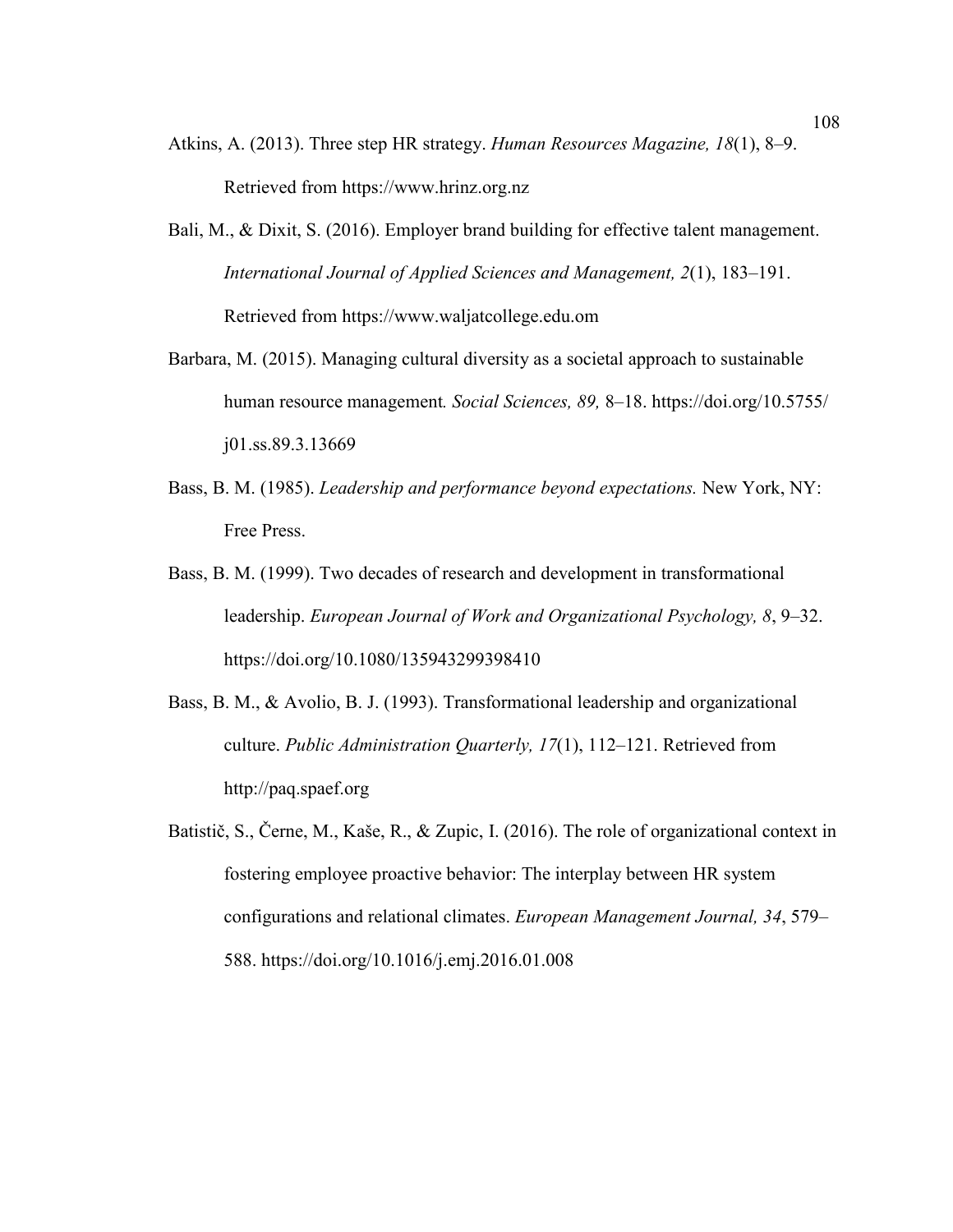- Bell, E., & Bryman, A. (2007). The ethics of management research: An exploratory content analysis. *British Journal of Management, 18*, 63–77. https://doi.org/10.1111/j.1467-8551.2006.00487.x
- Bergh, D. D., Sharp, B. M., Aguinis, H., & Li, M. (2017). Is there a credibility crisis in strategic management research? Evidence on the reproducibility of study findings. *Strategic Organization, 15*, 423–436. https://doi.org/10.1177/1476127017701076
- Berns, K. V. D., & Klarner, P. (2017). A review of the CEO succession literature and a future research program. *Academy of Management Perspectives*, *31*, 83–108. https://doi.org/10.5465/amp.2015.0183
- Bettis, R. A., Gambardella, A., Helfat, C., & Mitchell, W. (2015). Qualitative empirical research in strategic management. *Strategic Management Journal, 36*, 637–639. https://doi.org/10.1002/smj.2317
- Bhandarker, A., & Rai, S. (2015). Positive transformational leadership: Case study of an Indian public sector bank. *Asia-Pacific Journal of Business Administration, 7*, 34– 55. https://doi.org/10.1108/APJBA-03-2014-0044
- Birt, L., Scott, S., Cavers, D., Campbell, C., & Walter, F. (2016). Member checking: A tool to enhance trustworthiness or merely a nod to validation? *Qualitative Health Research, 26*, 1802–1811. https://doi.org/10.1177/1049732316654870
- Biswas, M. K., & Suar, D. (2016). Antecedents and consequences of employer branding. *Journal of Business Ethics, 136*, 57–72. https://doi.org/10.1007/s10551-014-2502- 3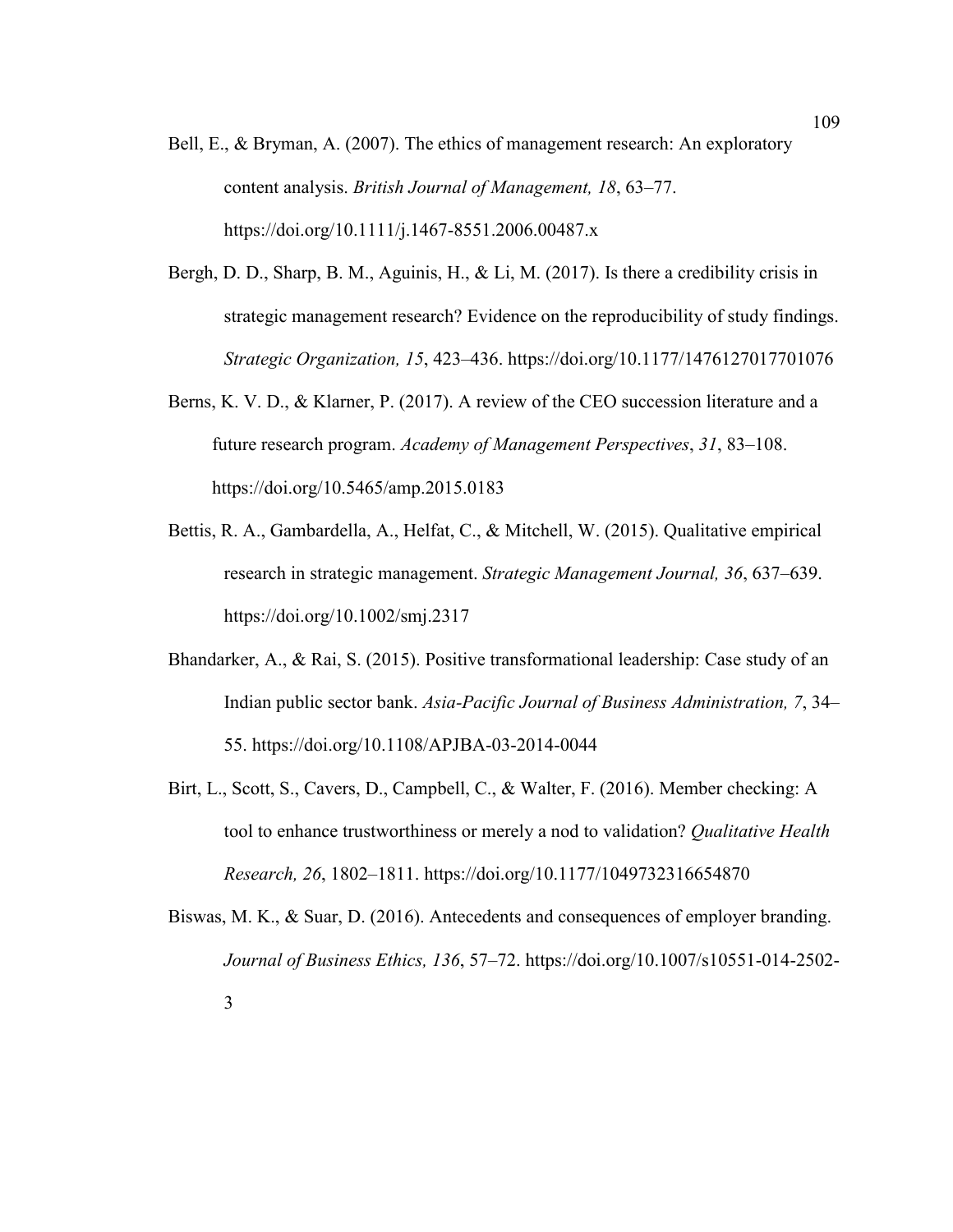- Boehm, S. A., Dwertmann, D. J. G., Bruch, H., & Shamir, B. (2015). The missing link? Investigating organizational identity strength and transformational leadership climate as mechanisms that connect CEO charisma with firm performance. *The Leadership Quarterly, 26*, 156–171. https://doi.org/10.1016/j.leaqua.2014.07.012
- Breevaart, K., Bakker, A. B., Demerouti, E., & Derks, D. (2016). Who takes the lead? A multi-source diary study on leadership, work engagement, and job performance. *Journal of Organizational Behavior, 37*, 309–325. https://doi.org/10.1002/ job.2041

Burns, J. M. (1978). *Leadership*. New York, NY: Harper & Row.

- Carleton, E. L., Barling, J., & Trivisonno, M. (2018). Leaders' trait mindfulness and transformational leadership: The mediating roles of leaders' positive affect and leadership self-efficacy. *Canadian Journal of Behavioural Science / Revue Canadienne Des Sciences Du Comportement*, *50*, 185–194. https://doi.org/10.1037/ cbs0000103
- Cascio, W. F., & Boudreau, J. W. (2016). The search for global competence: From international HR to talent management. *Journal of World Business, 51*, 103–114. https://doi.org/10.1016/j.jwb.2015.10.002
- Castillo-Montoya, M. (2016). Preparing for interview research: The interview protocol refinement framework. *The Qualitative Report, 21*, 811–831. Retrieved from https://nsuworks.nova.edu/tqr/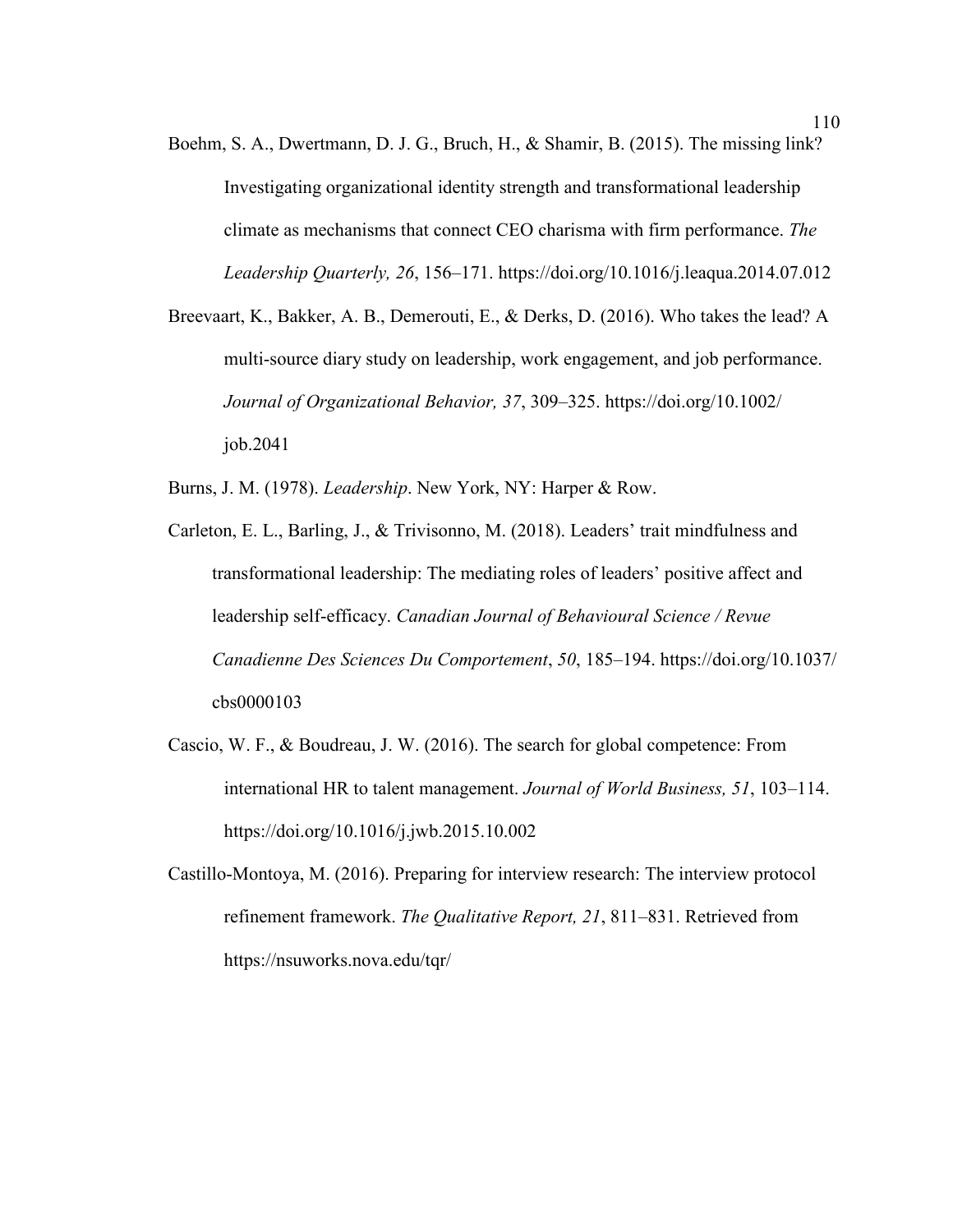- Castleberry, A., & Nolen, A. (2018). Thematic analysis of qualitative research data: Is it as easy as it sounds? *Currents in Pharmacy Teaching and Learning, 10*, 807–815. https://doi.org/10.1016/j.cptl.2018.03.019
- Cerdin, J.-L., & Brewster, C. (2014). Talent management and expatriation: Bridging two streams of research and practice. *Journal of World Business, 49*, 245–252. https://doi.org/10.1016/j.jwb.2013.11.008
- Chams, N., & García-Blandón, J. (2019). On the importance of sustainable human resource management for the adoption of sustainable development goals. *Resources, Conservation and Recycling, 141,* 109–122. https://doi.org/10.1016/ j.resconrec.2018.10.006
- Chang, H. H., Hung, C.-J., & Hsieh, H.-W. (2014). Virtual teams: Cultural adaptation, communication quality, and interpersonal trust. *Total Quality Management & Business Excellence, 25*, 1318–1335. https://doi.org/10.1080/14783363. 2012.704274
- Cleary, M., Horsfall, J., & Hayter, M. (2014). Data collection and sampling in qualitative research: Does size matter? *Journal of Advanced Nursing, 70*, 473–475. https://doi.org/10.1111/jan.12163
- Coultas, C. W., & Salas, E. (2015). Identity construction in coaching: Schemas, information processing, and goal commitment. *Consulting Psychology Journal: Practice and Research, 67*, 298–325. https://doi.org/10.1037/cpb0000046
- Cronin, C. (2014). Using case study research as a rigorous form of inquiry. *Nurse Researcher, 21*(5), 19–27. https://doi.org/10.7748/nr.21.5.19.e1240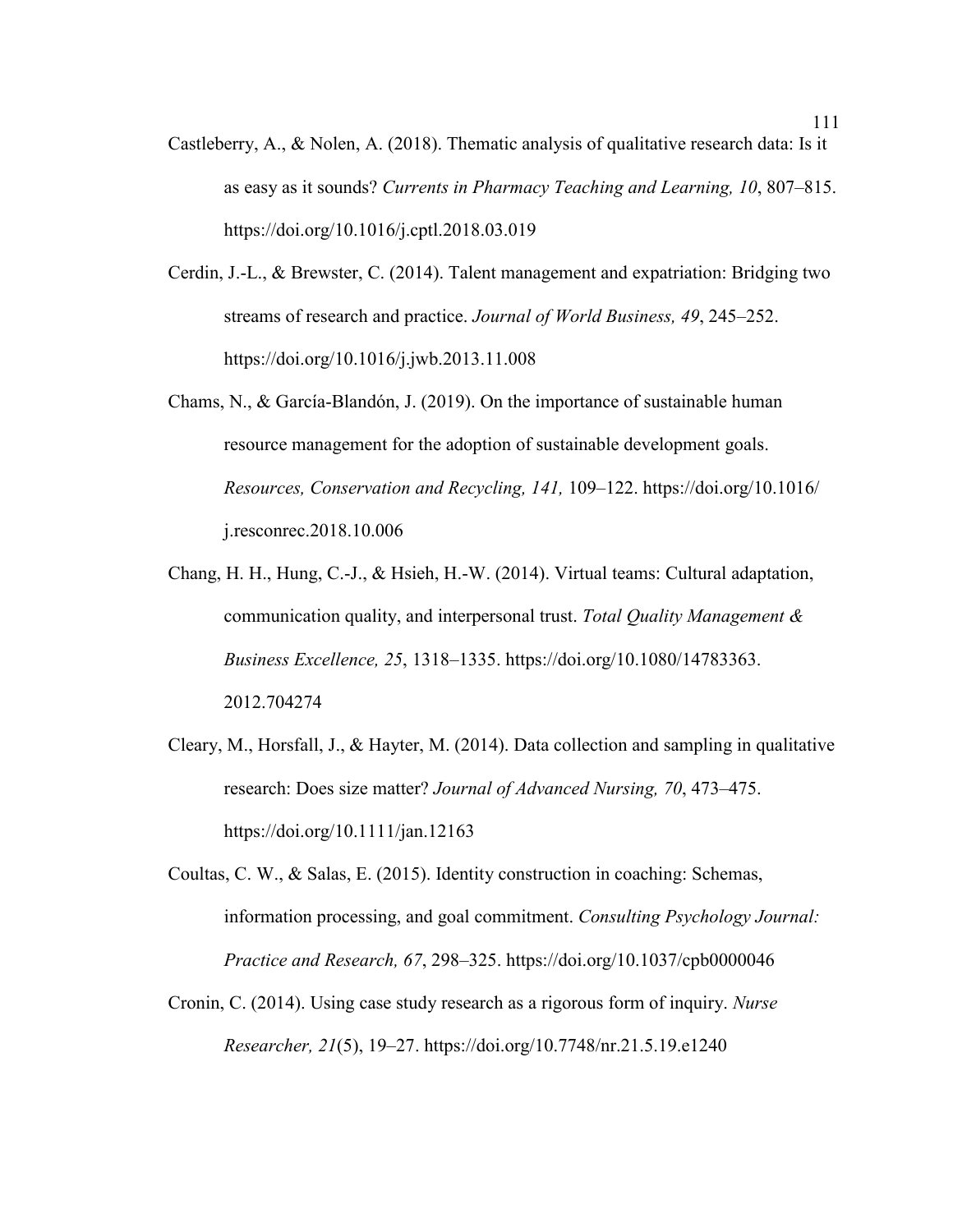- Denzin, N. K. (2012). Triangulation 2.0. *Journal of Mixed Methods Research*, *6*, 80–88. https://doi.org/10.1177/1558689812437186
- Diaz-Carrion, R., López-Fernández, M., & Romero-Fernandez, P. M. (2019). Evidence of different models of socially responsible HRM in Europe. *Business Ethics: A European Review, 28*, 1–18. https://doi.org/10.1111/beer.12203
- Donohue, M. E. (2016). The death of high performance programs: Transferring knowledge in the new millennial. *Journal of Diversity Management (JDM), 11*, 1–6. https://doi.org/10.19030/jdm.v11i1.9687
- Downs, L. (2015). Star talent: Investing in high-potential employees for organizational success. *Industrial and Commercial Training, 47*, 349–355. https://doi.org/10.1108/ICT-06-2015-0041
- Dusek, G., Yurova, Y., & Ruppel, C. P. (2015). Using social media and targeted snowball sampling to survey a hard-to-reach population: A case study. *International Journal of Doctoral Studies, 10*, 279–299. https://doi.org/10.28945/2296
- Easa, N. F., & Fincham, R. (2012). The application of the socialisation, externalisation, combination and internalisation model in cross-cultural contexts: Theoretical analysis. *Knowledge and Process Management, 19*, 103–109. https://doi.org/10.1002/kpm.1385
- Farndale, E., Pai, A., Sparrow, P., & Scullion, H. (2014). Balancing individual and organizational goals in global talent management: A mutual-benefits perspective. *Journal of World Business, 49*, 204–214. https://doi.org/10.1016/j.jwb. 2013.11.004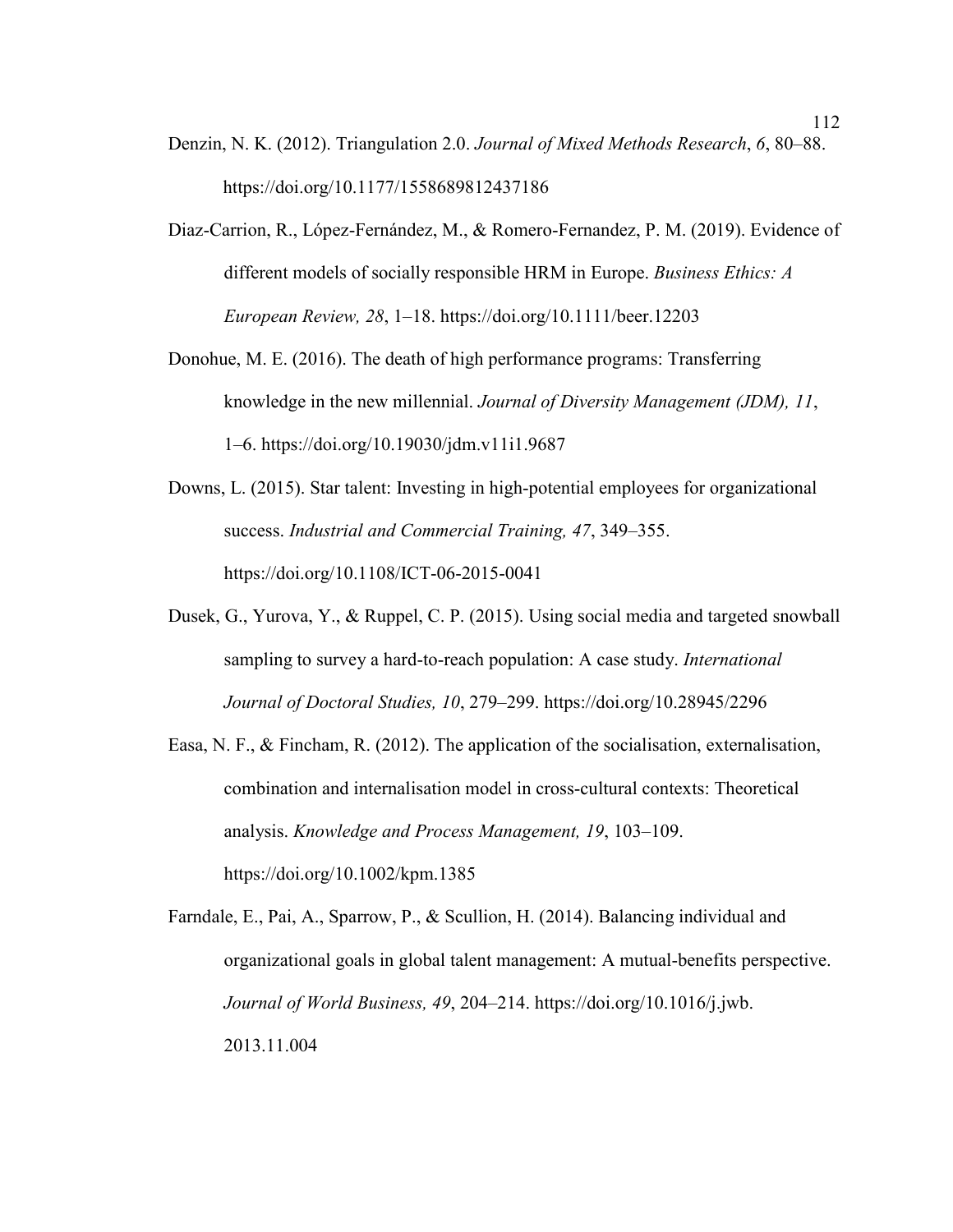- Feldman, D. C., & Lankau, M. J. (2005). Executive coaching: A review and agenda for future research. *Journal of Management, 31*, 829–848. https://doi.org/10.1177/ 0149206305279599
- Filsinger, C. (2014). The virtual line manager as coach: Coaching direct reports remotely and across cultures. *International Journal of Evidence Based Coaching & Mentoring, 12*(2), 188–202. Retrieved from http://www.business.brookes.ac.uk
- Flick, U. (2018). *An introduction to qualitative research* (6th ed.). Thousand Oaks, CA: SAGE.
- Ford, E. W., Lowe, K. B., Silvera, G. B., Babik, D., & Huerta, T. R. (2016). Insider versus outsider executive succession: The relationship to hospital efficiency. *Health Care Management Review, 43,* 61–68. https://doi.org/10.1097/HMR. 0000000000000112
- Foster, C. L. (2015). Managing the flow of talent through organizations a boundary-less model. *Development and Learning in Organizations, 29*(1), 15–19. https://doi.org/10.1108/DLO-06-2014-0045
- Franco, M., & Matos, P. G. (2015). Leadership styles in SMEs: A mixed-method approach. *International Entrepreneurship and Management Journal, 11*, 425– 451. https://doi.org/10.1007/s11365-013-0283-2
- Friesen, P., Kearns, L., Redman, B., & Caplan, A. L. (2017). Rethinking the Belmont report? *The American Journal of Bioethics*, *17*(7), 15–21. https://doi.org/10.1080/ 15265161.2017.1329482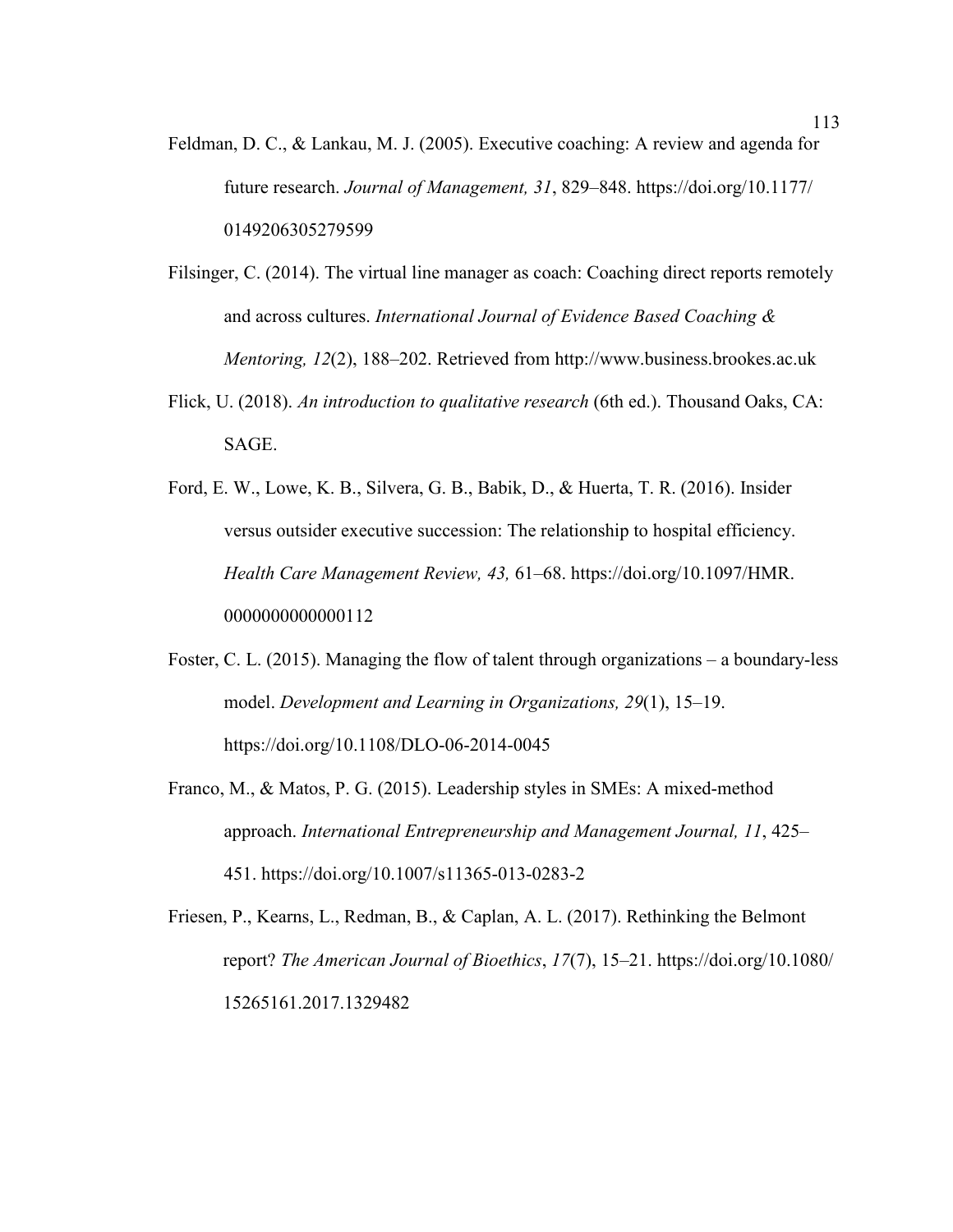- Fusch, P., & Ness, L. R. (2015). Are we there yet? Data saturation in qualitative research. *The Qualitative Report*, *20*, 1408–1416. Retrieved from https://nsuworks.nova.edu/tqr
- Fusch, P., Fusch, G., & Ness, L. (2018). Denzin's paradigm shift: Revisiting triangulation in qualitative research. *Journal of Social Change, 10*, 19–32. Retrieved from https://scholarworks.waldenu.edu/jsc/
- Gallus, J., & Frey, B. S. (2016). Awards as non-monetary incentives. *Evidence-Based HRM: A Global Forum for Empirical Scholarship, 4*, 81–91. https://doi.org/10.1108/EBHRM-05-2015-0016
- Galpin, T., Whitttington, J. L., & Bell, G. (2015). Is your sustainability strategy sustainable? Creating a culture of sustainability. *Corporate Governance: The International Journal of Business in Society, 15*, 1–17. https://doi.org/10.1108/ CG-01-2013-0004
- Gan, G. C., Chong, C. W., Yuen, Y. Y., Yen Teoh, W. M., & Rahman, M. S. (2020). Executive coaching effectiveness: Towards sustainable business excellence. *Total Quality Management & Business Excellence.* Advance online publication. 1–19. https://doi.org/10.1080/14783363.2020.1724507
- Goodell, L. S., Stage, V. C., & Cooke, N. K. (2016). Practical qualitative research strategies: Training interviewers and coders. *Journal of Nutrition Education and Behavior, 48*, 578–585. https://doi.org/10.1016/j.jneb.2016.06.001
- Gözükara, İ., & Hatipoğlu, Z. (2016). The effect of employer branding on employees' organizational citizenship behaviors. *International Journal of Business*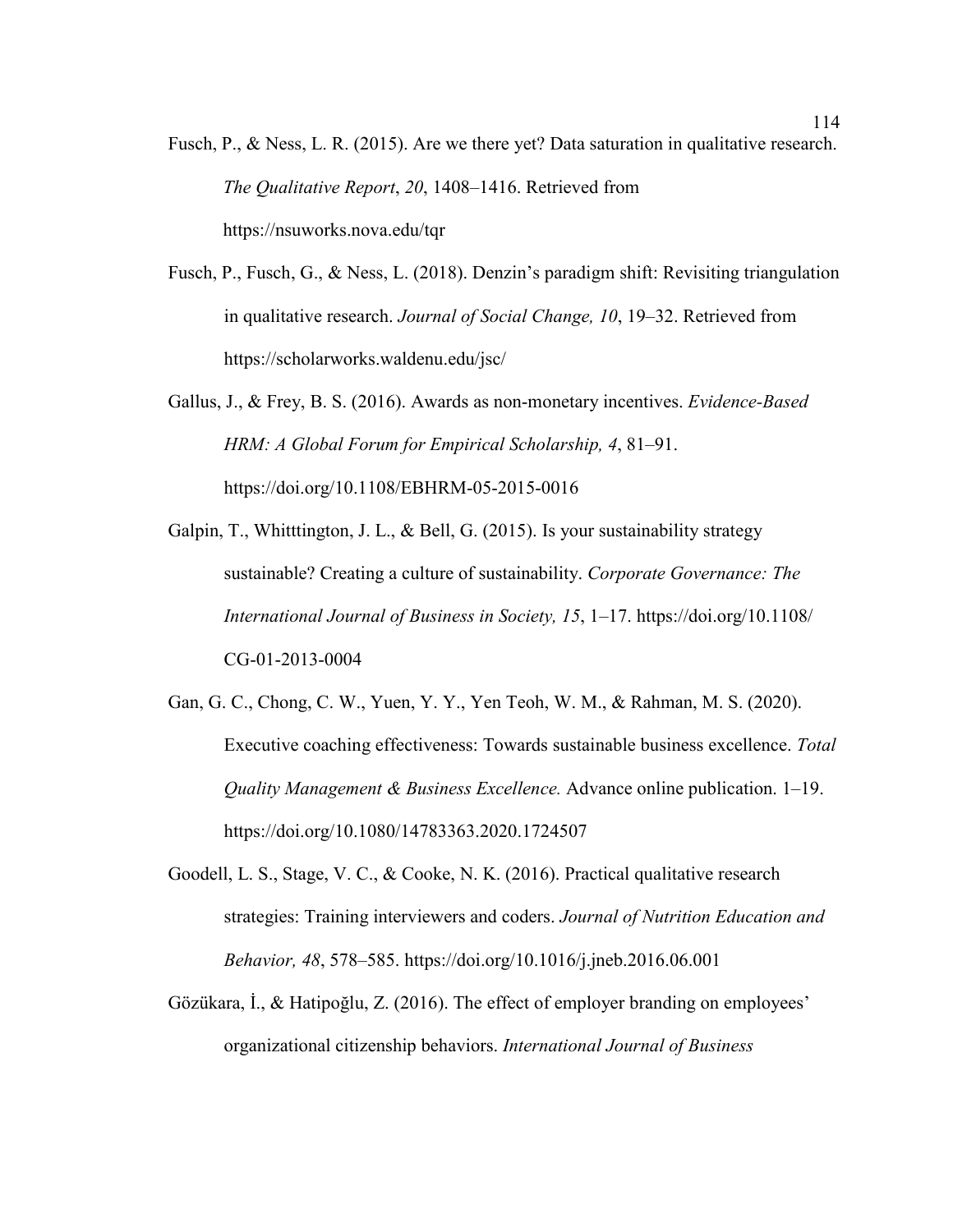*Management and Economic Research (IJBMER), 7*, 477–485. Retrieved from http://www.ijbmer.com

- Grayson, A. R. (2016). *The relationship between supervisor-employee trust, supervisoremployee coaching, and workplace thriving: A quantitative correlational study* (Doctoral dissertation). Retrieved from ProQuest Dissertations and Theses Global. (Order No. 10025745)
- Griffith, J. A., Baur, J. E., & Buckley, M. R. (2019). Creating comprehensive leadership pipelines: Applying the real options approach to organizational leadership development. *Human Resource Management Review, 29,* 305–315. https://doi.org/10.1016/j.hrmr.2018.07.001
- Groen, B. A. C., Wouters, M. J. F., & Wilderom, C. P. M. (2017). Employee participation, performance metrics, and job performance: A survey study based on self-determination theory. *Management Accounting Research, 36,* 51–66. https://doi.org/10.1016/j.mar.2016.10.001
- Grossoehme, D. H. (2014). Overview of qualitative research. *Journal of Health Care Chaplaincy*, *20*, 109–122. https://doi.org/10.1080/08854726.2014.925660
- Grover, S., & Furnham, A. (2016). Coaching as a developmental intervention in organisations: A systematic review of its effectiveness and the mechanisms underlying it. *PloS One, 11*(7), 1–41. https://doi.org/10.1371/journal. pone.0159137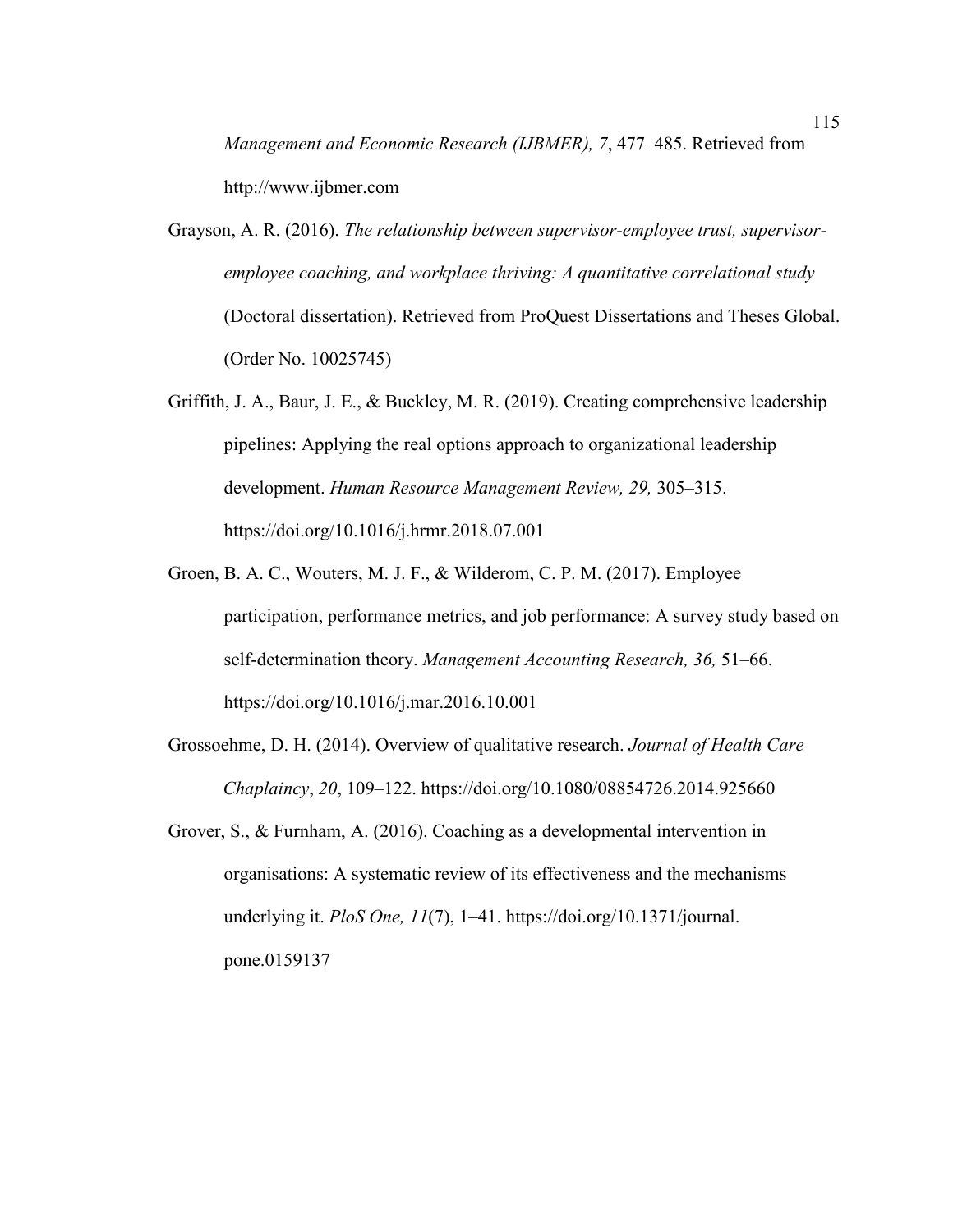- Hadi, M. A., & José Closs, S. (2015). Ensuring rigour and trustworthiness of qualitative research in clinical pharmacy. *International Journal of Clinical Pharmacy, 38,*  641–646. https://doi.org/10.1007/s11096-015-0237-6
- Halcomb, E., & Hickman, L. (2015). Mixed methods research. *Nursing Standard, 29*(32), 41–47. https://doi.org/10.7748/ns.29.32.41.e8858
- Hales, P. D. (2016). Changing perspectives: Validation framework review of examples of mixed methods research into culturally relevant teaching. *Multicultural Education Review, 8*, 195–210. https://doi.org/10.1080/2005615X.2016.1184020
- Haley, R. (2019). *Traits and management strategies attributed to the success of virtualteam leaders* (Doctoral dissertation). Retrieved from ProQuest Dissertations and Theses Global. (Order No. 10937121)
- Hardicre, J. (2014). Valid informed consent in research: An introduction. *British Journal of Nursing*, *23*, 564–567. https://doi.org/10.12968/bjon.2014.23.11.564
- Harsch, K., & Festing, M. (2020). Dynamic talent management capabilities and organizational agility - A qualitative exploration. *Human Resource Management, 59,* 43–61. https://doi.org/10.1002/hrm.21972
- Harvey, L. (2015). Beyond member-checking: A dialogic approach to the research interview. *International Journal of Research & Method in Education*, *38*, 23–38. https://doi.org/10.1080/1743727X.2014.914487
- Haugh, H. M., & Talwar, A. (2016). Linking social entrepreneurship and social change: The mediating role of empowerment. *Journal of Business Ethics, 133*, 643–658. https://doi.org/10.1007/s10551-014-2449-4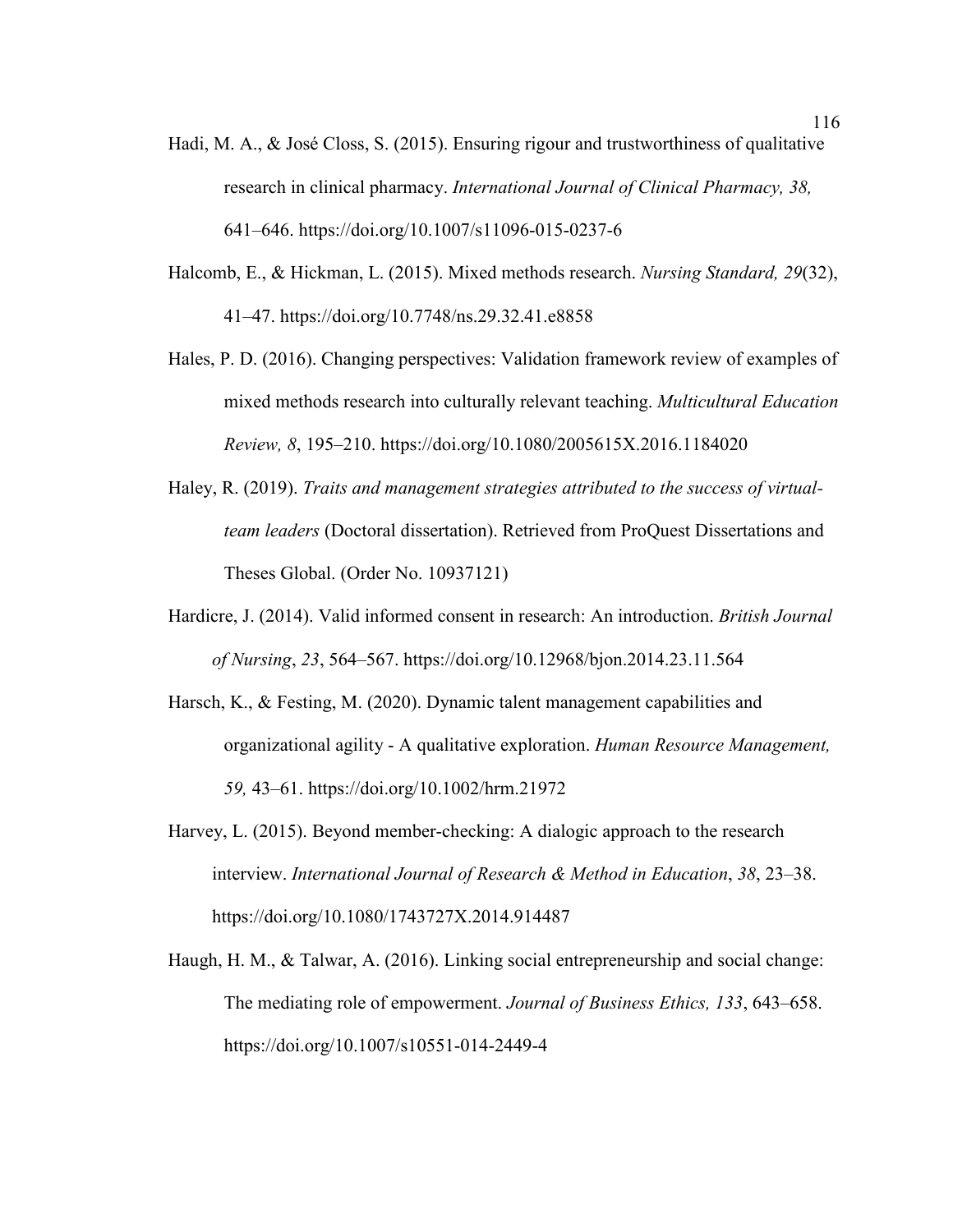- He, Z., Carini, S., Sim, I., & Weng, C. (2015). Visual aggregate analysis of eligibility features of clinical trials. *Journal of Biomedical Informatics*, *54*, 241–255. https://doi.org/10.1016/j.jbi.2015.01.005
- Heckathorn, D. D., & Cameron, C. J. (2017). Network sampling: From snowball and multiplicity to respondent-driven sampling. *Annual Review of Sociology*, *43*, 110– 119. https://doi.org/10.1146/annurev-soc-060116-053556
- Hedayati Mehdiabadi, A., & Li, J. (2016). Understanding talent development and implications for human resource development: An integrative literature review. *Human Resource Development Review*, *15*, 263–294. https://doi.org/10.1177/ 1534484316655667
- Herd, A. M., Alagaraja, M., & Cumberland, D. M. (2016). Assessing global leadership competencies: The critical role of assessment centre methodology. *Human Resource Development International, 19*, 27–43. https://doi.org/10.1080/ 13678868.2015.1072125
- Hernández-Hernández, F., & Sancho-Gil, J. M. (2015). A learning process within an education research group: An approach to learning qualitative research methods. *International Journal of Social Research Methodology*, *18*, 651–667. https://doi.org/10.1080/13645579.2015.1049468
- Hesse-Biber, S. (2016). Qualitative or mixed methods research inquiry approaches: Some loose guidelines for publishing in sex roles. *Sex Roles, 74*, 6–9. https://doi.org/10.1007/s11199-015-0568-8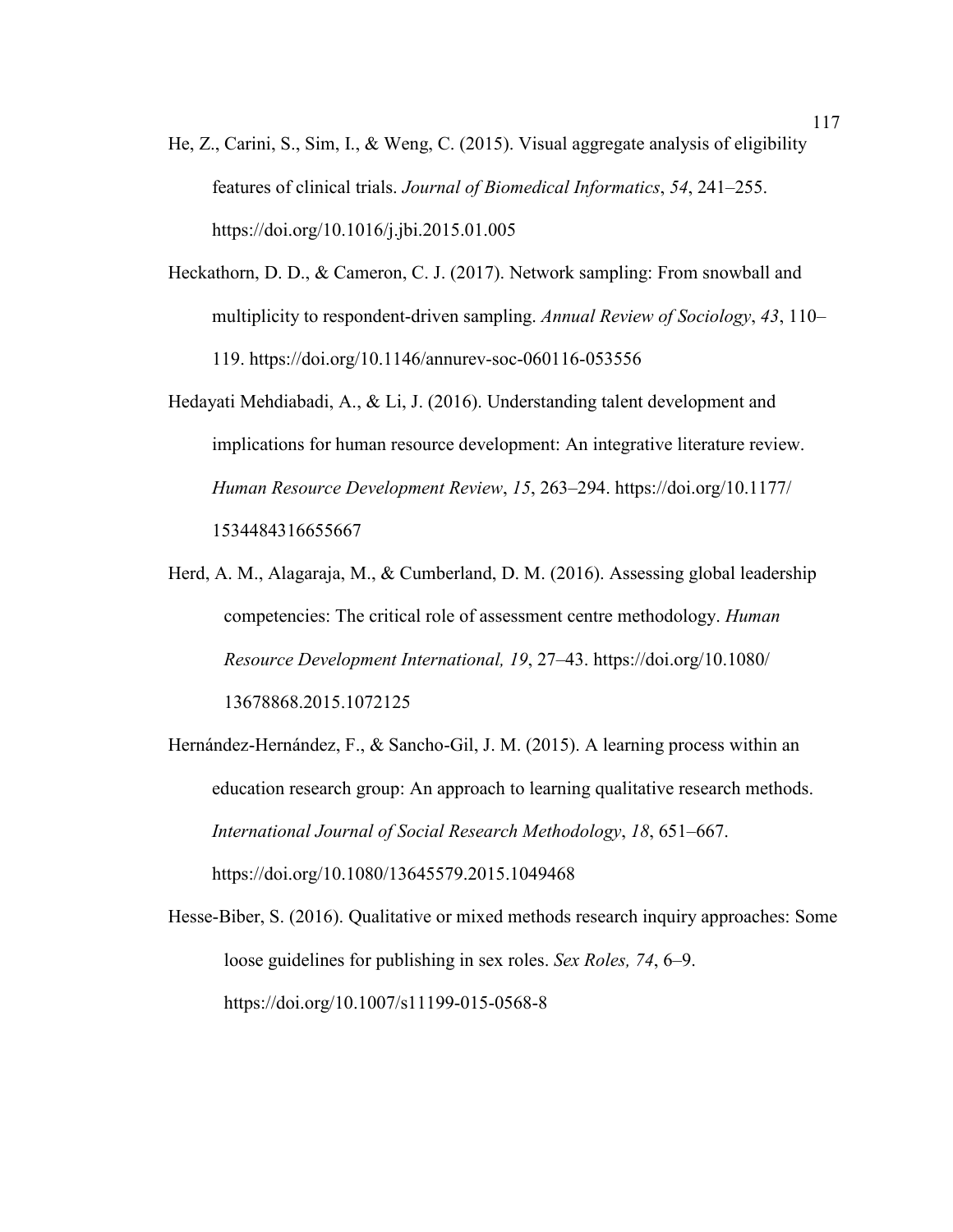Hitka, M., Lorincová, S., Pajtinková Bartáková, G., Ližbetinová, L., Štarchoň, P., Li, C., . . . Mura, L. (2018). Strategic tool of human resource management for operation of SMEs in the wood-processing industry. *BioResources, 13,* 2759–2774. https://doi.org/10.15376/biores.13.2.2759-2774

Honarpour, A., Jusoh, A., & Md Nor, K. (2018). Total quality management, knowledge management, and innovation: An empirical study in R&D units. *Total Quality Management & Business Excellence, 29*, 798–816. https://doi.org/10.1080/ 14783363.2016.1238760

Ibidunni, S., Osibanjo, O., Adeniji, A., Salau, O. P., & Falola, H. (2016). Talent retention and organizational performance: A competitive positioning in Nigerian banking sector. *Periodica Polytechnica Social and Management Sciences, 24*, 1–13. https://doi.org/10.3311/PPso.7958

- Ibrahim, R. I., & AlOmari, G. I. (2020). The effect of talent management on innovation: Evidence from Jordanian banks. *Management Science Letters, 10,* 1295–1306. https://doi.org/10.5267/j.msl.2019.11.028
- Jacksch, V., & Klehe, U.-C. (2016). Unintended consequences of transparency during personnel selection: Benefitting some candidates, but harming others? *International Journal of Selection and Assessment, 24*, 4–13. https://doi.org/10.1111/ijsa.12124
- Jacobson, W. S., Sowa, J. E., & Lambright, K. T. (2014). Do human resource departments act as strategic partners? Strategic human capital management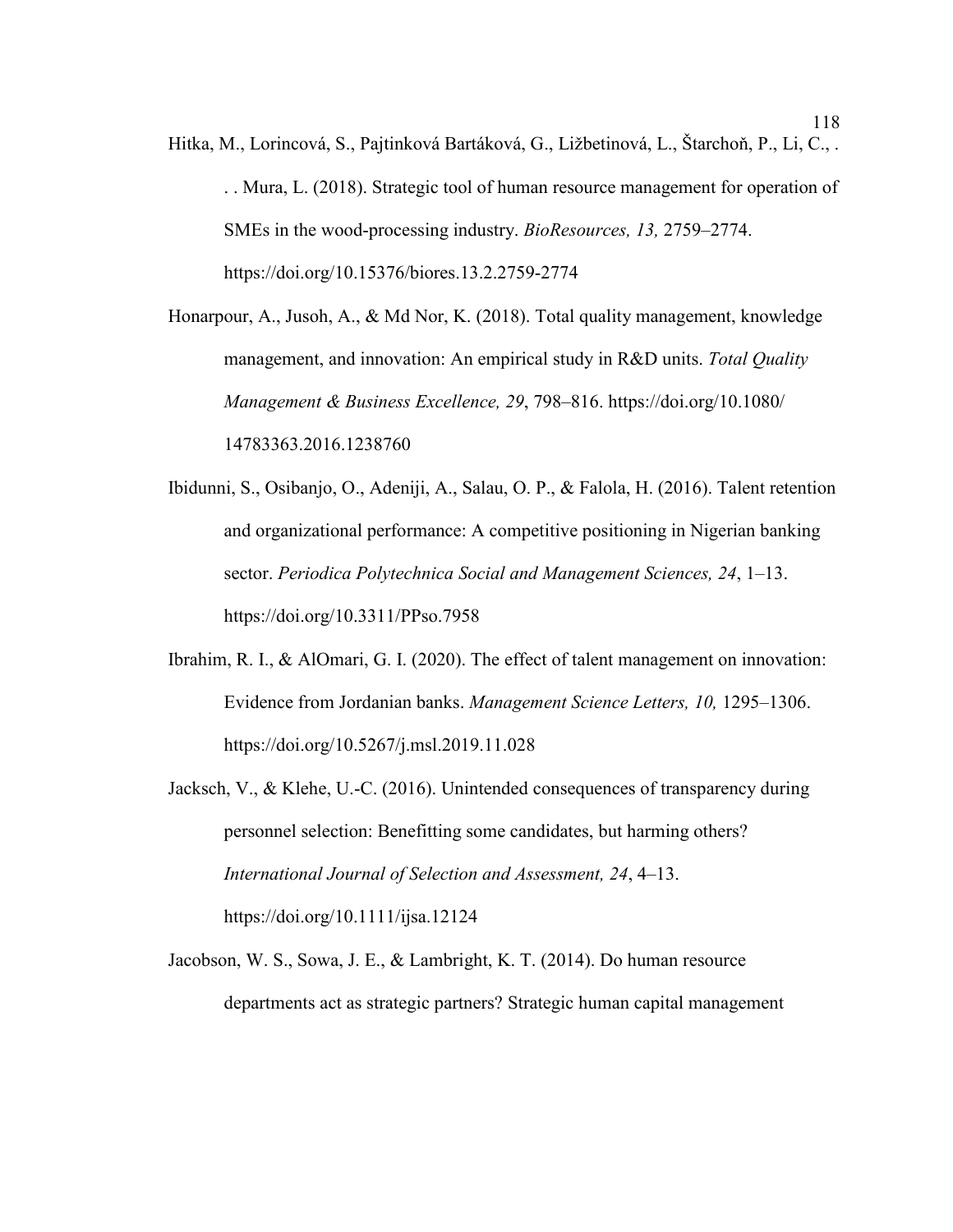adoption by county governments. *Review of Public Personnel Administration, 34*, 289–301. https://doi.org/10.1177/0734371X13507158

- Jaiswal, N. K., & Dhar, R. L. (2016). Fostering employee creativity through transformational leadership: Moderating role of creative self-efficacy. *Creativity Research Journal, 28,* 367–371. https://doi.org/10.1080/10400419.2016.1195631
- Janson, K. (2015). Demystifying talent management and people development. *Employment Relations Today, 42*(2), 29–35. https://doi.org/10.1002/ert.21496
- Janssen, G., Meier, V., & Trace, J. (2015). Building a better rubric: Mixed methods rubric revision. *Assessing Writing*, *26*, 51–66. https://doi.org/10.1016/ j.asw.2015.07.002
- Johnson, J. S. (2015). Qualitative sales research: An exposition of grounded theory. *Journal of Personal Selling & Sales Management*, *35*, 262–273. https://doi.org/10.1080/08853134.2014.954581
- Jones, B. W. (2019). Creating a culture of promoting from within. *Dimensions of Critical Care Nursing, 38,* 50–53. https://doi.org/10.1097/DCC.0000000000000330
- Jyoti, J., & Sharma, P. (2015). Exploring the role of mentoring structure and culture between mentoring functions and job satisfaction: A study of Indian call centre employees. *Vision, 19*, 336–348. https://doi.org/10.1177/0972262915610889
- Kallio, H., Pietilä, A.-M., Johnson, M., & Kangasniemi, M. (2016). Systematic methodological review: Developing a framework for a qualitative semi-structured interview guide. *Journal of Advanced Nursing*, *72*, 2954–2965. https://doi.org/10.1111/jan.13031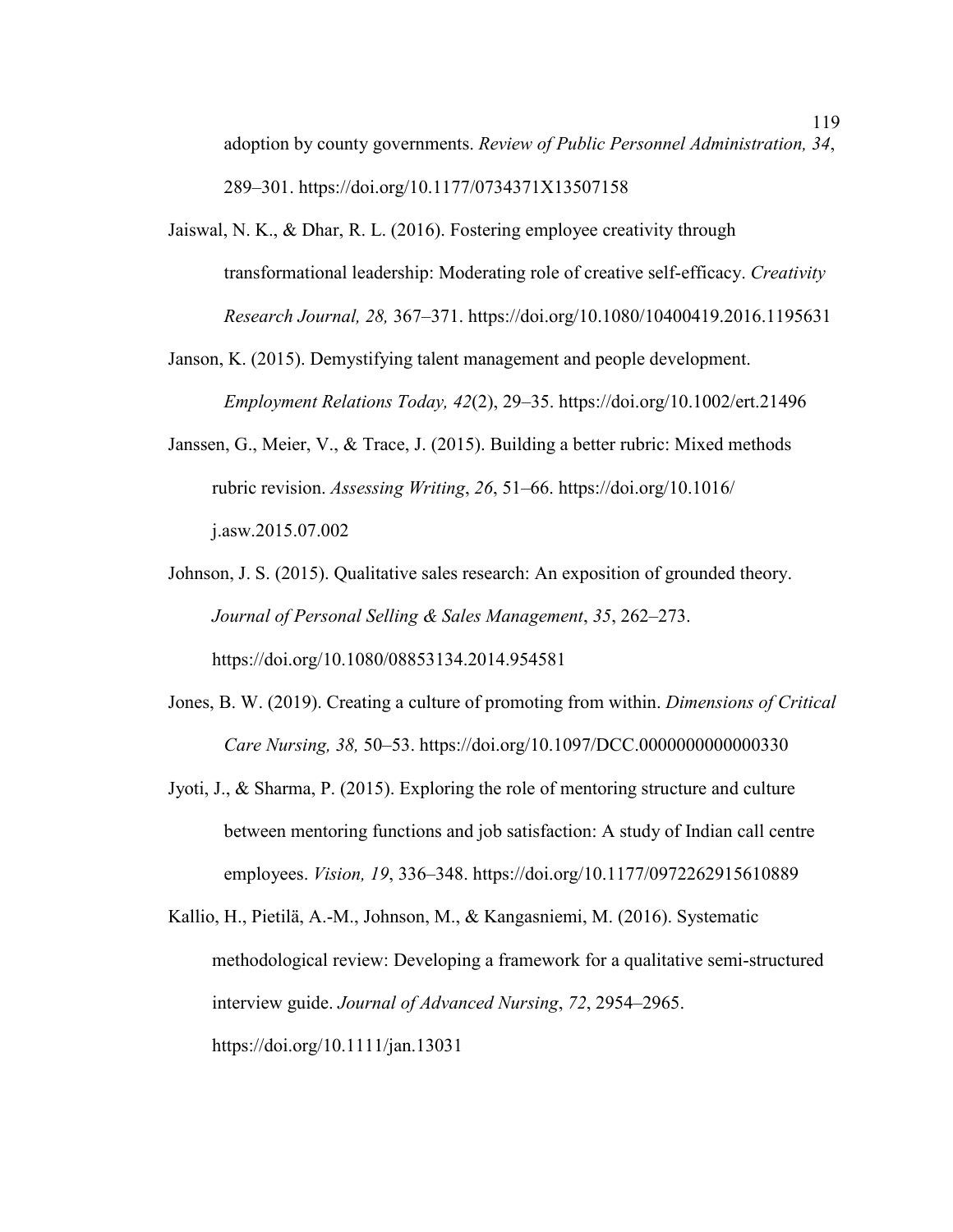Karadas, G., & Karatepe, O. M. (2019). Unraveling the black box: The linkage between high-performance work systems and employee outcomes. *Employee Relations, 41*, 67–83. https://doi.org/10.1108/ER-04-2017-0084

Kauffmann, D., & Carmi, G. (2014). How team leaders can use ICT to improve trust among virtual teams to increase collaboration. *International Journal of Engineering and Innovative Technology [IJEIT], 3*(9), 204–221. Retrieved from http://www.ijeit.com

- Khoreva, V., Vaiman, V., & Van Zalk, M. (2017). Talent management practice effectiveness: Investigating employee perspective. *Employee Relations*, *39*, 19–33. https://doi.org/10.1108/ER-01-2016-0005
- Kim, M. Y., Oh, H. G., & Park, S. M. (2018). How to encourage employees' acceptance of performance appraisal systems in Korean nonprofit organizations? An empirical exploration of the influence of performance monitoring systems and organizational culture. *Nonprofit and Voluntary Sector Quarterly, 47*, 1007–1030. https://doi.org/10.1177/0899764018777857
- Kim, Y., Williams, R., Rothwell, W. J., & Penaloza, P. (2014). A strategic model for technical talent management: A model based on a qualitative case study. *Performance Improvement Quarterly, 26*(4), 93–121. https://doi.org/10.1002/ piq.21159
- Koch, L. C., Niesz, T., & McCarthy, H. (2014). Understanding and reporting qualitative research: An analytical review and recommendations for submitting authors.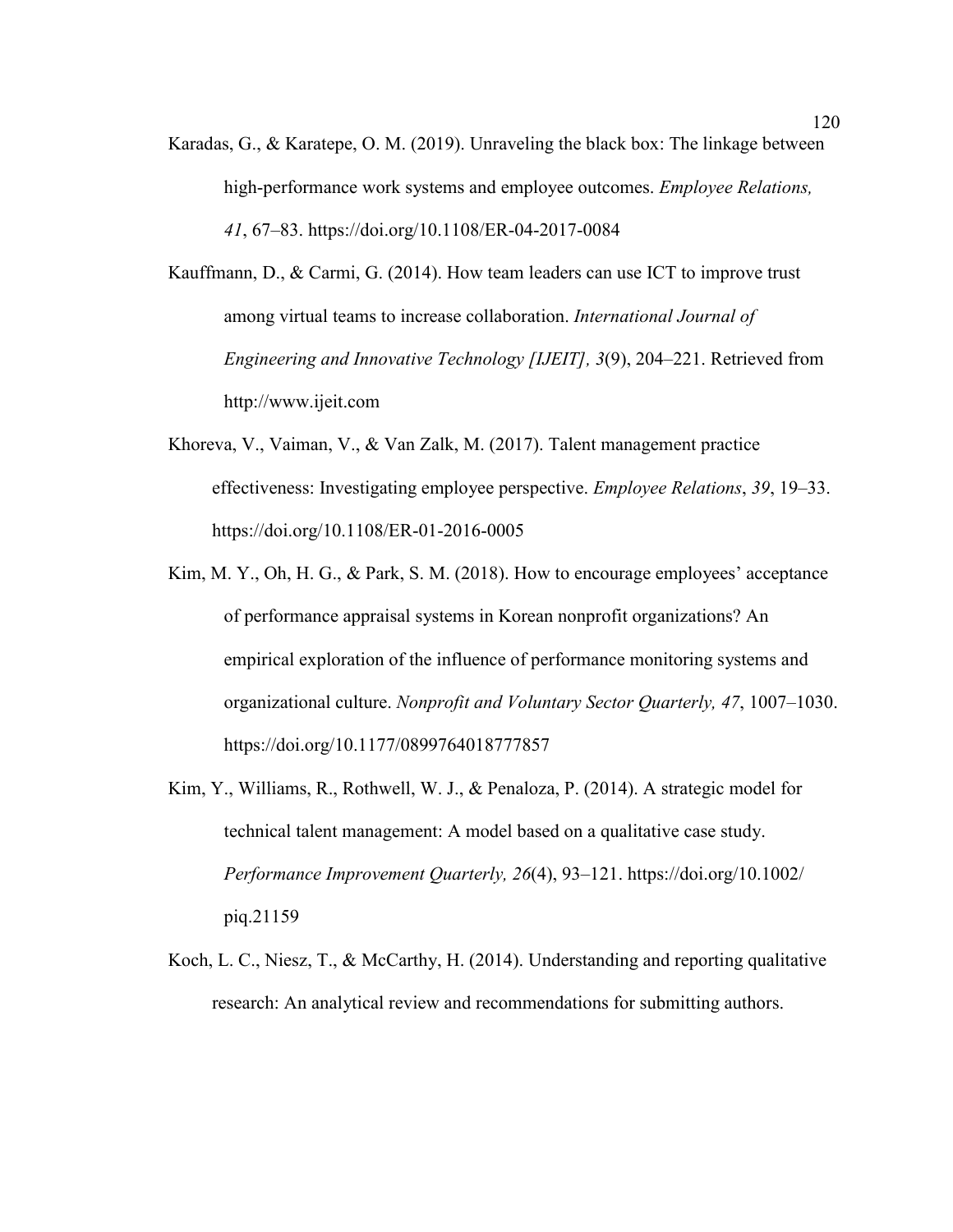*Rehabilitation Counseling Bulletin*, *57,* 131–143. https://doi.org/10.1177/ 0034355213502549

- Kowalski, K. (2020). Coaching. *The Journal of Continuing Education in Nursing, 51,* 12–14. https://doi.org/10.3928/00220124-20191217-04
- Kuhnert, K. W., & Lewis, P. (1987). Transactional and transformational leadership: A constructive/developmental analysis. *Academy of Management Review, 12*, 648– 657. https://doi.org/10.5465/amr.1987.4306717
- Kuipers, B. S., & Giurge, L. M. (2016). Does alignment matter? The performance implications of HR roles connected to organizational strategy. *The International Journal of Human Resource Management, 28,* 3179–3201. https://doi.org/10.1080/ 09585192.2016.1155162
- Kumar, R. (2019). *Research methodology: A step-by-step guide for beginners* (5th ed.). Thousand Oaks, CA: SAGE.
- Lacerenza, C. N., Reyes, D. L., Marlow, S. L., Joseph, D. L., & Salas, E. (2017). Leadership training design, delivery, and implementation: A meta-analysis. *Journal of Applied Psychology*, *102*, 1686–1718. https://doi.org/10.1037/apl0000241
- Lan, X. M., & Chong, W. Y. (2015). The mediating role of psychological empowerment between transformational leadership and employee work attitudes. *Procedia - Social and Behavioral Sciences, 172*, 184–191. https://doi.org/10.1016/ j.sbspro.2015.01.353
- Leichsenring, F., Abbass, A., Hilsenroth, M. J., Leweke, F., Luyten, P., Keefe, J. R., ... Steinert, C. (2017). Biases in research: Risk factors for non-replicability in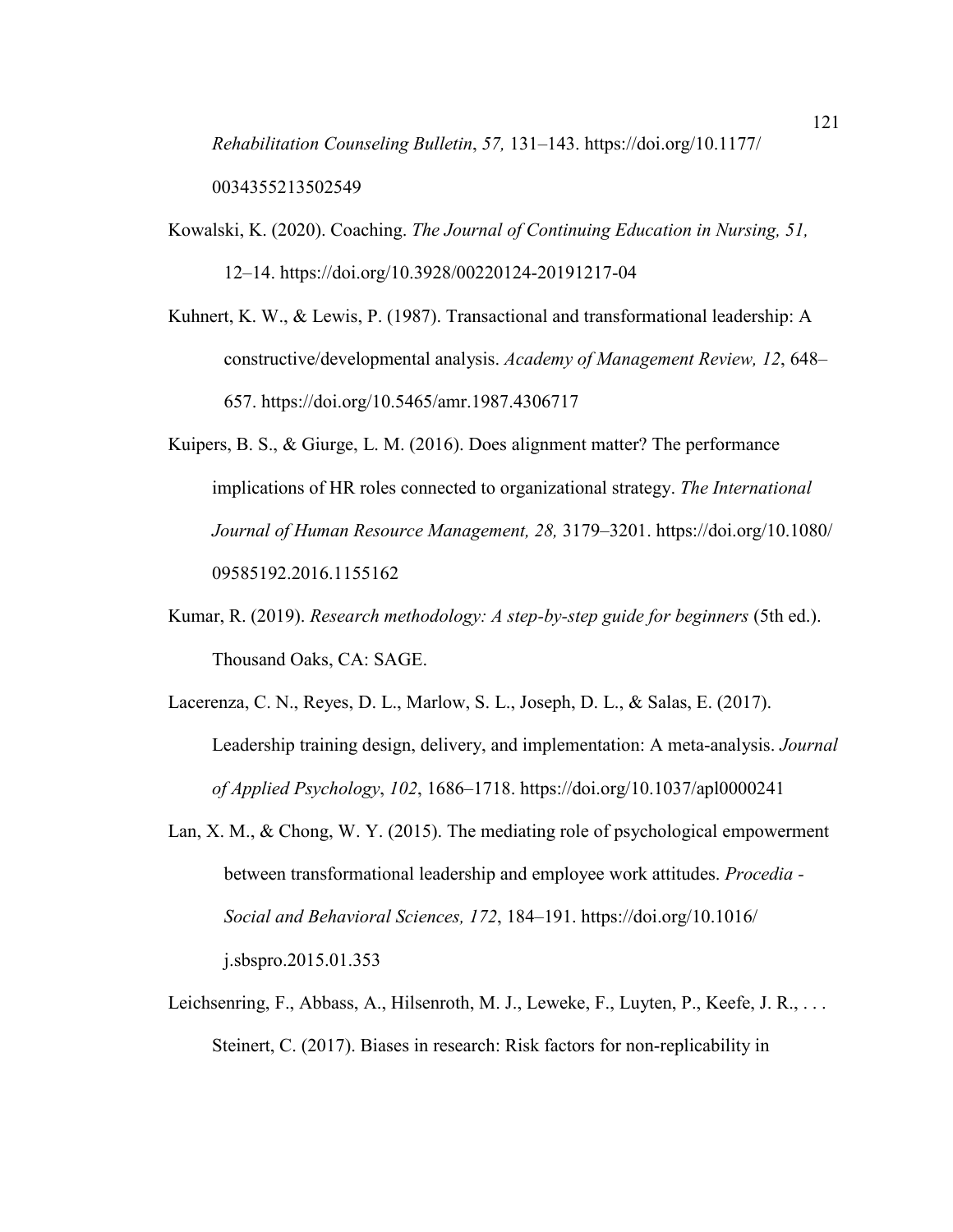psychotherapy and pharmacotherapy research. *Psychological Medicine*, *47*, 1000– 1011. https://doi.org/10.1017/S003329171600324X

- LePine, M. A., Zhang, Y., Crawford, E. R., & Rich, B. L. (2016). Turning their pain to gain: Charismatic leader influence on follower stress appraisal and job performance. *Academy of Management Journal, 59*, 1036–1059. https://doi.org/10.5465/amj.2013.0778
- Lerner, R. M., & Tolan, P. H. (2016). On the qualitative transformation of developmental science: The contributions of qualitative methods. *Qualitative Psychology*, *3*, 120– 124. https://doi.org/10.1037/qup0000052
- Letchmiah, L., & Thomas, A. (2017). Retention of high-potential employees in a development finance company. *SA Journal of Human Resource Management, 15*, 1–9. https://doi.org/10.4102/sajhrm.v15i0.924
- Leung, L. (2015). Validity, reliability, and generalizability in qualitative research. *Journal of Family Medicine and Primary Care, 4*, 324–327. https://doi.org/10.4103/2249-4863.161306
- Levitt, H. M., Motulsky, S. L., Wertz, F. J., Morrow, S. L., & Ponterotto, J. G. (2017). Recommendations for designing and reviewing qualitative research in psychology: Promoting methodological integrity. *Qualitative Psychology, 4*, 2– 22. https://doi.org/10.1037/qup0000082
- Li, L. Q., Xin, K., Pucik, V., & Wei, W. X. (2019). MNCs' R&D talent management in China: Aligning practices with strategies. *Chinese Management Studies, 13,* 1086–1106. https://doi.org/10.1108/CMS-10-2018-0703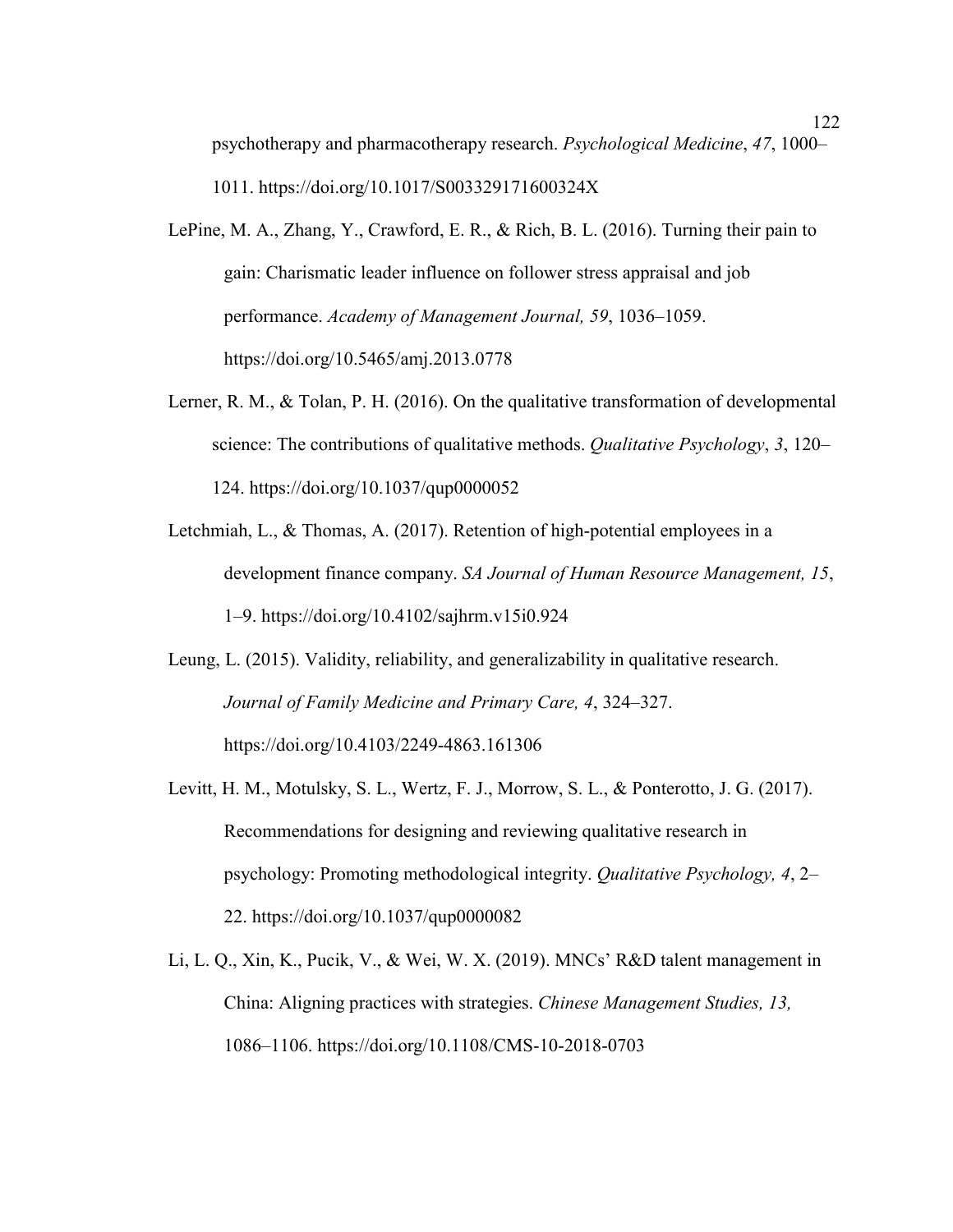- Liao, S.-H., Chen, C.-C., Hu, D.-C., Chung, Y.-C., & Liu, C.-L. (2017). Assessing the influence of leadership style, organizational learning and organizational innovation. *Leadership & Organization Development Journal, 38*, 590–609. https://doi.org/10.1108/LODJ-11-2015-0261
- Liborius, P. (2017). What does leaders' character add to transformational leadership? *The Journal of Psychology, 151*, 299–320. https://doi.org/10.1080/00223980. 2016.1270889
- Liu, Y., Vrontis, D., Visser, M., Stokes, P., Smith, S., Moore, N., Thrassou, A., & Ashta, A. (2020). Talent management and the HR function in cross-cultural mergers and acquisitions: The role and impact of bi-cultural identity. *Human Resource Management Review.* Advance online publication. 1–12. https://doi.org/10.1016/j.hrmr.2020.100744
- Longenecker, C., & McCartney, M. (2020). The benefits of executive coaching: Voices from the C-suite. *Strategic HR Review, 19,* 22–27. https://doi.org/10.1108/SHR-06-2019-0048
- Loomes, S., Owens, A., & McCarthy, G. (2019). Patterns of recruitment of academic leaders to Australian universities and implications for the future of higher education. *Journal of Higher Education Policy and Management, 41*, 137–152. https://doi.org/10.1080/1360080X.2019.1565296
- Lopes, S. A., Sarraguça, J. M. G., Lopes, J. A., & Duarte, M. E. (2015). A new approach to talent management in law firms: Integrating performance appraisal and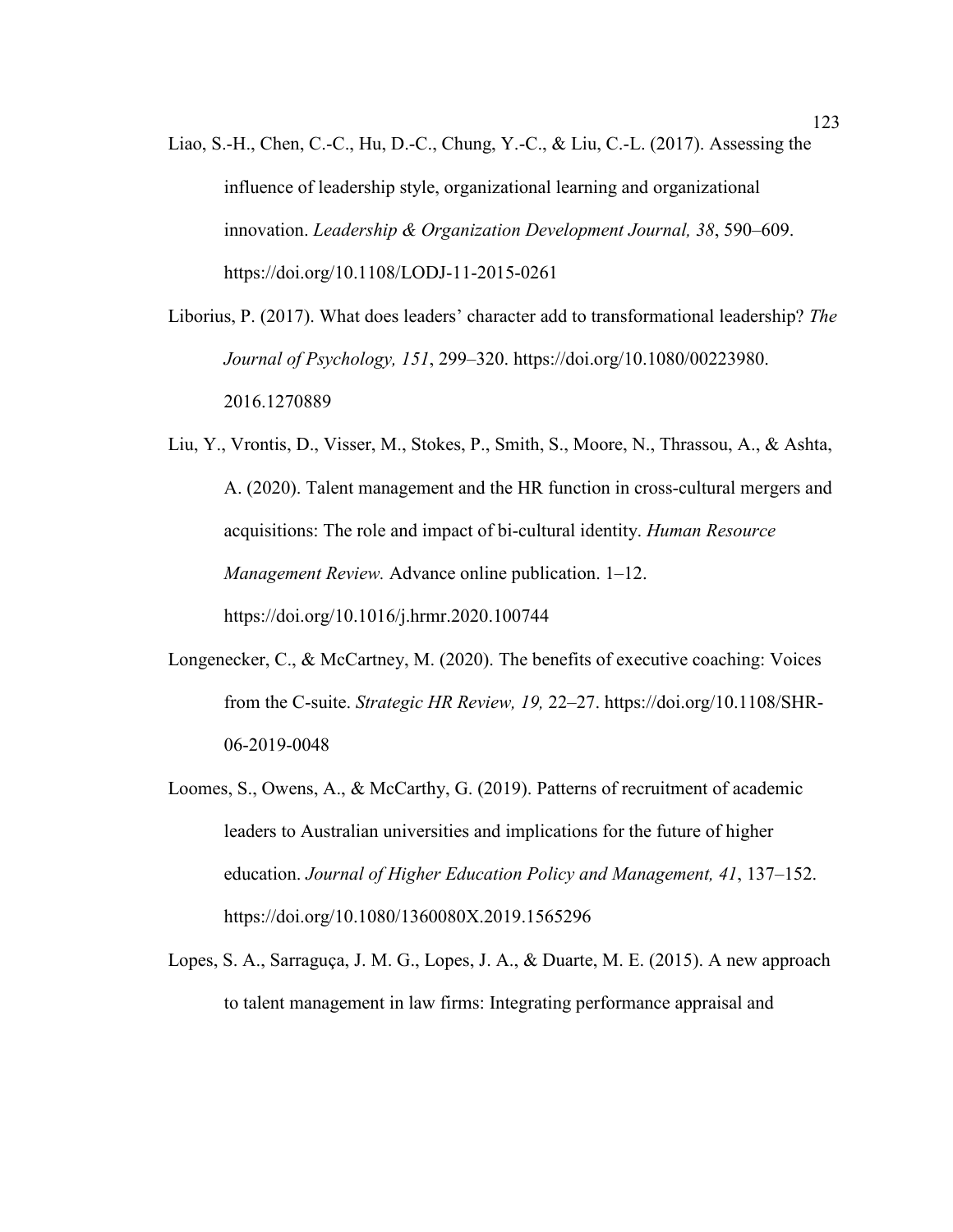assessment center data. *International Journal of Productivity and Performance Management, 64*, 523–543. https://doi.org/10.1108/IJPPM-08-2013-0147

- Maamari, B. E., & Alameh, K. (2016). Talent management moderating the relationship between recruitment for the highly skilled and HR policies. *Contemporary Management Research, 12*, 121–138. https://doi.org/10.7903/cmr.14133
- Maher, C., Hadfield, M., Hutchings, M., & de Eyto, A. (2018). Ensuring rigor in qualitative data analysis: A design research approach to coding combining NVivo with traditional material methods. *International Journal of Qualitative Methods, 17*, 1–13. https://doi.org/10.1177/1609406918786362
- Mahfoud, Z., Ghandour, L., Ghandour, B., Mokdad, A. H., & Sibai, A. M. (2015). Cell phone and face-to-face interview responses in population-based surveys: How do they compare? *Field Methods*, *27*, 39–54. https://doi.org/10.1177/ 1525822X14540084
- Makarius, E. E., & Srinivasan, M. (2017). Addressing skills mismatch: Utilizing talent supply chain management to enhance collaboration between companies and talent suppliers. *Business Horizons, 60*, 495–505. https://doi.org/10.1016/j.bushor. 2017.03.007
- Malik, P., & Lenka, U. (2019). Overcoming destructive deviance: Propositioning an integrated conceptual framework. *International Journal of Organizational Analysis, 27,* 1148–1167. https://doi.org/10.1108/IJOA-06-2018-1441
- Malone, H. E., Nicholl, H., & Coyne, I. (2016). Fundamentals of estimating sample size. *Nurse Researcher*, *23*(5), 21–25. https://doi.org/10.7748/nr.23.5.21.s5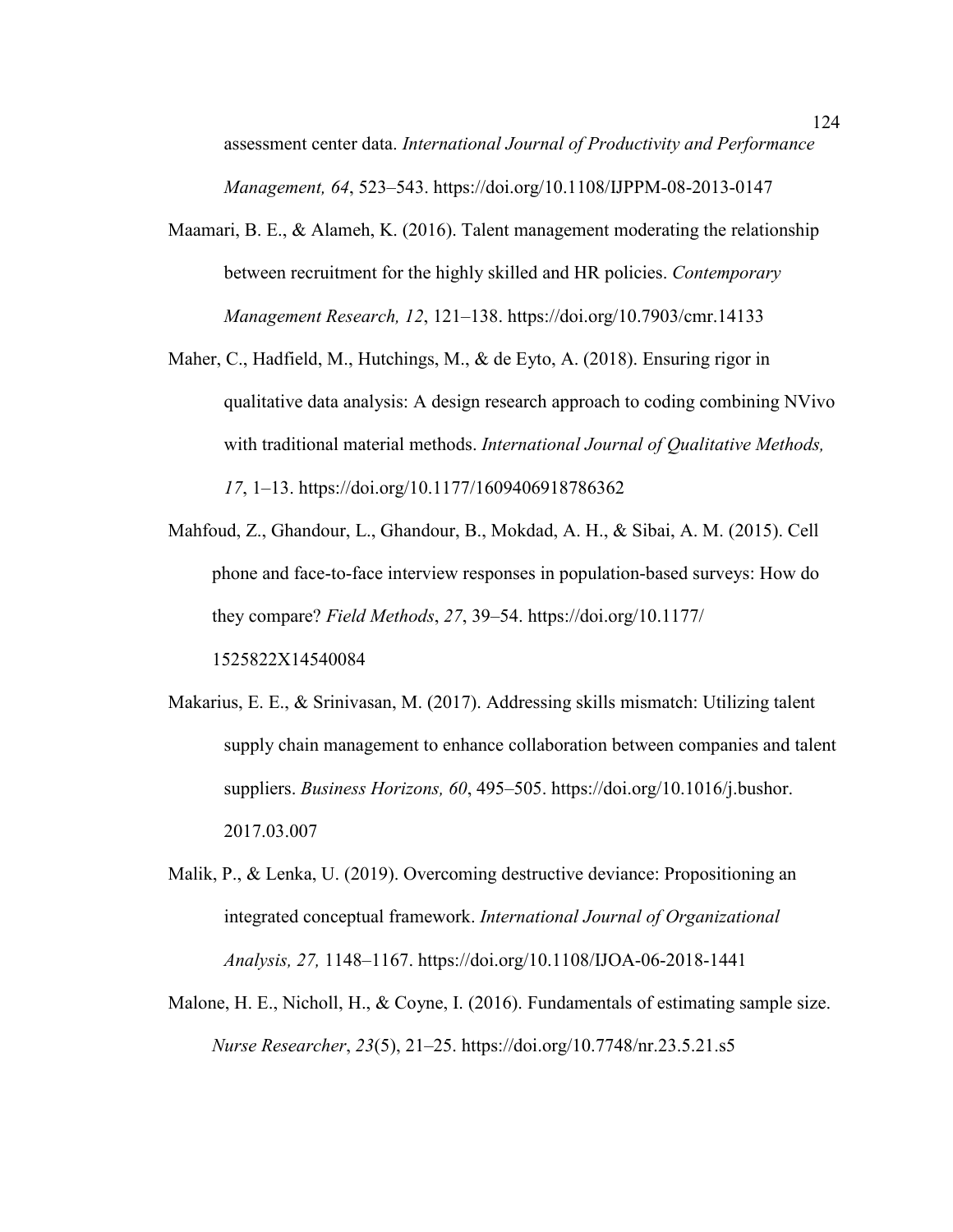Manfredi Latilla, V., Frattini, F., Messeni Petruzzelli, A., & Berner, M. (2018).

Knowledge management, knowledge transfer and organizational performance in the arts and crafts industry: A literature review. *Journal of Knowledge Management, 22*, 1310–1331. https://doi.org/10.1108/JKM-08-2017-0367

- Marie Ryan, A., & Derous, E. (2016). Highlighting tensions in recruitment and selection research and practice. *International Journal of Selection and Assessment, 24*(1), 54–62. https://doi.org/10.1111/ijsa.12129
- Marinakou, E., & Giousmpasoglou, C. (2019). Talent management and retention strategies in luxury hotels: Evidence from four countries. *International Journal of Contemporary Hospitality Management, 31,* 3855–3878. https://doi.org/10.1108/IJCHM-10-2018-0862
- Marshall, C., & Rossman, G. B. (2016). *Designing qualitative research* (6th ed.). Los Angeles, CA: SAGE.
- Massingham, P. R. (2018). Measuring the impact of knowledge loss: A longitudinal study. *Journal of Knowledge Management, 22*, 721–758. https://doi.org/10.1108/ JKM-08-2016-0338
- Maxwell, J. A. (2016). Expanding the history and range of mixed methods research. *Journal of Mixed Methods Research*, *10*, 12–27. https://doi.org/10.1177/ 1558689815571132
- McCusker, K., & Gunaydin, S. (2015). Research using qualitative, quantitative or mixed methods and choice based on the research. *Perfusion, 30*, 537–542. https://doi.org/10.1177/0267659114559116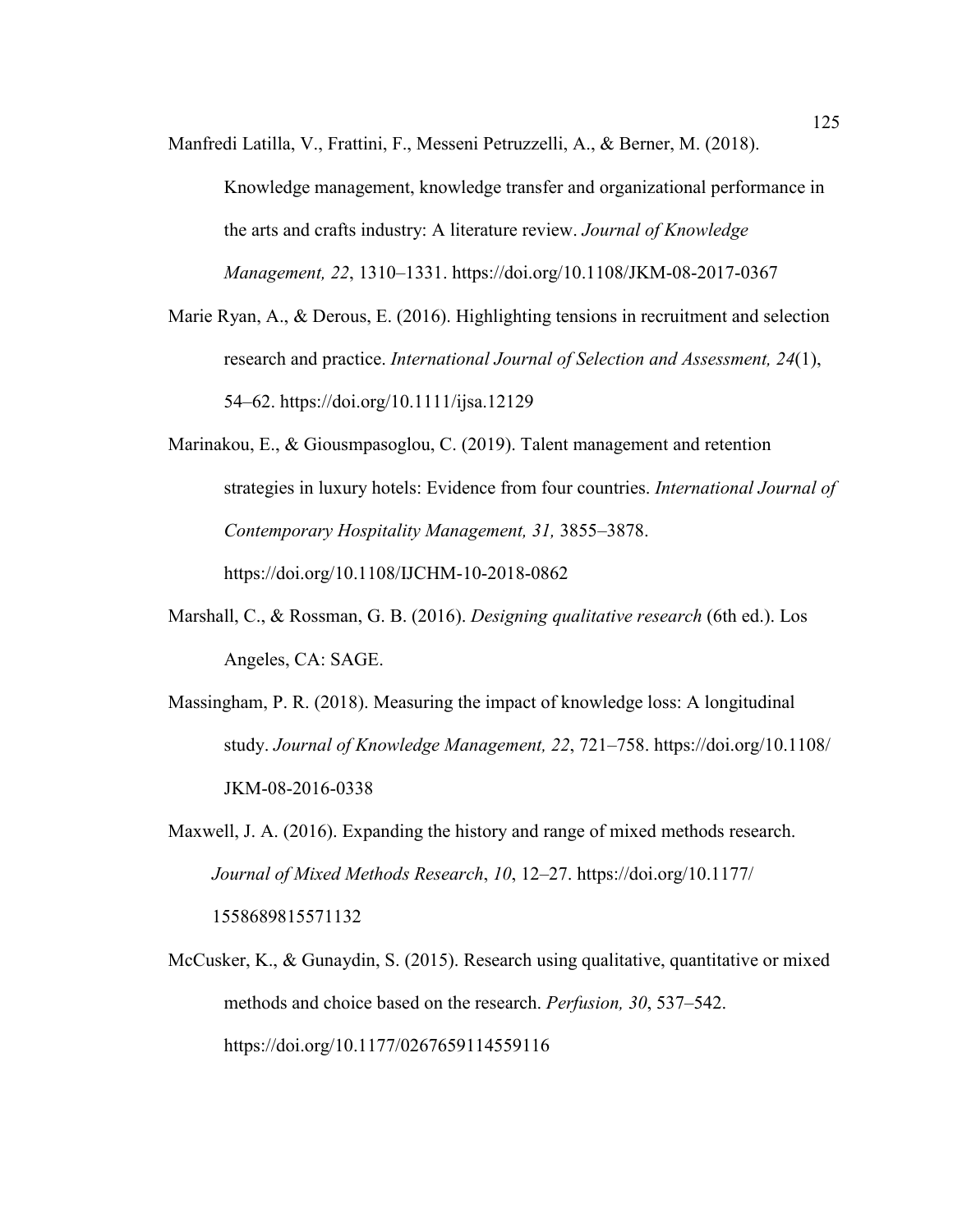- McDonnell, A., Collings, D. G., Mellahi, K., & Schuler, R. (2017). Talent management: A systematic review and future prospects. *European Journal of International Management*, *11*, 86–128. https://doi.org/10.1504/EJIM.2017.081253
- Mebratu, D. (1998). Sustainability and sustainable development: Historical and conceptual review. *Environmental Impact Assessment Review, 18*, 493–520. https://doi.org/10.1016/S0195-9255(98)00019-5
- Mittal, S., & Dhar, R. L. (2015). Transformational leadership and employee creativity: Mediating role of creative self-efficacy and moderating role of knowledge sharing. *Management Decision, 53*, 894–910. https://doi.org/10.1108/MD-07- 2014-0464
- Morse, J. M. (1994). *Critical issues in qualitative research methods*. Thousand Oaks, CA: Sage.
- Muñoz, C. A., Mosey, S., & Binks, M. (2015). The tacit mystery: Reconciling different approaches to tacit knowledge. *Knowledge Management Research & Practice, 13*, 289–298. https://doi.org/10.1057/kmrp.2013.50
- Naib, S. (2019). Book review: Chandra Sekharan, Assessment Centres for Talent Management: A Handbook for Identifying and Assessing Competencies and Developing Potential. *Vision: The Journal of Business Perspective*, *23*, 324–325. https://doi.org/10.1177/0972262919859189

National Commission for the Protection of Human Subjects of Biomedical and Behavioral Research. (1979). *The Belmont Report: Ethical principles and guidelines for the protection of human subjects of research.* Washington, DC: U.S.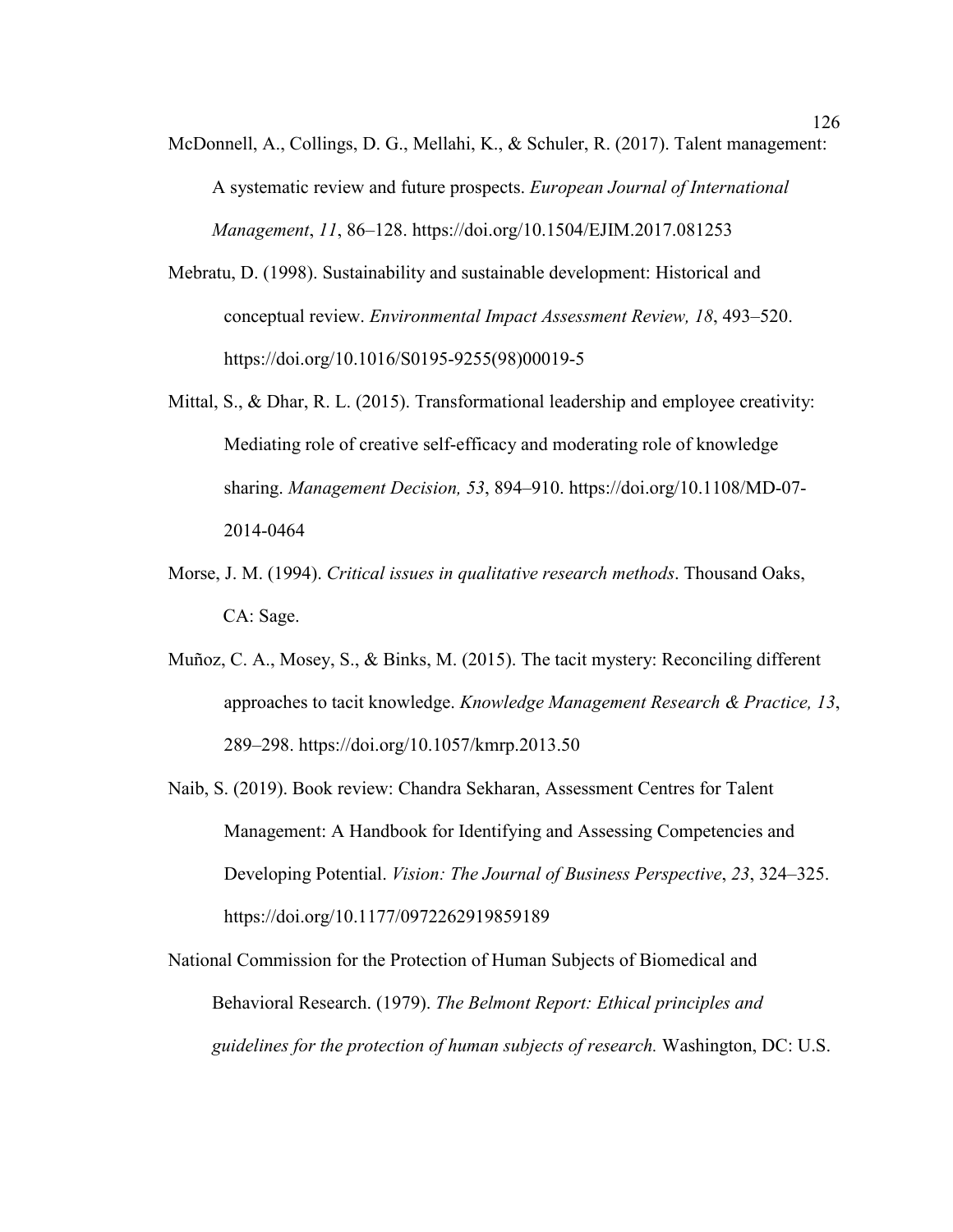Department of Health and Human Services. Retrieved from

http://www.hhs.gov/ohrp/humansubjects/guidance/Belmont.html

- Nayak, S., Bhatnagar, J., & Budhwar, P. (2018). Leveraging social networking for talent management: An exploratory study of Indian firms. *Thunderbird International Business Review, 60,* 21–37. https://doi.org/10.1002/tie.21911
- Newbold, K. B., & Scott, D. M. (2017). Driving over the life course: The automobility of Canada's millennial, generation X, baby boomer and greatest generations. *Travel Behaviour and Society, 6*, 57–63. https://doi.org/10.1016/j.tbs.2016.06.003
- Noble, H., & Smith, J. (2015). Issues of validity and reliability in qualitative research. *Evidence-Based Nursing*, *18*, 34–35. Retrieved from https://ebn.bmj.com
- Northouse, P. G. (2015). *Leadership: Theory and practice* (7th ed.). Los Angeles, CA: SAGE.
- O'Brien, B. C., Harris, I. B., Beckman, T. J., Reed, D. A., & Cook, D. A. (2014). Standards for reporting qualitative research: A synthesis of recommendations. *Academic Medicine*, *89*, 1245–1251. https://doi.org/10.1097/ACM. 0000000000000388
- Okechukwu, A. M., & Raymond, L. G. (2015). Impact of coaching and mentoring in the Nigeria Liquefied Natural Gas Company Limited, Bonny. *European Journal of Sustainable Development*, *4*(1), 85–100. https://doi.org/10.14207/ejsd. 2015.v4n1p85
- Opie, C., & Brown, D. (2019). *Getting started in your educational research: Design, data production and analysis*. London, United Kingdom: SAGE.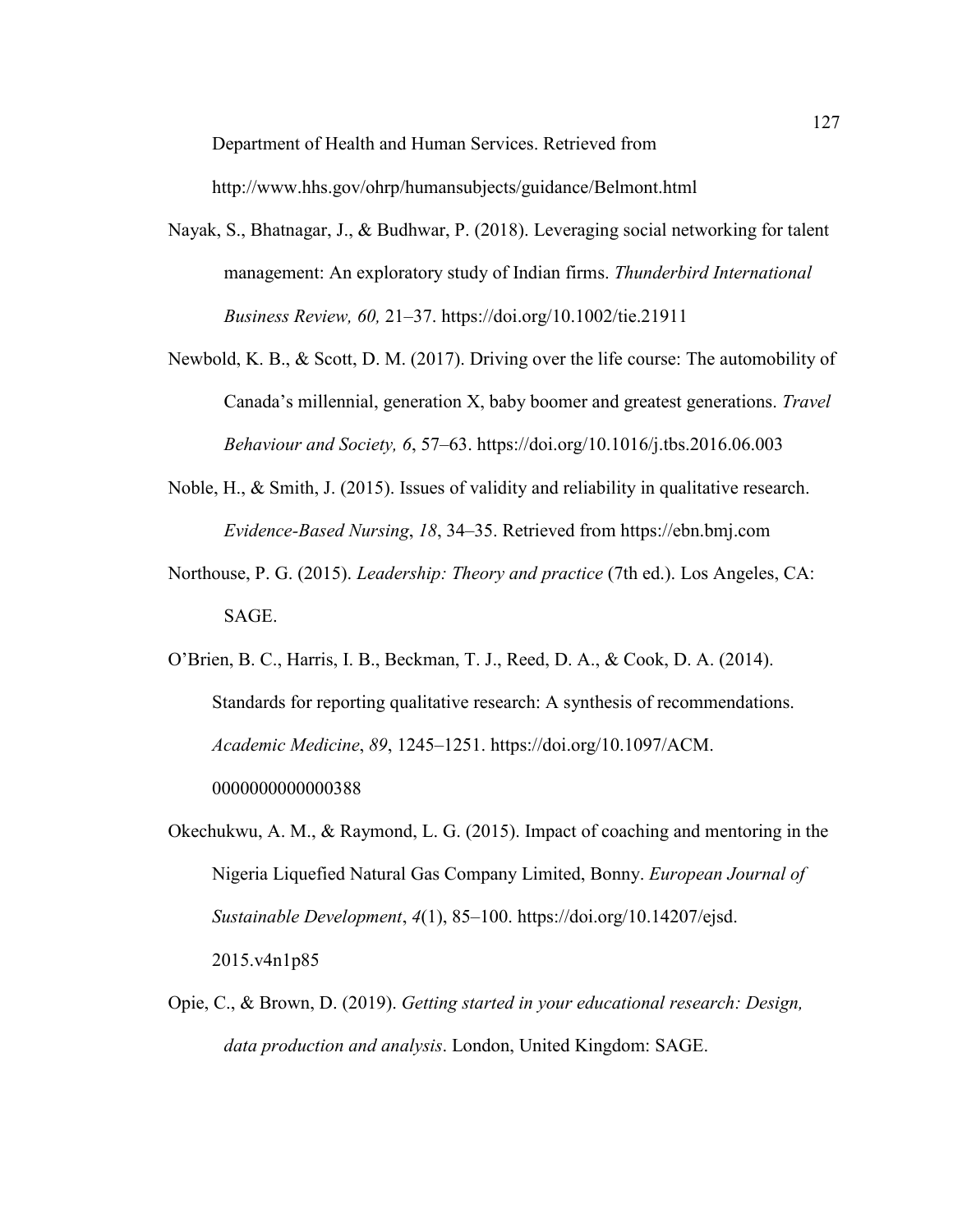- Osagie, E. R., Wesselink, R., Blok, V., Lans, T., & Mulder, M. (2016). Individual competencies for corporate social responsibility: A literature and practice perspective. *Journal of Business Ethics, 135*, 233–252. https://doi.org/10.1007/ s10551-014-2469-0
- Pandey, S. K., Davis, R. S., Pandey, S., & Peng, S. (2016). Transformational leadership and the use of normative public values: Can employees be inspired to serve larger public purposes? *Public Administration, 94*, 204–222. https://doi.org/10.1111/ padm.12214
- Pandiyan, A. V. R., & Jayalashmi, P. (2016). Succession management at a manufacturing company in Chennai – An empirical study. *TSM Business Review*, *4*(1), 16–26. https://doi.org/10.23837/tbr/2016/v4/n1/112770
- Papa, A., Dezi, L., Gregori, G. L., Mueller, J., & Miglietta, N. (2018). Improving innovation performance through knowledge acquisition: The moderating role of employee retention and human resource management practices. *Journal of Knowledge Management, 18,* 1–32. https://doi.org/10.1108/JKM-09-2017-0391
- Patidar, N., Gupta, S., Azbik, G., & Weech-Maldonado, R. (2016). Succession planning and financial performance: Does competition matter? *Journal of Healthcare Management, 61*, 215–227. Retrieved from https://journals.lww.com
- Peters-Hawkins, A. L., Reed, L. C., & Kingsberry, F. (2018). Dynamic leadership succession: Strengthening urban principal succession planning. *Urban Education*, *53*, 26–54. https://doi.org/10.1177/0042085916682575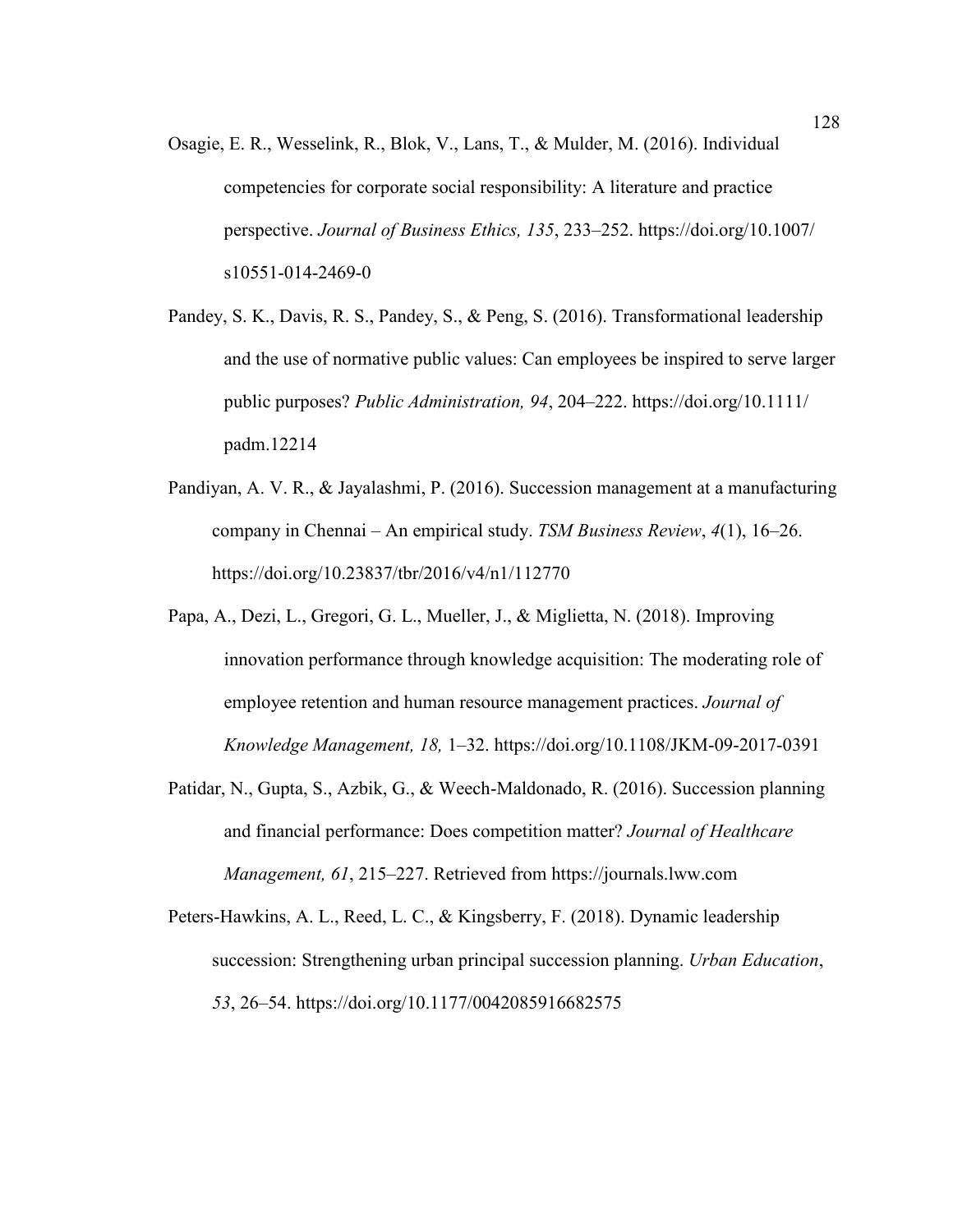- Patton, M. Q. (1999). Enhancing the quality and credibility of qualitative analysis. *Health Services Research, 34*, 1189–1208. Retrieved from https://www.ncbi.nlm.nih.gov
- Reis, G. G., & Braga, B. M. (2016). Employer attractiveness from a generation perspective: Implications for employer branding. *Revista de Administração, 51*, 103–116. https://doi.org/10.5700/rausp1226
- Rice, R. E., Heinz, M., & van Zoonen, W. (2019). A public goods model of outcomes from online knowledge sharing mediated by mental model processing. *Journal of Knowledge Management, 23*, 1–22. https://doi.org/10.1108/JKM-06-2018-0360
- Roberts, L. D., & Povee, K. (2014). A brief measure of attitudes towards qualitative research in psychology: Qualitative research methods. *Australian Journal of Psychology*, *66*, 249–256. https://doi.org/10.1111/ajpy.12059
- Robledo-Ardila, C., & Roman-Calderon, J. P. (2020). Individual potential and its *relationship with past and future performance. Journal of Education for Business, 95,* 45–52. https://doi.org/10.1080/08832323.2019.1596872
- Rossington, S. (2015). *The propensity to pursue executive coaching: Variables of selfefficacy and transformational leadership* (Doctoral dissertation). Retrieved from ProQuest Dissertations and Theses Global. (Order No. 3739758)
- Roulston, K. (2014). Interactional problems in research interviews. *Qualitative Research*, *14*, 277–293. https://doi.org/10.1177/1468794112473497
- Samantara, R., & Sharma, N. (2014). Talent management at Tesco: A case study. *Management and Labour Studies, 39*, 477–485. https://doi.org/10.1177/ 0258042X15578020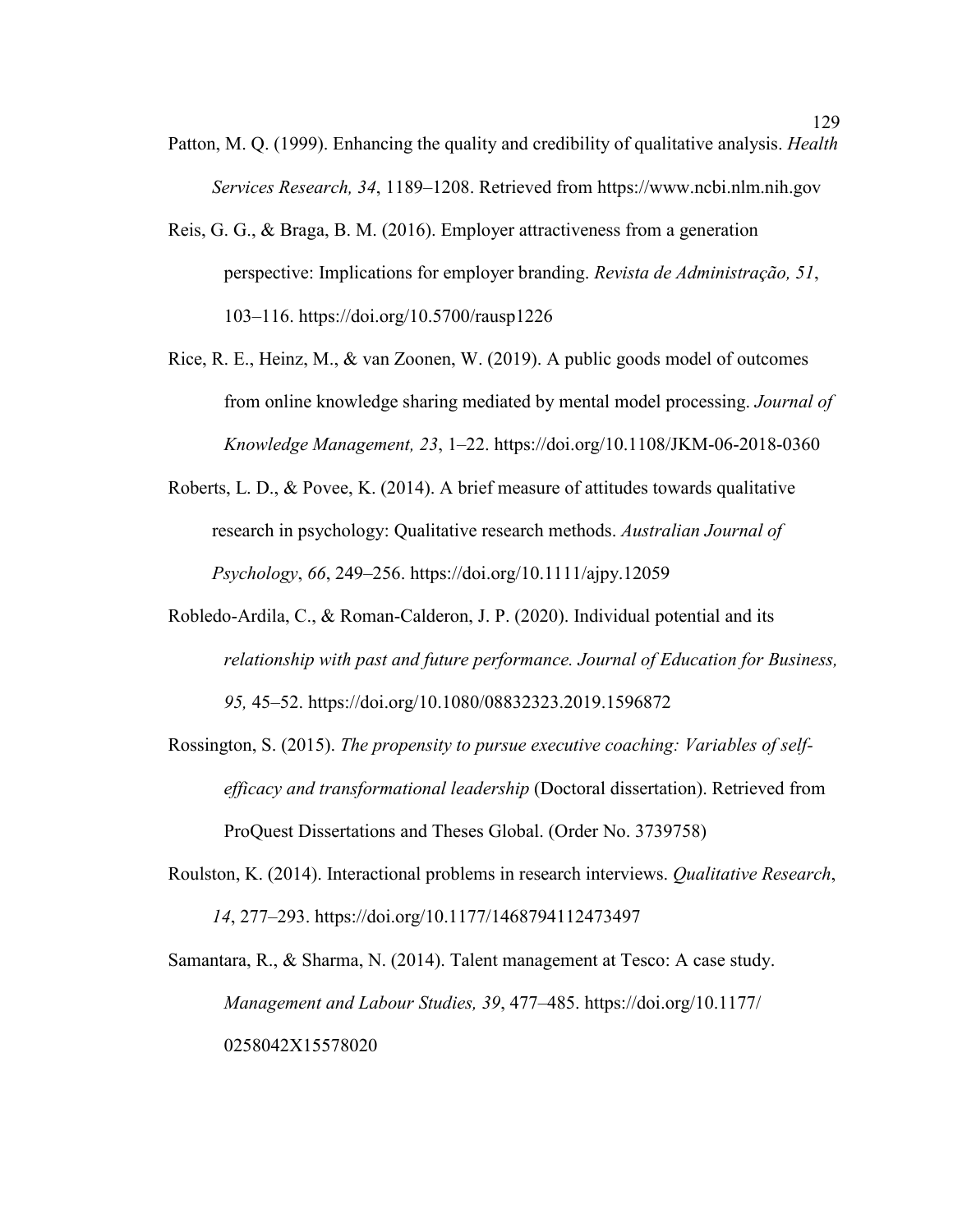- Saunders, M. N. K., Lewis, P., & Thornhill, A. (2009). *Research methods for business students* (5th ed.). New York, NY: Prentice Hall.
- Schaubroeck, J. M., Lam, S. S. K., & Peng, A. C. (2016). Can peers' ethical and transformational leadership improve coworkers' service quality? A latent growth analysis. *Organizational Behavior and Human Decision Processes*, *133*, 45–58. https://doi.org/10.1016/j.obhdp.2016.02.002
- Schnackenberg, A. K., & Tomlinson, E. C. (2016). Organizational transparency: A new perspective on managing trust in organization-stakeholder relationships. *Journal of Management, 42*, 1784–1810. https://doi.org/10.1177/0149206314525202
- Schuler, R. S. (2015). The 5-C framework for managing talent. *Organizational Dynamics*, *44*, 47–56. https://doi.org/10.1016/j.orgdyn.2014.11.006
- Schutte, F., & Steyn, R. (2015). The scientific building blocks for business coaching: A literature review. *SA Journal of Human Resource Management, 13,* 1–11. https://doi.org/10.4102/sajhrm.v13i1.657
- Self, T. T., Gordon, S., & Jolly, P. M. (2019). Talent management: A delphi study of assessing and developing GenZ hospitality leaders. *International Journal of Contemporary Hospitality Management, 31,* 4126–4149. https://doi.org/10.1108/IJCHM-11-2018-0915
- Senge, P. M. (1990). *The fifth discipline: The art and practice of the learning organization* (1st ed.). New York, NY: Doubleday/Currency.
- Shakerian, H., Dehnavi, H. D., & Ghanad, S. B. (2016). The implementation of the hybrid model SWOT-TOPSIS by fuzzy approach to evaluate and rank the human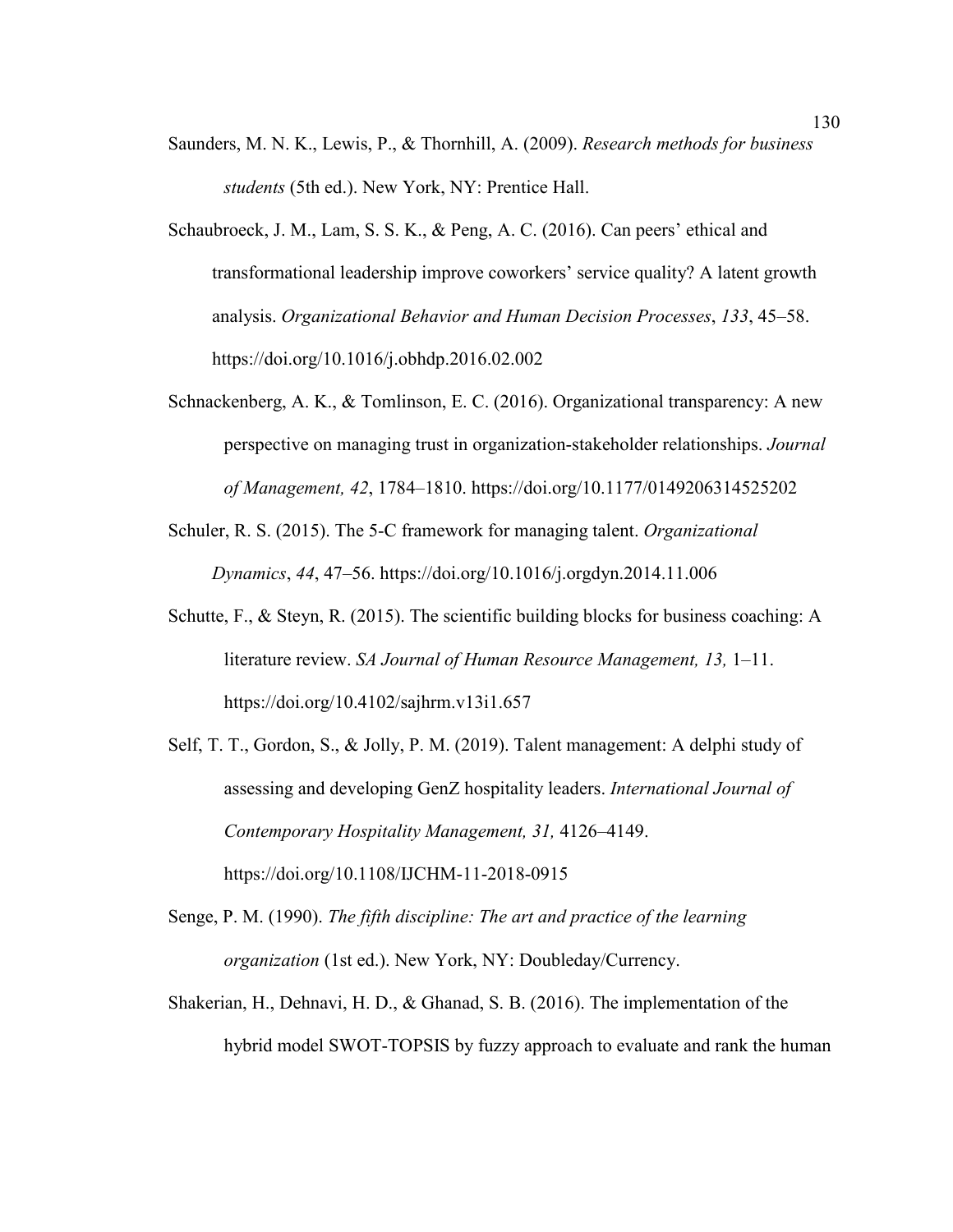resources and business strategies in organizations (case study: road and urban development organization in Yazd). *Procedia - Social and Behavioral Sciences, 230*, 307–316. https://doi.org/10.1016/j.sbspro.2016.09.039

- Sharma, A. (2016). Managing diversity and equality in the workplace. *Cogent Business & Management, 3*, 1–14. https://doi.org/10.1080/23311975.2016.1212682
- Sheehan, C., De Cieri, H., Cooper, B., & Shea, T. (2016). Strategic implications of HR role management in a dynamic environment. *Personnel Review, 45*, 353–373. https://doi.org/10.1108/PR-04-2014-0071
- Sivathanu, B., & Pillai, R. (2018). Smart HR 4.0 how industry 4.0 is disrupting HR. *Human Resource Management International Digest, 26*(4), 7–11. https://doi.org/10.1108/HRMID-04-2018-0059
- Soucat, A., Dale, E., Mathauer, I., & Kutzin, J. (2017). Pay-for-performance debate: Not seeing the forest for the trees. *Health Systems & Reform, 3*, 74–79. https://doi.org/10.1080/23288604.2017.1302902
- Sousa, D. (2014). Validation in qualitative research: General aspects and specificities of the descriptive phenomenological method. *Qualitative Research in Psychology*, *11*, 211–227. https://doi.org/10.1080/14780887.2013.853855
- Sprinkle, T. A., & Urick, M. J. (2018). Three generational issues in organizational learning: Knowledge management, perspectives on training and "low-stakes" development. *The Learning Organization, 25*, 102–112. https://doi.org/10.1108/ TLO-02-2017-0021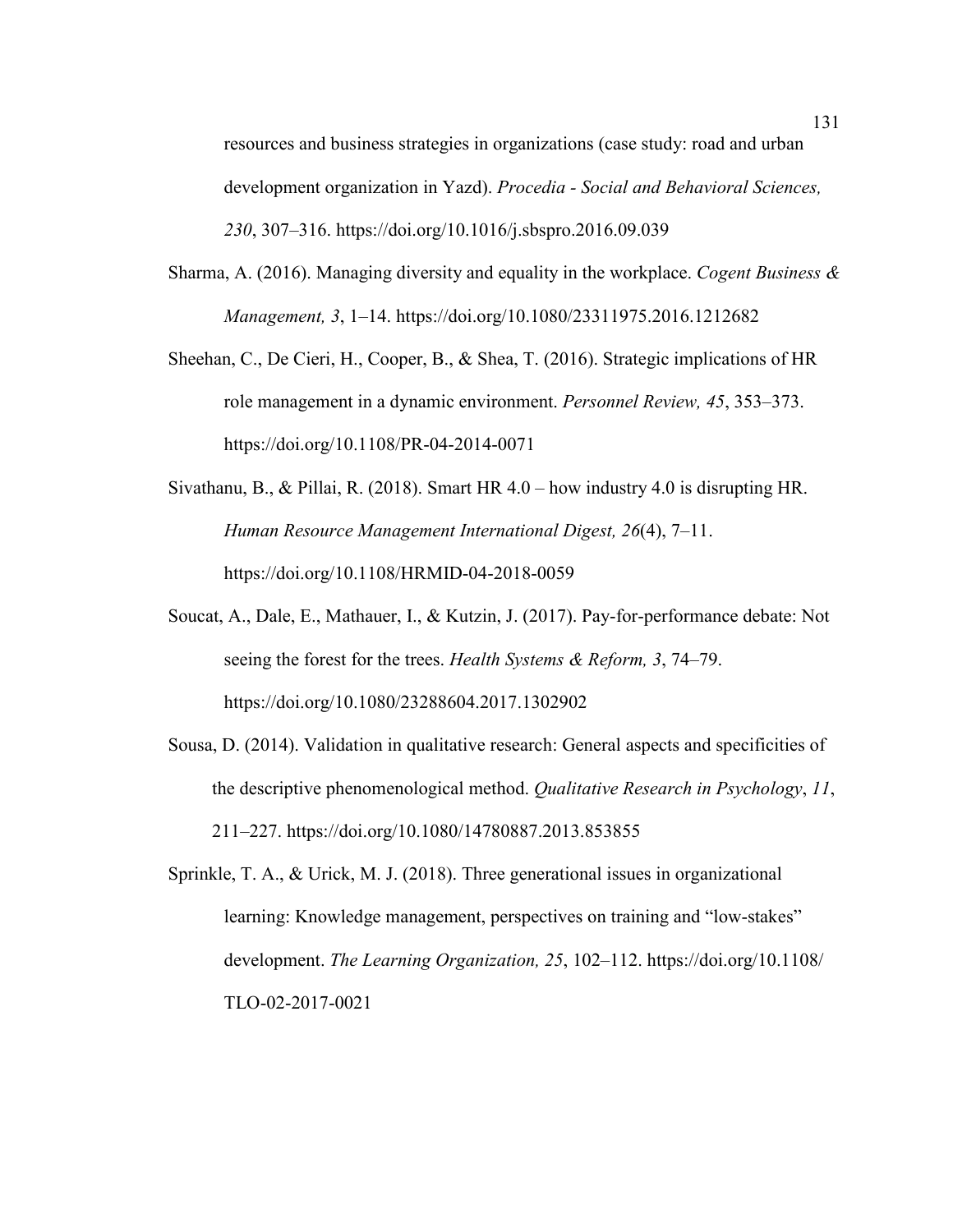Stankeviciute, Z., & Savaneviciene, A. (2014). Sustainability as a concept for human resource management. *Economics and Management, 18*, 837–846. https://doi.org/10.5755/j01.em.18.4.5631

Stephanie, C., & Sarno, R. (2019). Classification talent of employee using C4.5, KNN, SVM. *2019 International Conference on Information and Communications Technology (ICOIACT),* 388–393. https://doi.org/10.1109/ICOIACT46704.2019.8938508

- Stewart, J. S., Oliver, E. G., Cravens, K. S., & Oishi, S. (2017). Managing millennials: Embracing generational differences. *Business Horizons, 60*, 45–54. https://doi.org/10.1016/j.bushor.2016.08.011
- Stone, D. L., & Deadrick, D. L. (2015). Challenges and opportunities affecting the future of human resource management. *Human Resource Management Review, 25*, 139– 145. https://doi.org/10.1016/j.hrmr.2015.01.003
- Stuart, E. A., Bradshaw, C. P., & Leaf, P. J. (2015). Assessing the generalizability of randomized trial results to target populations. *Prevention Science*, *16*, 475–485. https://doi.org/10.1007/s11121-014-0513-z
- Sumah, A. M., & Baatiema, L. (2018). Decentralisation and management of human resource for health in the health system of Ghana: A decision space analysis. *International Journal of Health Policy and Management, 8*, 28–39. https://doi.org/10.15171/ijhpm.2018.88
- Swailes, S., & Blackburn, M. (2016). Employee reactions to talent pool membership. *Employee Relations, 38*, 112–128. https://doi.org/10.1108/ER-02-2015-0030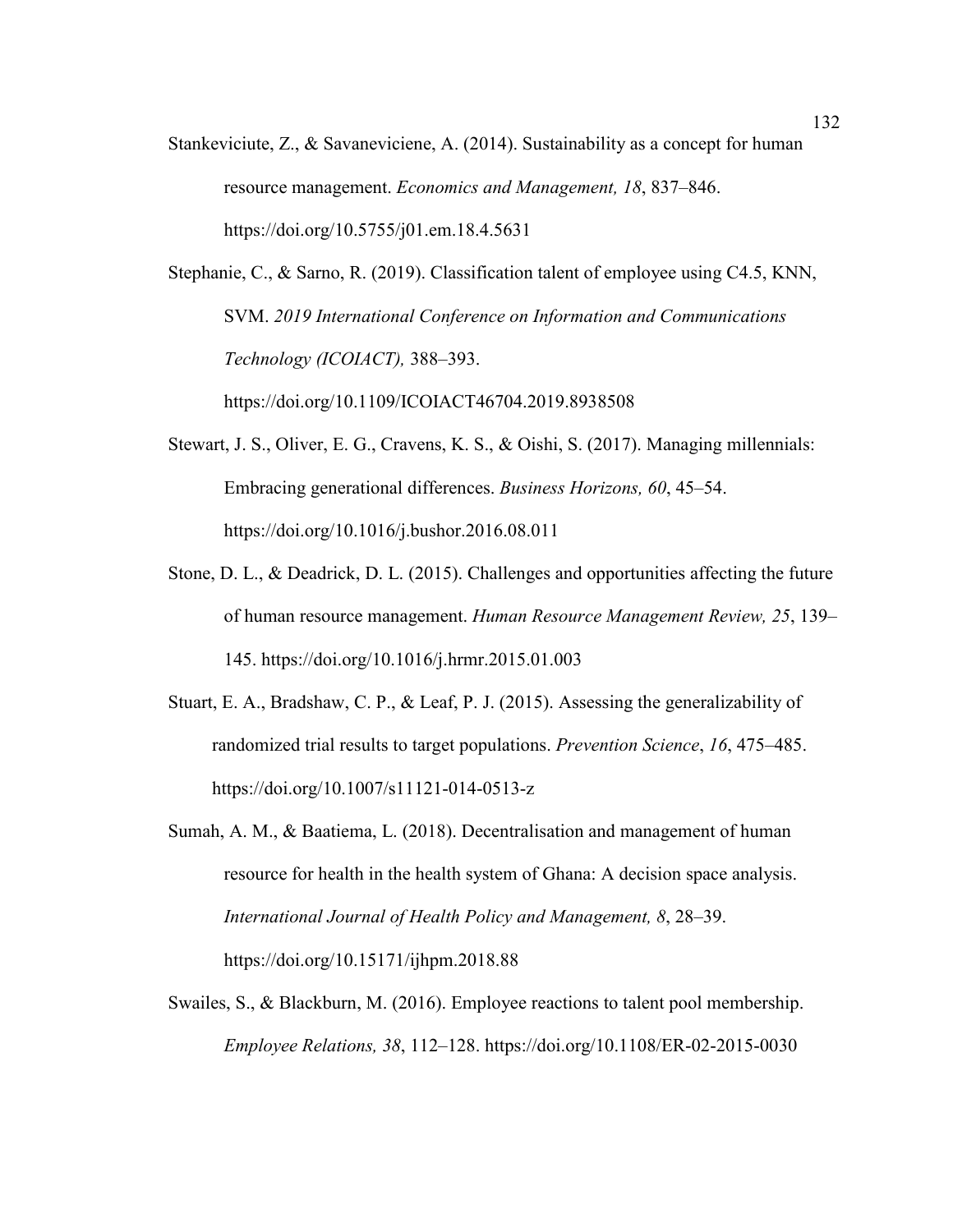Taconis, T. (2018). How high potential coaching can add value – for participants and the organisation. *International Journal of Evidence Based Coaching and Mentoring, 12,* 61–72. https://doi.org/10.24384/000541

Tafvelin, S., Stenling, A., Lundmark, R., & Westerberg, K. (2019). Aligning job redesign with leadership training to improve supervisor support: A quasi-experimental study of the integration of HR practices. *European Journal of Work and Organizational Psychology, 28*, 74–84. https://doi.org/10.1080/1359432X. 2018.1541887

- Tang, A. (2015). Coaching emotion: The use of coaching as a management technique to support the emotional labour teachers. *International Journal of Arts & Sciences*, *8*(8), 563–571. Retrieved from http://www.universitypublications.net/ijas
- Taylor, C. R. (2018). Generational research and advertising to millennials. *International Journal of Advertising, 37*, 165–167. https://doi.org/10.1080/02650487. 2018.1432102
- Toews, I., Booth, A., Berg, R. C., Lewin, S., Glenton, C., Munthe-Kaas, . . . Meerpohl, J. J. (2017). Further exploration of dissemination bias in qualitative research required to facilitate assessment within qualitative evidence syntheses. *Journal of Clinical Epidemiology, 88*, 133–139. https://doi.org/10.1016/j.jclinepi. 2017.04.010
- Tomcikova, L., & Coculova, J. (2020). Leading and education of talented employees as one of the major impacts of globalization on human resources management. *SHS Web of Conferences, 74*, 1–9. https://doi.org/10.1051/shsconf/20207404029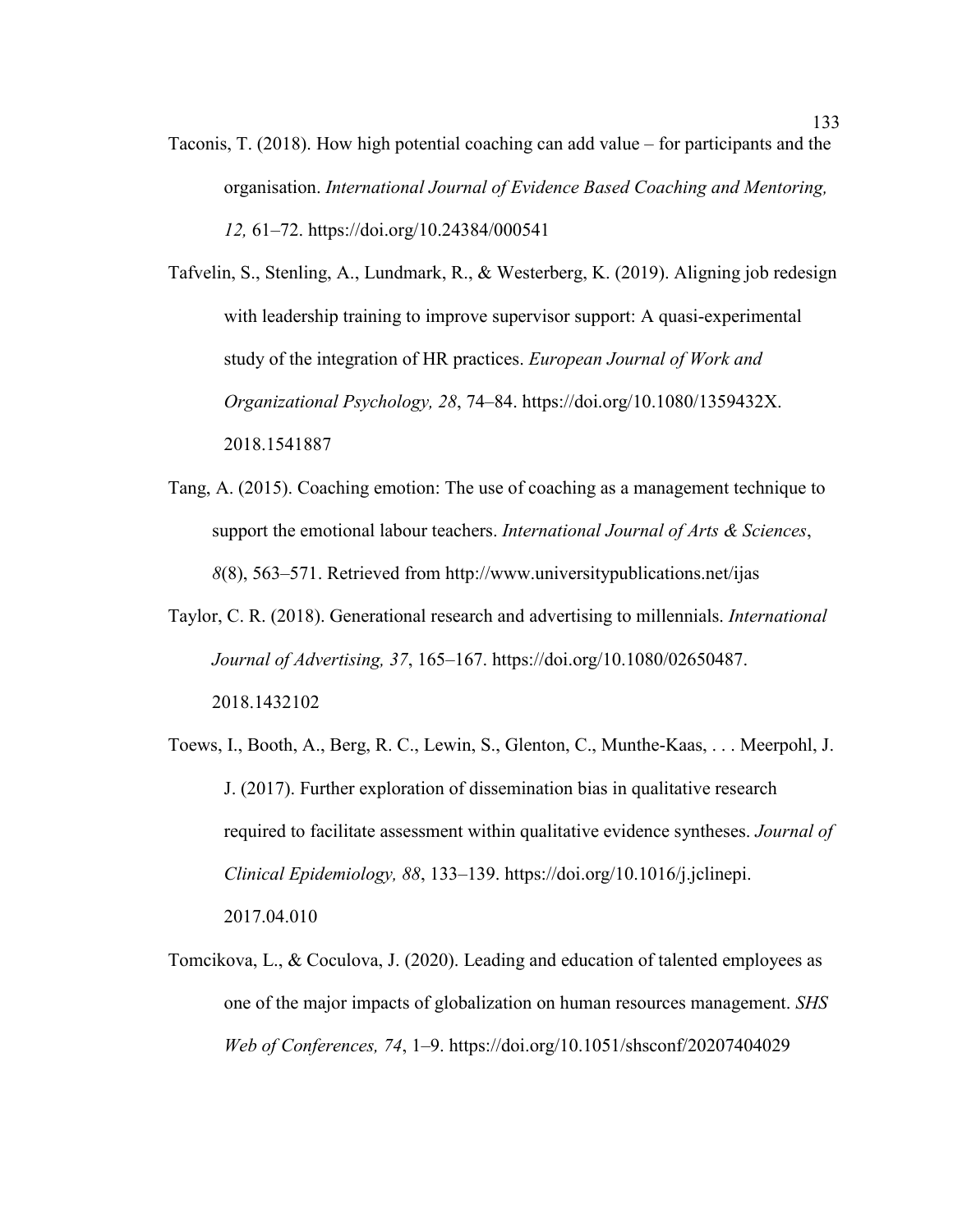- Top, M., Akdere, M., & Tarcan, M. (2015). Examining transformational leadership, job satisfaction, organizational commitment and organizational trust in Turkish hospitals: Public servants versus private sector employees. *The International Journal of Human Resource Management, 26*, 1259–1282. https://doi.org/10.1080/09585192.2014.939987
- Topkaya, N. (2015). Factors influencing psychological help seeking in adults: A qualitative study. *Educational Sciences: Theory & Practice, 15*, 21–31. https://doi.org/10.12738/estp.2015.1.2094

Tsao, C.-W., Newman, A., Chen, S.-J., & Wang, M.-J. (2016). HRM retrenchment practices and firm performance in times of economic downturn: Exploring the moderating effects of family involvement in management. *The International Journal of Human Resource Management, 27*, 954–973. https://doi.org/10.1080/09585192.2015.1072098

- Tucker, C. A. (2020). Succession planning for academic nursing. *Journal of Professional Nursing.* Advance online publication. 1–9. https://doi.org/10.1016/j.profnurs.2020.02.002
- Turner, G. W., & Crane, B. (2016). Teaching and learning qualitative methods through the dissertation advising relationship: Perspectives from a professor and a graduate. *Qualitative Social Work, 15*, 346–362. https://doi.org/10.1177/ 1473325015626260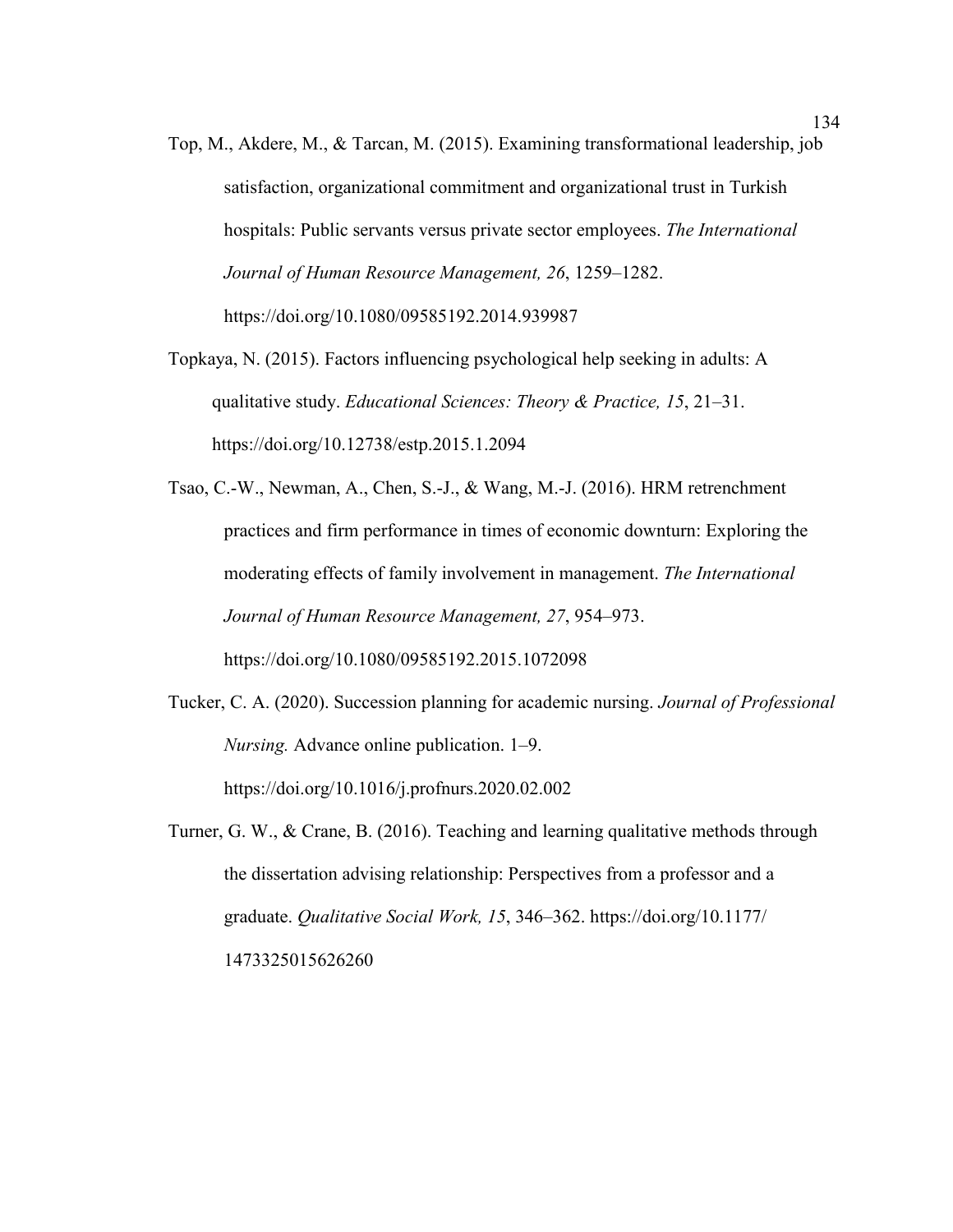Twining, P., Heller, R. S., Nussbaum, M., & Tsai, C.-C. (2017). Some guidance on conducting and reporting qualitative studies. *Computers & Education*, *106*, A1–A9. https://doi.org/10.1016/j.compedu.2016.12.002

Tyskbo, D. (2019). Competing institutional logics in talent management: Talent identification at the HQ and a subsidiary. *The International Journal of Human Resource Management.* Advance online publication. 1–35. https://doi.org/10.1080/09585192.2019.1579248

- Urbancová, H., Vnoučková, L., Linhart, Z., Ježková Petrů, G., Zuzák, R., Holečková, L., & Prostějovská, Z. (2020). Impact of age management on sustainability in Czech organisations. *Sustainability, 12*(3), 1–20. https://doi.org/10.3390/su12031064
- Van Dongen, M. A. D. (2014). Toward a standardized model for leadership development in international organizations. *Global Business and Organizational Excellence, 33*(4), 6–17. https://doi.org/10.1002/joe.21549
- Vanderstukken, A., Van den Broeck, A., & Proost, K. (2016). For love or for money: Intrinsic and extrinsic value congruence in recruitment. *International Journal of Selection and Assessment*, *24*, 34–41. https://doi.org/10.1111/ijsa.12127
- Vaughn, P., & Turner, C. (2016). Decoding via coding: Analyzing qualitative text data through thematic coding and survey methodologies. *Journal of Library Administration, 56*, 41–51. https://doi.org/10.1080/01930826.2015.1105035
- Waite, A. M. (2014). Leadership's influence on innovation and sustainability: A review of the literature and implications for HRD. *European Journal of Training and Development, 38*, 15–39. https://doi.org/10.1108/EJTD-09-2013-0094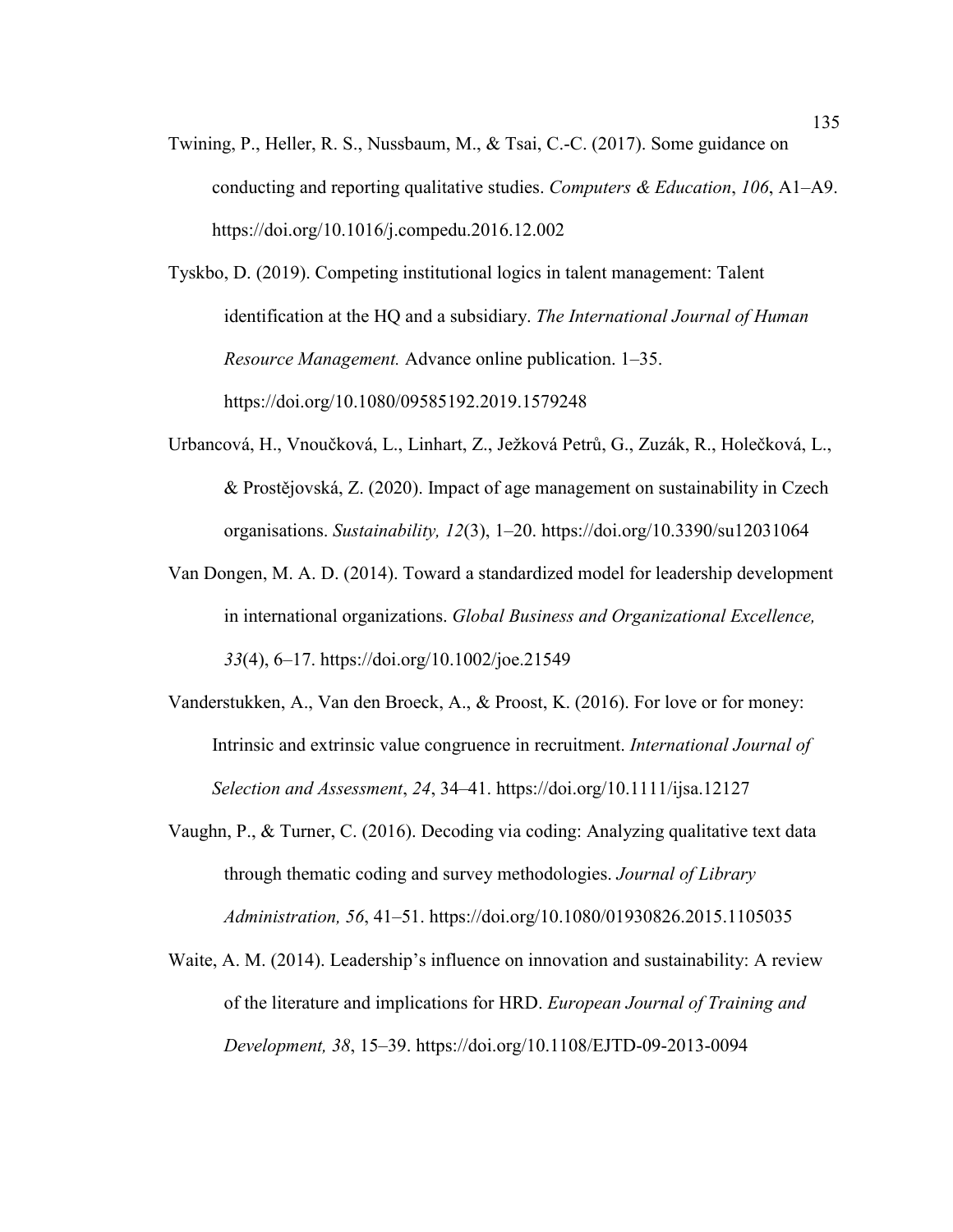- Walker-Fraser, A. (2011). An HR perspective on executive coaching for organisational learning. *International Journal of Evidence Based Coaching and Mentoring, 9*(2), 67–79. Retrieved from https://www.brookes.ac.uk
- Wang, X., Van Wart, M., & Lebredo, N. (2014). Sustainability leadership in a local government context: The administrator's role in the process. *Public Performance & Management Review, 37*, 339–364. https://doi.org/10.2753/PMR1530- 9576370301
- Weber, J. (2017). Discovering the millennials' personal values orientation: A comparison to two managerial populations. *Journal of Business Ethics, 143*, 517–529. https://doi.org/10.1007/s10551-015-2803-1
- Whysall, Z., Owtram, M., & Brittain, S. (2019). The new talent management challenges of industry 4.0. *Journal of Management Development, 38,* 118–129. https://doi.org/10.1108/JMD-06-2018-0181
- Wijnhoven, F., & Brinkhuis, M. (2015). Internet information triangulation: Design theory and prototype evaluation. *Journal of the Association for Information Science and Technology, 66,* 684–701. https://doi.org/10.1002/asi.23203
- Wolgemuth, J. R., Erdil-Moody, Z., Opsal, T., Cross, J. E., Kaanta, T., Dickmann, E. M., & Colomer, S. (2015). Participants' experiences of the qualitative interview: Considering the importance of research paradigms. *Qualitative Research*, *15*, 351– 372. https://doi.org/10.1177/1468794114524222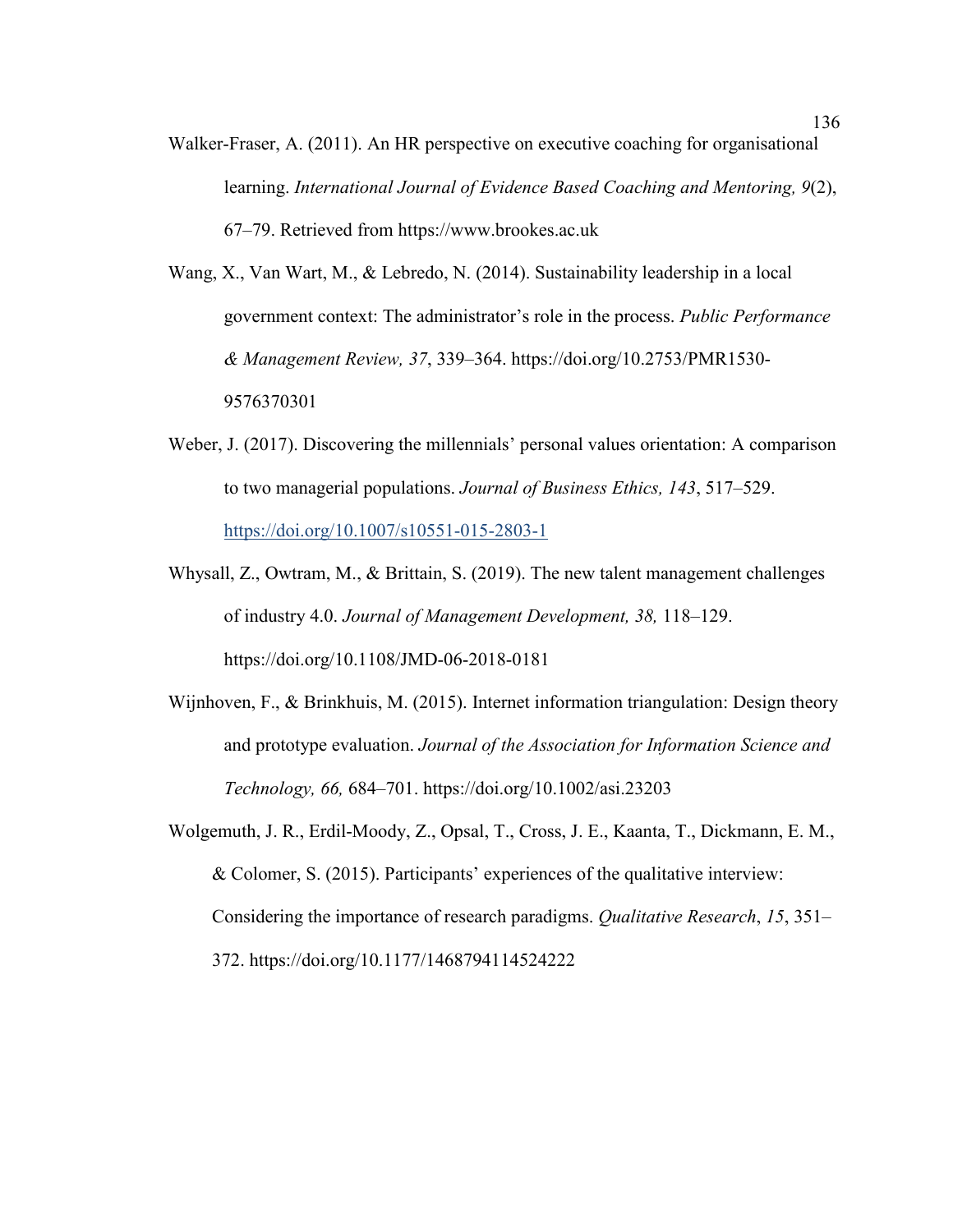- Yazan, B. (2015). Three approaches to case study methods in education: Yin, Merriam, and Stake. *Qualitative Report, 20,* 134–152. Retrieved from https://nsuworks.nova.edu/tqr/
- Yin, R. K. (2014). *Case study research: Design and methods* (5th ed.). Los Angeles, CA: SAGE.
- Zhang, X., Zhao, Y., Tang, X., Zhu, H., & Xiong, H. (2020). Developing fairness rules for talent intelligence management system. *Proceedings of the 53rd Hawaii International Conference on System Sciences*. https://doi.org/10.24251/HICSS.2020.720
- Zhao, H. H., Seibert, S. E., Taylor, M. S., Lee, C., & Lam, W. (2016). Not even the past: The joint influence of former leader and new leader during leader succession in the midst of organizational change. *Journal of Applied Psychology*, *101*, 1730–1738. https://doi.org/10.1037/apl0000149
- Zhu, C. J., & Warner, M. (2019). The emergence of human resource management in China: Convergence, divergence and contextualization. *Human Resource Management Review, 29*, 87–97. https://doi.org/10.1016/j.hrmr.2017.11.002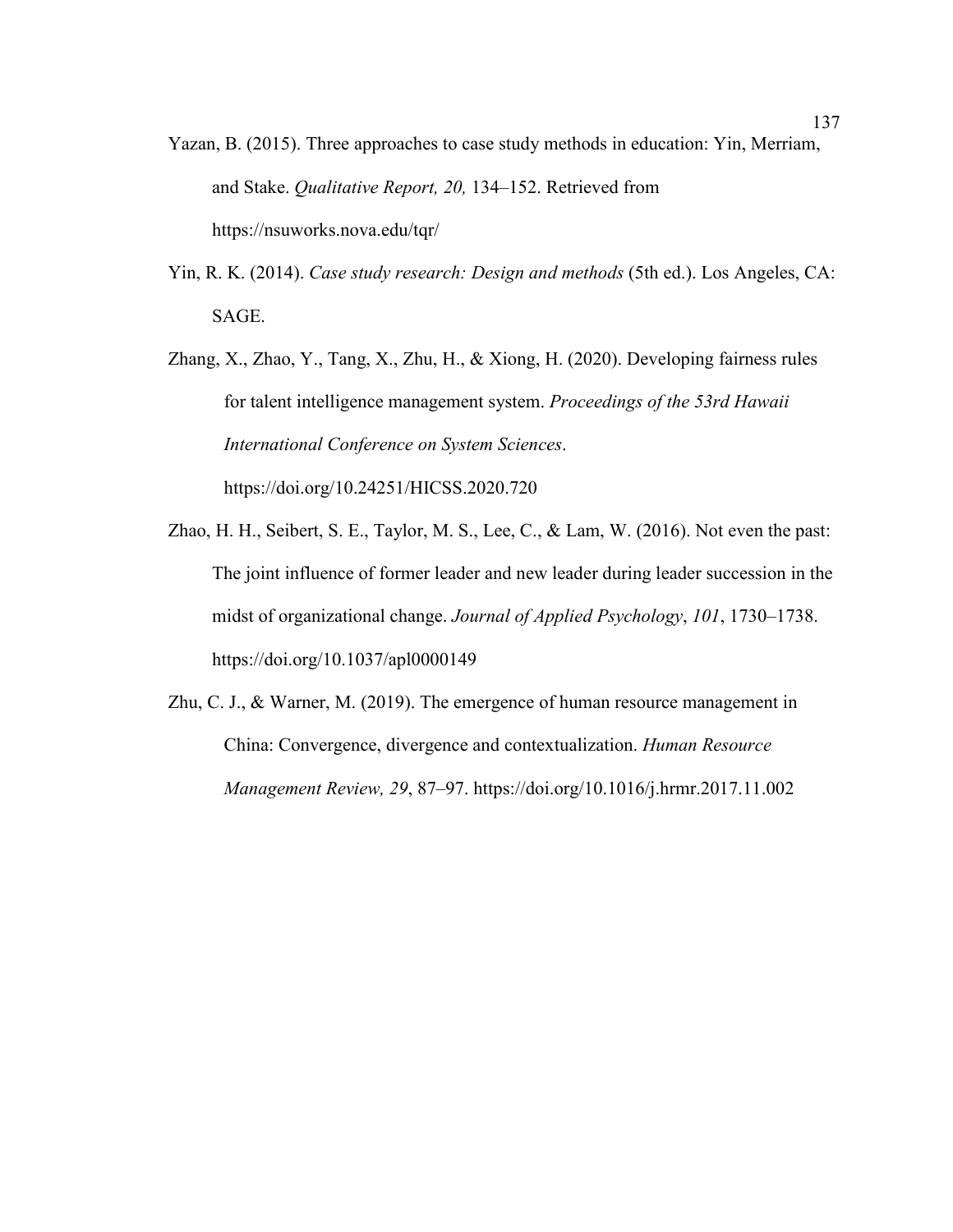Dear Invitee,

My name is Louai Damer. I am a doctoral student at Walden University's Doctorate of Business Administration Program. I am kindly requesting your participation in a doctoral research study that I am conducting titled: Successful Talent Management Strategies Business Leaders Use to Improve Succession Planning. The intention of this research is to explore how can succession planning support employees' career growth opportunities and organizations' sustainability.

The study involves collecting data on talent management strategies through conducting interviews with qualified participants and document review from your organization. Participation is completely voluntary, and you may withdraw from the study at any time. The study is entirely anonymous; therefore, it does not require you to provide any identifying information about the organization and participants. Collected data will not be used unless it is checked and approved by you or qualified participants.

If you would like to participate in the study, please read the Informed Consent letter below.

Your participation in the research will be of great importance to assist in social change by exploring effective talent development strategies that can lead to future leaders success in their jobs. As a result, talent management strategies can support communities' citizens through increased focus on effective talent development, career growth, and coaching. Moreover, talent management strategies might have another social impact by creating new jobs for qualified coaches, regulators, and certification bodies. Thank you for your time and participation.

Sincerely,

Louai Damer Doctoral Student, Walden University

Appendix B: Interview Protocol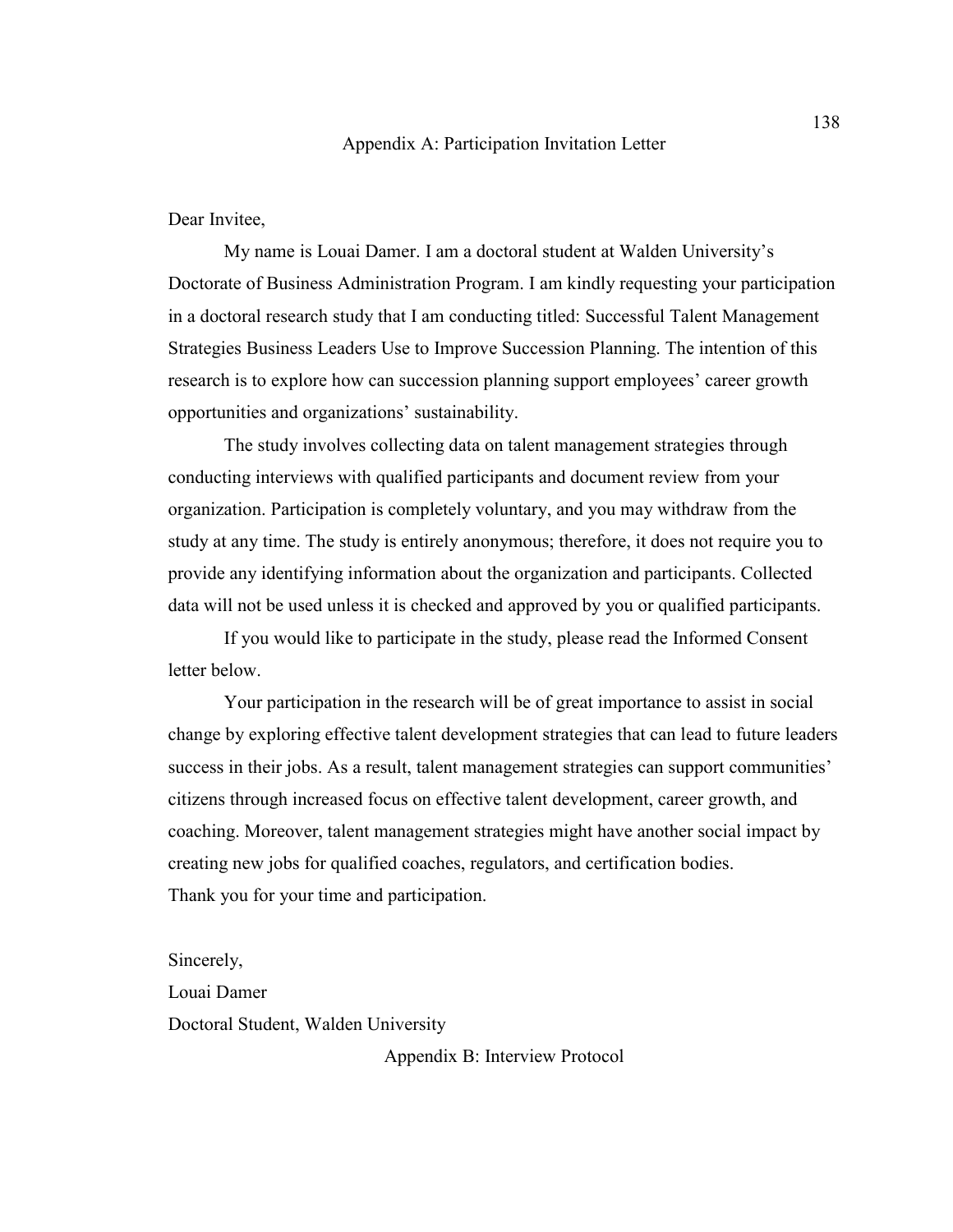**Interview(s):** To interview business leaders of MNCs in the Southeast region

- 1. The interviewer will acknowledge and appreciate the interviewees' time and support in the study.
- 2. All interviews will start with a brief introduction to the research topic, the researcher, and how the research findings might contribute to social change and business practice.
- 3. The interviewer will make a note of the date and time of the interview session; moreover, the interviewer will advise interviewees that interviews consist of 6 interview questions and shall not take more than 1 hour,
- 4. The interviewer will review with the interviewees the signed informed consent, and invite interviewees to inquire about the informed consent if required.
- 5. The interviewer will advise the interviews that the interview will be audio recorded to ensure that the interviewer will be able to transcribe the interview with a full account of provided answers.
- 6. Interview questions are designed to enable comprehensive responses. The interviewer may expand on the main question through an adjunct question to ensure that responses cover the question area. The interviewer will provide sufficient time against each question.
- 7. The interviewer will invite interviewees for any additional data they deem relevant to the research topic that the researcher might not have covered in the interview questions.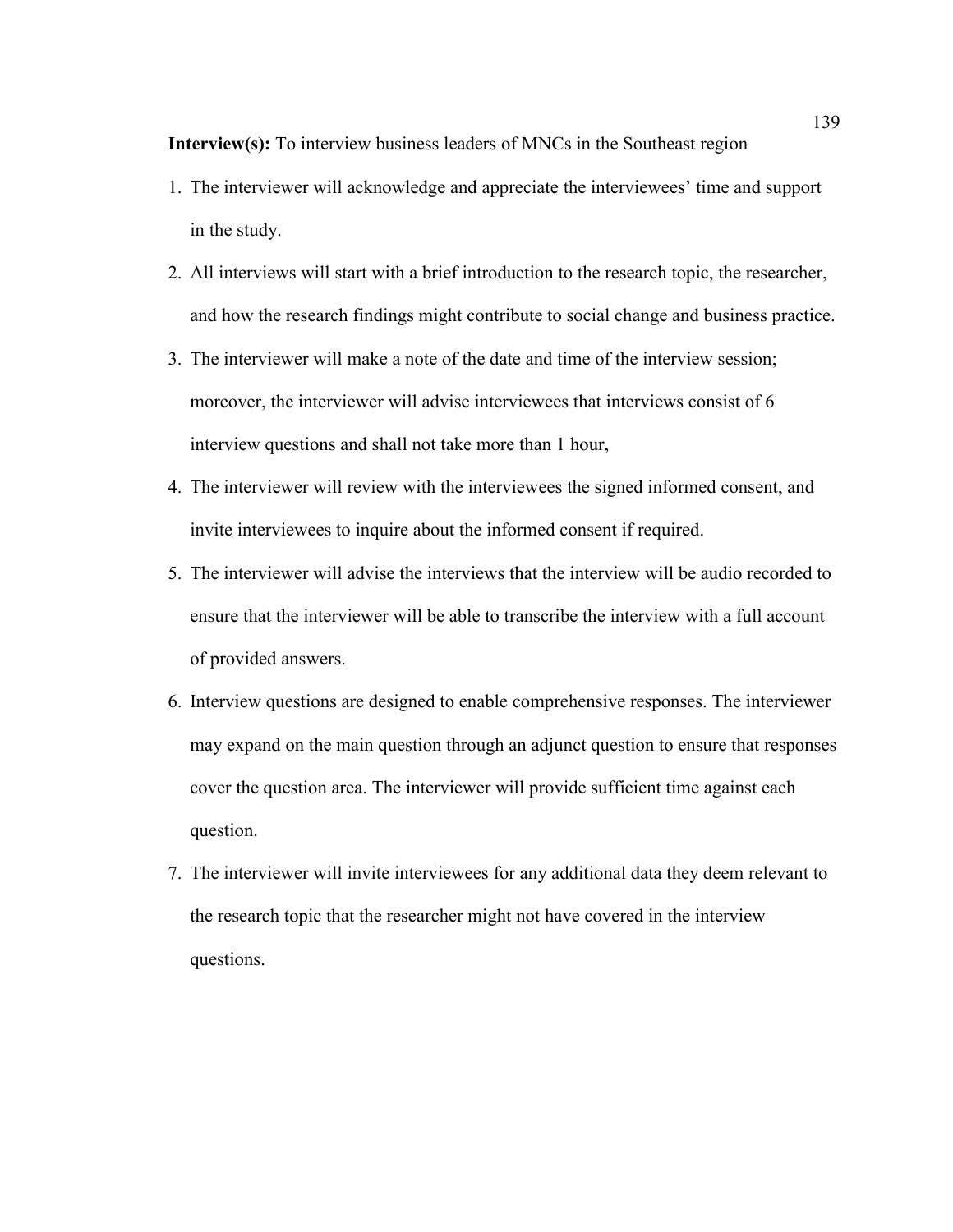- 8. The interviewer to advise the interviewees that a transcript of their answers will be provided shortly as part of member check process, the interviewer will encourage interviews to share any discrepancies to ensure data accuracy.
- 9. The interviewer will close the interview session after thanking interviewees for their time, support, and participation.